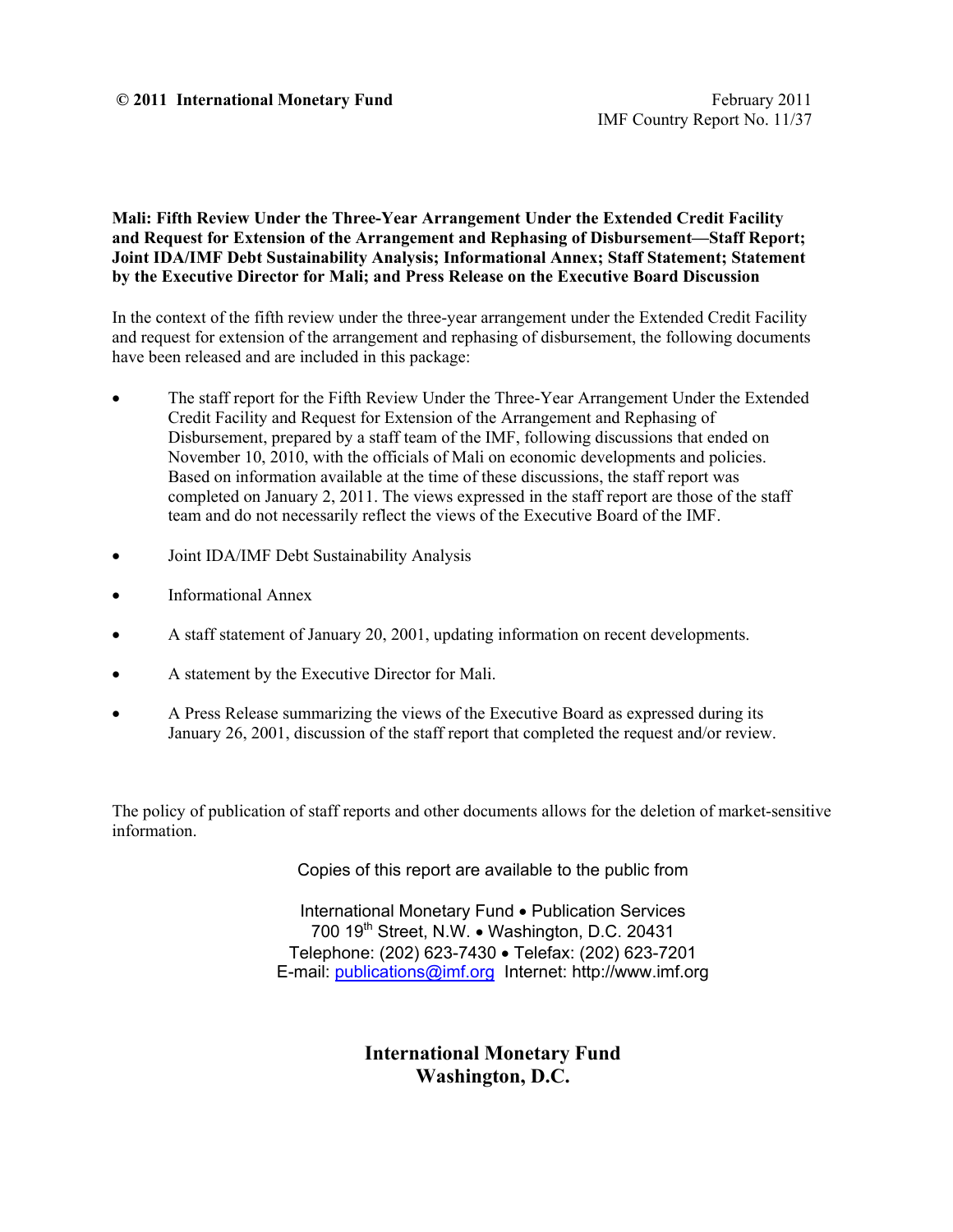#### INTERNATIONAL MONETARY FUND

#### MALI

## **Fifth Review Under the Three-Year Arrangement Under the Extended Credit Facility and Request for Extension of the Arrangement and Rephasing of Disbursement**

Prepared by the African Department (In consultation with other departments)

Approved by Roger Nord and Thomas Dorsey

January 3, 2011

**Discussions.** The discussions were held in Bamako during October 28–November 10, 2010. The staff team comprised Mr. Josz (head), Ms. Farahbaksh, and Messrs. Ghazanchyan, Blondy, Féler (resident representative) and Traore (local economist). The team met Prime Minister Modibo Sidibé, Minister of Finance and Economy Sanoussi Touré, Minister of Budget Lassine Bouaré, National Director of the Central Bank of West African States (BCEAO) Tatam Ly, other ministers and senior officials, the Vice-President of the National Assembly's Finance Commission, trade union leaders, as well as representatives from the donor community, the private sector, and civil society.

**ECF arrangement.** The three-year arrangement under the Extended Credit Facility (ECF) was approved on May 28, 2008, in the amount equivalent to SDR 27.99 million (30 percent of quota). The fourth review was completed on July 16, 2010, along with the conclusion of the 2010 Article IV Consultation. The authorities are requesting the sixth disbursement under the arrangement (SDR 2 million), an extension of the arrangement from May 27, 2011 to December 31, 2011, and a rephasing of the last disbursement (SDR 2 million) into two equal tranches.

**Staff views**. The staff recommends completion of the review, extension of the arrangement, and rephasing of the last disbursement on the basis of the authorities' achievements and policy intentions.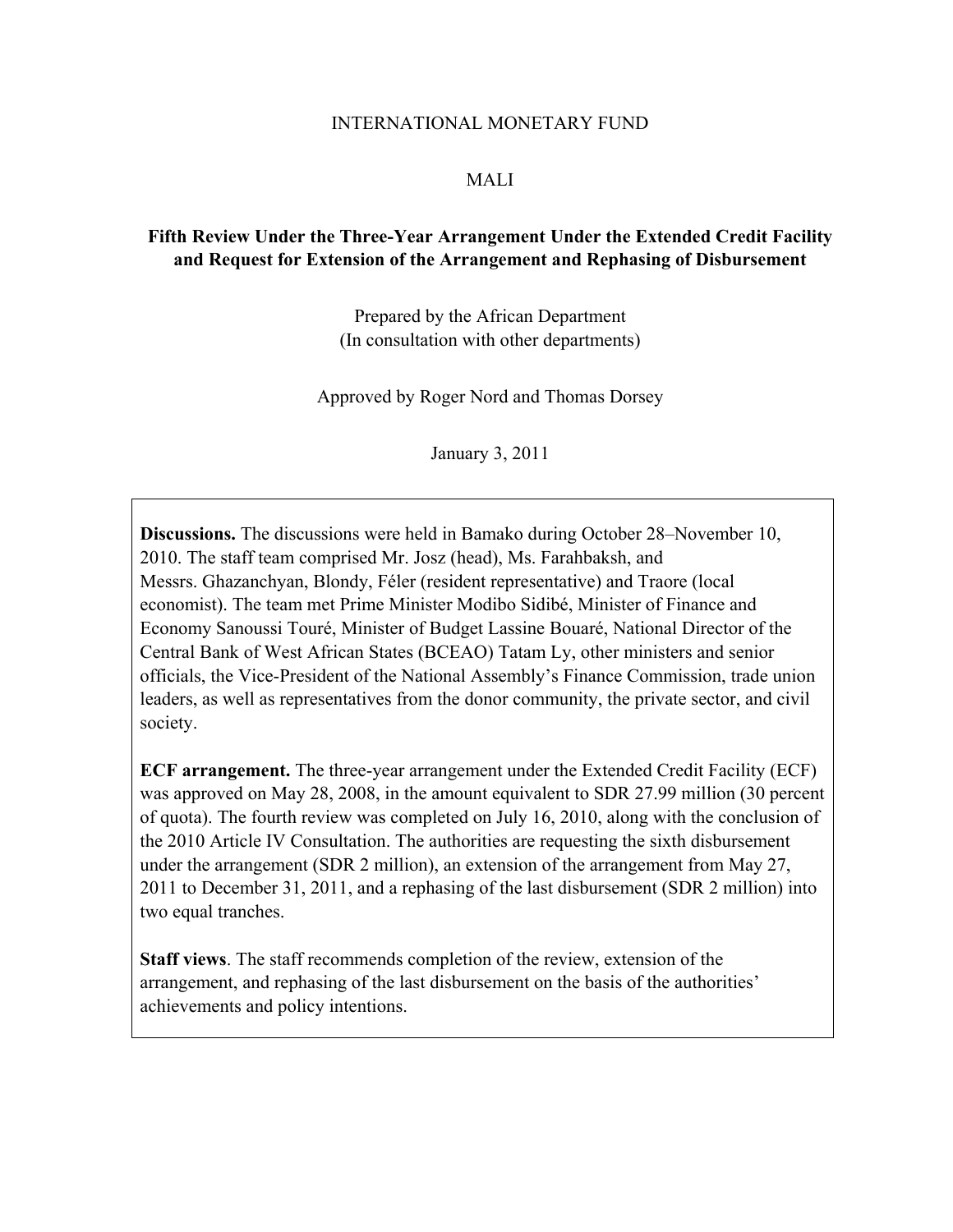#### Contents Page

# Executive Summary ...................................................................................................................4 I. Background .............................................................................................................................5 II. Recent Economic Developments and 2010 Program Implementation..................................5 III. Program Issues .....................................................................................................................8 A. The Medium-Term Macroeconomic Framework .....................................................8 B. Fiscal Policy and Reforms .........................................................................................9 C. Debt Sustainability ..................................................................................................11 D. Other Structural Reforms ........................................................................................11 E. Relations with the Fund ...........................................................................................11 F. Program Modalities and Risks .................................................................................12 IV. Staff Appraisal ...................................................................................................................12 Appendix I. Letter of Intent .....................................................................................................25 Attachment I. Memorandum of Economic and Financial Policies for 2010–11 .........27 Attachment II. Technical Memorandum of Understanding .........................................45 1. Macroeconomic Developments, 2008–13 .............................................................................7

#### Text Tables

Figure

# Tables

| 3. Central Government Consolidated Financial Operations, 2008–13, in CFA billion16     |  |
|----------------------------------------------------------------------------------------|--|
| 4. Central Government Consolidated Financial Operations, 2010, in CFA billion17        |  |
| 5. Central Government Consolidated Financial Operations, 2008–13, in percent of GDP 18 |  |
|                                                                                        |  |
|                                                                                        |  |
|                                                                                        |  |
|                                                                                        |  |
|                                                                                        |  |
|                                                                                        |  |
|                                                                                        |  |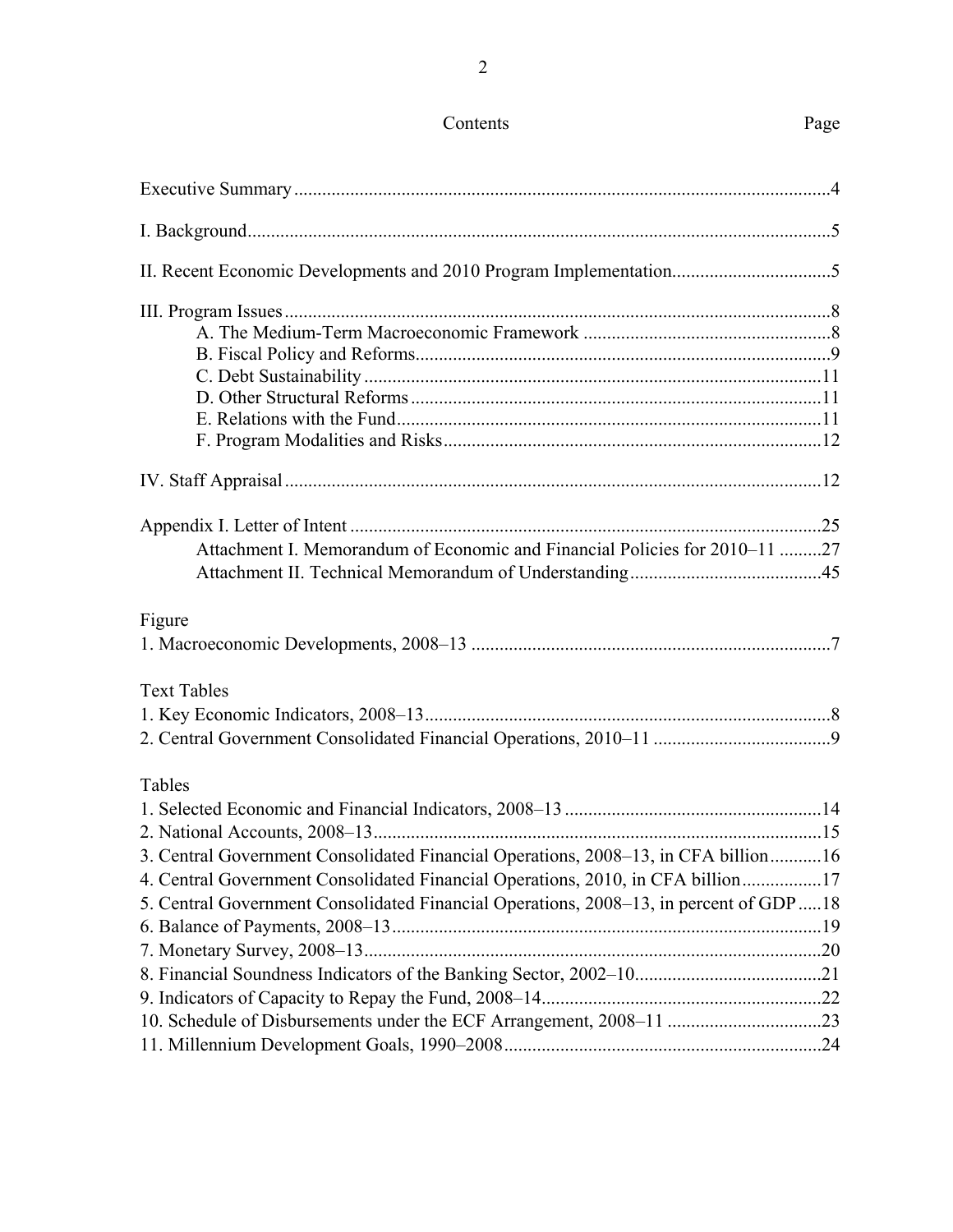# **ACRONYMS**

| <b>ACCT</b>    | <b>Central Treasury Accounting Bureau</b>                             |
|----------------|-----------------------------------------------------------------------|
| <b>ACI</b>     | <b>Property Transfer Agency</b>                                       |
| <b>AFRITAC</b> | West Africa Regional Technical Administration Center                  |
| <b>BCEAO</b>   | <b>Central Bank of West African States</b>                            |
| <b>BHM</b>     | <i>Banque de l'Habitat du Mali</i> (Housing Bank of Mali)             |
| <b>CFAF</b>    | CFA francs                                                            |
| <b>CMDT</b>    | Compagnie Malienne pour le Développement des Textiles (Cotton Ginning |
|                | Company of Mali)                                                      |
| <b>DGD</b>     | Directorate General of Customs                                        |
| <b>DGDP</b>    | Directorate General of Public Debt                                    |
| <b>DGI</b>     | Directorate General of Taxation                                       |
| <b>DME</b>     | Medium-sized Business Directorate                                     |
| <b>DNDC</b>    | National Directorate of Property Titles                               |
| <b>DSA</b>     | Debt Sustainability Analysis                                          |
| ECF            | <b>Extended Credit Facility</b>                                       |
| <b>EITI</b>    | <b>Extractive Industry Transparency Initiative</b>                    |
| EPA            | <b>Ex-Post Assessment</b>                                             |
| <b>FSAP</b>    | <b>Financial Sector Assessment Program</b>                            |
| G-PRSP         | Growth and Poverty Reduction Strategy Paper                           |
| <b>HIPC</b>    | <b>Highly Indebted Poor Countries</b>                                 |
| <b>MEFP</b>    | Memorandum of Economic and financial policies                         |
| <b>MDGs</b>    | Millennium Development Goals                                          |
| <b>MDRI</b>    | Multilateral Debt Relief Initiative                                   |
| <b>OMH</b>     | <b>National Housing Authority</b>                                     |
| PAGAM-GFP      | Programme d'action gouvernementale d'amélioration et de modernisation |
|                | de la gestion des finances publiques (Government Action Program for   |
|                | Improving and Modernizing Public Finance)                             |
| PC             | Performance criterion                                                 |
| <b>PEFA</b>    | Public expenditure and financial accountability                       |
| <b>PFM</b>     | <b>Public Financial Management</b>                                    |
| <b>PGT</b>     | General Payment Office                                                |
| <b>PRSP</b>    | <b>Poverty Reduction Strategy Paper</b>                               |
| <b>RGD</b>     | <b>Tax Collection Office</b>                                          |
| <b>SMEs</b>    | Small and mediaum-sized enterprises                                   |
| <b>SOTELMA</b> | Société de Télécommunications du Mali (Telephone Company of Mali)     |
| <b>TFPs</b>    | Technical and financial partners                                      |
| <b>TMU</b>     | Technical Memorandum of Understanding                                 |
| <b>TOFE</b>    | Central Government Consolidated Financial Operations Table            |
| <b>VAT</b>     | Value-added tax                                                       |
| <b>WAEMU</b>   | West African Economic and Monetary Union                              |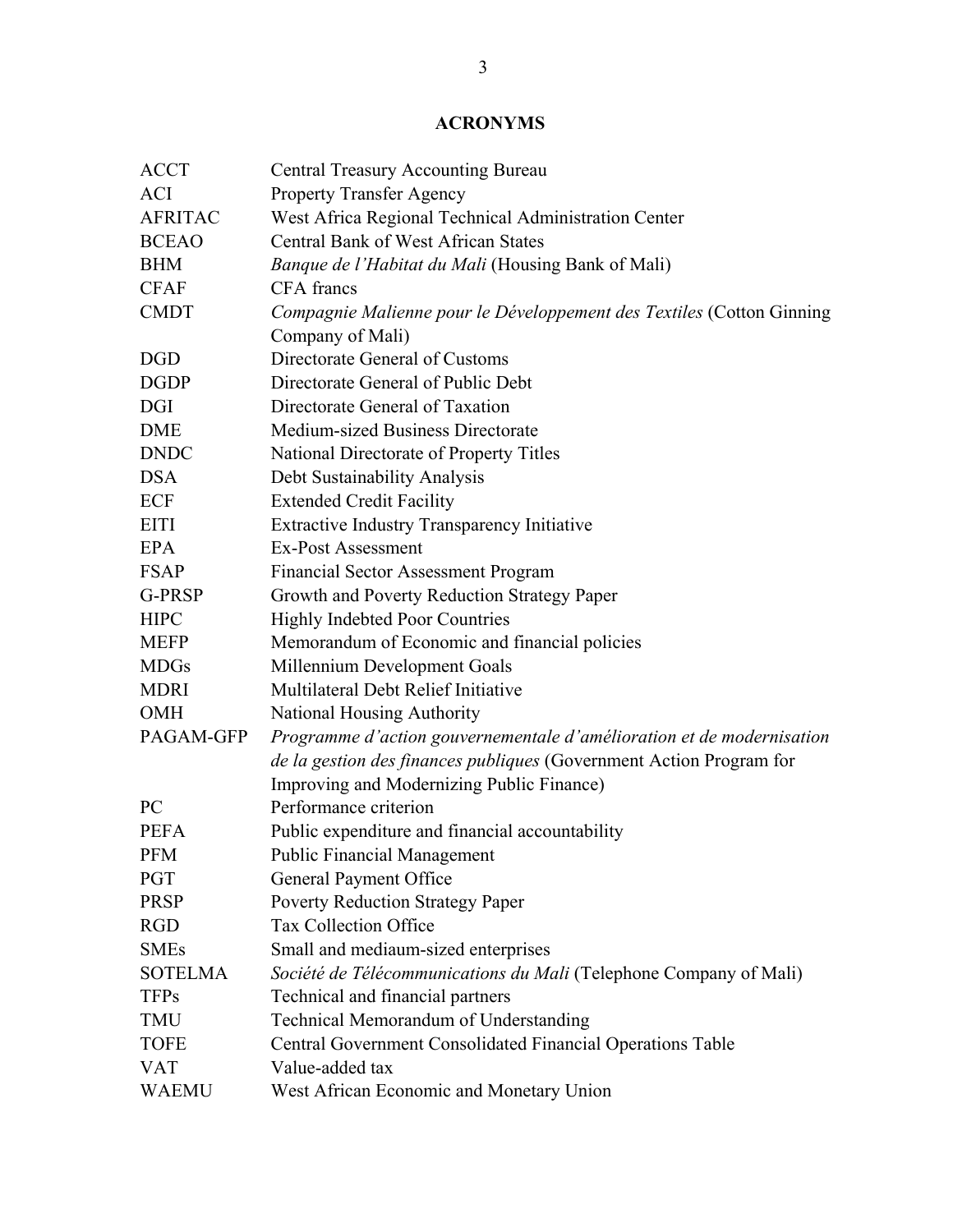#### **Executive Summary**

Program performance has been good. Macroeconomic outcomes have been favorable, helped by the able fiscal stewardship of the authorities. All end-June performance criteria and all but two end-June and end-September 2010 indicative targets were met. Three out of four structural benchmarks for the fifth review were observed, albeit with delay. Work is underway to meet the remaining benchmark. The end-year fiscal targets and structural benchmarks are within reach.

The authorities are requesting an extension of the ECF arrangement from May 27, 2011 to end-December 2011 (and a rephasing of the remaining disbursement in two equal tranches) to allow additional time for reaching new understandings on program design and policies. This would also enable the authorities to take full account of the findings of the ongoing Ex-Post Assessment (EPA) of the last seven years of Fund engagement in Mali, before deciding on the future nature of its engagement with the Fund.

The 2011 program aims to sustain economic growth, maintain low inflation, promote fiscal consolidation, and emphasize priority spending under Mali's second Growth and Poverty Reduction Strategy (G-PRSP II) for 2007–11:

- The draft 2011 budget introduced to Parliament is closely aligned with the program's macroeconomic objectives and the G-PRSP II priorities.
- The program's spending envelope is slightly smaller than in the budget (by 0.5 percent of GDP), in anticipation of a supplementary budget that will identify resources to pay for underestimated VAT tax refunds in the draft budget, while keeping the deficit target unchanged.
- The program will advance key reforms in tax policy, tax and customs administration, public financial management (PFM), financial sector development, and the cotton sector.

On the basis of the authorities' achievements and policy intentions, the staff recommends completion of the review, extension of the ECF arrangement, and rephasing of the last disbursement.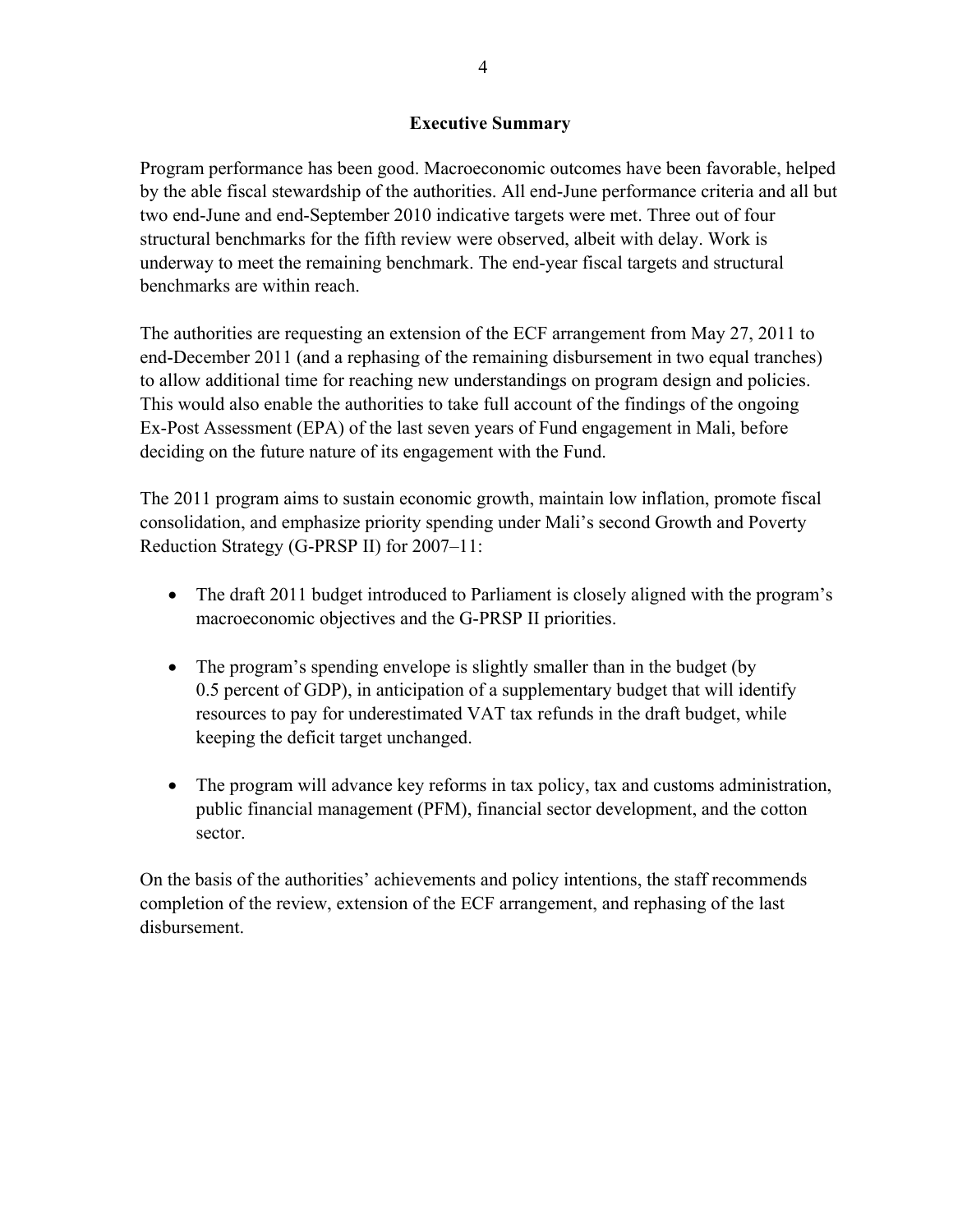## **I. BACKGROUND**

1. **Presidential and parliamentary elections are scheduled for mid-2012 in the context of a deteriorating security situation in northern Mali where terrorist activities have been reported**. Mali's democratic system is to be reinforced by the constitutional reform package announced by the President, which includes the creation of an upper house of Parliament, an audit court, as well as independent media and election watchdogs.

2. **Economic and financial policies are rooted in a participatory growth and poverty reduction strategy process**. The 2009 Progress Report on Mali's second G-PRSP II for 2007-11 highlights progress in most social indicators while indicating the need to improve the targeting and quality of expenditures (Table 11).<sup>1</sup> Drawing on the lessons from the implementation of its first two G-PRSPs, the government is preparing its G-PRSP III for 2012-16, in collaboration with civil society, the private sector, and development partners.

# **II. RECENT ECONOMIC DEVELOPMENTS AND 2010 PROGRAM IMPLEMENTATION**

3. **In 2010, real GDP growth is expected to remain at about 4.5 percent and inflation below 1.5 percent** (Figure 1, Tables 1 and 2). The sharp decline in gold production (-16.5 percent) due to the delayed opening of a new mine should be more than offset by strong growth in agriculture, which has benefited from favorable rainfall. Abundant crops will also maintain low inflation.

4. **Fiscal performance has been consistent with program targets during the first**  nine months of 2010 (Table 4). By end-September, the basic fiscal balance<sup>2</sup> showed a surplus of 1.2 percent of GDP, compared with a programmed deficit of 2 percent of GDP, due to stronger-than-programmed tax revenues and delays in expenditure, especially on capital outlays. All pending bills outstanding at end-2009 (CFAF 129 billion or 2.8 percent of GDP) were cleared by August 2010. The domestic debt has been revised upwards (by 1.7 percent of GDP in 2010) owing to better recording of bank loans contracted to repay VAT credits in 2009 and callable government guarantees (Table 1).

5. **To meet end-year fiscal targets, the authorities have committed to keep budget execution under tight control** (Memorandum of Economic and Financial Policies (MEFP), ¶6). A possible shortfall in prepayments of corporate income tax may point to a need to under-execute the spending envelope of the 2010 supplementary budget by about CFAF 20 billion (0.4 percent of GDP) in order to meet the end-December performance

 $\overline{a}$ 

<sup>&</sup>lt;sup>1</sup> Mali: Poverty Reduction Strategy Paper—Progress Report (forthcoming).

 $2^2$  The fiscal policy anchor is the basic fiscal balance (revenue excluding grants minus domestically financed expenditure), which measures the fiscal stance flowing from revenue and expenditure under the authorities' control.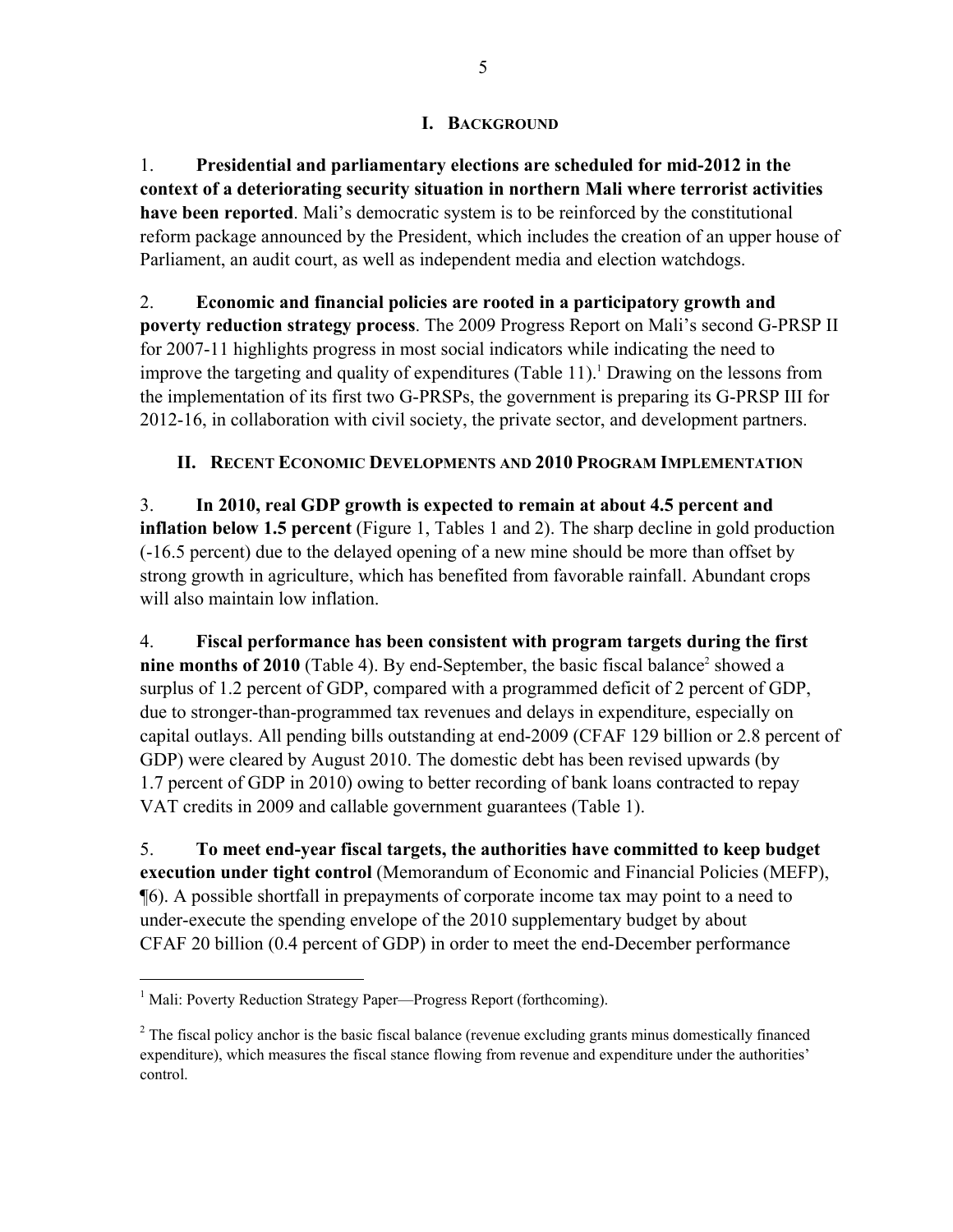criteria (PC) on net domestic financing of the government. This seems within reach in view of the slow budget execution until September, as well as the Minister of Finance's order to line ministries to stop committing most expenditure at end-November 2010.

6. **The balance of payments is projected to weaken in 2010 following the exceptional surplus recorded in 2009** (Figure 1, Table 6). The current-account deficit, including grants, should increase from 7.5 percent of GDP in 2009 to 8.5 percent of GDP in 2010 owing to lower gold exports. The capital and financial account surplus will fall to 7.7 percent of GDP in 2010, from the exceptional level of 12.3 percent of GDP recorded in 2009 owing to capital inflows from the privatization of the telecom company (\$400 million) and the SDR allocations (SDR 74 million). As a result, the overall balance-of-payments should show a deficit of about 0.8 percent of GDP (\$71 million), financed by drawing on the reserves of the BCEAO.

7. **Money supply increased by 2.9 percent during the first nine months of 2010**  (Table 7). Credit to the private sector increased by only 1.4 percent, but is expected to grow at a somewhat higher pace during the fourth quarter in response to increased year-end demand for consumer credit during the fourth quarter of 2010.

8. **The high share of non-performing loans has continued to weigh on the profitability of the banking sector** (Table 8). The capital adequacy ratio of the banking system declined slightly in the first nine months of 2010, but remained above the minimum ratio of 8 percent. Non-performing loans net of provisioning were 10 percent of total loans.

9. **All end-June performance criteria and all but two end-June and end-September 2010 indicative targets were met** (MEFP, Table 1 and ¶5). The end-June and end-September floors on priority expenditure were missed owing to the aforementioned overall under execution of public spending. However, the authorities made sure that the under execution of priority spending was significantly less than that of overall spending.

10. **On the structural front, three of the four measures subject to end-June benchmarks have been implemented, albeit with delay** (MEFP, Table 2 and ¶7). Regarding the fourth benchmark, steps are being taken to prepare a new presentation of the fiscal table by May 2011 (¶15; MEFP, ¶¶7 and 27). Good progress has also been made towards meeting the end-December benchmarks (¶14; MEFP, ¶¶8 and 21).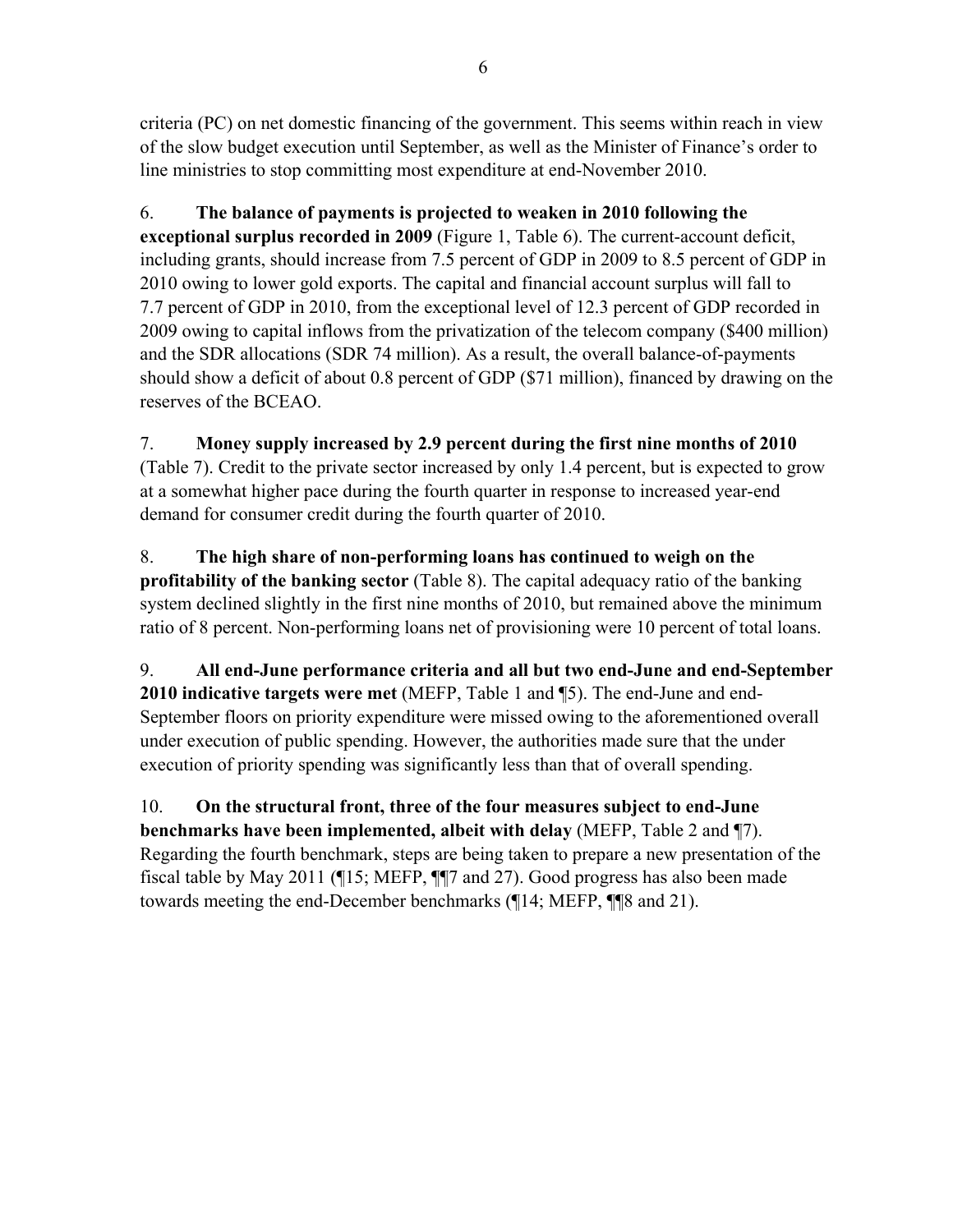

Figure 1. Mali: Macroeconomic Developments, 2008-13

Source: Malian authorities; and IMF staff estimates.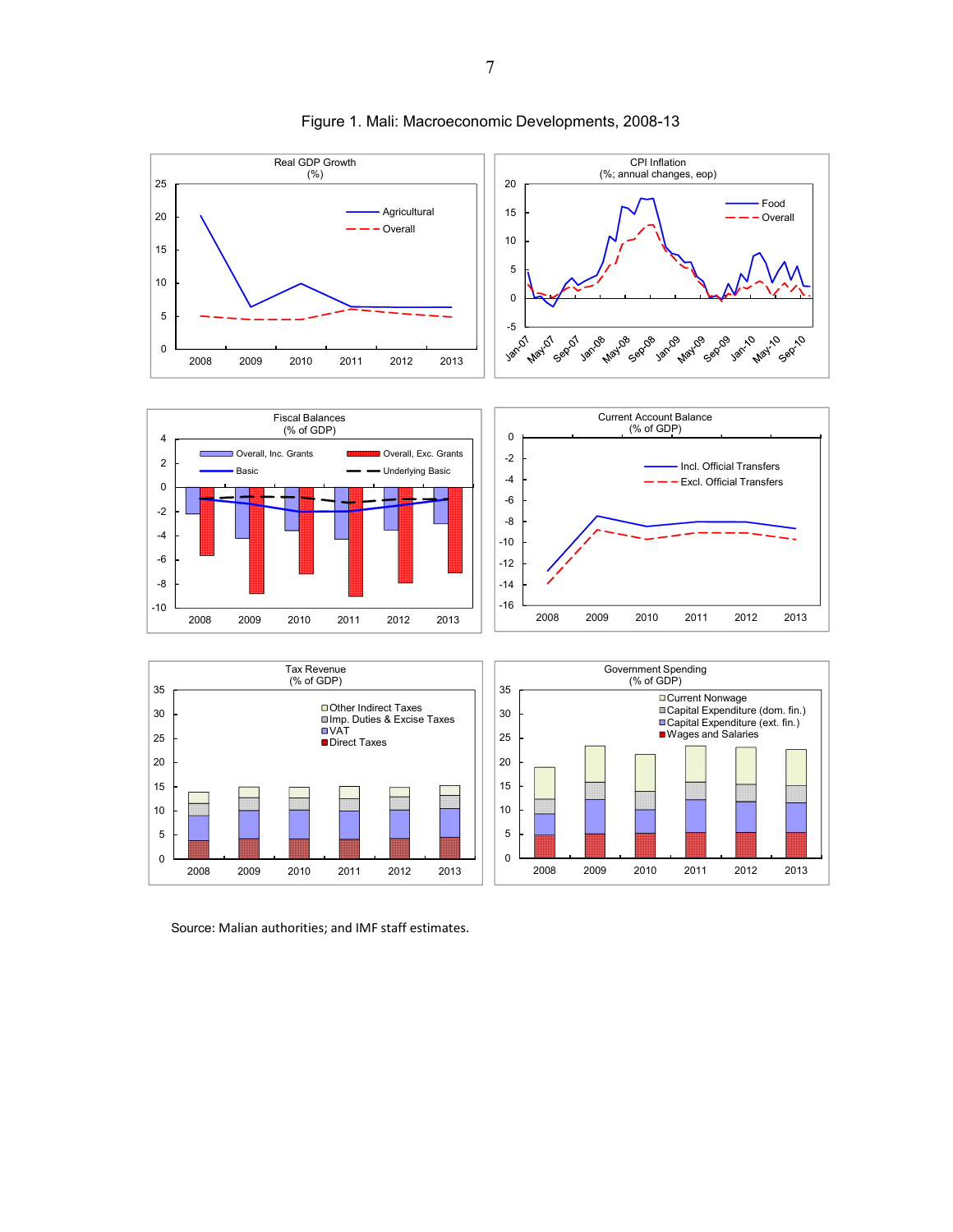#### **III. PROGRAM ISSUES**

#### **A. The Medium-Term Macroeconomic Framework**

11. **The medium-term macroeconomic outlook has changed little compared to the**  2010 Article IV Staff Report *(Figure 1, Text Table 1, and Tables 1-7)*.<sup>3</sup> Real GDP growth is expected to hover around 5 percent driven by the agricultural and gold sectors. Gold output should increase sharply in 2011 owing to a new mine, but decline moderately starting in 2013 with the decline in reserves. Assuming good rainfall, inflation should stay comfortably below the West Africa Economic and Monetary Union (WAEMU)'s convergence target of 3 percent. The balance of payments should strengthen in tandem with gold exports in 2011. The fiscal stimulus in 2009-12 financed with revenue of the privatization of the telecom company SOTELMA has set the basic fiscal deficit on a trajectory that diverges from its sustainable level.<sup>4</sup> During that time, fiscal policy will aim to keep the underlying basic fiscal balance (excluding spending financed with SOTELMA privatization revenue) close to its sustainable level.

|                                                         | 2008    | 2009   | 2010               |        | 2011                                         |        | 2012   | 2013   |
|---------------------------------------------------------|---------|--------|--------------------|--------|----------------------------------------------|--------|--------|--------|
|                                                         |         | Est.   | Prog. <sup>1</sup> | Proj.  | Proj. <sup>1</sup>                           | Prog.  | Proj.  |        |
|                                                         |         |        |                    |        | (In percent of GDP, unless otherwise stated) |        |        |        |
| Real GDP                                                | 5.0     | 4.5    | 5.1                | 4.5    | 5.3                                          | 6.0    | 5.4    | 4.8    |
| Consumer price inflation (average)                      | 9.1     | 2.2    | 2.1                | 1.4    | 2.6                                          | 2.0    | 2.1    | 2.3    |
| Revenue                                                 | 15.5    | 17.1   | 16.9               | 17.0   | 17.0                                         | 16.4   | 16.8   | 17.2   |
| Grants                                                  | 3.4     | 4.6    | 3.9                | 3.6    | 3.8                                          | 4.7    | 4.4    | 4.1    |
| Total expenditure and net lending                       | 21.2    | 25.9   | 25.5               | 24.2   | 24.8                                         | 25.4   | 24.8   | 24.3   |
| Overall balance (payment order basis, including grants) | $-2.2$  | $-4.2$ | $-4.6$             | $-3.6$ | $-4.0$                                       | $-4.3$ | $-3.5$ | $-3.0$ |
| Basic fiscal balance <sup>2</sup>                       | $-1.0$  | $-1.4$ | $-2.4$             | $-2.0$ | $-2.0$                                       | $-2.0$ | $-1.5$ | $-1.0$ |
| Underlying basic fiscal balance <sup>3</sup>            | $-1.0$  | $-0.8$ | $-1.1$             | $-0.8$ | $-1.0$                                       | $-1.3$ | $-1.0$ | $-1.0$ |
| Debt                                                    | 21.6    | 24.2   | 26.2               | 28.9   | 28.0                                         | 29.8   | 30.4   | 31.0   |
| Current external balance (including official transfers) | $-12.7$ | $-7.5$ | $-7.9$             | $-8.5$ | $-9.1$                                       | $-8.0$ | $-8.0$ | $-8.7$ |
| Overall balance of payments                             | $-0.1$  | 5.0    | $-0.5$             | $-0.8$ | $-0.4$                                       | 0.4    | 0.3    | 0.3    |

<sup>2</sup> Defined in Table 3, footnote 2.

<sup>3</sup> Defined in Table 3, footnote 3.

 $\overline{a}$ 

<sup>&</sup>lt;sup>3</sup> IMF Country Report No. 10/255: Mali-2010 Article IV Consultation, Fourth Review Under the Three-Year Arrangement Under the Extended Credit Facility, and Request for Modification of Performance Criteria.

<sup>&</sup>lt;sup>4</sup> In light of the level of general budgetary assistance expected in the medium term, staff estimates the sustainable level of the basic fiscal deficit at about 1 percent of GDP.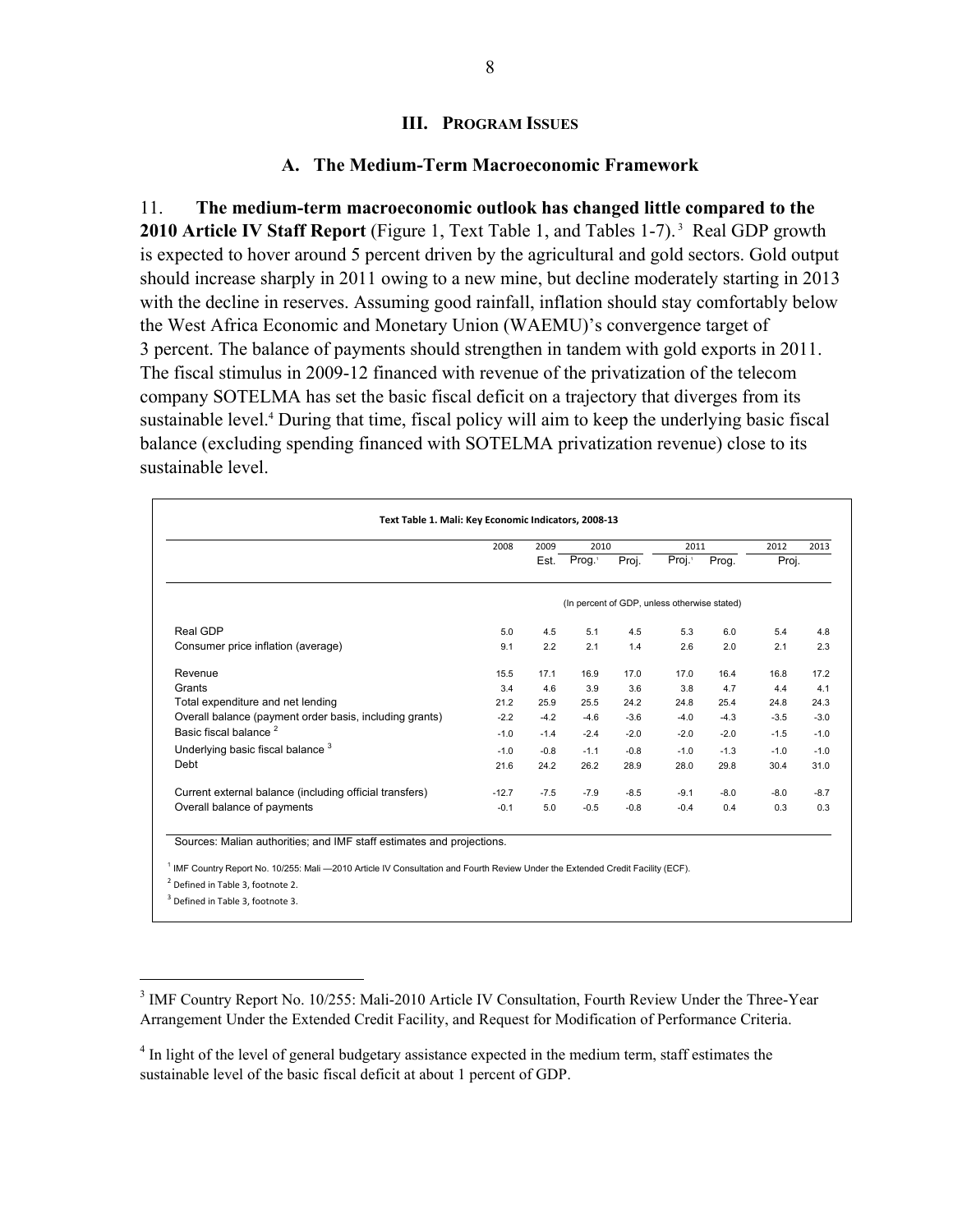#### **B. Fiscal Policy and Reforms**

12. **The draft 2011 budget submitted to Parliament is closely aligned with the program's macroeconomic objectives and the G-PRSP II priorities** (MEFP, ¶¶13-15 and 18). To make room for private sector development, it allows only limited recourse to domestic financing (Text Table 2 and Tables 3 and 5). Tax revenue is targeted to increase by 0.1 percent of GDP compared to the projected 2010 outcome, based on steadfast implementation of revenue administration reforms (MEFP, ¶22). Total expenditure is set to increase (by about 1.7 percent of GDP) owing to higher capital expenditure financed with domestic resources (including SOTELMA privatization revenue; MEFP, Table 6) and by donors. Current expenditure will increase by 10 percent in nominal terms because of higher benefits, recruitment in education and in the security sector (to deal with the terrorist threat in northern Mali), and higher contributions for the civil servants' health insurance and pension plan. The education, health and other social sectors account for 38 percent of domestically financed expenditures, which corresponds to a 15 percent nominal increase compared to the 2010 supplementary budget.

|                                                                                                                                                                                                                                     | 2010                 |                     | 2011                   |                        | $(b)-(a)$                  |
|-------------------------------------------------------------------------------------------------------------------------------------------------------------------------------------------------------------------------------------|----------------------|---------------------|------------------------|------------------------|----------------------------|
|                                                                                                                                                                                                                                     | Prog. <sup>1</sup>   | Proj.               | <b>Budget</b><br>(a)   | Prog.<br>(b)           |                            |
|                                                                                                                                                                                                                                     |                      |                     | (in percent of GDP)    |                        |                            |
| Total revenue and grants<br>Tax revenue<br>of which: Tax refund                                                                                                                                                                     | 20.9<br>14.7<br>0.0  | 20.6<br>14.8<br>0.0 | 21.6<br>14.9<br>$-0.1$ | 21.1<br>14.4<br>$-0.6$ | $-0.5$<br>$-0.5$<br>$-0.6$ |
| Nontax revenue <sup>1</sup><br>Grants                                                                                                                                                                                               | 2.2<br>3.9           | 2.3<br>3.6          | 2.0<br>4.7             | 2.0<br>4.7             | 0.0<br>0.0                 |
| Total expenditure and net lending (payment orders)<br>Current expenditure<br>Capital expenditure                                                                                                                                    | 25.5<br>13.3<br>10.1 | 24.2<br>13.4<br>8.7 | 25.9<br>13.4<br>10.9   | 25.4<br>13.4<br>10.5   | $-0.5$<br>0.0<br>$-0.5$    |
| Adjustment to cash basis <sup>2</sup>                                                                                                                                                                                               | $-1.7$               | $-1.9$              | $-0.1$                 | $-0.2$                 | $-0.1$                     |
| Overall fiscal balance (cash)                                                                                                                                                                                                       | $-6.3$               | $-5.5$              | $-4.4$                 | $-4.5$                 | $-0.1$                     |
| External financing<br>Domestic financing                                                                                                                                                                                            | 3.5<br>2.8           | 3.0<br>2.5          | 3.5<br>0.9             | 3.5<br>1.0             | 0.0<br>0.1                 |
| Memorandum items<br>Basic fiscal balance <sup>3</sup><br>Underlying basic fiscal balance <sup>4</sup>                                                                                                                               | $-2.4$<br>$-1.1$     | $-2.0$<br>$-0.8$    | $-2.0$<br>$-1.3$       | $-2.0$<br>$-1.3$       | 0.0<br>0.0                 |
| Sources: Ministry of Finance; and IMF staff estimates and projections.<br><sup>1</sup> Including Special funds and annexed budgets.<br><sup>2</sup> Including variation of arrears.<br><sup>3</sup> Defined in Table 3, footnote 2. |                      |                     |                        |                        |                            |

13. **The program's spending envelope is slightly smaller than in the 2011 draft budget because of the need to refund underestimated VAT credits to exporters** (Text Table 2, MEFP, ¶¶16-17). The 2011 draft budget includes a tentative figure of CFAF 4 billion (0.1 percent of GDP) for VAT credits to be refunded to gold exporters and other operators in 2011. Since the budget was submitted to Parliament, the domestic taxes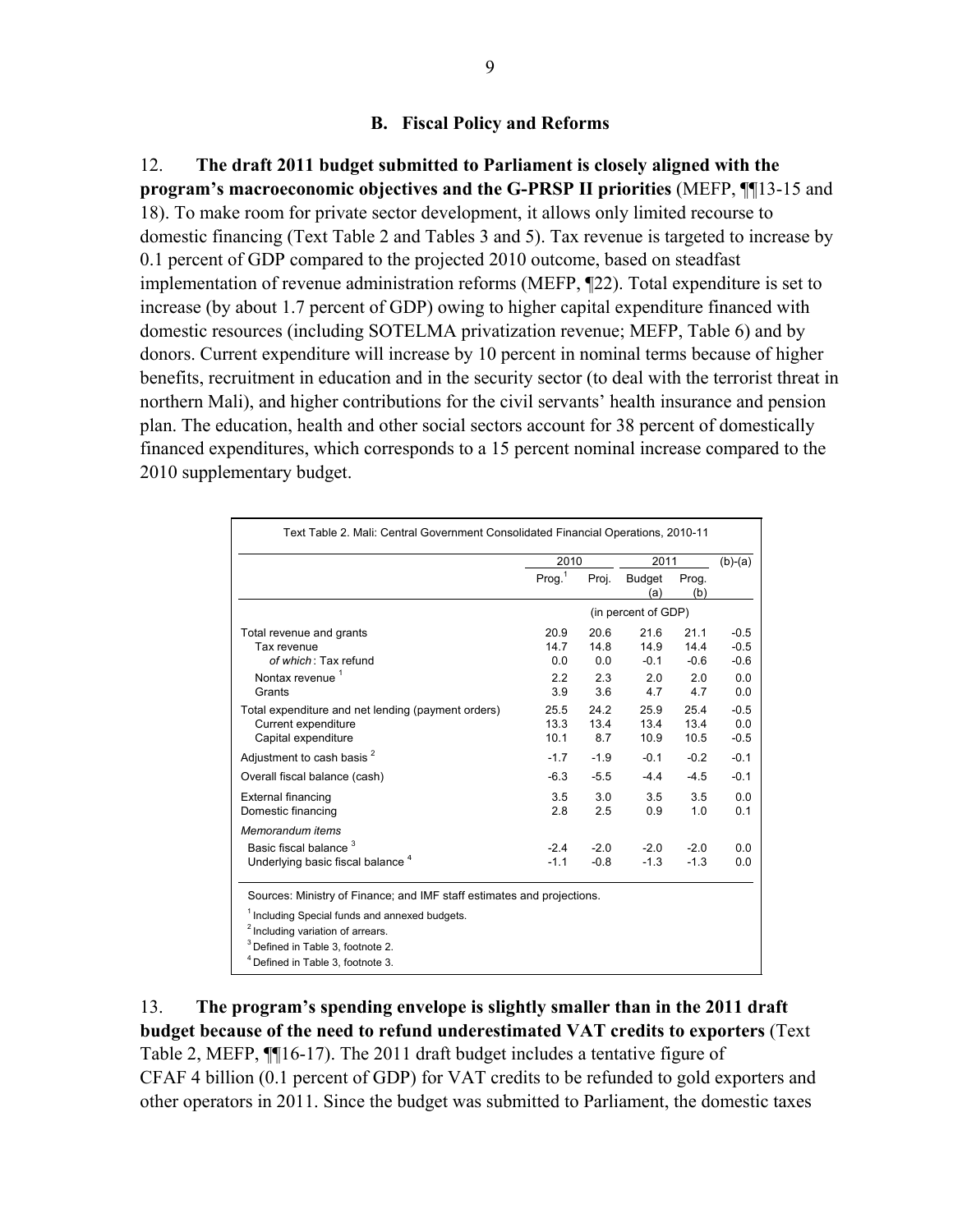and customs administrations have estimated a figure of CFAF 33 billion (0.6 percent of GDP). Thus, the program targets lower net tax revenue and provides room for payment of the higher VAT refunds by reducing the spending envelope in non-priority sectors (by 0.5 percent of GDP). The authorities plan, by end-April 2011, to present a supplementary budget to Parliament with revenue or expenditure measures that would allow refunding of outstanding VAT credits, while maintaining the underlying basic fiscal deficit target at 1.3 percent of GDP.

14. **Streamlining the tax code and modernizing tax and customs administrations will be critical to increasing tax revenue and improving the business environment** (MEFP, ¶¶19-23). Starting January 1, 2011, the authorities will set aside part of VAT revenue to refund VAT credits. This new mechanism, together with other measures to streamline administration of the VAT and other taxes, will lay the ground for higher revenue and a better business environment.<sup>5</sup> Unfortunately, the proposed new investment code includes a VAT exemption on domestic goods and services that would reduce the tax base and complicate tax administration. In 2011, the authorities will: (i) assess the value of VAT credits accumulated until end-2010, with a view to reimbursing them, budgetary room permitting; (ii) define a mechanism to index domestic fuel prices to changes in international prices to preserve tax revenues while dampening spikes in pump prices; (iii) introduce to Parliament reform measures to simplify the tax code and widen the tax base (proposed structural benchmark; MEFP, Table 4); and (iv) connect the tax and customs administrations to the new public accounting software in the Treasury for better monitoring of revenue collection.

15. **Advancing the agenda in public financial management (PFM) reform will be vital to enhancing the quality of expenditure, strengthening cash management, and improving fiscal transparency** (MEFP, ¶¶24-28)**.** The authorities will continue to implement their rolling action plan updated in close collaboration with donors, with a view to improving budget preparation, monitoring, execution, and audit, and tightening cash management. Under the program, the authorities will: (i) produce an improved table of the central government's consolidated financial operations; (ii) carry out a study of the impact of the transfer of most of the accounts held by government entities at the commercial banks to the BCEAO, with a view to determining an appropriate pace of such transfers (structural benchmarks; MEFP, Table 4); and (iii) incorporate WAEMU's PFM directives into Malian law. They will also strengthen oversight mechanisms to address weaknesses in tax collection

 $\overline{a}$ 

 $<sup>5</sup>$  Although Mali is among the 30 countries that have progressed most during the last five years, it still ranks 153</sup> among 183 countries in the 2011 World Bank Doing Business Indicators, owing, among others, to a low ranking in paying taxes (http://www.doingbusiness.org/rankings).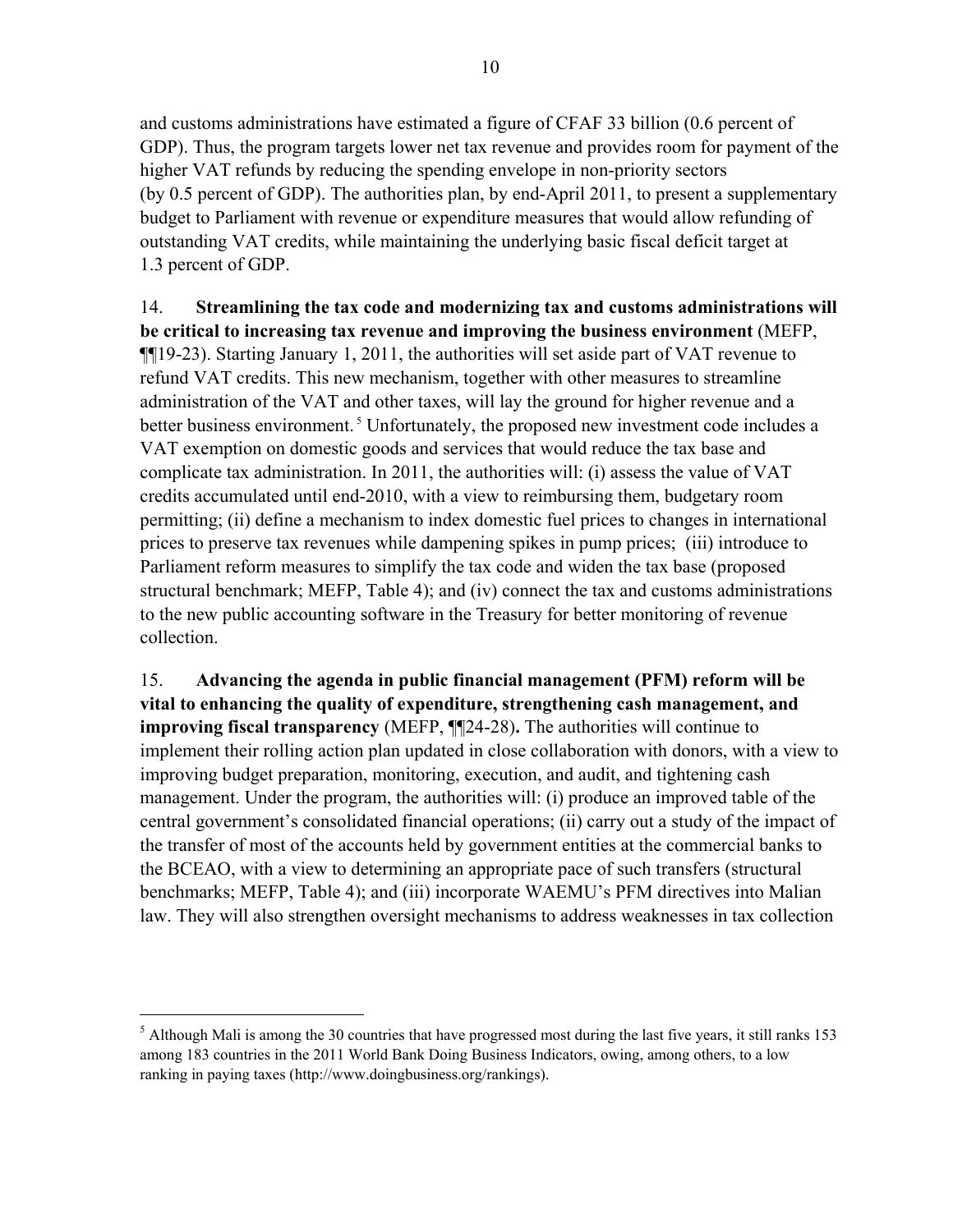and public resource use highlighted by Mali's Auditor General. 6 Finally, they will produce reports reconciling government and gold mining companies' revenue data to adhere to the Extractive Industry Transparency Initiative (EITI; MEFP, ¶34).

## **C. Debt Sustainability**

# 16. **Prudent debt management is needed to maintain debt sustainability** (MEFP,

¶¶29-30). The updated debt sustainability analysis (DSA) indicates that the risk of debt distress has shifted from low to moderate because vulnerabilities have increased compared to the 2009 DSA owing to higher volatility of gold exports.<sup>7</sup> Debt sustainability remains most sensitive to export shocks or a hardening of financial terms. Given the anticipated decline in gold exports in the medium-term and the sensitivity of the DSA to financial terms, the government should continue to limit its recourse to external financing to grants and concessional loans. The DSA preparation also highlighted weaknesses in domestic debt recording (¶4), which the authorities will address by setting up and updating a data base of all domestic debt contracted or guaranteed by the government (proposed structural benchmark; MEFP, Table 4).

## **D. Other Structural Reforms**

17. **Accelerated financial sector development is critical for growth and poverty reduction** (MEFP, ¶¶31-32). As part of the implementation of their financial sector development strategy, the authorities plan to: (i) complete the restructuring of the state housing bank, with a view to selling it in 2012; (ii) increase capital requirements of banks and other financial institutions; (iii) establish (small) loan guarantee funds for small and medium size enterprises; (iv) carry out initiatives to mobilize remittances from migrants; and (v) tighten supervision of microfinance institutions.

18. **Progress in cotton sector reform should foster growth** (MEFP, ¶33). The privatization of the cotton ginning company is on track, with six investors shortlisted to provide bids. The government is implementing this privatization in close cooperation with the World Bank to assure the economic and financial viability of the cotton sector.

# **E. Relations with the Fund**

19. **The government requests an extension of the current arrangement until end 2011 and a rephasing of the last disbursement of SDR 2 million in two equal tranches to allow additional time for reaching new understandings on program design and policies**

1

<sup>&</sup>lt;sup>6</sup> According to the 2009 Annual Report of the Auditor General, the government lost CFAF 112 billion (2.5 percent of GDP) during 2006-08 mostly because the Treasury did not collect taxes due but also because of irregular spending procedures.

 $<sup>7</sup>$  Mali: Joint IMF/IDA Debt Sustainability Analysis for Low Income Countries (attached).</sup>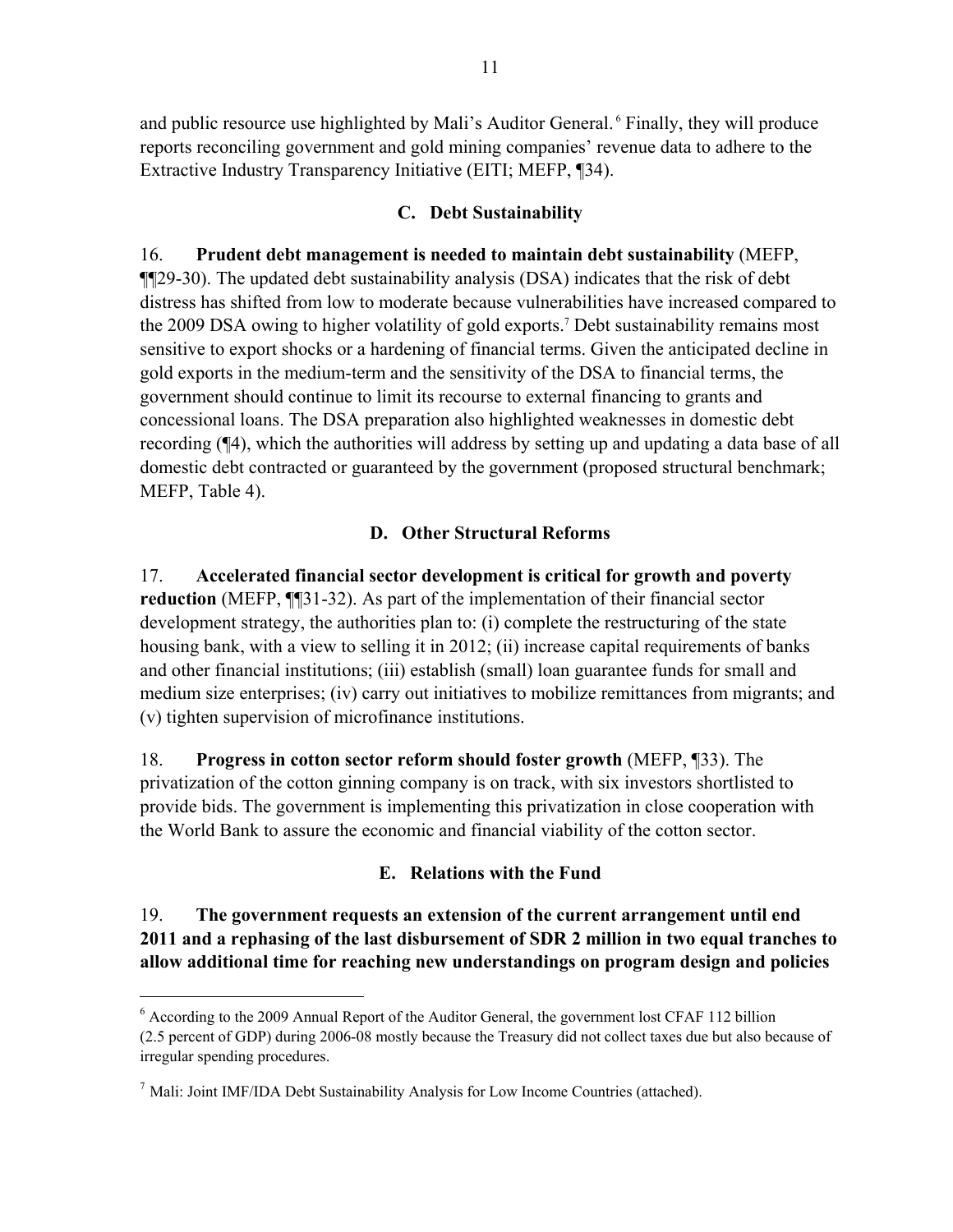(Letter of Intent, ¶5). The arrangement expires on May 27, 2011 and the Board will need to discuss an EPA of Fund-supported programs in Mali since 2004 before it may consider a request for a new Fund arrangement. The conclusions of the EPA are expected to be submitted to the Board in the spring of 2011, together with the completion of the sixth review under the arrangement. The extension of the current arrangement would thus also provide time to reflect on the EPA recommendations before considering the next steps of Mali's relations with the Fund, while providing support to Mali's macroeconomic and financial policies.

# **F. Program Modalities and Risks**

20. **The last review of the extended arrangement would be based on PCs at end-June 2011** (MEFP, Table 3). The program also proposes indicative targets for end-March and end-September 2011. The PCs for end-June 2011 are different from prior PCs with, for ease of monitoring, the move: (i) from net domestic financing on the government, including the sub-ceiling on bank and market financing, to just a ceiling on bank and market financing; and (ii) from net to gross tax revenue. Structural benchmarks will apply to macro-critical areas of tax policy and PFM (MEFP, Table 4).

21. **Mali's capacity to repay the Fund is adequate but there are risks to program implementation**. Debt service to the Fund will absorb minimal fractions of government revenue and exports and Mali's risk of debt distress is moderate (¶16 and Table 9). But the pace of fiscal consolidation could slow down owing to the political cycle or to higher-thanbudgeted security spending to address terrorism threats. A deterioration of the fiscal situation in donor countries could reduce external aid.<sup>8</sup>

# **IV. STAFF APPRAISAL**

22. **The 2010 program is on track.** All performance criteria at end-June and all but two indicative targets at end-June and end-September were met. Three of the four structural benchmarks were observed, although with delay. Work is ongoing to meet the remaining benchmark during the first semester of 2011. The authorities are keeping budget execution under control to meet the end-year targets. They should get priority expenditures back on track.

23. **The 2011 budget is aligned with the G-PRSP II priorities and the program's macroeconomic objectives**. It appropriately emphasizes the need to mobilize domestic revenues, finance priority spending, and minimize recourse to domestic financing. The program aims for a slightly tighter spending envelope than in the budget, in anticipation of a

 $\overline{a}$ 

<sup>&</sup>lt;sup>8</sup> Should external support be lower than expected, the program's ceiling on bank and market financing would be adjusted upward by up to CFA 25 billion (0.5 percent of GDP) to accommodate related spending. The adjustor will apply to budgetary grants and loans (Technical Memorandum of Understanding, ¶7).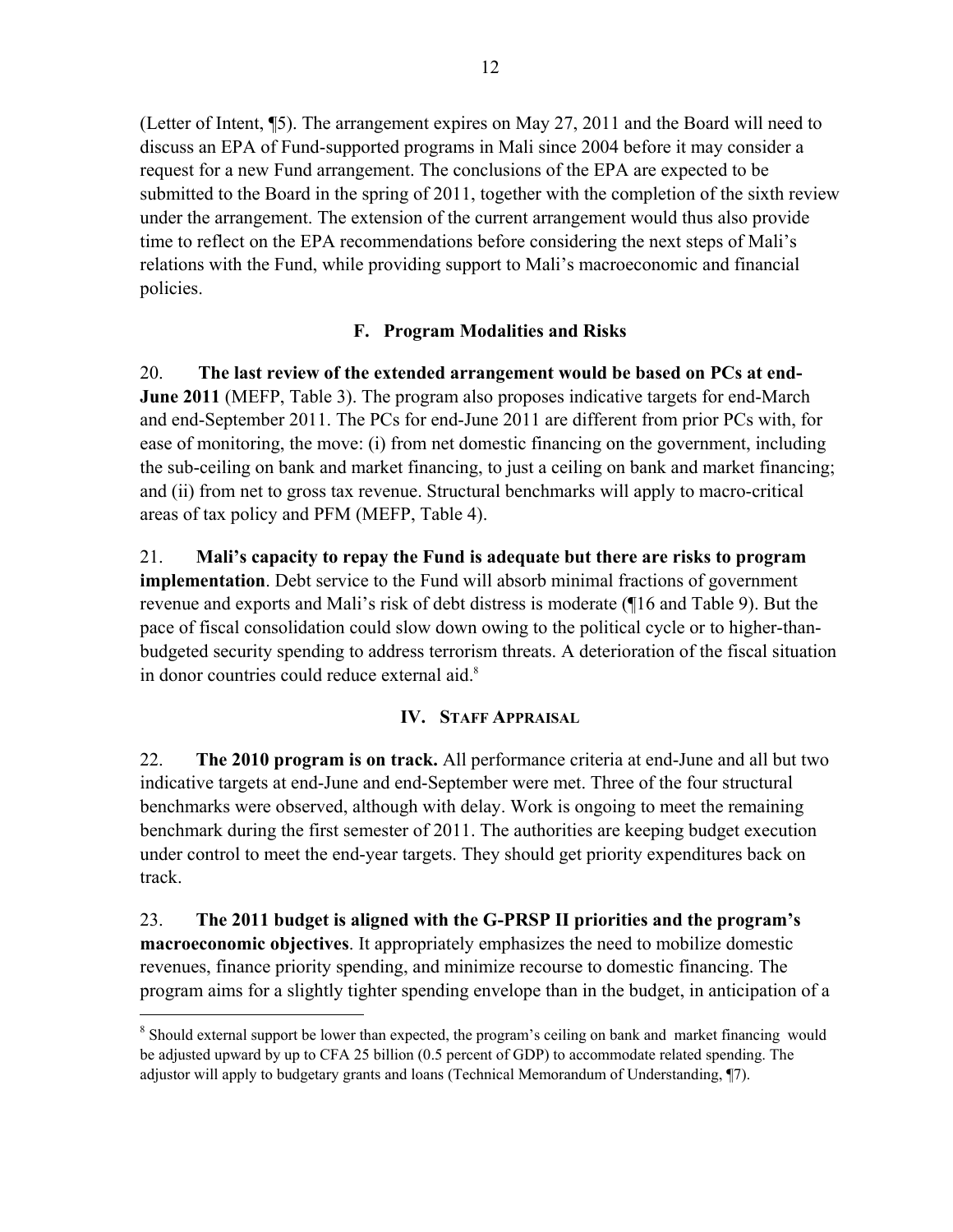supplementary budget that will include revenue increases or expenditure cuts in order to allow room for refunding of VAT credits, while keeping the underlying basic fiscal deficit target at 1.3 percent of GDP.

24. **While there has been progress in strengthening PFM, much remains to be done to improve domestic revenue mobilization, cash management, fiscal transparency and oversight**. The authorities need to simplify the tax code and modernize tax and customs administrations in order to increase domestic revenue mobilization and improve the business environment.The planned introduction of a VAT exemption on domestic goods and services in the new investment code is a step in the wrong direction. The authorities also need to reduce the excessive number of accounts held in commercial banks, implement WAEMU directives to increase fiscal transparency, and strengthen oversight to correct weaknesses in revenue collection and budget execution, such as those highlighted by the Auditor General.

25. **Prudent debt management is warranted owing to the decline of gold exports in the medium term**. The authorities should continue to limit their recourse to external financing to grants and concessional loans.

26. **Further progress in financial sector development and cotton sector reforms is needed to foster growth**. The authorities should complete the long-awaited privatization of the cotton ginning company and prepare the state housing bank for sale.

27. **The risks to the program appear manageable**. The authorities have a strong track record of fiscal discipline and are using technical assistance from various sources to strengthen their capacity to implement structural reforms in the core areas of the program.

28. On the basis of the authorities' achievements and policy intentions, staff recommends completion of the fifth review under the current ECF arrangement, extension of the arrangement until end-2011, and rephasing of the remaining disbursement in two equal tranches.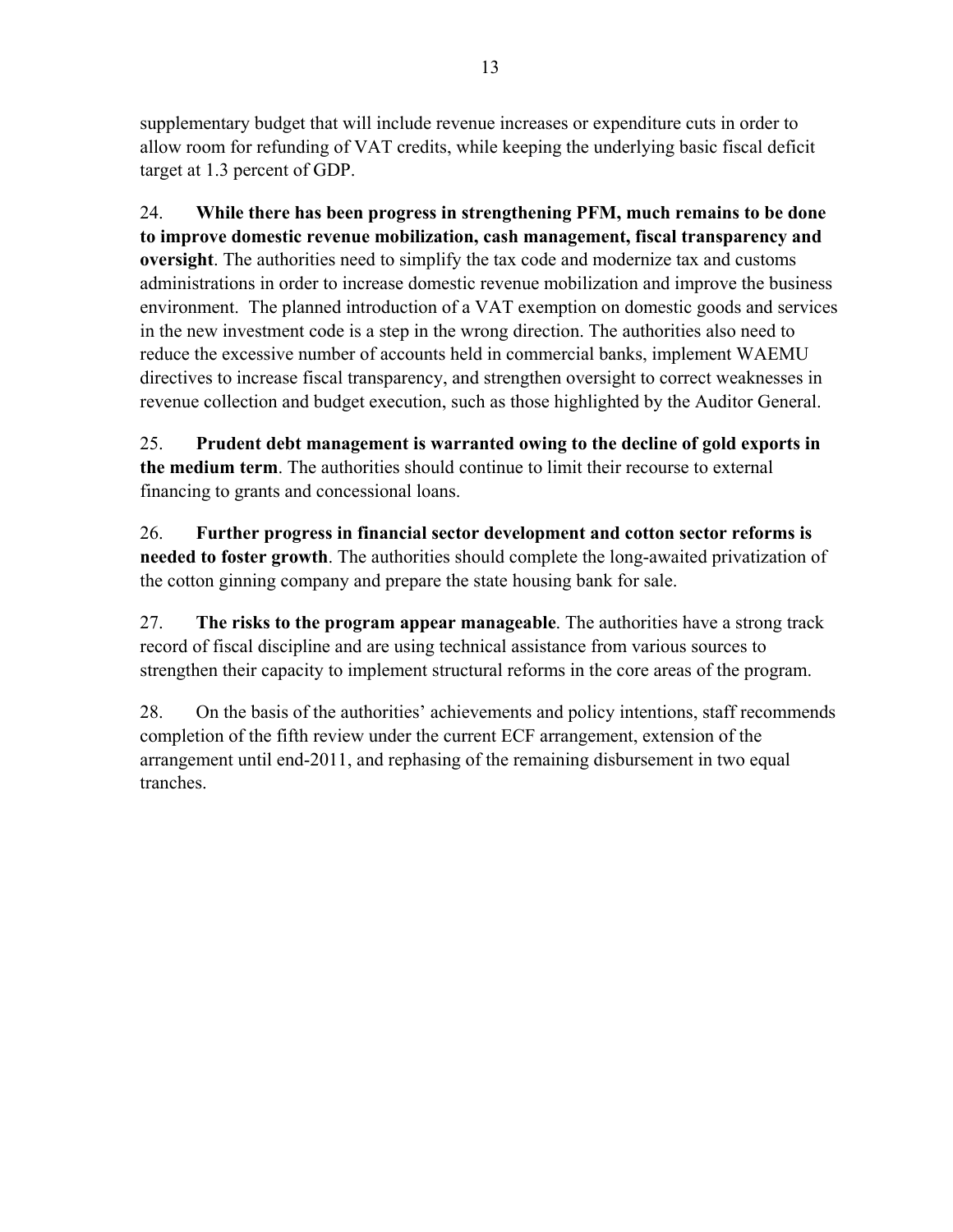|                                                         | 2008    | 2009     | 2010      |          | 2011                                         |          | 2012     | 2013     |
|---------------------------------------------------------|---------|----------|-----------|----------|----------------------------------------------|----------|----------|----------|
|                                                         |         | Est.     | Prog. $1$ | Proj.    | Proj $.$ <sup>1</sup>                        | Prog.    | Proj.    |          |
|                                                         |         |          |           |          | (Annual percentage change)                   |          |          |          |
|                                                         |         |          |           |          |                                              |          |          |          |
| National income and prices                              |         |          |           |          |                                              |          |          |          |
| Real GDP                                                | 5.0     | 4.5      | 5.1       | 4.5      | 5.3                                          | 6.0      | 5.4      | 4.8      |
| GDP deflator                                            | 8.8     | 3.6      | 3.6       | 3.6      | 3.0                                          | 3.6      | 2.5      | 2.4      |
| Consumer price inflation (average)                      | 9.1     | 2.2      | 2.1       | 1.4      | 2.6                                          | 2.0      | 2.1      | 2.3      |
| External sector (percent change)                        |         |          |           |          |                                              |          |          |          |
| Terms of trade (deterioration -)                        | 36.7    | 27.7     | 6.6       | 1.1      | 4.3                                          | 5.1      | 4.3      | 1.4      |
| Real effective exchange rate (depreciation -)           | 8.0     | 0.3      | $\cdots$  | $\cdots$ | $\cdots$                                     | $\cdots$ | $\cdots$ |          |
| Money and credit (contribution to broad money growth)   |         |          |           |          |                                              |          |          |          |
| Credit to the government                                | $-3.2$  | $-13.9$  | 10.4      | 11.4     | 5.0                                          | 6.0      | 3.0      | $-0.8$   |
| Credit to the economy                                   | 5.2     | 7.2      | 5.7       | 1.5      | 5.4                                          | 3.1      | 3.6      | 5.5      |
| Broad money (M2)                                        | 0.5     | 16.0     | 16.7      | 13.4     | 9.4                                          | 11.5     | 7.6      | 5.7      |
|                                                         |         |          |           |          | (In percent of GDP, unless otherwise stated) |          |          |          |
| Investment and saving                                   |         |          |           |          |                                              |          |          |          |
| Gross domestic investment                               | 17.2    | 17.6     | 20.0      | 17.0     | 21.0                                         | 19.3     | 20.0     | 20.8     |
| Of which: government                                    | 5.7     | 8.1      | 7.5       | 6.5      | 7.6                                          | 7.8      | 7.5      | 7.3      |
| Gross national savings                                  | 4.4     | 10.1     | 12.1      | 8.5      | 11.8                                         | 11.3     | 12.0     | 12.1     |
| Of which: government                                    | 0.9     | 0.2      | 1.5       | 0.1      | 1.5                                          | $-0.6$   | 0.3      | 0.9      |
| Gross domestic savings                                  | 2.8     | 9.5      | 10.3      | 8.0      | 12.1                                         | 12.4     | 13.1     | 14.0     |
| Central government finance                              |         |          |           |          |                                              |          |          |          |
| Revenue                                                 | 15.5    | 17.1     | 16.9      | 17.0     | 17.0                                         | 16.4     | 16.8     | 17.2     |
| Grants                                                  | 3.4     | 4.6      | 3.9       | 3.6      | 3.8                                          | 4.7      | 4.4      | 4.1      |
| Total expenditure and net lending                       | 21.2    | 25.9     | 25.5      | 24.2     | 24.8                                         | 25.4     | 24.8     | 24.3     |
| Overall balance (payment order basis, including grants) | $-2.2$  | $-4.2$   | -4.6      | $-3.6$   | $-4.0$                                       | $-4.3$   | $-3.5$   | $-3.0$   |
| Basic fiscal balance <sup>2</sup>                       | $-1.0$  | $-1.4$   | $-2.4$    | $-2.0$   | $-2.0$                                       | $-2.0$   | $-1.5$   | $-1.0$   |
| Underlying basic fiscal balance <sup>3</sup>            | $-1.0$  | $-0.8$   | $-1.1$    | $-0.8$   | $-1.0$                                       | $-1.3$   | $-1.0$   | $-1.0$   |
| Domestic debt <sup>4</sup>                              | 2.5     | 3.0      | 2.0       | 3.7      | 1.9                                          | 3.7      | 3.2      | 2.7      |
| <b>External sector</b>                                  |         |          |           |          |                                              |          |          |          |
| Current external balance (including official transfers) | $-12.7$ | $-7.5$   | $-7.9$    | $-8.5$   | $-9.1$                                       | $-8.0$   | $-8.0$   | $-8.7$   |
| Current external balance (excluding official transfers) | $-13.9$ | $-8.8$   | $-10.2$   | $-9.7$   | $-11.2$                                      | $-9.1$   | $-9.1$   | $-9.7$   |
| Exports of goods and services                           | 28.7    | 26.6     | 28.9      | 25.1     | 30.6                                         | 29.5     | 29.2     | 27.8     |
| Imports of goods and services                           | 43.0    | 34.6     | 38.5      | 34.1     | 39.5                                         | 36.5     | 36.1     | 34.6     |
| Debt service to exports of goods and services           | 3.7     | 4.1      | 3.7       | 4.2      | 2.3                                          | 1.8      | 2.6      | 3.0      |
| External debt                                           | 19.1    | 21.2     | 24.2      | 25.2     | 26.1                                         | 26.1     | 27.2     | 28.2     |
| Memorandum items:                                       |         |          |           |          |                                              |          |          |          |
| Nominal GDP (CFAF billions)                             | 3,913   | 4,233    | 4,609     | 4,582    | 5,005                                        | 5,032    | 5.432    | 5,831    |
| Overall balance of payments (US\$ millions)             | -9.9    | 447.6    | $-44.1$   | -70.7    | -41.0                                        | 36.6     | 30.3     | 30.0     |
| Money market interest rate in percent (end of period)   | 6.8     | $\cdots$ | $\cdots$  | $\cdots$ |                                              |          |          | $\ldots$ |
| Gross international reserves (US\$ millions)            |         |          |           |          |                                              |          |          |          |
| Central Bank of West African States (BCEAO)             | 10,721  | 13,631   | $\cdots$  | $\cdots$ | $\cdots$                                     | $\ldots$ | $\cdots$ | $\cdots$ |
| in percent of broad money                               | 55.0    | 58.7     | $\cdots$  | $\cdots$ | $\cdots$                                     |          |          | $\cdots$ |
| in months of imports of q. and s.                       | 6.1     | 6.9      | $\cdots$  | $\ldots$ | $\cdots$                                     |          | $\cdots$ | $\cdots$ |
| BCEAO Mali (imputed) <sup>5</sup>                       | 1,033   | 1,602    | 1,389     | 1,376    | 1,343                                        | 1,435    | 1,448    | 1,461    |
| in percent of broad money                               | 48.6    | 60.6     | 51.5      | 52.0     | 45.8                                         | 48.9     | 46.1     | 44.2     |
| US\$ exchange rate (end of period)                      | 481.5   | 449.3    | $\cdots$  | $\cdots$ | $\ldots$                                     | $\cdots$ | $\cdots$ | $\ldots$ |
| Gold Price (US\$/fine ounce London fix)                 | 872     | 973      | 1,183     | 1,183    | 1,221                                        | 1,221    | 1,245    | 1,281    |
| Petroleum price (crude spot)(US\$/bbl)                  | 97.0    | 61.8     | 78.3      | 76.2     | 78.8                                         | 78.8     | 82.3     | 84.8     |

**Table 1. Mali: Selected Economic and Financial Indicators, 2008-13**

Sources: Malian authorities; and IMF staff estimates and projections.

<sup>1</sup> IMF Country Report No. 10/255: Mali -2010 Article IV Consultation and Fourth Review Under the Extended Credit Facility (ECF).

<sup>2</sup> Total revenue excluding grants and privatization receipts, less total expenditure plus net lending, excluding capital expenditure

financed by foreign donors and lenders and HIPC Initiative-related expenditures.

<sup>3</sup> Basic fiscal balance excluding spending financed by privatization revenue of the telecom company SOTELMA.

 $^4$  Includes BCEAO statutory advances, government bonds, treasury bills, and other debts.

5 For 2009, reflects new SDR allocation and privatization receipts of SOTELMA.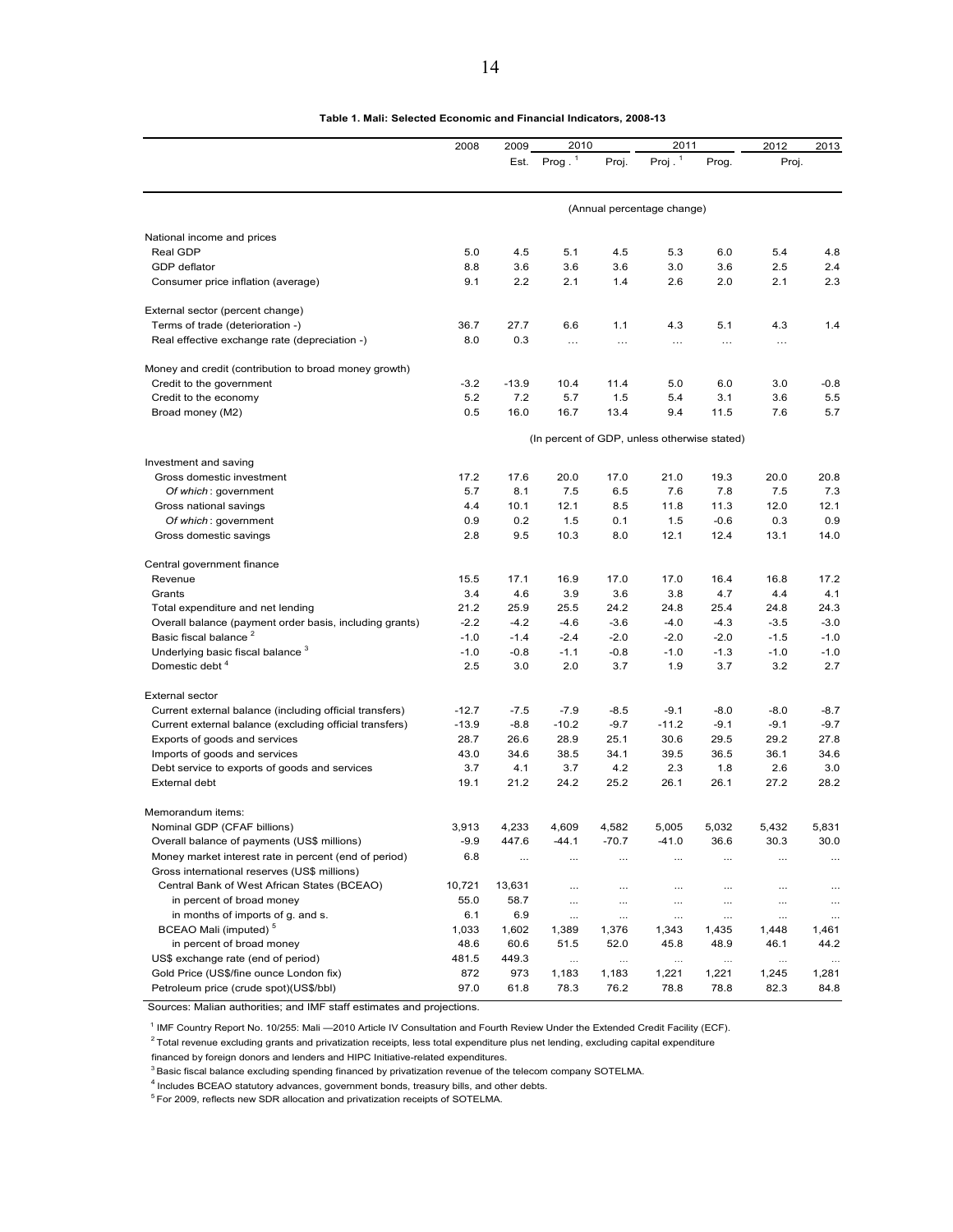|                                                                        | Share $1$ | 2008         | 2009         | 2010         |              | 2011         |              | 2012         | 2013         |
|------------------------------------------------------------------------|-----------|--------------|--------------|--------------|--------------|--------------|--------------|--------------|--------------|
|                                                                        |           |              | Est.         | Prog. $^{2}$ | Proj.        | Proj $^2$    | Prog.        | Proj.        |              |
|                                                                        |           |              |              |              |              |              |              |              |              |
| Primary sector                                                         | 32.6      | 13.2         | 5.6          | 5.3          | 7.7          | 5.3          | 5.7          | 5.5          | 5.5          |
| Agriculture                                                            | 13.6      | 20.2         | 6.4          | 5.9          | 9.9          | 5.5          | 6.4          | 6.3          | 6.3          |
| Food crops, excluding rice                                             | 3.1       | 14.4         | 5.6          | 4.0          | 10.0         | 5.0          | 6.3          | 6.5          | 6.5          |
| Rice                                                                   | 3.1       | 48.5         | 6.0          | 8.0          | 9.0          | 5.0          | 5.5          | 5.5          | 5.5          |
| Industrial agriculture, excluding cotton                               | 1.0       | 22.0         | 9.0          | 9.5          | 10.0         | 5.0          | 5.0          | 5.0          | 5.0          |
| Cotton                                                                 | 1.0       | $-16.8$      | 16.8         | 15.0         | 14.0         | 15.0         | 15.0         | 10.0         | 10.0         |
| Livestock                                                              | 8.5       | 4.0          | 4.2          | 4.3          | 4.3          | 4.0          | 4.3          | 4.4          | 4.4          |
| Fishing and forestry                                                   | 0.7       | 3.7          | 5.3          | 4.6          | 4.4          | 4.3          | 4.6          | 3.4          | 3.4          |
| Secondary sector                                                       | 20.4      | $-4.6$       | 3.5          | 4.5          | $-2.2$       | 8.0          | 12.3         | 6.5          | 3.7          |
| Mining                                                                 | 6.7       | $-6.4$       | 1.5          | $-1.7$       | $-16.5$      | 11.0         | 21.2         | 5.9          | $-1.9$       |
| Industry                                                               | 2.6       | $-14.4$      | 0.9          | 7.4          | 2.6          | 5.6          | 9.1          | 7.5          | 6.2          |
| Agrobusiness                                                           | 0.0       | $-20.0$      | 8.0          | 8.4          | 7.0          | 5.5          | 5.5          | 5.5          | 5.5          |
| Textile                                                                | 1.3       | $-34.0$      | 5.0          | 15.0         | 4.5          | 3.0          | 17.0         | 15.0         | 10.0         |
| Others                                                                 | 1.3       | 16.2         | $-9.2$       | 0.5          | $-4.4$       | 8.0          | 8.0          | 3.7          | 3.7          |
| Energy                                                                 | 1.9       | 10.0         | 10.0         | 11.0         | 10.0         | 8.0          | 10.0         | 9.4          | 9.4          |
| Construction and public works                                          | 4.9       | 4.5          | 6.0          | 7.0          | 7.0          | 6.5          | 6.5          | 4.7          | 4.7          |
| Tertiary sector                                                        | 36.9      | 4.3          | 3.5          | 5.2          | 4.6          | 4.3          | 3.9          | 4.8          | 4.9          |
| Transportation and telecommunications                                  | 5.6       | 10.0         | 1.9          | 5.0          | 5.0          | 4.5          | 4.5          | 4.5          | 4.5          |
| Trade                                                                  | 14.3      | 4.4          | 4.5          | 7.4          | 5.5          | 5.0          | 4.5          | 6.8          | 6.8          |
| <b>Financial services</b>                                              | 0.8       | 2.0          | 3.5          | 3.5          | 3.5          | 5.0          | 3.5          | 3.5          | 3.5          |
| Other nonfinancial services                                            | 6.9       | 1.0          | 5.3          | 4.7          | 4.0          | 5.0          | 4.0          | 4.0          | 4.0          |
| Public administration                                                  | 9.7       | 2.0          | 1.9          | 1.9          | 3.0          | 2.3          | 2.0          | 2.0          | 2.0          |
| <b>Banking services</b>                                                | $-0.4$    | 5.5          | 4.0          | 3.0          | 3.5          | 8.0          | 3.2          | 3.2          | 3.2          |
| Indirect taxes                                                         | 10.1      | $-2.0$       | 5.9          | 5.0          | 4.3          | 6.0          | 4.4          | 4.4          | 4.4          |
| GDP (market prices)                                                    | 100.0     | 5.0          | 4.5          | 5.1          | 4.5          | 5.3          | 6.0          | 5.4          | 4.8          |
| Memorandum items:                                                      |           |              |              |              |              |              |              |              |              |
| Nominal GDP (in CFAF billions)<br>GDP deflator (annual percent change) |           | 3,913<br>8.8 | 4,233<br>3.6 | 4,609<br>3.6 | 4,582<br>3.6 | 5,005<br>3.0 | 5,032<br>3.6 | 5,432<br>2.5 | 5,831<br>2.4 |

**Table 2. Mali: National Accounts, 2008-13**

Sources: Malian authorities; and IMF staff estimates and projections.

<sup>1</sup> Share of 2007 Nominal GDP.

<sup>2</sup> IMF Country Report No. 10/255: Mali -2010 Article IV Consultation and Fourth Review Under the Extended Credit Facility (ECF).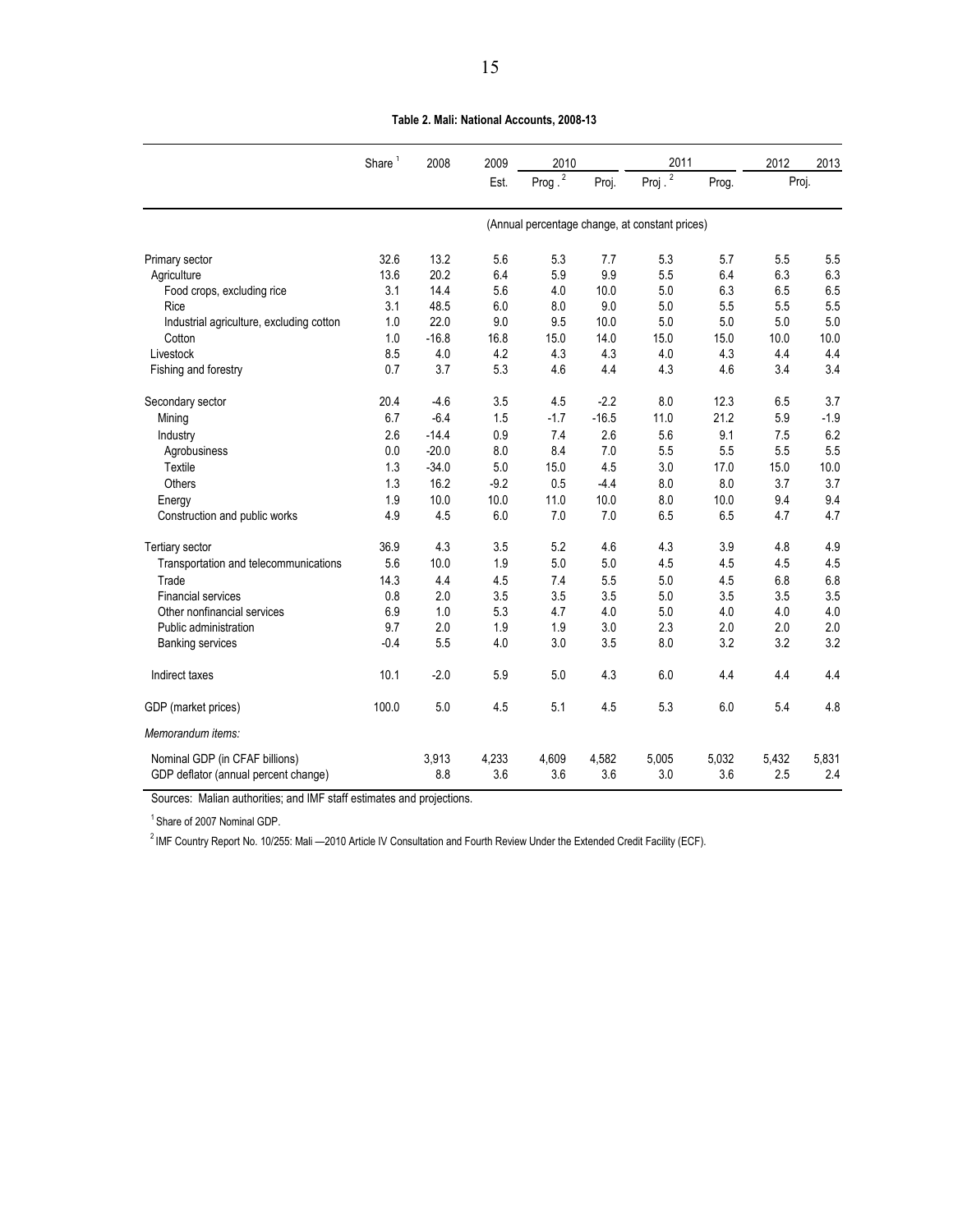|                                                                                | 2008           | 2009           | 2010           |                |                    | 2011           | 2012           | 2013           |                |
|--------------------------------------------------------------------------------|----------------|----------------|----------------|----------------|--------------------|----------------|----------------|----------------|----------------|
|                                                                                |                | Est.           | Prog.          | Proj.          | Proj.              | <b>Budget</b>  | Prog.          |                | Proj.          |
|                                                                                |                |                |                |                |                    |                |                |                |                |
|                                                                                |                |                |                |                | (in CFAF billions) |                |                |                |                |
| Revenue and grants                                                             | 741.5          | 918.9          | 962.2          | 945.5          | 1,040.3            | 1,086.9        | 1,062.6        | 1,152.5        | 1,242.1        |
| Total revenue                                                                  | 607.3          | 725.0<br>653.2 | 780.5<br>709.0 | 780.5<br>709.0 | 851.7<br>774.0     | 849.1<br>777.6 | 824.8<br>753.3 | 914.9<br>837.0 | 1,005.7        |
| <b>Budgetary revenue</b><br>Tax revenue                                        | 540.6<br>519.4 | 624.3          | 677.1          | 677.1          | 739.1              | 747.5          | 723.2          | 804.2          | 921.3<br>885.7 |
| Direct taxes                                                                   | 149.7          | 177.1          | 188.7          | 188.7          | 200.0              | 204.5          | 204.5          | 228.9          | 259.5          |
| Indirect taxes                                                                 | 369.7          | 447.2          | 488.3          | 488.4          | 539.1              | 543.0          | 518.7          | 575.3          | 626.2          |
| VAT                                                                            | 200.8          | 247.4          | 276.7          | 276.7          | 303.3              | 288.8          | 293.1          | 322.5          | 346.8          |
| Excises on petroleum products                                                  | 35.2           | 23.1           | 22.5           | 22.5           | 24.9               | 23.9           | 23.9           | 27.0           | 30.6           |
| Import duties                                                                  | 64.3           | 90.1           | 91.0           | 91.0           | 102.8              | 106.6          | 106.6          | 120.6          | 131.7          |
| Other indirect taxes                                                           | 91.9           | 93.6           | 100.1          | 100.1          | 108.2              | 127.7          | 127.7          | 105.2          | 117.1          |
| Tax refund                                                                     | $-22.5$        | $-7.0$         | $-2.0$         | $-2.0$         | $-2.0$             | $-4.0$         | $-32.6$        | $-35.2$        | $-37.8$        |
| Nontax revenue                                                                 | 21.2           | 28.9           | 31.9           | 31.9           | 34.9               | 30.1           | 30.1           | 32.8           | 35.5           |
| Special funds and annexed budgets                                              | 66.7           | 71.8           | 71.5           | 71.5           | 77.6               | 71.5           | 71.5           | 77.9           | 84.4           |
| Grants                                                                         | 134.2          | 193.9          | 181.8          | 165.0          | 188.6              | 237.8          | 237.8          | 237.6          | 236.4          |
| Projects                                                                       | 54.6           | 96.5           | 79.8           | 88.4           | 86.2               | 154.6          | 154.6          | 151.4          | 147.4          |
| <b>Budgetary support</b>                                                       | 79.6           | 97.4           | 102.0          | 76.6           | 102.4              | 83.2           | 83.2           | 86.2           | 89.0           |
| Of which: general                                                              | 25.0           | 51.9           | 54.4           | 51.7           | 50.1               | 47.1           | 47.1           | 50.8           | 54.6           |
| Of which: sectoral                                                             | 54.6           | 45.5           | 47.6           | 24.9           | 52.3               | 36.1           | 36.1           | 35.4           | 34.4           |
| Total expenditure and net lending (payment orders                              |                |                |                |                |                    |                |                |                |                |
| basis)                                                                         | 828.2          | 1,097.8        | 1,174.5        | 1,109.6        | 1,243.2            | 1,303.6        | 1,279.4        | 1,344.8        | 1,418.2        |
| <b>Budgetary expenditure</b>                                                   | 753.9          | 1,004.4        | 1,075.5        | 1,010.7        | 1,169.6            | 1,224.1        | 1,199.9        | 1,270.9        | 1,337.8        |
| Current expenditure                                                            | 459.1          | 549.0          | 611.8          | 611.8          | 662.0              | 673.2          | 673.2          | 725.1          | 773.1          |
| Wages and salaries                                                             | 186.0          | 213.5          | 235.7          | 235.7          | 253.5              | 269.8          | 269.8          | 288.7          | 312.2          |
| Goods and services                                                             | 164.7          | 190.2          | 214.1          | 213.2          | 229.0              | 224.8          | 224.8          | 252.5          | 262.6          |
| Transfers and subsidies                                                        | 94.3           | 129.6          | 140.1          | 140.1          | 161.5              | 153.5          | 153.5          | 164.5          | 177.7          |
| Interest<br>Of which: domestic                                                 | 14.1<br>1.6    | 15.7<br>3.3    | 22.7<br>7.9    | 22.7<br>7.9    | 17.9<br>7.9        | 25.1<br>8.0    | 25.1<br>8.0    | 19.3<br>4.9    | 20.7<br>5.3    |
| Capital expenditure                                                            | 294.9          | 455.4          | 463.7          | 398.9          | 507.6              | 550.9          | 526.7          | 545.8          | 564.7          |
| <b>Externally financed</b>                                                     | 172.8          | 303.2          | 270.0          | 223.9          | 292.6              | 340.1          | 340.1          | 348.0          | 354.9          |
| Domestically financed                                                          | 122.1          | 152.2          | 193.6          | 174.9          | 215.0              | 210.8          | 186.6          | 197.8          | 209.7          |
| Special funds and annexed budgets                                              | 66.7           | 71.8           | 71.5           | 71.5           | 77.6               | 71.5           | 71.5           | 77.9           | 84.4           |
| Net lending                                                                    | 7.6            | 21.6           | 27.4           | 27.4           | $-4.0$             | 8.0            | 8.0            | $-4.0$         | $-4.0$         |
|                                                                                | $-220.9$       | $-372.8$       | $-394.0$       | $-329.1$       | $-391.6$           | $-454.5$       | $-454.5$       | $-429.9$       | $-412.5$       |
| Overall fiscal balance (excl. grants)<br>Overall fiscal balance (incl. grants) | $-86.7$        | $-178.9$       | $-212.2$       | $-164.1$       | $-202.9$           | $-216.7$       | $-216.7$       | $-192.3$       | $-176.1$       |
|                                                                                |                |                |                |                |                    |                |                |                |                |
| Variation of arrears                                                           | 0.0            | 0.0            | $-29.0$        | $-39.3$        | $-4.3$             | $-6.0$         | $-10.3$        | 0.0            | 0.0            |
| Adjustment to cash basis                                                       | 49.2           | $-26.0$        | $-78.1$        | $-49.1$        | 0.0                | 0.0            | 0.0            | $-28.8$        | 2.9            |
| Overall balance (cash basis, incl. grants)                                     | $-37.5$        | $-204.8$       | $-290.3$       | $-252.5$       | $-207.2$           | $-222.7$       | $-227.0$       | $-221.0$       | $-173.2$       |
| Financing                                                                      | 37.5           | 204.8          | 290.3          | 252.5          | 207.2              | 222.7          | 227.0          | 221.0          | 173.2          |
| External financing (net)                                                       | 82.5           | 180.3          | 163.3          | 137.7          | 163.6              | 177.9          | 177.9          | 176.4          | 185.4          |
| Loans                                                                          | 99.9           | 200.8          | 184.9          | 159.2          | 189.1              | 187.3          | 187.3          | 202.2          | 217.0          |
| Project loans                                                                  | 70.8           | 161.1          | 142.6          | 110.6          | 154.0              | 149.4          | 149.4          | 161.3          | 173.1          |
| <b>Budgetary loans</b>                                                         | 29.1           | 39.7           | 42.2           | 48.6           | 35.0               | 37.9           | 37.9           | 40.9           | 43.9           |
| Amortization                                                                   | $-28.3$        | $-33.5$        | $-33.9$        | $-33.9$        | $-25.4$            | $-23.4$        | $-23.4$        | $-25.7$        | $-31.7$        |
| Debt relief                                                                    | 10.9           | 13.0           | 12.4           | 12.4           | 0.0                | 14.0           | 14.0           | 0.0            | 0.0            |
| Domestic financing (net)                                                       | $-45.0$        | 24.5           | 127.0          | 114.8          | 43.6               | 44.8           | 49.1           | 44.6           | $-12.2$        |
| Banking system                                                                 | -32.6          | -142.8         | 123.6          | 134.9          | 68.8               | 76.1           | 80.4           | 44.6           | $-12.2$        |
| Net credit to the government                                                   | $-32.6$        | -142.8         | 123.6          | 134.9          | 68.8               | 76.1           | 80.4           | 44.6           | $-12.2$        |
| IMF (net)                                                                      | 12.5           | 1.5            | 4.3            | 4.3            | 1.5                | 3.7            | 2.7            | $-0.9$         | $-2.3$         |
| Central bank credit (net)                                                      | $-2.3$         | 49.4           | $-2.5$         | $-2.5$         | $-5.0$             | 0.0            | $-2.6$         | $-2.5$         | $-2.4$         |
| Other                                                                          | $-42.8$        | $-193.7$       | 121.8          | 133.1          | 72.2               | 76.0           | 80.3           | 48.0           | $-7.5$         |
| Privatization receipts                                                         | 39.1           | 180.4          | 3.3            | 0.2            | 0.0                | 3.3            | 3.3            | 0.0            | 0.0            |
| Other financing                                                                | $-51.5$        | $-13.1$        | 0.1            | $-20.3$        | $-25.2$            | -34.6          | $-34.6$        | 0.0            | 0.0            |
| Financing gap                                                                  | 0.0            | 0.0            | 0.0            | 0.0            | 0.0                | 0.0            | 0.0            | 0.0            | 0.0            |
| Memorandum items                                                               |                |                |                |                |                    |                |                |                |                |
| Basic fiscal balance <sup>2</sup>                                              | $-37.3$        | $-58.1$        | $-111.6$       | $-92.8$        | $-99.0$            | $-100.4$       | $-100.4$       | $-81.8$        | $-57.6$        |
| Underlying basic fiscal balance <sup>3</sup>                                   | $-37.3$        | $-32.7$        | $-50.5$        | $-38.0$        | $-49.0$            | $-64.4$        | $-64.4$        | $-53.3$        | $-57.6$        |
| General budgetary assistance                                                   | 54.1           | 91.6           | 96.6           | 100.3          | 85.1               | 85.0           | 85.0           | 91.7           | 98.5           |
| Nominal GDP                                                                    | 3,913          | 4,233          | 4,609          | 4,582          | 5,005              | 5,032          | 5,032          | 5,432          | 5,831          |

Sources: Ministry of Finance; and IMF staff estimates and projections.

<sup>1</sup> IMF Country Report No. 10/255: Mali —2010 Article IV Consultation and Fourth Review Under the Extended Credit Facility (ECF).<br><sup>2</sup> Total revenue excluding grants and privatization receipts, less total expenditure plus n

financed by foreign donors and lenders and HIPC Initiative-related expenditures.

<sup>3</sup> Basic fiscal balance excluding spending financed by privatization revenue of the telecom company SOTELMA.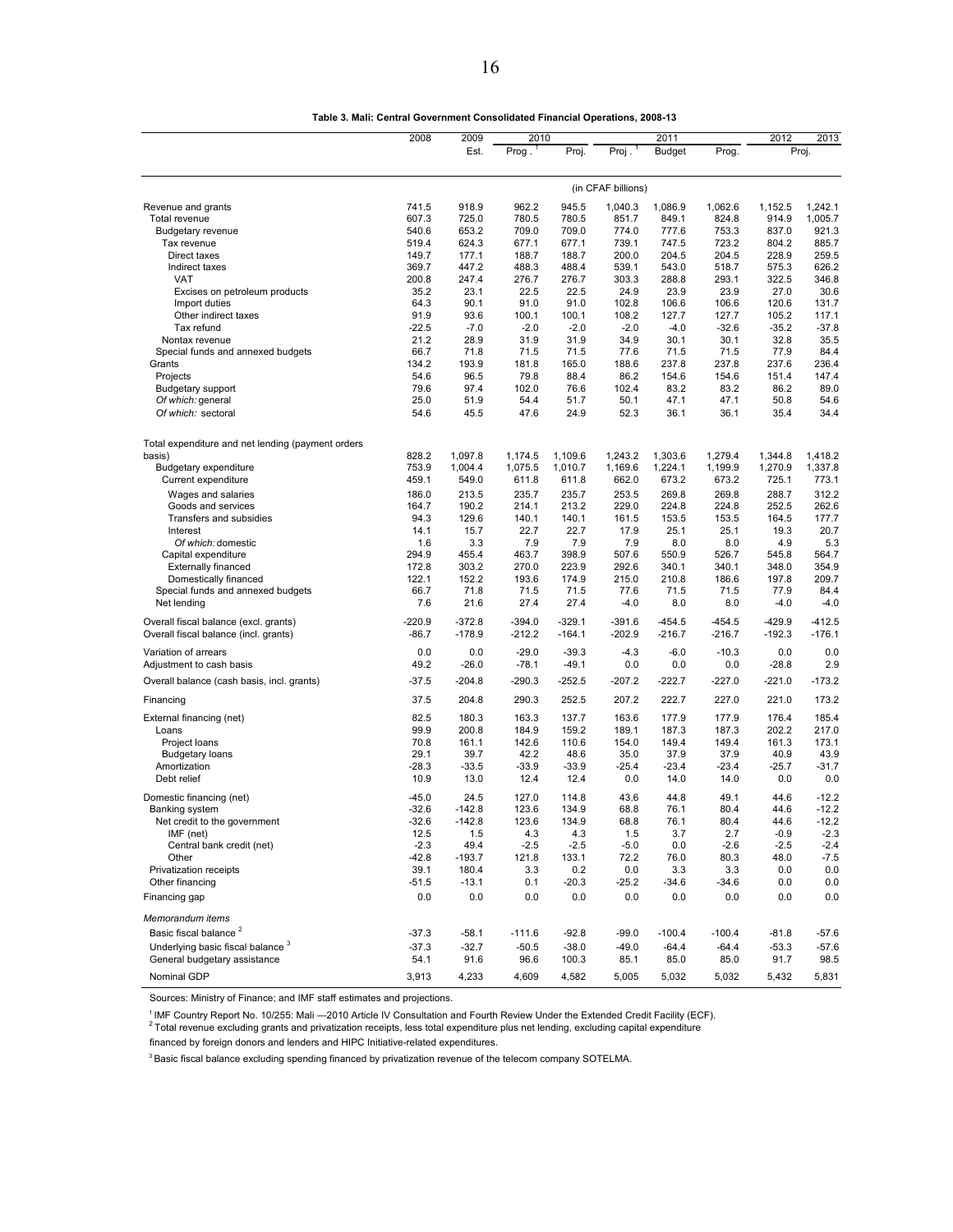|                                              | March<br>Est. | June<br>Prog. | Est.    | Sept<br>Proa. <sup>1</sup> | Est.     | Dec<br>Proof <sup>1</sup> | Proj.    |  |
|----------------------------------------------|---------------|---------------|---------|----------------------------|----------|---------------------------|----------|--|
|                                              |               |               |         |                            |          |                           |          |  |
|                                              |               |               |         | (in CFAF billions)         |          |                           |          |  |
| Revenue and grants                           | 216.4         | 433.0         | 454.5   | 697.6                      | 689.1    | 962.3                     | 945.5    |  |
| Total revenue                                | 185.0         | 351.2         | 408.1   | 565.9                      | 590.7    | 780.5                     | 780.5    |  |
| <b>Budgetary revenue</b>                     | 164.2         | 319.0         | 368.7   | 514.0                      | 532.3    | 709.0                     | 709.0    |  |
| Tax revenue                                  | 154.8         | 304.7         | 343.0   | 490.9                      | 503.0    | 677.1                     | 677.1    |  |
| Direct taxes                                 | 43.4          | 84.9          | 111.8   | 136.8                      | 153.2    | 188.7                     | 188.7    |  |
| Indirect taxes                               | 111.4         | 219.8         | 231.2   | 354.1                      | 349.8    | 488.4                     | 488.4    |  |
| <b>VAT</b>                                   | 60.3          | 124.5         | 125.7   | 200.6                      | 200.3    | 276.7                     | 276.7    |  |
| Excises on petroleum products                | 5.3           | 10.1          | 13.4    | 16.3                       | 20.0     | 22.5                      | 22.5     |  |
| Import duties                                | 22.8          | 41.0          | 45.8    | 66.0                       | 70.7     | 91.0                      | 91.0     |  |
| Other indirect taxes                         | 23.5          | 45.1          | 47.5    | 72.6                       | 61.0     | 100.1                     | 100.1    |  |
| Tax refund                                   | $-0.6$        | $-0.9$        | $-1.2$  | $-1.5$                     | $-2.2$   | $-2.0$                    | $-2.0$   |  |
| Nontax revenue                               | 9.4           | 14.3          | 25.7    | 23.1                       | 29.3     | 31.9                      | 31.9     |  |
| Special funds and annexed budgets            | 20.8          | 32.2          | 39.4    | 51.8                       | 58.4     | 71.5                      | 71.5     |  |
| Grants                                       | 31.4          | 81.8          | 46.4    | 131.8                      | 98.4     | 181.8                     | 165.0    |  |
| Projects                                     | 15.9          | 35.9          | 17.9    | 57.9                       | 51.7     | 79.8                      | 88.4     |  |
| <b>Budgetary support</b>                     | 15.5          | 45.9          | 28.5    | 73.9                       | 46.7     | 101.9                     | 76.6     |  |
| Of which: general                            | 7.6           | 24.5          | 17.4    | 39.4                       | 35.6     | 54.4                      | 51.7     |  |
| Of which: sectoral                           | 7.9           | 21.4          | 11.1    | 34.5                       | 11.1     | 47.6                      | 24.9     |  |
|                                              |               |               |         |                            |          |                           |          |  |
| Total expenditure and net lending            | 217.5         | 542.0         | 401.5   | 866.8                      | 683.8    | 1,174.4                   | 1,109.6  |  |
| <b>Budgetary expenditure</b>                 | 188.4         | 498.9         | 358.8   | 794.4                      | 622.9    | 1,075.5                   | 1.010.7  |  |
| Current expenditure                          | 112.1         | 307.1         | 246.3   | 462.3                      | 402.8    | 611.8                     | 611.8    |  |
| Wages and salaries                           | 50.0          | 117.9         | 113.8   | 176.8                      | 170.4    | 235.7                     | 235.7    |  |
| Goods and services                           | 30.5          | 106.0         | 75.9    | 159.9                      | 132.2    | 213.2                     | 213.2    |  |
| Transfers and subsidies                      | 27.7          | 70.5          | 51.3    | 107.8                      | 90.9     | 140.1                     | 140.1    |  |
| Interest                                     | 4.0           | 12.7          | 5.3     | 17.7                       | 9.3      | 22.7                      | 22.7     |  |
| Of which: domestic                           | 1.5           | 4.4           | 0.0     | 6.2                        | 0.0      | 7.9                       | 7.9      |  |
| Capital expenditure                          | 76.3          | 191.9         | 112.5   | 332.2                      | 220.1    | 463.7                     | 398.9    |  |
| Externally financed                          | 54.5          | 131.0         | 67.8    | 198.9                      | 140.9    | 270.0                     | 223.9    |  |
| Domestically financed                        | 21.8          | 60.8          | 44.7    | 133.2                      | 79.2     | 193.6                     | 174.9    |  |
| Special funds and annexed budgets            | 20.8          | 32.2          | 39.4    | 51.8                       | 58.4     | 71.5                      | 71.5     |  |
| Net lending                                  | 8.3           | 10.9          | 3.3     | 20.6                       | 2.5      | 27.4                      | 27.4     |  |
| Overall fiscal balance (excl. grants)        | $-32.5$       | $-190.8$      | 6.6     | $-301.0$                   | $-93.1$  | $-393.9$                  | $-329.1$ |  |
| Overall fiscal balance (incl. grants)        | $-1.1$        | $-109.0$      | 53.0    | $-169.2$                   | 5.3      | $-212.1$                  | $-164.1$ |  |
| Variation of arrears                         | 0.0           | 0.0           | $-1.8$  | 0.0                        | $-1.8$   | $-29.0$                   | $-39.3$  |  |
|                                              |               |               |         |                            |          |                           |          |  |
| Adjustment to cash basis                     | $-54.4$       | $-47.7$       | $-83.6$ | $-57.1$                    | $-108.2$ | $-49.1$                   | $-49.1$  |  |
| Overall balance (cash basis, incl. grants)   | $-55.5$       | $-156.7$      | $-32.4$ | $-226.3$                   | $-104.7$ | $-290.2$                  | $-252.5$ |  |
| Financing                                    | 55.5          | 161.5         | 32.4    | 226.3                      | 104.7    | 290.2                     | 252.5    |  |
| External financing (net)                     | 36.3          | 81.7          | 65.2    | 112.6                      | 106.1    | 163.3                     | 137.7    |  |
| Loans                                        | 37.5          | 93.7          | 69.3    | 129.4                      | 122.7    | 184.8                     | 159.2    |  |
| Project loans                                | 37.5          | 71.3          | 46.9    | 107.0                      | 78.8     | 142.6                     | 110.6    |  |
| <b>Budgetary loans</b>                       | 0.0           | 22.4          | 22.4    | 22.4                       | 43.9     | 42.2                      | 48.6     |  |
| Amortization                                 | $-2.6$        | $-19.0$       | $-10.5$ | $-26.5$                    | $-24.2$  | $-33.9$                   | $-33.9$  |  |
| Debt relief                                  | $1.3$         | 6.9           | 6.4     | 9.7                        | $7.6$    | 12.4                      | 12.4     |  |
| Domestic financing (net)                     | 19.3          | 79.8          | $-32.8$ | 113.7                      | $-1.4$   | 127.0                     | 114.8    |  |
| Banking system                               | 46.9          | 94.3          | 61.0    | 113.7                      | 58.3     | 123.6                     | 134.9    |  |
| Net credit to the government                 | 46.9          | 94.3          | 61.0    | 113.7                      | 58.3     | 123.6                     | 134.9    |  |
| IMF (net)                                    | 1.5           | 0.7           | 1.5     | 1.8                        | 2.9      | 4.3                       | 4.3      |  |
| Central bank credit (net)                    | 0.0           | $-1.2$        | $-1.2$  | $-1.9$                     | $-1.9$   | $-2.5$                    | $-2.5$   |  |
| Other                                        | 45.4          | 94.8          | 60.7    | 113.7                      | 57.3     | 121.8                     | 133.1    |  |
| Privatization receipts                       | 0.0           | 4.8           | 0.1     | 0.0                        | 0.2      | 3.3                       | 0.2      |  |
| Other financing                              | $-27.6$       | $-19.3$       | $-93.9$ | 0.0                        | $-59.9$  | 0.0                       | $-20.3$  |  |
| Financing gap                                | 0.0           | 4.8           | 0.0     | 0.0                        | 0.0      | 0.0                       | 0.0      |  |
| Memorandum items                             |               |               |         |                            |          |                           |          |  |
| Basic fiscal balance <sup>2</sup>            | 23.3          | $-52.8$       | 80.8    | $-92.4$                    | 55.4     | $-111.5$                  | $-92.8$  |  |
| Underlying basic fiscal balance <sup>3</sup> | 23.3          | $-38.8$       | 106.7   | $-48.4$                    | 81.3     | $-51.7$                   | $-38.0$  |  |
| External budgetary assistance                | 15.5          | 68.3          | 50.9    | 96.4                       | 90.6     | 144.1                     | 125.2    |  |
| Government bank and market financing         | 46.9          | 99.3          | 62.7    | 128.7                      | 56.7     | 138.6                     | 154.4    |  |

| Table 4. Mali: Central Government Consolidated Financial Operations, 2010 |  |
|---------------------------------------------------------------------------|--|
|---------------------------------------------------------------------------|--|

Sources: Ministry of Finance; and IMF staff estimates and projections.

<sup>1</sup> IMF Country Report No. 10/255: Mali —2010 Article IV Consultation and Fourth Review Under the Extended Credit Facility (ECF).<br><sup>2</sup> Defined in Table 3, footnote 2.<br><sup>3</sup> Defined in Table 3, footnote 3.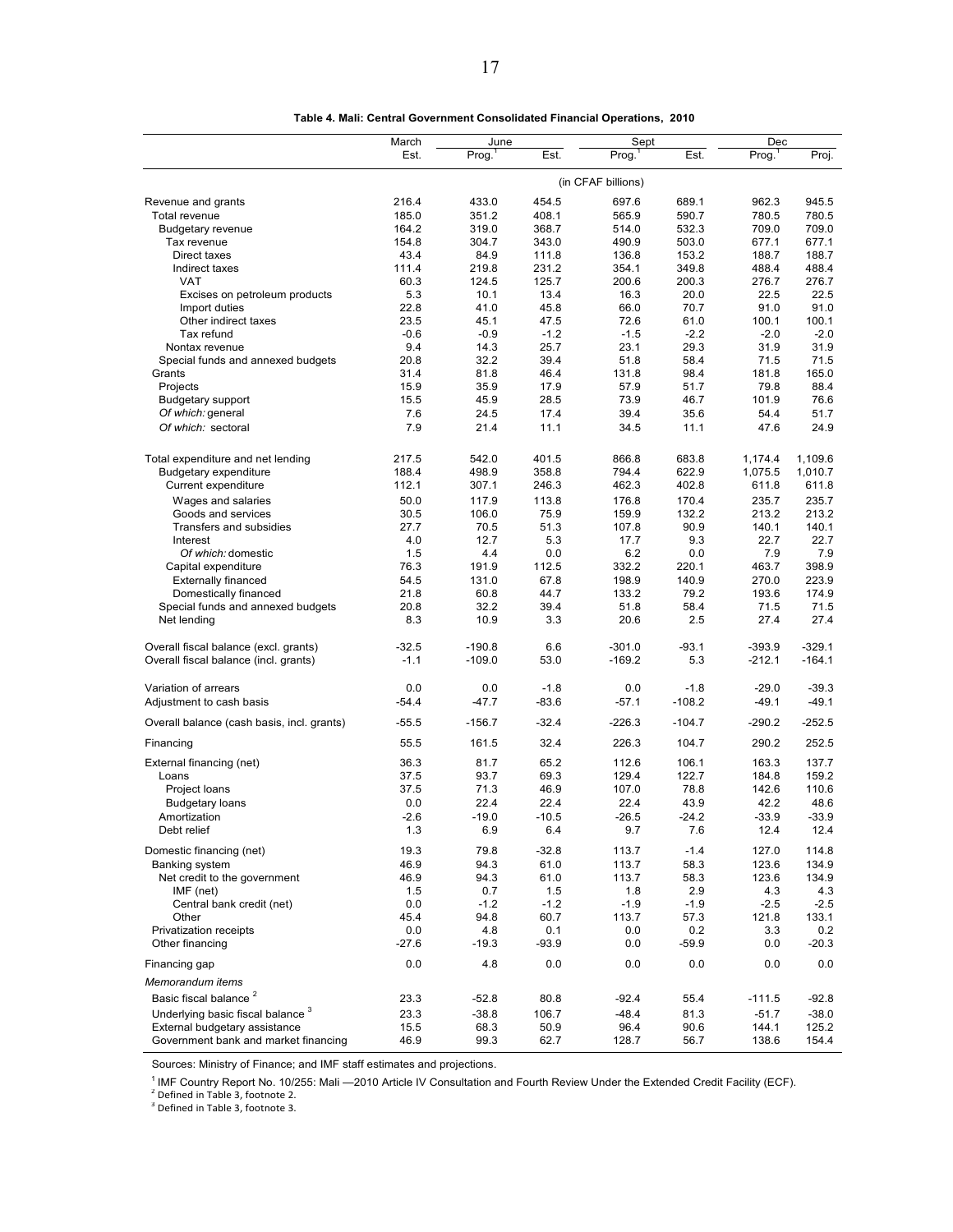|                                                     | 2008          | 2009          | 2010        |                     |             | 2011          |               |               | 2013          |
|-----------------------------------------------------|---------------|---------------|-------------|---------------------|-------------|---------------|---------------|---------------|---------------|
|                                                     |               | Est.          | Prog.       | Proj.               | Proj.       | <b>Budget</b> | Prog.         | 2012<br>Proj. |               |
|                                                     |               |               |             | (in percent of GDP) |             |               |               |               |               |
| Revenue and grants                                  | 19.0          | 21.7          | 20.9        | 20.6                | 20.8        | 21.6          | 21.1          | 21.2          | 21.3          |
| Total revenue                                       | 15.5          | 17.1          | 16.9        | 17.0                | 17.0        | 16.9          | 16.4          | 16.8          | 17.2          |
| <b>Budgetary revenue</b>                            | 13.8          | 15.4          | 15.4        | 15.5                | 15.5        | 15.5          | 15.0          | 15.4          | 15.8          |
| Tax revenue                                         | 13.3          | 14.7          | 14.7        | 14.8                | 14.8        | 14.9          | 14.4          | 14.8          | 15.2          |
| Direct taxes                                        | 3.8           | 4.2           | 4.1         | 4.1                 | 4.0         | 4.1           | 4.1           | 4.2           | 4.5           |
| Indirect taxes                                      | 9.4           | 10.6          | 10.6        | 10.7                | 10.8        | 10.8          | 10.3          | 10.6          | 10.7          |
| VAT                                                 | 5.1           | 5.8           | 6.0         | 6.0                 | 6.1         | 5.7           | 5.8           | 5.9           | 5.9           |
| Excises on petroleum products                       | 0.9           | 0.5           | 0.5         | 0.5                 | 0.5         | 0.5           | 0.5           | 0.5           | 0.5           |
| Import duties                                       | 1.6           | 2.1           | 2.0         | 2.0                 | 2.1         | 2.1           | 2.1           | 2.2           | 2.3           |
| Other indirect taxes                                | 2.3           | 2.2           | 2.2         | 2.2                 | 2.2         | 2.5           | 2.5           | 1.9           | 2.0           |
| Tax refund                                          | $-0.6$        | $-0.2$<br>0.7 | 0.0<br>0.7  | 0.0<br>0.7          | 0.0<br>0.7  | $-0.1$<br>0.6 | $-0.6$<br>0.6 | $-0.6$<br>0.6 | $-0.6$<br>0.6 |
| Nontax revenue<br>Special funds and annexed budgets | 0.5<br>1.7    | 1.7           | 1.6         | 1.6                 | 1.6         | 1.4           | 1.4           | 1.4           | 1.4           |
| Grants                                              | 3.4           | 4.6           | 3.9         | 3.6                 | 3.8         | 4.7           | 4.7           | 4.4           | 4.1           |
| Projects                                            | 1.4           | 2.3           | 1.7         | 1.9                 | 1.7         | 3.1           | 3.1           | 2.6           | 2.5           |
| <b>Budgetary support</b>                            | 2.0           | 2.3           | 1.0         | 1.7                 | 1.0         | 1.7           | 1.7           | 1.5           | 1.5           |
| Of which: general                                   | 0.6           | 1.2           | 1.2         | 1.1                 | 1.0         | 0.9           | 0.9           | 0.9           | 0.9           |
| Of which: sectoral                                  | 1.4           | 1.1           | 1.0         | 0.5                 | 1.0         | 0.7           | 0.7           | 0.7           | 0.6           |
| Total expenditure and net lending (payment          |               |               |             |                     |             |               |               |               |               |
| order basis)                                        | 21.2          | 25.9          | 25.5        | 24.2                | 24.8        | 25.9          | 25.4          | 24.8          | 24.3          |
| Budgetary expenditure                               | 19.3          | 23.7          | 23.3        | 22.1                | 23.4        | 24.3          | 23.8          | 23.4          | 22.9          |
| Current expenditure                                 | 11.7          | 13.0          | 13.3        | 13.4                | 13.2        | 13.4          | 13.4          | 13.3          | 13.3          |
| Wages and salaries                                  | 4.8           | 5.0           | 5.1         | 5.1                 | 5.1         | 5.4           | 5.4           | 5.3           | 5.4           |
| Goods and services                                  | 4.2           | 4.5           | 4.6         | 4.7                 | 4.6         | 4.5           | 4.5           | 4.6           | 4.5           |
| Transfers and subsidies                             | 2.4           | 3.1           | 3.0         | 3.1                 | 3.2         | 3.1           | 3.1           | 3.0           | 3.0           |
| Interest                                            | 0.4           | 0.4           | 0.5         | 0.5                 | 0.4         | 0.5           | 0.5           | 0.4           | 0.4           |
| Of which: domestic                                  | 0.0           | 0.1           | 0.2         | 0.2                 | 0.2         | 0.2           | 0.2           | 0.1           | 0.1           |
| Capital expenditure                                 | 7.5<br>4.4    | 10.8<br>7.2   | 10.1<br>5.9 | 8.7<br>4.9          | 10.1<br>5.8 | 10.9<br>6.8   | 10.5<br>6.8   | 10.0<br>6.4   | 9.7<br>6.1    |
| <b>Externally financed</b><br>Domestically financed | 3.1           | 3.6           | 4.2         | 3.8                 | 4.3         | 4.2           | 3.7           | 3.6           | 3.6           |
| Special funds and annexed budgets                   | 1.7           | 1.7           | 1.6         | 1.6                 | 1.6         | 1.4           | 1.4           | 1.4           | 1.4           |
| Net lending                                         | 0.2           | 0.5           | 0.6         | 0.6                 | $-0.1$      | 0.2           | 0.2           | -0.1          | $-0.1$        |
| Overall fiscal balance (excl. grants)               | $-5.6$        | $-8.8$        | $-8.5$      | $-7.2$              | $-7.8$      | $-9.0$        | $-9.0$        | $-7.9$        | $-7.1$        |
| Overall fiscal balance (incl. grants)               | $-2.2$        | $-4.2$        | $-4.6$      | $-3.6$              | $-4.0$      | $-4.3$        | $-4.3$        | $-3.5$        | $-3.0$        |
| Variation of arrears                                |               |               | $-0.6$      | $-0.9$              |             | $-0.1$        | $-0.2$        | 0.0           | 0.0           |
| Adjustment to cash basis                            | 1.3           | $-0.6$        | $-1.1$      | $-1.1$              | $-0.1$      | 0.0           | 0.0           | $-0.5$        | 0.1           |
| Overall balance (cash basis, incl. grants)          | $-1.0$        | $-4.8$        | $-6.3$      | $-5.5$              | $-4.1$      | $-4.4$        | $-4.5$        | $-4.1$        | $-3.0$        |
| Financing                                           | 1.0           | 4.8           | 6.3         | 5.5                 | 4.1         | 4.4           | 4.5           | 4.1           | 3.0           |
| External financing (net)                            | 2.1           | 4.3           | 3.5         | 3.0                 | 3.3         | 3.5           | 3.5           | 3.2           | 3.2           |
| Loans                                               | 2.6           | 4.7           | 4.0         | 3.5                 | 3.8         | 3.7           | 3.7           | 3.7           | 3.7           |
| Project loans                                       | 1.8           | 3.8           | 3.1         | 2.4                 | 3.1         | 3.0           | 3.0           | 3.0           | 3.0           |
| <b>Budgetary loans</b>                              | 0.7           | 0.9           | 0.9         | 1.1                 | 0.7         | 0.8           | 0.8           | 0.8           | 0.8           |
| Amortization                                        | $-0.7$        | $-0.8$        | $-0.7$      | $-0.7$              | $-0.5$      | $-0.5$        | $-0.5$        | $-0.5$        | $-0.5$        |
| Debt relief                                         | 0.3           | 0.3           | 0.3         | 0.3                 | 0.0         | 0.3           | 0.3           | 0.0           | 0.0           |
| Domestic financing (net)                            | $-1.2$        | 0.6           | 2.8         | 2.5                 | 0.9         | 0.9           | 1.0           | 0.8           | $-0.2$        |
| Banking system                                      | $-0.8$        | $-3.4$        | 2.7         | 2.9                 | 1.4         | 1.5           | 1.6           | 0.8           | $-0.2$        |
| Net credit to the government                        | $-0.8$<br>0.3 | $-3.4$<br>0.0 | 2.7<br>0.1  | 2.9<br>0.1          | 1.4<br>0.0  | 1.5<br>0.1    | 1.6<br>0.1    | 0.8<br>0.0    | $-0.2$<br>0.0 |
| IMF (net)<br>Central bank credit, net               | $-0.1$        | $1.2$         | $-0.1$      | $-0.1$              | $-0.1$      | 0.0           | $-0.1$        | 0.0           | 0.0           |
| Other                                               | $-1.1$        | -4.6          | 2.6         | 2.9                 | 1.4         | 1.5           | 1.6           | 0.9           | $-0.1$        |
| Privatization receipts                              | 1.0           | 4.3           | 0.1         | 0.0                 | 0.0         | 0.1           | 0.1           | 0.0           | 0.0           |
| Other financing                                     | $-1.3$        | $-0.3$        | 0.0         | $-0.4$              | $-0.5$      | $-0.7$        | $-0.7$        | 0.0           | 0.0           |
| Financing gap                                       | 0.0           | 0.0           | 0.0         | 0.0                 | 0.0         | 0.0           | 0.0           | 0.0           | 0.0           |
| Memorandum items                                    |               |               |             |                     |             |               |               |               |               |
| Basic fiscal balance <sup>2</sup>                   | $-1.0$        | $-1.4$        | $-2.4$      | $-2.0$              | $-2.0$      | $-2.0$        | $-2.0$        | $-1.5$        | $-1.0$        |
| Underlying basic fiscal balance 3                   | $-1.0$        | $-0.8$        | $-1.1$      | $-0.8$              | $-1.0$      | $-1.3$        | $-1.3$        | $-1.0$        | $-1.0$        |
| General budgetary assistance                        | 1.4           | 2.2           | 2.1         | 2.2                 | 1.7         | 1.7           | 1.7           | 1.7           | 1.7           |
| Nominal GDP (in billions of CFAF)                   | 3,913         | 4,233         | 4,609       | 4,582               | 5,005       | 5,032         | 5,032         | 5,432         | 5,831         |

| Table 5. Mali: Central Government Consolidated Financial Operations, 2008-13 |  |
|------------------------------------------------------------------------------|--|
|------------------------------------------------------------------------------|--|

Sources: Ministry of Finance; and IMF staff estimates and projections.

<sup>1</sup> IMF Country Report No. 10/255: Mali —2010 Article IV Consultation and Fourth Review Under the Extended Credit Facility (ECF).<br><sup>2</sup> Defined in Table 3, footnote 2.

<sup>3</sup> Defined in Table 3, footnote 3.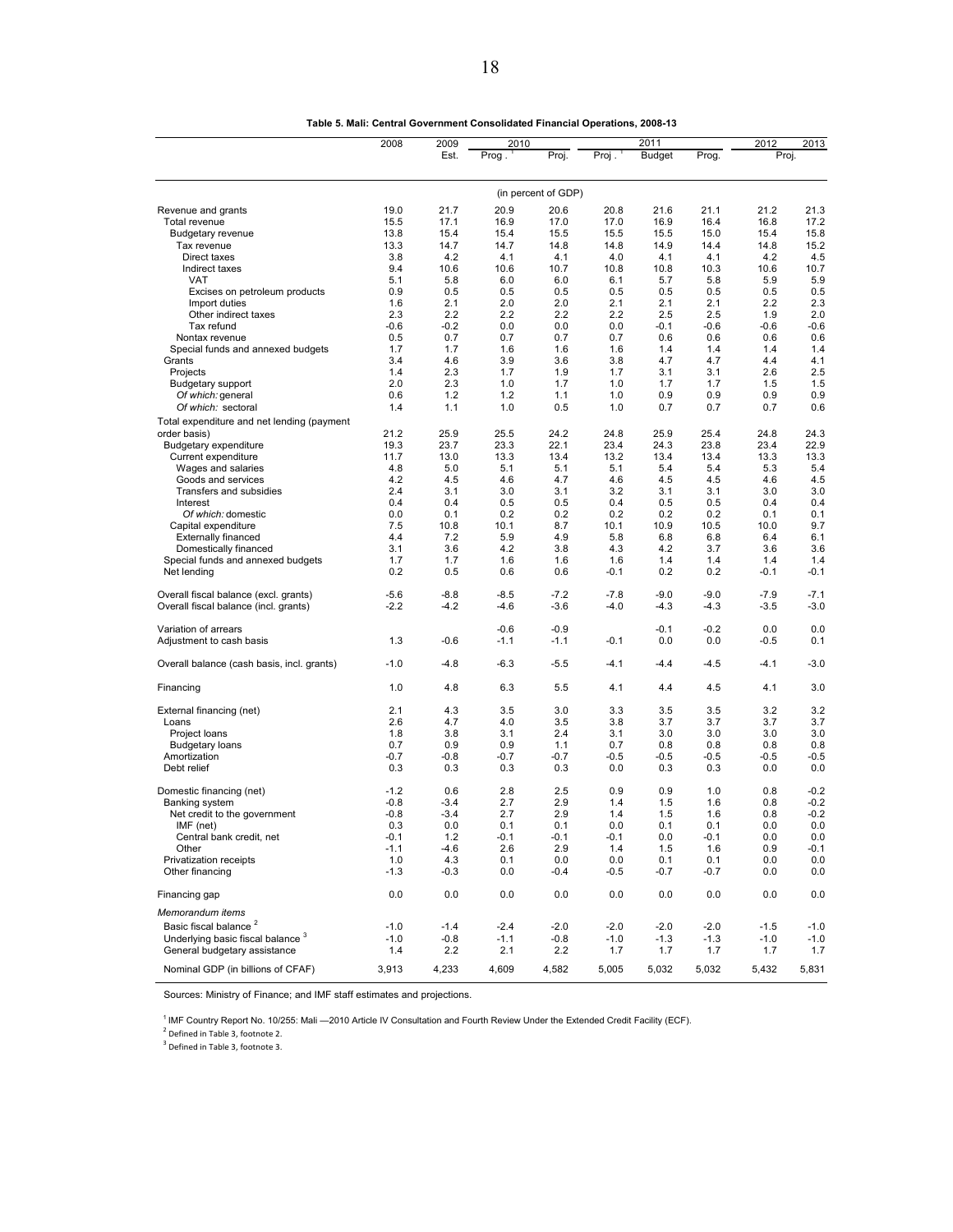**Table 6. Mali: Balance of payments, 2008-2013 <sup>1</sup>**

|                                       | 2008                | 2009<br>Est.        | 2010<br>Prog. $2$   | Proj.               | 2011<br>Proj. <sup>2</sup>                              | Prog.               | 2012                | 2013<br>Proj.       |
|---------------------------------------|---------------------|---------------------|---------------------|---------------------|---------------------------------------------------------|---------------------|---------------------|---------------------|
|                                       |                     |                     |                     |                     |                                                         |                     |                     |                     |
| Current account balance               |                     |                     |                     | (in CFAF billions)  |                                                         |                     |                     |                     |
| <b>Excluding official transfers</b>   | $-545.2$            | $-372.5$            | $-469.2$            | $-444.9$            | $-561.5$                                                | $-456.6$            | $-493.4$            | $-566.3$            |
| Including official transfers          | $-497.6$            | $-316.4$            | $-365.2$            | $-388.6$            | $-457.5$                                                | $-404.5$            | $-437.1$            | $-506.0$            |
| Trade balance                         | $-306.1$            | $-127.9$            | $-152.8$            | $-152.8$            | $-87.3$                                                 | $-3.8$              | $-2.2$              | $-4.4$              |
| Exports, f.o.b.                       | 917.6               | 935.4               | 1,128.4             | 975.3               | 1,320.6                                                 | 1,301.8             | 1,396.9             | 1,425.6             |
| Cotton fiber                          | 65.6                | 68.8                | 80.2                | 78.5                | 91.9                                                    | 105.2               | 113.5               | 125.5               |
| Gold                                  | 652.1               | 737.7               | 817.6               | 722.6               | 983.9                                                   | 1,010.5             | 1,085.6             | 1,090.0             |
| Other<br>Imports, f.o.b.              | 199.9<br>$-1,223.7$ | 128.9<br>$-1,063.3$ | 230.6<br>$-1,281.2$ | 174.3<br>$-1,128.1$ | 244.7<br>$-1,407.9$                                     | 186.0<br>$-1,305.5$ | 197.9<br>$-1,399.1$ | 210.2<br>$-1,430.0$ |
| Petroleum products                    | $-261.2$            | $-210.4$            | $-236.4$            | $-280.5$            | $-265.4$                                                | $-313.8$            | $-347.6$            | $-367.5$            |
| Foodstuffs                            | $-153.0$            | $-149.1$            | $-139.2$            | $-165.7$            | $-139.1$                                                | $-168.0$            | $-177.3$            | $-185.7$            |
| Other                                 | $-809.5$            | $-703.9$            | $-905.6$            | $-681.9$            | $-1,003.5$                                              | $-823.8$            | $-874.3$            | $-876.8$            |
| Services (net)                        | $-255.2$            | $-212.4$            | $-291.6$            | $-261.4$            | $-355.5$                                                | $-346.1$            | $-372.0$            | $-389.6$            |
| Credit                                | 203.4               | 188.6               | 202.1               | 173.9               | 211.4                                                   | 184.3               | 191.5               | 197.7               |
| Debit                                 | $-458.7$            | $-401.0$            | $-493.7$            | $-435.3$            | $-566.9$                                                | $-530.4$            | $-563.6$            | $-587.3$            |
| Of which: freight and insurance       | $-266.3$            | $-199.6$            | $-281.2$            | $-219.4$            | $-324.9$                                                | $-301.3$            | $-322.9$            | $-335.4$            |
| Income (net)                          | $-140.0$            | $-170.7$            | $-160.3$            | $-169.4$            | $-265.9$                                                | $-246.3$            | $-262.4$            | $-319.6$            |
| Of which: interest due on public debt | $-16.2$             | $-11.2$             | $-14.8$             | $-14.8$             | $-10.0$                                                 | $-17.1$             | $-14.4$             | $-15.4$             |
| Transfers (net)                       | 203.7               | 194.6               | 239.6               | 195.0               | 251.3                                                   | 191.7               | 199.5               | 207.7               |
| Private transfers (net)               | 156.2               | 138.5               | 135.6               | 138.8               | 147.2                                                   | 139.6               | 143.2               | 147.3               |
| Official transfers (net)              | 47.5                | 56.1                | 104.0               | 56.2                | 104.0                                                   | 52.1                | 56.2                | 60.4                |
| Of which: budgetary grants            | 25.0                | 51.9                | 54.4                | 51.7                | 50.1                                                    | 47.1                | 50.8                | 54.6                |
| Capital and financial account         | 109.2               | 527.2               | 343.5               | 353.1               | 436.8                                                   | 423.2               | 452.7               | 521.5               |
| Capital account (net)                 | 147.3               | 165.0               | 169.8               | 134.9               | 184.6                                                   | 199.0               | 195.7               | 191.4               |
| Capital transfers                     | 147.3               | 165.0               | 169.8               | 134.9               | 184.6                                                   | 199.0               | 195.7               | 191.4               |
| Of which: project grants              | 109.2               | 142.0               | 127.4               | 113.3               | 138.6                                                   | 190.7               | 186.8               | 181.8               |
| Financial account                     | 302.1               | 362.1               | 173.7               | 218.3               | 252.3                                                   | 224.2               | 257.0               | 330.0               |
| Private (net) <sup>3</sup>            | 230.5               | 142.3               | 22.8                | 93.0                | 88.6                                                    | 60.3                | 80.5                | 144.6               |
| Direct investment (net)               | 80.5                | 201.4               | 52.5                | 87.2                | 73.7                                                    | 95.8                | 103.4               | 111.0               |
| Portfolio investment private (net)    | 3.4                 | 4.4                 | 4.6                 | 4.8                 | 5.0                                                     | 5.2                 | 5.6                 | 6.1                 |
| Other private capital flows           | 146.6               | $-63.5$             | $-34.4$             | 1.0                 | 10.0                                                    | $-40.7$             | $-28.5$             | 27.6                |
| Official (net)                        | 71.6                | 219.8               | 151.0               | 125.3               | 163.6                                                   | 163.9               | 176.4               | 185.4               |
| Disbursements                         | 99.9                | 200.8<br>39.7       | 184.9               | 159.2               | 189.1                                                   | 187.3               | 202.2<br>40.9       | 217.0<br>43.9       |
| Budgetary                             | 29.1                |                     | 42.2                | 48.6                | 35.0                                                    | 37.9                |                     |                     |
| Project related<br>Monetary authority | 70.8<br>0.0         | 161.1<br>52.5       | 142.6<br>0.0        | 110.6<br>0.0        | 154.0<br>0.0                                            | 149.4<br>0.0        | 161.3<br>0.0        | 173.1<br>0.0        |
| Amortization due on public debt       | $-28.3$             | $-33.5$             | $-33.9$             | $-33.9$             | $-25.4$                                                 | $-23.4$             | $-25.7$             | $-31.7$             |
| Errors and omissions                  | 43.9                | 0.0                 | $-0.4$              | 0.0                 | $-0.5$                                                  | 0.0                 | 0.0                 | 0.0                 |
| Overall balance                       | $-4.4$              | 210.8               | $-22.1$             | $-35.5$             | $-21.2$                                                 | 18.7                | 15.6                | 15.5                |
|                                       | 4.4                 | $-210.8$            | 22.1                | 35.5                | 21.2                                                    | $-18.7$             | $-15.6$             | $-15.5$             |
| Financing<br>Foreign assets (net)     | $-6.5$              | $-223.8$            | 9.7                 | 23.1                | 21.2                                                    | $-32.7$             | $-15.6$             | $-15.5$             |
| Of which: IMF (net)                   | 13.4                | 1.5                 | 4.4                 | 2.9                 | 1.1                                                     | 2.7                 | $-0.9$              | $-2.3$              |
| <b>HIPC</b> Initiative assistance     | 10.9                | 13.0                | 12.4                | 12.4                | 0.0                                                     | 14.0                | 0.0                 | 0.0                 |
| Financing gap                         | 0.0                 | 0.0                 | 0.0                 | 0.0                 | 0.0                                                     | 0.0                 | 0.0                 | 0.0                 |
|                                       |                     |                     |                     |                     | (in percent of GDP, unless otherwise stated)            |                     |                     |                     |
| Current account balance               |                     |                     |                     |                     |                                                         |                     |                     |                     |
| Excluding official transfers          | $-13.9$             | $-8.8$              | $-10.2$             | $-9.7$              | $-11.2$                                                 | $-9.1$              | $-9.1$              | $-9.7$              |
| Including official transfers          | $-12.7$             | $-7.5$              | $-7.9$              | $-8.5$              | $-9.1$                                                  | $-8.0$              | $-8.0$              | $-8.7$              |
| External trade                        |                     |                     |                     |                     | (Annual percentage xchange, unless otherwise specified) |                     |                     |                     |
| Export volume index                   | $-3.9$              | $-8.1$              | 3.9                 | $-2.6$              | 9.1                                                     | 18.5                | 6.4                 | 2.0                 |
| Import volume index                   | 54.8                | $-15.5$             | 1.1                 | $-1.9$              | 12.7                                                    | 11.3                | 10.8                | 3.9                 |
| Export unit value                     | 25.5                | 10.9                | 19.2                | 7.1                 | 7.3                                                     | 12.6                | 0.9                 | 0.0                 |
| Import unit value                     | $-8.2$              | 3.1                 | 11.9                | 5.9                 | 2.9                                                     | 7.1                 | $-3.3$              | $-1.3$              |
| Terms of trade                        | 36.7                | 27.7                | 6.6                 | 1.1                 | 4.3                                                     | 5.1                 | 4.3                 | 1.4                 |

Sources: Malian authorities; and IMF staff estimates and projections.

<sup>1</sup> Presented according to the IMF Balance of Payments Manual (5th edition); 2006–2010 data after adjustment for MDRI.

<sup>2</sup> IMF Country Report No. 10/255: Mali —2010 Article IV Consultation and Fourth Review Under the Extended Credit Facility (ECF).

<sup>3</sup> Reflects mainly investments in the gold sector and, in 2009, the privatization of SOTELMA; includes short-term capital flows.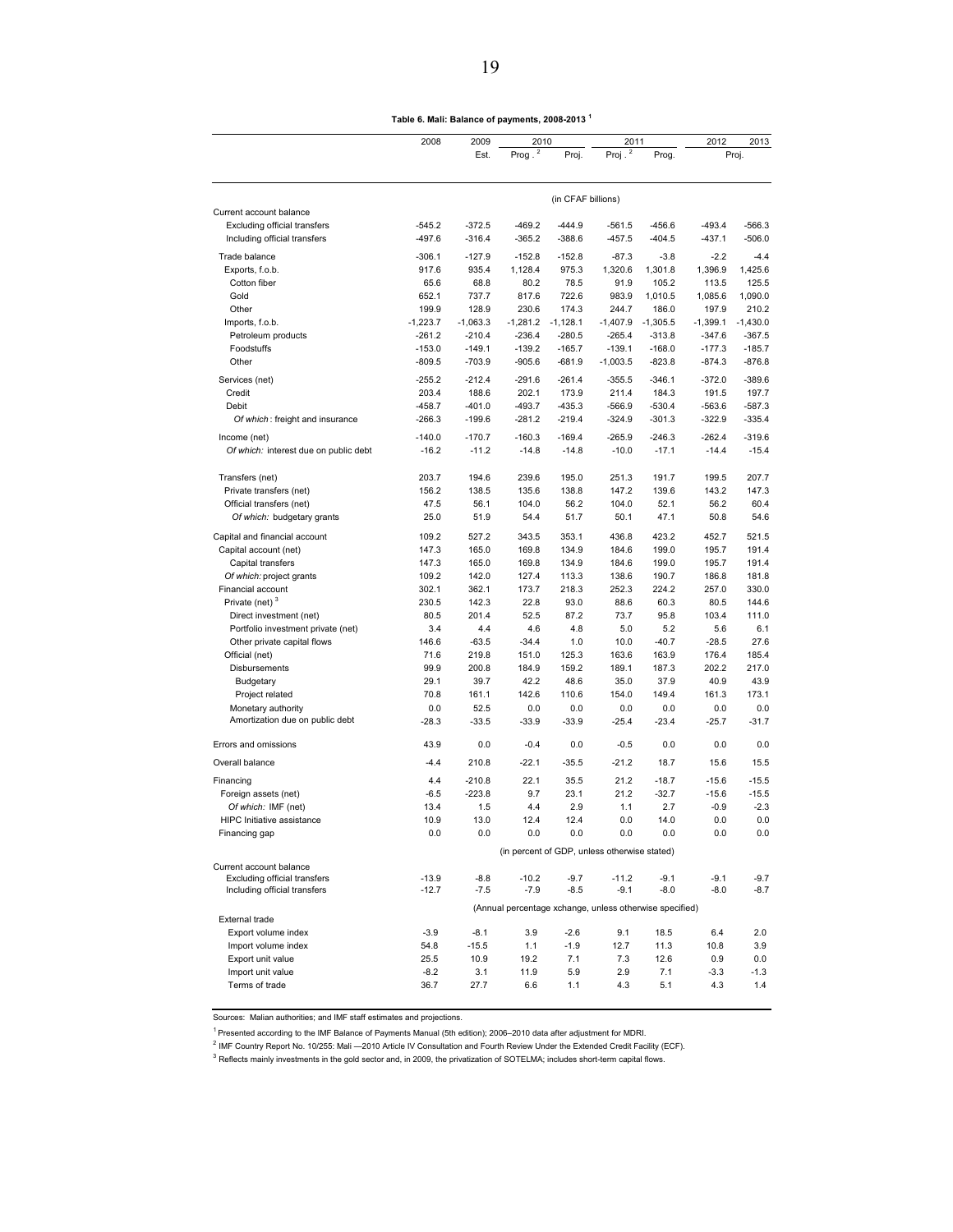| Table 7. Mali: Monetary Survey, 2008-2013 |  |  |
|-------------------------------------------|--|--|
|-------------------------------------------|--|--|

|                                                         | 2008       | 2009         | 2010        |               |                    | 2011                                               |             | 2012       | 2013        |
|---------------------------------------------------------|------------|--------------|-------------|---------------|--------------------|----------------------------------------------------|-------------|------------|-------------|
|                                                         |            | Est.         | Prog. $1$   | Sept<br>Est.  | Proj.              | Proj $^{1}$                                        | Prog.       |            | Proj.       |
|                                                         |            |              |             |               | (in CFAF billions) |                                                    |             |            |             |
| Net Foreign Assets                                      | 496.4      | 742.4        | 749.7       | 726.5         | 749.8              | 736.0                                              | 782.5       | 798.1      | 813.5       |
| <b>BCEAO</b>                                            | 467.1      | 638.3        | 628.6       | 592.0         | 615.2              | 607.5                                              | 648.0       | 663.5      | 679.0       |
| <b>Commercial Banks</b>                                 | 29.4       | 104.0        | 121.1       | 134.5         | 134.5              | 128.6                                              | 134.5       | 134.5      | 134.5       |
| <b>Net Domestic Assets</b>                              | 527.2      | 445.5        | 636.5       | 495.3         | 597.8              | 780.7                                              | 719.7       | 818.9      | 896.4       |
| Credit to the government (net)                          | $-156.2$   | $-299.0$     | $-175.3$    | $-240.6$      | $-164.1$           | $-106.5$                                           | $-83.7$     | $-39.1$    | $-51.3$     |
| BCEAO, net                                              | 5.5        | $-113.4$     |             | 537.9         | $\ddotsc$          | $\cdots$                                           |             | $\ddotsc$  | $\ddotsc$   |
| Commercial banks                                        | $-161.7$   | $-185.5$     | .           | $-778.5$      | $\ddotsc$          | $\cdots$                                           | $\cdots$    | $\cdots$   | $\cdots$    |
| Other                                                   | 0.0        | $-0.1$       |             | $-0.1$        | $\ddotsc$          | $\cdots$                                           | $\ddotsc$   | $\cdots$   | $\ddotsc$   |
| Credit to the economy                                   | 671.2      | 745.0        | 812.3       | 755.6         | 762.4              | 887.7                                              | 803.8       | 858.5      | 948.2       |
| Other items (net)                                       | 12.2       | $-0.5$       | $-0.5$      | $-19.7$       | $-0.5$             | $-0.5$                                             | $-0.5$      | $-0.5$     | $-0.5$      |
| Money supply (M2)                                       | 1,023.6    | 1,187.9      | 1386.2      | 1,222.1       | 1,347.6            | 1,516.8                                            | 1,502.2     | 1,617.0    | 1,709.9     |
| Currency outside banks                                  | 317.1      | 304.5        | 355.4       | 324.0         | 345.5              | 388.8                                              | 385.1       | 414.5      | 438.3       |
| Bank deposits                                           | 706.6      | 883.4        | 1030.9      | 898.1         | 1,002.1            | 1,128.0                                            | 1,117.1     | 1,202.5    | 1,271.6     |
| Memorandum item:                                        |            |              |             |               |                    |                                                    |             |            |             |
| Base Money (M0)                                         | 491.1      | 543.8        | 634.6       | 535.0         | 616.9              | 694.4                                              | 687.7       | 740.3      | 782.8       |
| Gross international reserves BCEAO                      | 497.5      | 719.7        | 714.5       | 682.4         | 701.1              | 694.4                                              | 734.9       | 745.5      | 755.9       |
| in percent of broad money                               | 48.6       | 60.6         | 51.5        | 55.8          | 52.0               | 45.8                                               | 48.9        | 46.1       | 44.2        |
|                                                         |            |              |             |               |                    | (In percent of beginning-of-period broad money)    |             |            |             |
| Contribution to growth of broad money                   |            |              |             |               |                    |                                                    |             |            |             |
| Money supply (M2)                                       | 0.5        | 16.0         | 16.7        | 2.9           | 13.4               | 9.4                                                | 11.5        | 7.6        | 5.7         |
| Net foreign assets                                      | $-2.9$     | 24.0         | 0.6         | $-1.3$        | 0.6                | $-1.0$                                             | 2.4         | 1.0        | 1.0         |
| <b>BCEAO</b>                                            | 0.6        | 16.7         | $-0.8$      | $-3.9$        | $-1.9$             | $-1.5$                                             | 2.4         | 1.0        | 1.0         |
| Commercial banks                                        | $-3.6$     | 7.3          | 1.4         | 2.6           | 2.6                | 0.5                                                | 0.0         | 0.0        | 0.0         |
| Net domestic assets                                     | 3.5        | $-8.0$       | 16.1        | 4.2           | 12.8               | 10.4                                               | 9.0         | 6.6        | 4.8         |
| Credit to the central government                        | $-3.2$     | $-13.9$      | 10.4        | 4.9           | 11.4               | 5.0                                                | 6.0         | 3.0        | $-0.8$      |
| Credit to the economy                                   | 5.2        | 7.2          | 5.7         | 0.9           | 1.5                | 5.4                                                | 3.1         | 3.6        | 5.5         |
| Other items net                                         | 1.5        | $-1.2$       | 0.0         | $-1.6$        | 0.0                | 0.0                                                | 0.0         | 0.0        | 0.0         |
|                                                         |            |              |             |               |                    | (Variation in percent, unless otherwise specified) |             |            |             |
| Memorandum items:                                       |            |              |             |               |                    |                                                    |             |            |             |
| Money supply (M2)                                       | 0.5        | 16.0         | 16.7        | 2.9           | 13.4               | 9.4                                                | 11.5        | 7.6        | 5.7         |
| Base money (M0)                                         | 5.0<br>8.5 | 10.7<br>11.0 | 16.7<br>9.0 | $-1.6$<br>1.4 | 13.4<br>2.3        | 9.4<br>9.3                                         | 11.5<br>5.4 | 7.6<br>6.8 | 5.7<br>10.4 |
| Credit to the economy                                   |            |              |             |               |                    |                                                    |             |            |             |
| Velocity (GDP/M2)                                       | 3.8<br>2.1 | 3.6<br>2.2   | 3.3<br>2.2  | 2.8<br>2.3    | 3.4<br>2.2         | 3.3<br>2.2                                         | 3.4<br>2.2  | 3.4<br>2.2 | 3.4<br>2.2  |
| Money Multiplier (M2/M0)<br>Currency outside banks / M2 | 31.0       | 25.6         | 25.6        | 26.5          | 25.6               | 25.6                                               | 25.6        | 25.6       | 25.6        |
| Variation in net credit to government (bln CFAF)        | $-32.6$    | $-142.8$     | 123.6       | 58.4          | 134.9              | 68.8                                               | 80.4        | 44.6       | $-12.2$     |
|                                                         |            |              |             |               |                    |                                                    |             |            |             |

Sources: BCEAO; and Fund staff estimates and projections.

<sup>1</sup> IMF Country Report No. 10/255: Mali -2010 Article IV Consultation and Fourth Review Under the Extended Credit Facility (ECF).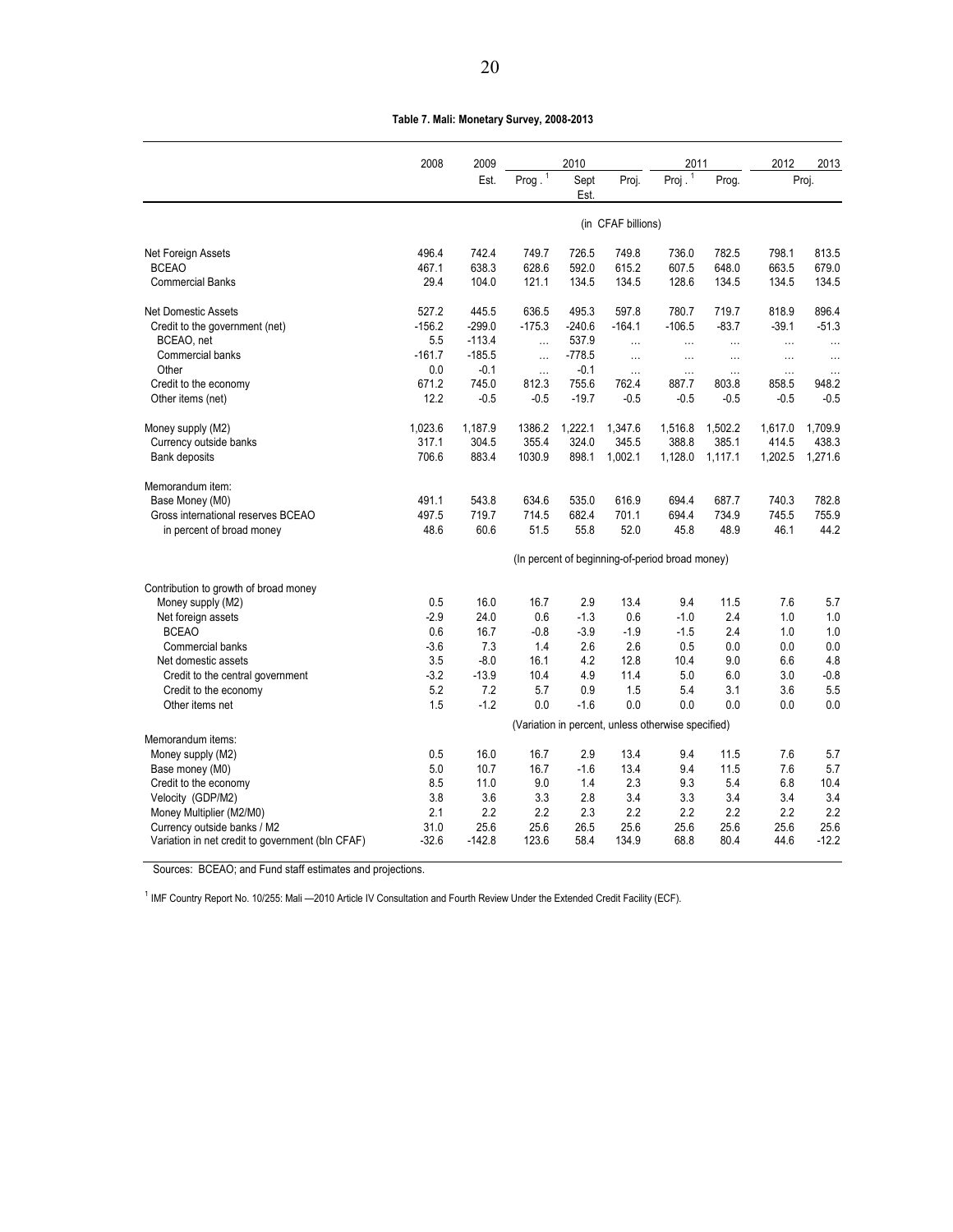|                                                      | 2002 | 2003 | 2004    | 2005 | 2006 | 2007    | 2008 | 2009 | 2010<br>Sept |
|------------------------------------------------------|------|------|---------|------|------|---------|------|------|--------------|
|                                                      |      |      |         |      |      |         |      |      |              |
| <b>Capital Adequacy</b>                              |      |      |         |      |      |         |      |      |              |
| Capital (net worth) in percent of assets             | 10.0 | 9.7  | 7.4     | 9.7  | 9.2  | 7.2     | 7.4  | 8.7  | 8.1          |
| Asset composition and quality                        |      |      |         |      |      |         |      |      |              |
| Nonperforming loans in percent of total loans        | 19.5 | 15.6 | 19.6    | 30.2 | 25.0 | 25.1    | 25.3 | 22.0 | 23.7         |
| Nonperforming loans net of provisions in percent of  |      |      |         |      |      |         |      |      |              |
|                                                      |      |      |         |      |      |         |      | 9.1  | 10.2         |
| total credits net of provisions                      | 9.6  | 7.3  | 9.9     | 16.3 | 12.6 | 10.7    | 9.3  |      |              |
| Provisions as percent of nonperforming loans         | 56.4 | 57.5 | 55.0    | 55.0 | 57.0 | 65.5    | 66.9 | 64.4 | 63.4         |
| <b>Earnings and profitability</b>                    |      |      |         |      |      |         |      |      |              |
| Net profit (before tax) in percent of net income     | 14.6 | 13.1 | $-28.3$ | 14.3 | 13.5 | $-13.9$ | 15.9 | 8.4  | 8.4          |
| Return on equity                                     | 7.7  | 7.6  | $-22.6$ | 8.7  | 8.7  | $-12.1$ | 13.3 | 13.2 | 6.7          |
|                                                      |      |      |         |      |      |         |      | 9.0  | 7.9          |
| Global margin (yield on loans minus cost of capital) | 6.0  | 6.4  | 6.2     | 6.5  | 7.0  | 7.3     | 7.9  |      |              |
| Liquidity                                            |      |      |         |      |      |         |      |      |              |
| Liquid assets/short term liabilities                 | 55.6 | 33.3 | 72.7    | 54.5 | 60.0 | 80.0    | 73.3 | 69.2 | 84.6         |
|                                                      |      |      |         |      |      |         |      |      |              |

#### **Table 8. Mali: Financial Soundness Indicators for the Banking Sector, 2002-10 <sup>1</sup>**

Source: BCEAO, and IMF staff estimates.

 $1$ Ratios calculated on the basis of average stocks of the period.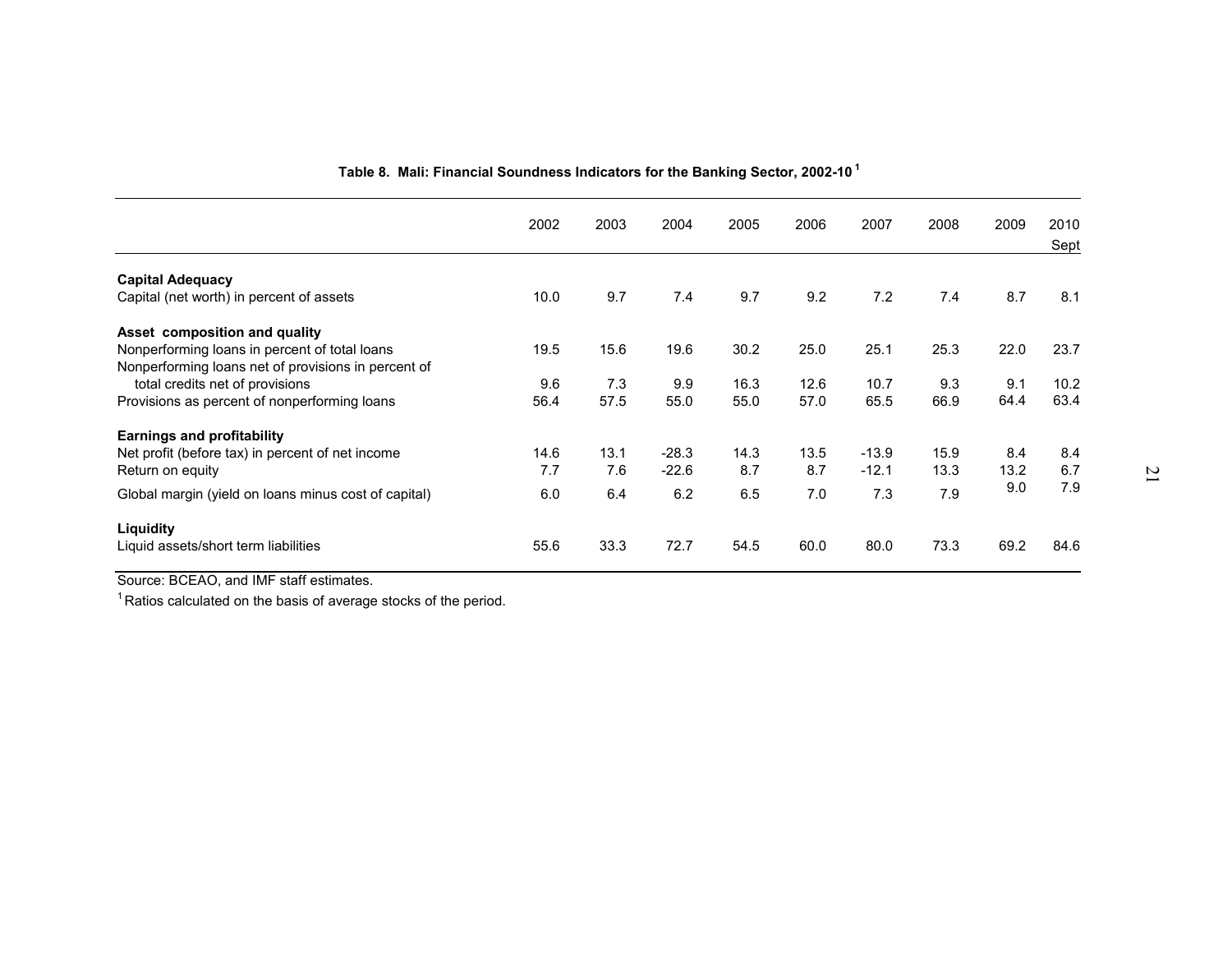|                                                            | 2008 | 2009                                                    | 2010     | 2011                  | 2012     | 2013   | 2014      |
|------------------------------------------------------------|------|---------------------------------------------------------|----------|-----------------------|----------|--------|-----------|
|                                                            |      |                                                         |          | (in millions of SDRs) |          |        |           |
| Fund obligations based on existing credit                  |      |                                                         |          |                       |          |        |           |
| Principal                                                  | 0.0  | 0.0                                                     | 0.0      | 0.5                   | 1.2      | 2.9    | 5.2       |
| Charges and interest                                       | 0.5  | 0.5                                                     | 0.0      | 0.1                   | 0.2      | 0.2    | 0.1       |
| Fund obligations based on existing and prospective credit  |      |                                                         |          |                       |          |        |           |
| Principal                                                  | 0.0  | 0.0                                                     | 0.0      | 0.5                   | 1.2      | 2.9    | 5.2       |
| Charges and interest                                       | 0.5  | 0.6                                                     | 0.0      | 0.1                   | 0.2      | 0.2    | 0.1       |
| Total obligations based on existing and prospective credit |      |                                                         |          |                       |          |        |           |
| In millions of SDRs                                        | 0.5  | 0.6                                                     | 0.0      | 0.6                   | 1.4      | 3.1    | 5.3       |
| In billions of CFA francs                                  | 0.7  | 0.8                                                     | 0.0      | 0.8                   | 1.7      | 3.9    | 6.7       |
| In percent of government revenue                           | 0.1  | 0.1                                                     | 0.0      | 0.1                   | 0.2      | 0.4    | 0.6       |
| In percent of exports of goods and services                | 0.1  | 0.1                                                     | 0.0      | 0.1                   | 0.1      | 0.2    | 0.4       |
| In percent of debt service <sup>2</sup>                    | 0.3  | 0.5                                                     | 0.0      | 0.3                   | 0.7      | 1.5    | 2.5       |
| In percent of GDP                                          | 0.0  | 0.0                                                     | 0.0      | 0.0                   | 0.0      | 0.1    | 0.1       |
| In percent of quota                                        | 0.5  | 0.6                                                     | 0.0      | 0.6                   | 1.4      | 3.3    | 5.7       |
| Outstanding Fund credit <sup>2</sup>                       |      |                                                         |          |                       |          |        |           |
| In millions of SDRs                                        | 26.0 | 28.0                                                    | 31.8     | 35.3                  | 34.1     | 31.2   | 26.0      |
| In billions of CFA francs                                  | 36.9 | 38.5                                                    | 41.9     | 45.5                  | 43.7     | 39.7   | 32.9      |
| In percent of government revenue                           | 6.1  | 5.3                                                     | 5.4      | 5.5                   | 4.8      | 3.9    | 3.0       |
| In percent of exports of goods and services                | 3.3  | 3.4                                                     | 3.6      | 3.1                   | 2.7      | 2.4    | 2.0       |
| In percent of debt service <sup>2</sup>                    | 18.0 | 27.7                                                    | 17.3     | 16.2                  | 18.5     | 15.7   | 12.4      |
| In percent of GDP                                          | 0.9  | 0.9                                                     | 0.9      | 0.9                   | 0.8      | 0.7    | 0.5       |
| In percent of quota                                        | 27.9 | 30.0                                                    | 34.1     | 37.8                  | 36.6     | 33.5   | 27.9      |
| Repayments and Repurchases                                 | 18.0 | 2.0                                                     | 3.9      | 3.5                   | $-1.2$   | $-2.9$ | $-5.2$    |
| <b>Disbursements</b>                                       | 18.0 | 2.0                                                     | 4.0      | 4.0                   | 0.0      | 0.0    | 0.0       |
| Repayments and Repurchases                                 | 0.0  | 0.0                                                     | 0.1      | 0.5                   | 1.2      | 2.9    | 5.2       |
| Memorandum items:                                          |      | (in billions of CFA francs, unless otherwise indicated) |          |                       |          |        |           |
| Nominal GDP                                                | 3913 | 4233                                                    | 4582     | 5032                  | 5432     | 5831   | 6266      |
| Exports of goods and services                              | 1121 | 1124                                                    | 1149     | 1486                  | 1588     | 1623   | 1675      |
| Government revenue                                         | 607  | 725                                                     | 780      | 825                   | 915      | 1006   | 1091      |
| Debt service <sup>2</sup>                                  | 205  | 139                                                     | 242      | 281                   | 236      | 252    | 266       |
| CFA francs/SDR (period average)                            | 482  | 449                                                     | $\cdots$ | $\cdots$              | $\ldots$ |        | $\ddotsc$ |

#### **Table 9. Mali: Indicators of Capacity to Repay the Fund, 2008–14<sup>1</sup>**

Sources: IMF staff estimates and projections.

<sup>1</sup> Assumes ECF (formerly PRGF) access in an amount of SDR 27.99 million.<br><sup>2</sup> Total debt service includes IMF repurchases and repayments.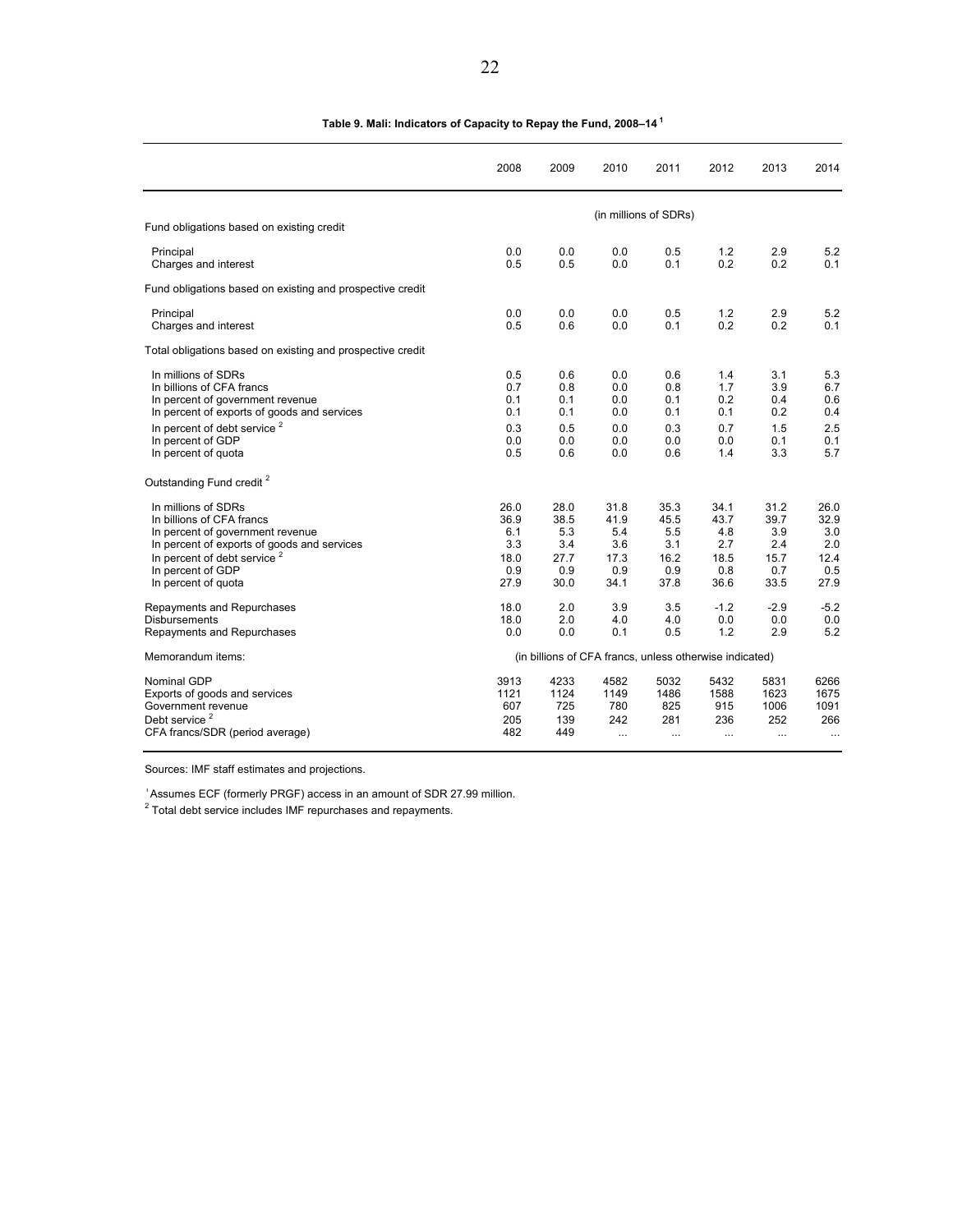| Amount            | Available date    | Conditions for disbursement <sup>1</sup>                                                                                        |
|-------------------|-------------------|---------------------------------------------------------------------------------------------------------------------------------|
| SDR 12.99 million | May 28, 2008      | Executive Board approval of the three year ECF arrangement.                                                                     |
| SDR 5.00 million  | December 10, 2008 | Observance of the performance criteria for June 30, 2008, and the<br>completion of the first review under the arrangement.      |
| SDR 2.00 million  | July 6, 2009      | Observance of the performance criteria for December 31, 2008, and<br>the completion of the second review under the arrangement. |
| SDR 2.00 million  | January 11, 2010  | Observance of the performance criteria for June 30, 2009, and the<br>completion of the third review under the arrangement.      |
| SDR 2.00 million  | July 16, 2010     | Observance of the performance criteria for December 31, 2009, and<br>the completion of the fourth review under the arrangement. |
| SDR 2.00 million  | January 26, 2011  | Observance of the performance criteria for June 30, 2010, and the<br>completion of the fifth review under the arrangement.      |
| SDR 1.00 million  | May 15, 2011      | Observance of the performance criteria for December 31, 2010, and<br>the completion of the sixth review under the arrangement.  |
| SDR 1.00 million  | December 1, 2011  | Observance of the performance criteria for June 30, 2011, and the<br>completion of the seventh review under the arrangement.    |

|  | Table 10. Mali: Schedule of Disbursements Under the ECF Arrangment, 2008-2011 |  |  |  |
|--|-------------------------------------------------------------------------------|--|--|--|
|--|-------------------------------------------------------------------------------|--|--|--|

Source : International Monetary Fund

 $<sup>1</sup>$  In addition to the generally applicable conditions under the Extended Credit Facility arrangement.</sup>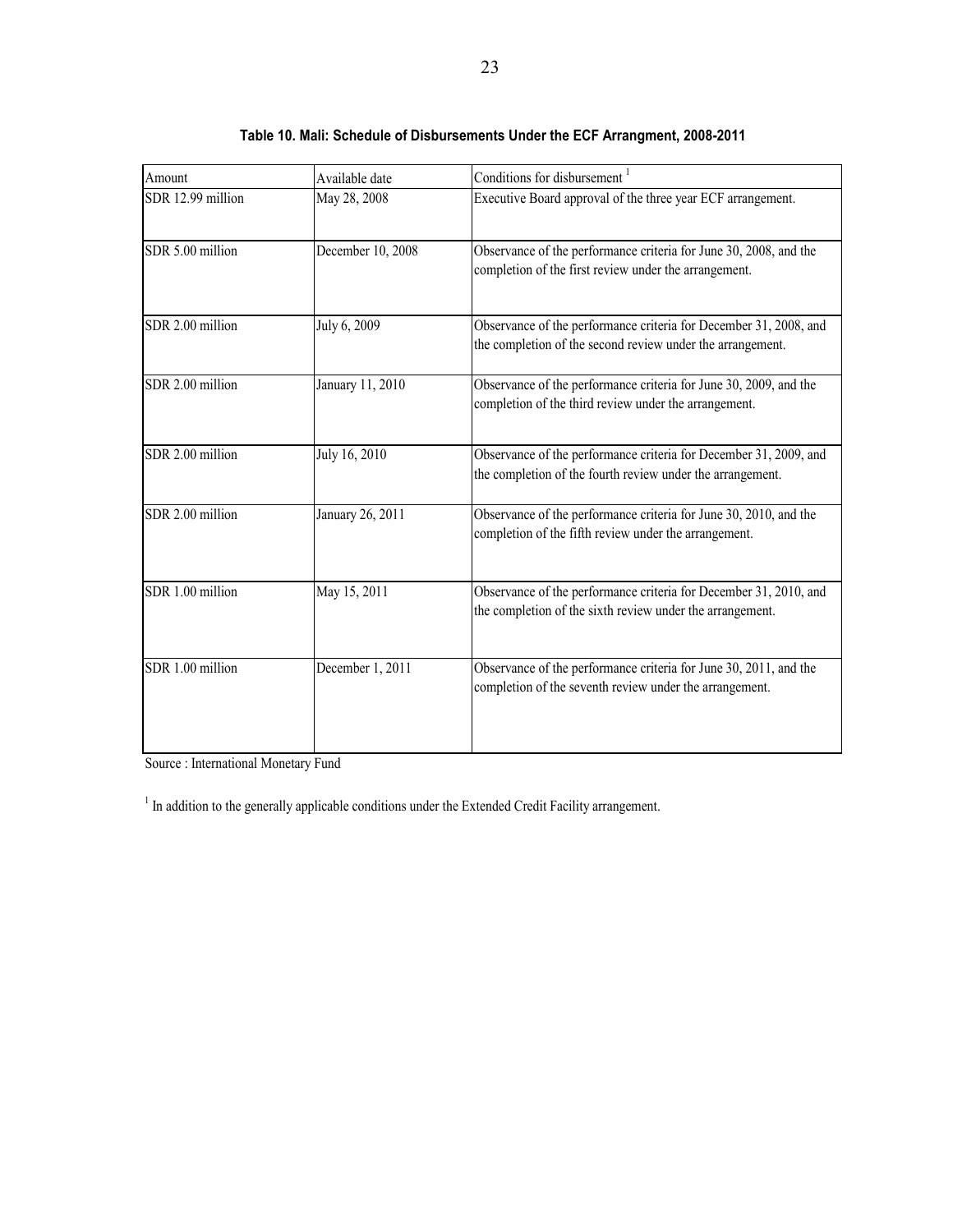| Table 11. Mali: Millennium Development Goals 1990-2008 |  |  |  |  |
|--------------------------------------------------------|--|--|--|--|
|--------------------------------------------------------|--|--|--|--|

|                                                                                                                       | 1990                                                                    | 1995                                 | 2000                                    | 2005                                                              | 2008                                 |
|-----------------------------------------------------------------------------------------------------------------------|-------------------------------------------------------------------------|--------------------------------------|-----------------------------------------|-------------------------------------------------------------------|--------------------------------------|
| Goal 1: Eradicate extreme poverty and hunger                                                                          |                                                                         |                                      |                                         | 2015 target = halve 1990 \$1 a day poverty and malnutrition rates |                                      |
| Employment to population ratio, $15+$ , total $(\%)$                                                                  | 49                                                                      | 48                                   | 49                                      | 47                                                                | 47                                   |
| Employment to population ratio, ages 15-24, total $(\%)$                                                              | 40                                                                      | 39                                   | 40                                      | 36                                                                | 35                                   |
| GDP per person employed (constant 1990 PPP \$)                                                                        | 1,874                                                                   | 1,929                                | 2,094                                   | 2,463                                                             | 2,608                                |
| Income share held by lowest 20%                                                                                       | 7                                                                       | 5                                    | 6                                       | $\tau$                                                            | 7                                    |
| Malnutrition prevalence, weight for age (% of children under 5)                                                       | $\ddotsc$                                                               | 38                                   | 30                                      | 28                                                                | 28                                   |
| Poverty gap at \$1.25 a day (PPP) $(\%$ )                                                                             | 13                                                                      | 53                                   | 26                                      | 19                                                                | 19                                   |
| Poverty headcount ratio at \$1.25 a day (PPP) (% of population)                                                       | 40                                                                      | 86                                   | 61                                      | 51                                                                | 51                                   |
| Vulnerable employment, total (% of total employment)                                                                  | $\ddotsc$                                                               | 96                                   | $\ddot{\phantom{a}}$                    | $\ddotsc$                                                         | $\ddotsc$                            |
| Goal 2: Achieve universal primary education                                                                           |                                                                         |                                      | $2015$ target = net enrollment to $100$ |                                                                   |                                      |
| Literacy rate, youth female (% of females ages 15-24)                                                                 | $\ddotsc$                                                               | $\ddot{\phantom{a}}$                 | 17                                      | 31                                                                | 31                                   |
| Literacy rate, youth male (% of males ages 15-24)                                                                     | ä,                                                                      | $\ddot{\phantom{a}}$                 | 32                                      | 47                                                                | 47                                   |
| Persistence to last grade of primary, total (% of cohort)                                                             |                                                                         |                                      | 86                                      | 73                                                                | 79                                   |
| Primary completion rate, total (% of relevant age group)<br>Total enrollment, primary (% net)                         | 12<br>23                                                                | 15<br>31                             | 31<br>45                                | 44<br>61                                                          | 57<br>75                             |
|                                                                                                                       |                                                                         |                                      | $2015$ target = education ratio to 100  |                                                                   |                                      |
| Goal 3: Promote gender equality and empower women<br>Proportion of seats held by women in national parliaments $(\%)$ |                                                                         | $\overline{c}$                       | 12                                      | 10                                                                | 10                                   |
| Ratio of female to male primary enrollment (%)                                                                        | $\ddotsc$<br>60                                                         | 68                                   | 74                                      | 78                                                                | 83                                   |
| Ratio of female to male secondary enrollment (%)                                                                      | 49                                                                      | 49                                   | 55                                      | 61                                                                | 64                                   |
| Ratio of female to male tertiary enrollment (%)                                                                       | 15                                                                      | 17                                   | 47                                      | 53                                                                | 45                                   |
| Share of women employed in the nonagricultural sector                                                                 | $\ddot{\phantom{a}}$                                                    | $\ddot{\phantom{a}}$                 | $\ddotsc$                               | 35                                                                | ä,                                   |
| (% of total nonagricultural employment)                                                                               |                                                                         |                                      |                                         |                                                                   |                                      |
| Goal 4: Reduce child mortality                                                                                        |                                                                         |                                      |                                         | $2015$ target = reduce 1990 under 5 mortality by two-thirds       |                                      |
| Immunization, measles (% of children ages 12-23 months)                                                               | 43                                                                      | 52                                   | 49                                      | 68                                                                | 68                                   |
| Mortality rate, infant (per 1,000 live births)                                                                        | 139                                                                     | 132                                  | 120                                     | 109                                                               | 103                                  |
| Mortality rate, under-5 (per 1,000)                                                                                   | 250                                                                     | 233                                  | 217                                     | 202                                                               | 194                                  |
| Goal 5: Improve maternal health                                                                                       |                                                                         |                                      |                                         | 2015 target = reduce 1990 maternal mortality by three-fourths     |                                      |
| Adolescent fertility rate (births per 1,000 women ages 15-19)                                                         |                                                                         |                                      | 167                                     | 164                                                               | 161                                  |
| Births attended by skilled health staff (% of total)                                                                  | $\ddotsc$                                                               | 40                                   | 41                                      | 49                                                                | 49                                   |
| Contraceptive prevalence (% of women ages 15-49)                                                                      | $\ddot{\phantom{a}}$                                                    | 7                                    | 8                                       | 8                                                                 | 8                                    |
| Maternal mortality ratio (modeled estimate, per 100,000 live births)                                                  | 1,200                                                                   | 1,100                                | 980                                     | 880                                                               | 830                                  |
| Pregnant women receiving prenatal care (%)<br>Unmet need for contraception (% of married women ages 15-49)            |                                                                         | 94<br>26                             | 57<br>29                                | 70<br>31                                                          | 70<br>31                             |
|                                                                                                                       |                                                                         |                                      |                                         |                                                                   |                                      |
| Goal 6: Combat HIV/AIDS, malaria, and other diseases<br>Children with fever receiving antimalarial drugs              | 2015 target = halt, and begin to reverse, AIDS and other major diseases |                                      | ä,                                      | 32                                                                | 32                                   |
| (% of children under age 5 with fever)                                                                                |                                                                         |                                      |                                         |                                                                   |                                      |
| Condom use, population ages 15-24, female (% of females ages 15-24)                                                   | $\ddotsc$                                                               | 3                                    | 3                                       | $\overline{4}$                                                    | 4                                    |
| Condom use, population ages 15-24, male (% of males ages 15-24)                                                       |                                                                         | 26                                   | 26                                      | 29                                                                | 29                                   |
| Incidence of tuberculosis (per 100,000 people)                                                                        | 270                                                                     | 290                                  | 300                                     | 310                                                               | 320                                  |
| Prevalence of HIV, female (% ages 15-24)                                                                              | $\ddotsc$                                                               | $\ddot{\phantom{a}}$                 | $\ddotsc$                               | 1                                                                 | 1                                    |
| Prevalence of HIV, male (% ages 15-24)                                                                                | $\ddotsc$                                                               |                                      | $\ddotsc$                               | $\boldsymbol{0}$                                                  | $\boldsymbol{0}$                     |
| Prevalence of HIV, total (% of population ages 15-49)<br>Tuberculosis case detection rate (all forms)                 | $\boldsymbol{0}$<br>12                                                  | 1<br>11                              | 1<br>13                                 | $\overline{c}$<br>13                                              | $\sqrt{2}$<br>15                     |
|                                                                                                                       |                                                                         |                                      |                                         |                                                                   |                                      |
| Goal 7: Ensure environmental sustainability                                                                           |                                                                         |                                      | $2015$ target = various                 |                                                                   |                                      |
| CO2 emissions (kg per PPP \$ of GDP)<br>CO2 emissions (metric tons per capita)                                        | $\boldsymbol{0}$<br>$\boldsymbol{0}$                                    | $\boldsymbol{0}$<br>$\boldsymbol{0}$ | $\boldsymbol{0}$<br>$\boldsymbol{0}$    | $\boldsymbol{0}$<br>$\boldsymbol{0}$                              | $\boldsymbol{0}$<br>$\boldsymbol{0}$ |
| Forest area (% of land area)                                                                                          | 12                                                                      | 11                                   | 11                                      | 10                                                                | $10\,$                               |
| Improved sanitation facilities (% of population with access)                                                          | 26                                                                      | 29                                   | 32                                      | 35                                                                | 36                                   |
| Improved water source (% of population with access)                                                                   | 29                                                                      | 36                                   | 44                                      | 51                                                                | 56                                   |
| Marine protected areas (% of total surface area)                                                                      | $\ldots$                                                                | $\ldots$                             | $\ldots$                                |                                                                   | $\boldsymbol{0}$                     |
| Terrestrial protected areas (% of total surface area)                                                                 | $\ddotsc$                                                               | $\ddotsc$                            | $\ddot{\phantom{a}}$                    | ä,                                                                | $\sqrt{2}$                           |
| Goal 8: Develop a global partnership for development                                                                  |                                                                         |                                      | $2015$ target = various                 |                                                                   |                                      |
| Net ODA received per capita (current US\$)                                                                            | 55                                                                      | 57                                   | 27                                      | 59                                                                | 76                                   |
| Debt service                                                                                                          | 15                                                                      | 16                                   | 13                                      | $\overline{4}$                                                    | 5                                    |
| (PPG and IMF only, % of exports, excluding workers' remittances)                                                      |                                                                         |                                      |                                         |                                                                   |                                      |
| Internet users (per 100 people)                                                                                       | $\boldsymbol{0}$                                                        | $\boldsymbol{0}$                     | $\boldsymbol{0}$                        | 1                                                                 | 2                                    |
| Mobile cellular subscriptions (per 100 people)                                                                        | $\boldsymbol{0}$                                                        | $\boldsymbol{0}$                     | $\boldsymbol{0}$                        | 6                                                                 | 27                                   |
| Telephone lines (per 100 people)                                                                                      | $\boldsymbol{0}$                                                        | $\boldsymbol{0}$                     | $\boldsymbol{0}$                        | $\mathbf{1}$                                                      | 1                                    |
| Other                                                                                                                 |                                                                         |                                      |                                         |                                                                   |                                      |
| Fertility rate, total (births per woman)<br>GNI per capita, Atlas method (current US\$)                               | $\tau$<br>260                                                           | 7<br>250                             | $\tau$<br>250                           | 7<br>440                                                          | 7<br>610                             |
| GNI, Atlas method (current US\$) (billions)                                                                           | $\overline{c}$                                                          | $\overline{\mathbf{c}}$              | 3                                       | 5                                                                 | 8                                    |
| Gross capital formation (% of GDP)                                                                                    | 23                                                                      | 23                                   | 25                                      | 23                                                                | 22                                   |
| Life expectancy at birth, total (years)                                                                               | 43                                                                      | 44                                   | 46                                      | 47                                                                | 48                                   |
| Literacy rate, adult total (% of people ages 15 and above)                                                            | $\ddot{\phantom{a}}$                                                    | ä,                                   | 19                                      | 26                                                                | 26                                   |
| Population, total (billions)                                                                                          | $\boldsymbol{0}$                                                        | $\boldsymbol{0}$                     | $\boldsymbol{0}$                        | $\boldsymbol{0}$                                                  | $\bf{0}$                             |
| Trade (% of GDP)                                                                                                      | 50.9                                                                    | 57.3                                 | 66.2                                    | 62.9                                                              | 61.8                                 |

Source: World Bank, World Development Indicators(http://ddp-ext.worldbank.org/ext/ddpreports).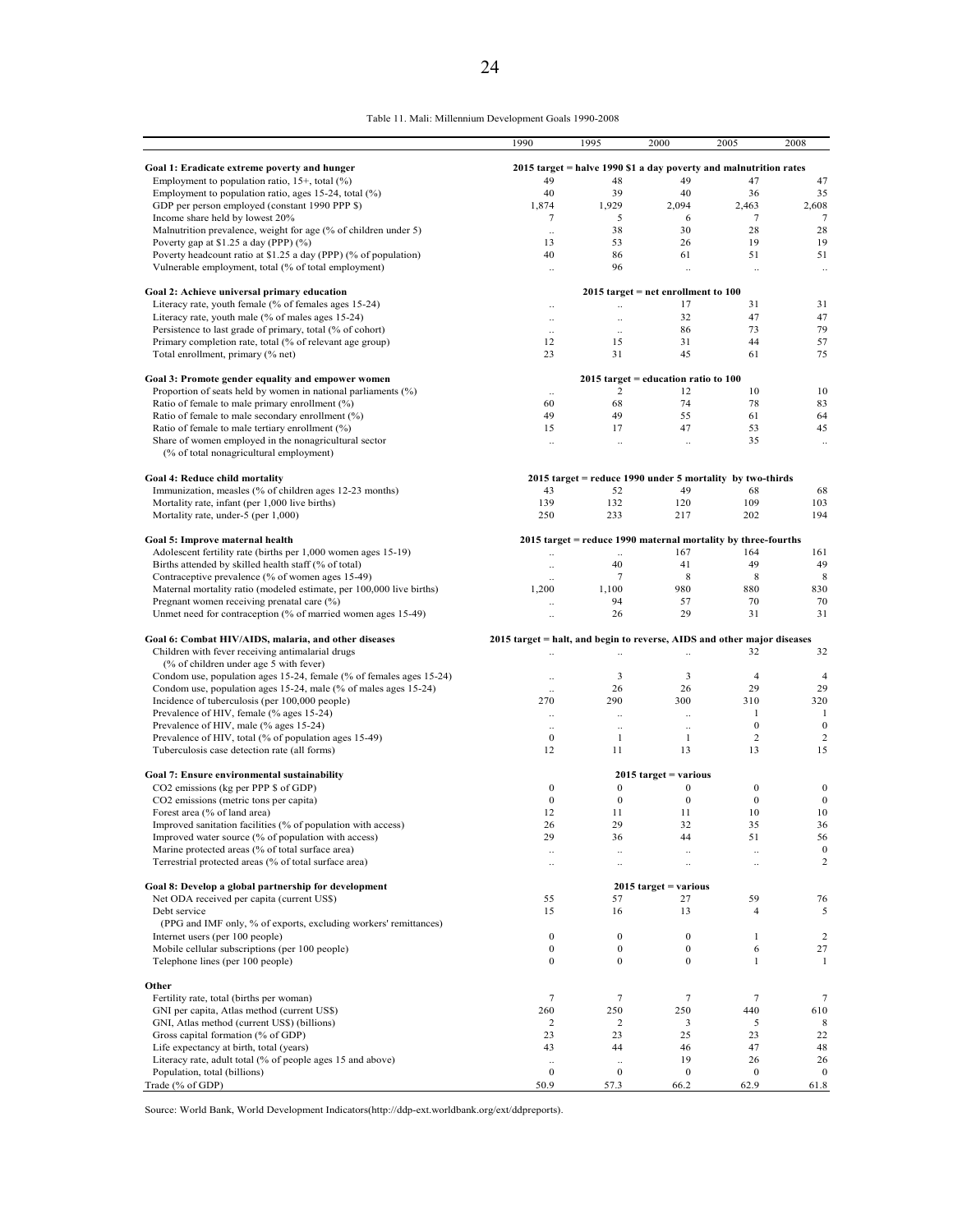#### **APPENDIX I. LETTER OF INTENT**

Bamako, December 31, 2010

Mr. Dominique Strauss-Kahn Managing Director International Monetary Fund Washington, DC 20431 USA

Dear Mr. Strauss-Kahn:

1. The fourth review of our economic and financial program, supported by an arrangement under the Extended Credit Facility (ECF), was completed favorably by the IMF Executive Board on July 16, 2010.

2. The attached Memorandum on Economic and Financial Policies (MEFP) describes recent developments in the Malian economy and the progress made in implementing our program during the second and third quarters of 2010. This memorandum also sets out the economic and financial policies that the Malian government intends to pursue in 2011.

3. The government's ongoing efforts to strengthen the tax and customs administration and to control public expenditure enabled it to meet all the performance criteria and indicative targets for end-June 2010, with the exception of the floor on social spending. The same is true of the indicative targets for end-September 2010. The under execution of social spending is due to a delay in the execution of all expenditure, which the government is determined to rectify by the end of the year.

4. In 2011, the government will continue conducting a prudent fiscal policy, carry out reforms in all areas of fiscal management, and further its efforts to develop the financial sector and restructure the cotton sector. In view of our overall achievements and based on the measures spelled out in the attached MEFP, we request the favorable conclusion of the fifth review under our ECF-supported program and the related sixth disbursement, amounting to the equivalent of SDR 2 million.

5. In addition, the government requests that the IMF Executive Board kindly extend this arrangement under the ECF from its current expiration date of May 27, 2011 to end-2011, and that it reschedule the disbursement of the equivalent of SDR 2 million slated for the sixth review in two equal tranches, under a sixth review to be completed by May 15, 2011 based on end-December 2010 performance criteria and under a seventh review to be completed by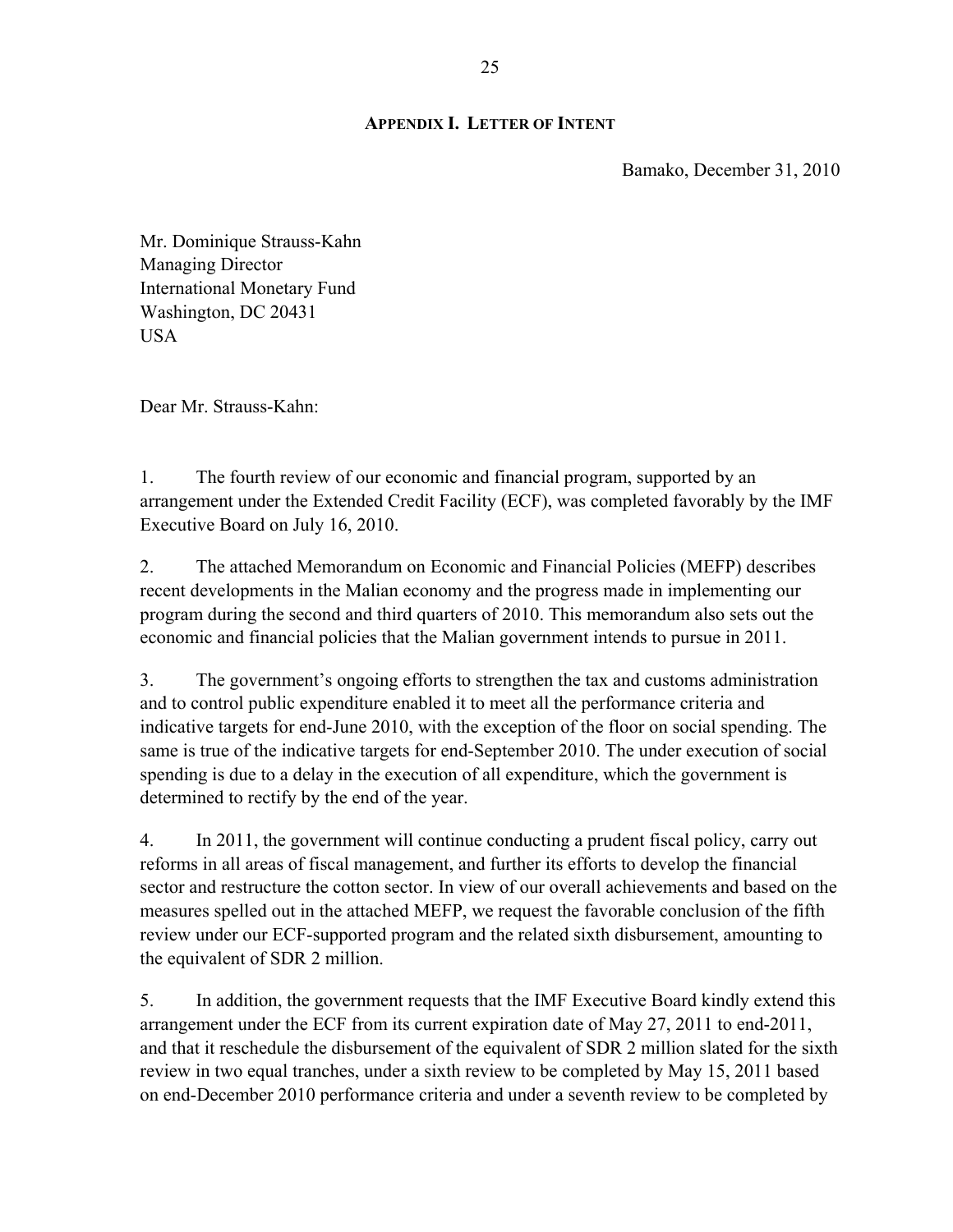December 1, 2011 based on end-June 2011 performance criteria. The government also requests the establishment of end-June 2011 performance criteria. We believe that such an extension will enable us to take fuller account of the findings of the retrospective analysis of seven years of cooperation between Mali and the IMF currently being conducted by IMF staff, before deciding on a new multiyear economic and financial program eligible for IMF support.

6. The government believes that the measures and policies described in the attached MEFP are appropriate for attaining the objectives of its program in 2011. It will take any additional steps necessary to that end. Mali will consult with the IMF on the adoption of such measures and before any revision of the policies described in the attached MEFP, in accordance with the IMF's policies on such consultations. The government will provide Fund staff with any required information referred to in the Technical Memorandum of Understanding concerning progress made under the program. During the program, the government will not introduce or strengthen any exchange controls, multiple exchange rate practices, or import restrictions for balance of payments purposes, or conclude any bilateral payment agreements that are inconsistent with Article VIII of the Fund's Articles of Agreement.

7. The government intends to make public the contents of the IMF staff report, including this letter, the attached MEFP, the Technical Memorandum of Understanding, as well as the debt sustainability analysis and the informational annex. It therefore authorizes the IMF to publish these documents on its website following the conclusion of the fifth review by the IMF Executive Board.

Sincerely yours,

 $\sqrt{s}$ Sanoussi TOURE Minister of Economy and Finance

Attachments:

- Memorandum on Economic and Financial Policies

- Technical Memorandum of Understanding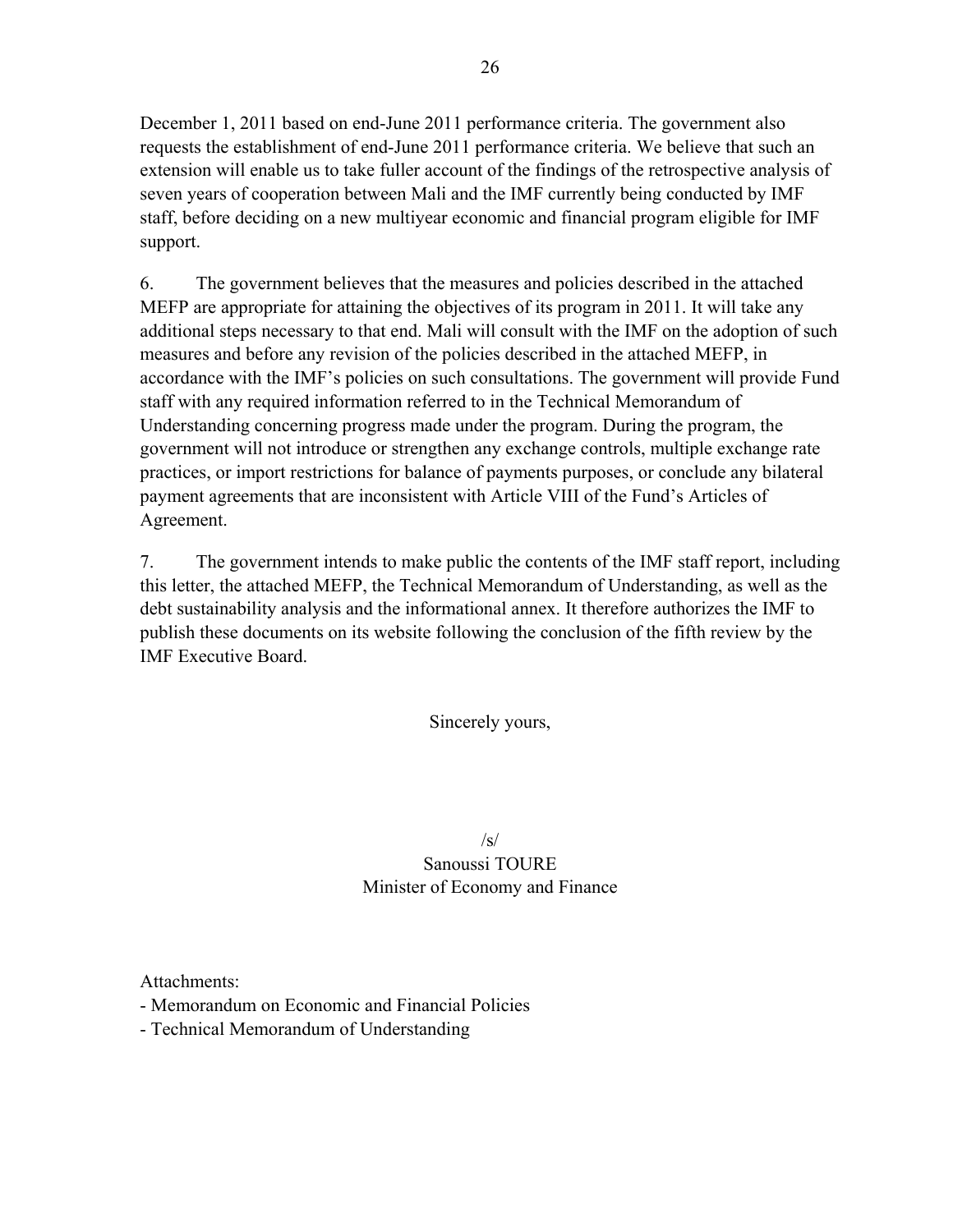1. The present memorandum of economic and financial policies describes recent developments in Mali and sets out the country's economic and financial policies in 2010 and 2011 as part of the fifth review under the three-year arrangement under the Extended Credit Facility (ECF).

## **I. RECENT ECONOMIC DEVELOPMENTS AND PROGRAM IMPLEMENTATION DURING THE LAST THREE QUARTERS OF 2010, AND OUTLOOK FOR THE END OF THE YEAR**

2. In 2010, real GDP growth is expected to remain at approximately 4.5 percent. The sharp decline in gold production (-16.5 percent) due to the delay in commencing the operation of a new mine should be more than offset by the strong growth in the agricultural sector, which has benefited from favorable levels of rainfall and positive conditions for the crop season, including the government's financial support for farmers in the form of input subsidies. The positive conditions for the crop season are expected to hold inflation, which averaged 1.2 percent on an annualized basis as of end-November, below 1.5 percent for the year as a whole.

3. The balance-of-payments current-account deficit, including grants, is projected to widen to 8.5 percent of GDP. That deficit will be almost entirely financed by net capital inflows, particularly through foreign aid and foreign direct investment. As a result, the overall balance-of-payments result should show a deficit of about CFAF 36 billion (US\$71 million), financed by drawing on the foreign exchange reserves of the Central Bank of West African States (BCEAO).

4. The money supply increased by 2.9 percent during the first nine months of 2010, driven by credit to the government. Credit to the private sector increased by only 1.4 percent during the same period, but is expected to grow at a somewhat higher pace during the fourth quarter in response to increased year-end demand for consumer credit. For 2010 as a whole, the money supply should increase by 13 percent on account of credit to the government. The most recent data available on the stability of the financial sector indicate a banking sector capital adequacy ratio of more than 8 percent.

5. Government finances have been consistent with program targets during the first nine months of the year. By end-September, the basic budget balance showed a surplus of CFAF 55 billion (1.2 percent of GDP), versus a projected shortfall of CFAF 92 billion (2 percent of GDP). The underlying basic budget balance (excluding spending financed by income from the privatization of SOTELMA) has also not been executed fully (a surplus of CFAF 81 billion or 1.8 percent of GDP) compared with the figure programmed (a shortfall of CFAF 48 billion or 1 percent of GDP). This result is attributable to the strong performance of tax revenue and delays in expenditure, especially capital outlays. All payments outstanding from 2009, amounting to CFAF 129 billion, were cleared during the first eight months of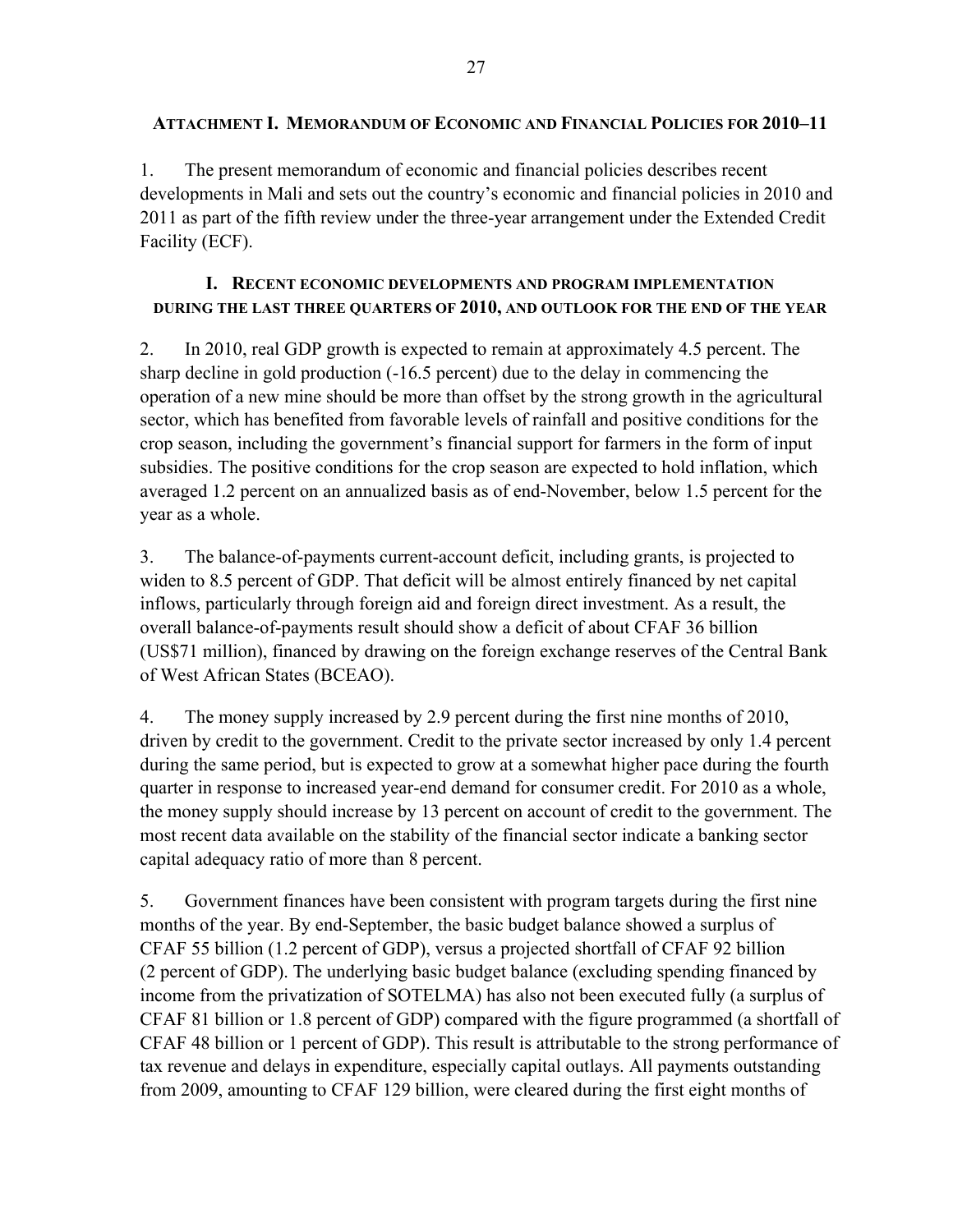2010. All performance criteria and indicative targets for end-June and end-September were observed, except for the floors for priority expenditure, whose execution posted a shortfall of CFAF 25 billion compared with the amount programmed for end-September (see Table 1). This delay will be made up by the end of the year.

6. The government will take all measures necessary to keep budget execution on track to fulfill the program up to the end of the year. The inspection of budget execution as of end-October, carried out with Fund staff, showed that full execution of spending called for under the supplementary 2010 budget could result in exceeding the ceiling on net domestic financing by banks and the market in the amount of CFAF 20 billion owing to a likely shortfall on the advance tax installments paid by mining companies from now until end–year, compared with the amounts programmed. If necessary, the government will regulate expenditures up to an appropriate level so as to comply with performance criteria to the end of the year. The government will refund value-added tax (VAT) credit arrears up to a minimum of CFAF 39 billion, and will limit payment float to a maximum of CFAF 80 billion by end-2010. For FY 2010, commitments can be accepted only up to November 30 except for expenditure in the areas of personnel, communications, energy, study grants, shared utility costs (*charges communes*), sectoral budget support expenditures, and expenditures charged to HIPC resources, for which commitments can be accepted up to December 31, 2010. This represents significant progress compared with FY 2009, when commitments for capital expenditures could be accepted right up to December 31. Payment orders will be accepted up to January 31, 2011. To improve budget management further in 2011, payment orders will be accepted only up to December 31, 2011, and the payments themselves will have to be made by January 31, 2012, in line with the WAEMU directive in this regard, which is to be incorporated into Malian law by end-2011 (¶26).

7. Three of the four measures covered by the structural benchmarks planned for completion by end-June 2010 have been implemented (Table 2):

- The expenditure management software (PRED 5) was put into operation on September 1, 2010.
- A new layout for the Central Government Consolidated Financial Operations Table (TOFE) is now being developed with technical assistance from Fund staff and West AFRITAC. Regular production of the TOFE using this new layout has nevertheless been delayed, particularly because of a lack of detailed information about government accounts in commercial banks. In collaboration with the BCEAO, the Treasury will, by end-May 2011, prepare the end March 2011 TOFE according to a new layout as described below (¶27).
- The institutional cash-flow management framework has been defined. The Technical Committee on Cash Flow Management was established pursuant to a ministerial decision on October 2*5,* 2010, to perform weekly monitoring of the cash-flow plan and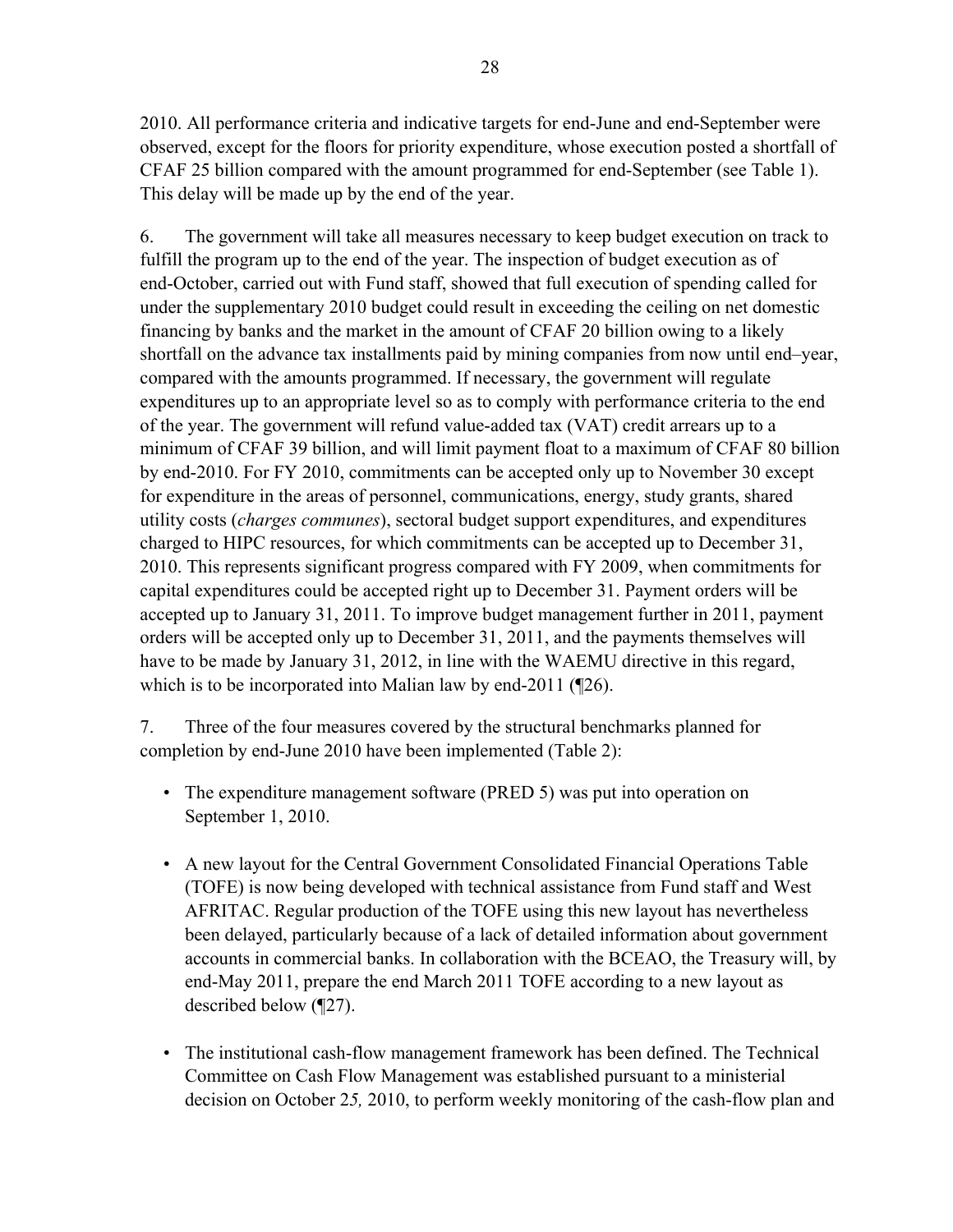to propose to the Minister of Economy and Finance any measures necessary regarding government cash flow. If necessary, that committee can propose any necessary decisions to the Inter-Ministerial Committee to Monitor the Macroeconomic Framework chaired by the Prime Minister.

 • The Policy Letter to Support the Cotton Sector, which sets out guidelines for promoting the cotton sector in Mali following the privatization of subsidiaries of the *Compagnie malienne pour le développement des textiles* (Malian Textile Development Company, CMDT), was finalized in August 2010 and approved by the Council of Ministers on October 8, 2010.

8. The government has also taken the necessary action to establish structural benchmarks to be put in place by the end of the year (Table 2):

- The government is finalizing a strategy to assure the regular refund of VAT credits from January 1, 2011 (¶21).
- The Ministry of Economy and Finance is preparing an assessment of the restructuring of the Malian Housing Bank (BHM), including the use of public funds transferred to the BHM during the first half of 2010 to restart its lending activity. This assessment will incorporate the conclusions of the technical assistance provided by West African Regional Technical Assistance Center (AFRITAC) in July and September 2010.
- To strengthen revenues further while rationalizing and modernizing tax legislation, the Directorate General of Taxation (DGI) will, by the end of the year, prepare a memorandum proposing the strategy for reforming the tax system based on types of taxes. In particular, it will take account of the diagnostic analyses performed and the recommendations put forward by the technical assistance mission from the Fund's Fiscal Affairs Department in September 2010.
- The Treasury's new integrated accounting application and its interface with PRED 5 will be placed in operation in the General Payments Office (PGT) of the Treasury, the accounting office which processes 80 percent of national budget expenditure, by January 3, 2011.

#### **II. THE PROGRAM IN 2011**

#### **A. Implementation of the Growth and Poverty Reduction Strategy Paper (G-PRSP)**

9. Implementation of Phase II of the G-PRSP (2007 to 2011) is regarded as satisfactory. This is demonstrated by the results obtained in 2008 and 2009 in which most indicators, particularly social indicators, posted significant progress. It was possible to achieve these results thanks to the application of the budget policy consistent with the G-PRSP's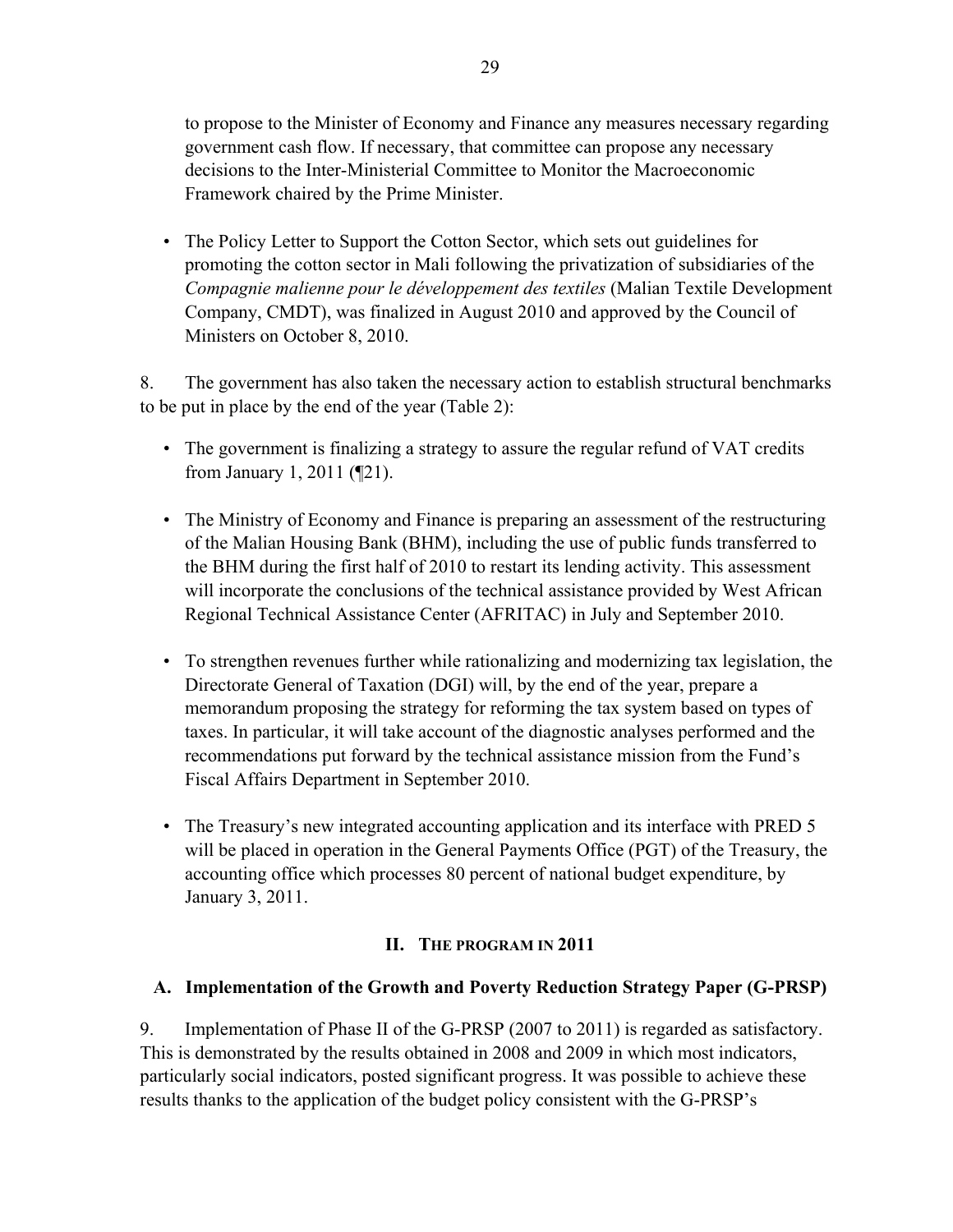objectives. Nevertheless, progress remains to be made, particularly in targeting the allocation and improving the quality of expenditure (effectiveness and efficiency) in 2011, the final year of G-PRSP II, and beyond.

10. In 2011, high-priority measures will focus chiefly on activities in six areas which will receive special emphasis out of the 14 high-priority areas indicated in G-PRSP II. The six areas are as follows: education; health; food security and rural development; the development of small and medium-sized enterprises; the furtherance of reforms in the business environment; and the promotion of democratic governance and public freedoms.

11. At the end of G-PRSP II, the government plans to establish a new G-PRSP covering the period from 2012 to 2016. G-PRSP III, like the earlier G-PRSPs, will provide a framework for the government's economic, financial, and sectoral policies. Preparation of the new G-PRSP will be participatory, involving civil society, the private sector, and technical and financial partners (TFPs). Work on preparing G-PRSP III should begin by end-2010, and continue through the first half of 2011. The new document should be available by the time work begins on drafting the 2012 budget, which is to reflect G-PRSP III's budget measures.

# **B. Macroeconomic framework**

12. In 2011, real GDP growth is expected to be 6 percent as a result of higher gold production and farm output, as well as higher gold and cotton prices. Provided that levels of rainfall are favorable, inflation should remain comfortably within WAEMU convergence target of 3 percent. Budget policy will remain prudent, and will aim to hold the underlying basic budget balance at 1.3 percent of GDP. The increase in gold exports should make it possible to improve the trade balance and the overall balance-of-payments result, and to generate a positive contribution to the BCEAO's foreign exchange reserves. The growth in net foreign assets, credit to the government and credit to the private sector should increase the money supply at a somewhat faster pace than nominal GDP growth, in line with the deepening of financial intermediation observed in recent years.

# **C. Economic and financial policies**

# **Budget policy and reforms**

# *Fiscal policy*

13. The government has committed itself to pursuing a prudent budget policy. The 2011 draft budget presented in Parliament on October 1 calls for a deficit in the underlying basic budget balance of CFAF 64 billion (1.3 percent of GDP). Net tax revenue is forecasted at CFAF 748 billion (14.9 percent of GDP), representing a slight increase in the tax ratio from 14.8 percent expected in 2010. The increase in revenue is derived mainly from better administration of taxpayers and of import transactions by the DGI and the Directorate General of Customs (DGD). The government also plans to introduce a new 2 percent charge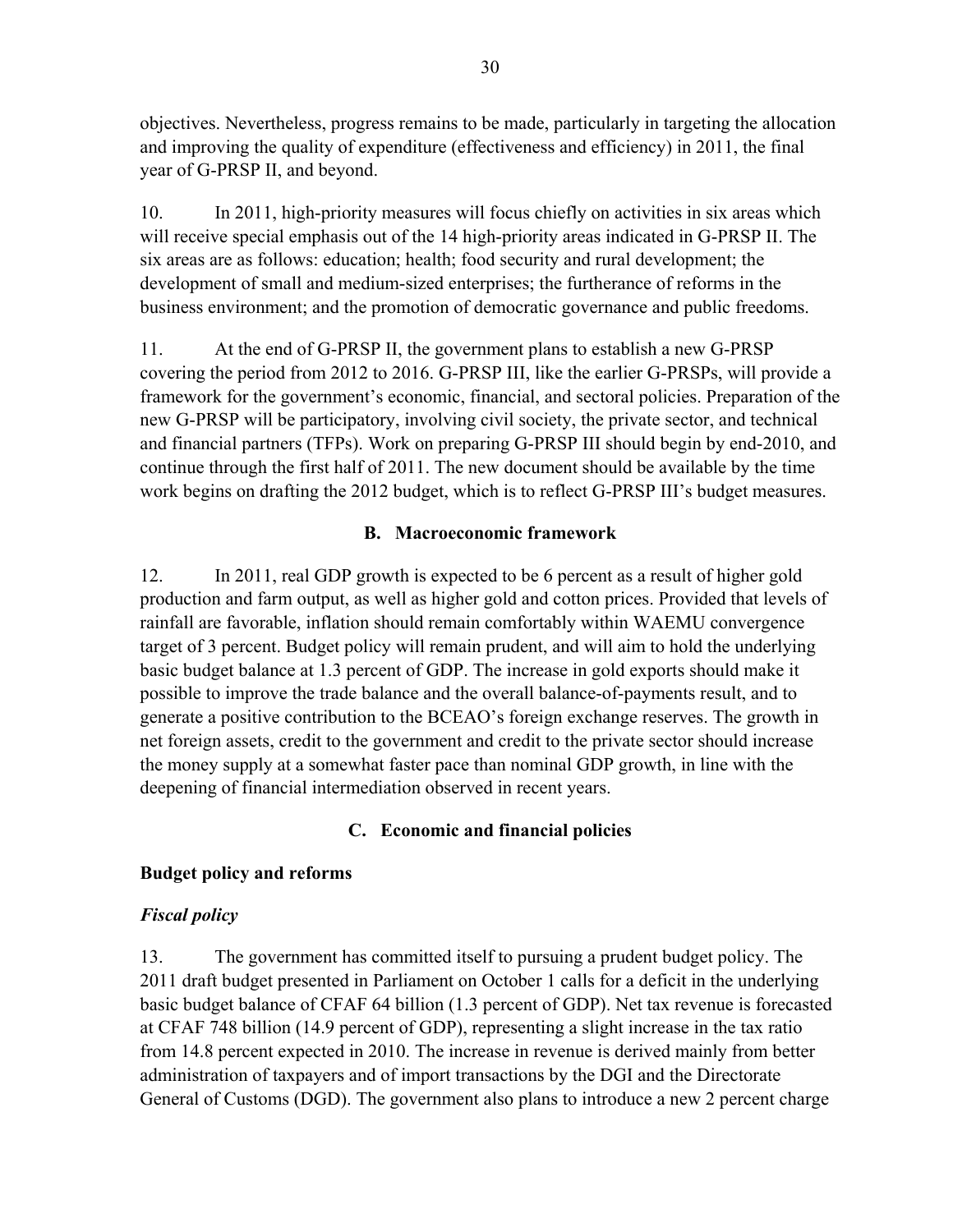on telephone communications, whose impact on revenue should be largely offset by allocating the proceeds of the employers' payroll tax to the Malian Housing Authority (OMH) to finance social housing (¶32).

14. Total expenditure and net lending are limited to CFAF 1,304 billion (25.9 percent of GDP compared with 24.2 percent of GDP expected in 2010). Within that ceiling, current expenditure is to increase by 10 percent because of higher bonuses and benefits, additional personnel recruitment in education and in the security sectors (to deal with the terrorist threat in the north of the country), and higher contributions for the mandatory health insurance and pension plan for civil servants. With CFAF 370 CFA billion of domestic resources (i.e., disregarding external financing for the special investment budget) dedicated to the highpriority sectors of education, health, and other social sectors, which corresponds to 38 percent of total domestically funded spending, and an increase of 15 percent over the 2010 supplementary budget, the 2011 draft budget is evidence of the high priority that the government has given to implementing G-PRSP II.

15. The total deficit, on a cash basis and not including grants, should therefore amount to CFAF 461 billion (9.2 percent of GDP, compared with an expected deficit of 9.1 percent of GDP in 2010). This deficit will be financed using grants and external concessional borrowings of up to CFAF 416 billion (8.3 percent of GDP) and through domestic financing in the amount of CFAF 45 billion (0.9 percent of GDP).

16. The fiscal program agreed with IMF staff slightly departs from the 2011 draft budget because of the two following reasons :

- *The reimbursement of value added tax (VAT) credits*. At the time the 2011 draft budget was being drawn up, the government did not have all the information necessary to estimate the VAT credits to be refunded to gold exporting companies and other operators in 2011. Pending a more precise estimate, the 2011 draft budget used a tentative figure of CFAF 4 billion for tax refunds. Since then, in collaboration with IMF staff, the DGI and DGD have estimated a figure of CFAF 33 billion. The government now plans, by end-April 2011, to present a supplementary budget to propose measures to increase revenue or reduce expenditure to an appropriate degree with a view to maintaining the deficit target for the underlying basic budget balance at 1.3 percent of GDP. In the mean time, the fiscal program envisages a cut in domestically financed capital expenditure in non-priority sectors in an amount of 24 billion (0.5 percent of GDP).
- *The reimbursement of arrears from previous fiscal years*. Beyond the reimbursement of arrears in the 2011 draft budget for CFAF 6 billion, the government will clear arrears in a minimum amount of CFAF 4.3 billion. The total amount of CFA 10.3 billion stems, for 8 billion, from accumulated VAT credits, and, for 2.3 billion, from the payment of activated guarantees. By end-February 2011, the government will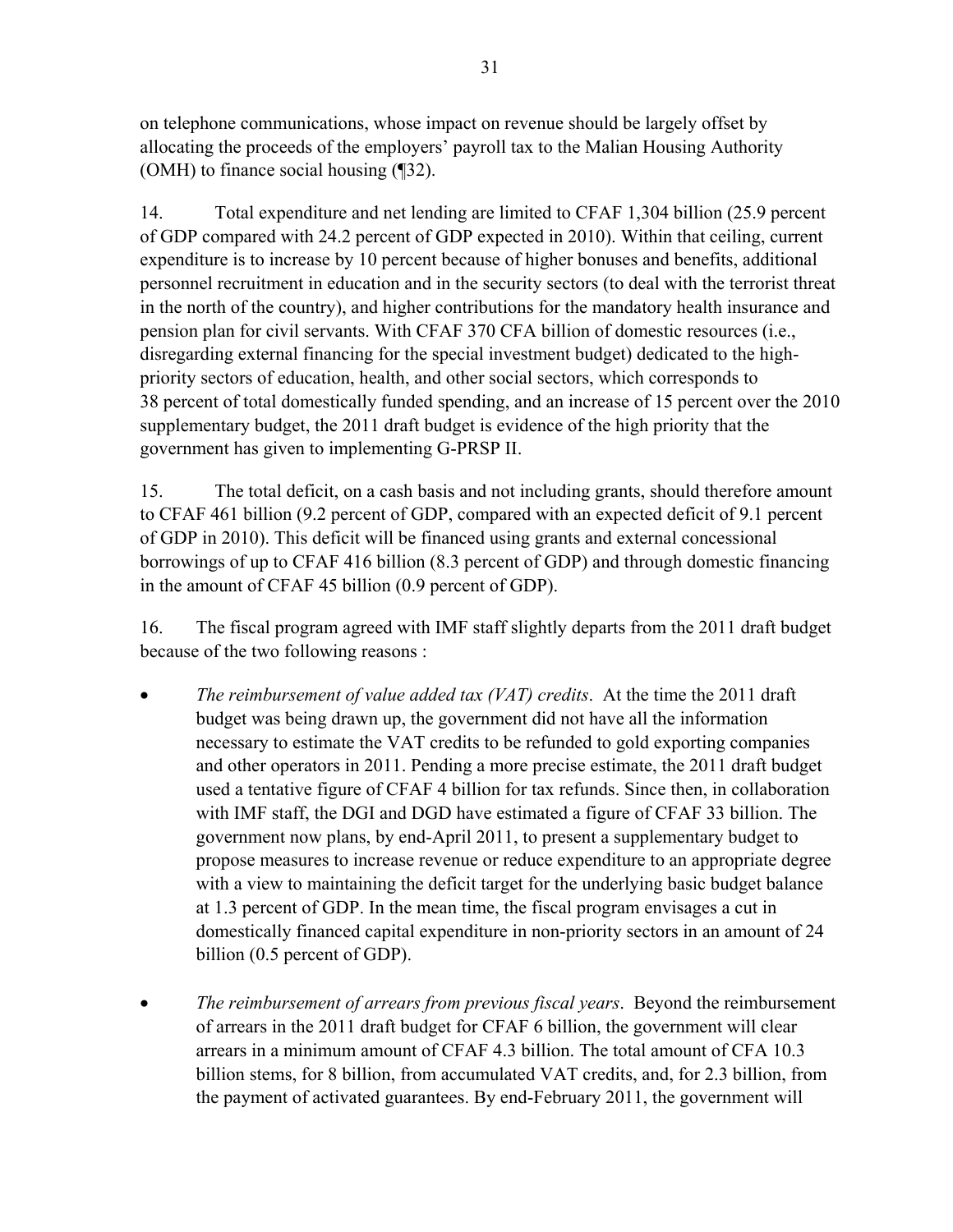determine the value of VAT credits accrued but not paid as of December 31, 2010 (¶21). The government undertakes to reexamine the amount of arrears to be paid in 2011 in the light of the results of that determination and the full listing of commitments, pledges, and guarantees prepared by the Directorate General of Public Debt (DGDP, ¶30), and to take that new information into account in drafting the supplementary budget. In the mean time, the fiscal program envisages an increase of the reimbursement of arrears by CFA 4.3 billion (0.1 percent of GDP) compared to the 2011 draft budget and an increase of domestic financing by the same amount.

17. Consequently, the overall domestic financing requirement in the program totals CFAF 49 billion (1.0 percent of GDP). This will be covered mainly by using income from the privatization of SOTELMA in the amount of CFAF 36 billion (0.7 percent of GDP).

18. Income from the privatization of SOTELMA will continue to be dedicated primarily to capital expenditure. Such expenditure as proposed in the draft 2011 budget will focus mainly on projects in the areas of infrastructure (roads, transport, communication), agriculture, human resources development, and private sector development (funds to guarantee credits and promote investment, Table 6).

# *Reforms in public financial management*

# *Tax policy*

19. In light of the tax reform strategy established by the DGI (¶8), the government will, by June 30, identify the fiscal measures to be included in the 2012 draft budget and will, in that 2012 draft budget, propose an action plan for the next three years aimed at modernizing and simplifying tax legislation and bringing it into line with regional directives (proposed structural benchmark, Table 4). Without waiting for this to be done, the government will take the necessary steps to make a lasting improvement in the workings of the VAT as described below  $(921)$ .

20. By February 28, 2011, the government will do a study to implement a mechanism to index gasoline prices at the pump to changes in supplier prices, so that the government's tax revenue will remain stable while nevertheless dampening spikes in pump prices. The current policy of lowering petroleum taxes or narrowing operators' margins when supplier prices increase has brought about large shortfalls in government budget revenues, estimated at CFAF 62 billion (1.6 percent of GDP) in 2008, CFAF 7 billion (0.2 percent of GDP) in 2009, and CFAF 13 billion (0.3 percent of GDP) in the first nine months of 2010.

# *Tax and customs administration*

21. In 2011, priority will be given to putting reforms in place that will make a lasting improvement in the workings of the VAT, which accounts for about 40 percent of tax revenue. To that end, the government will implement the following measures: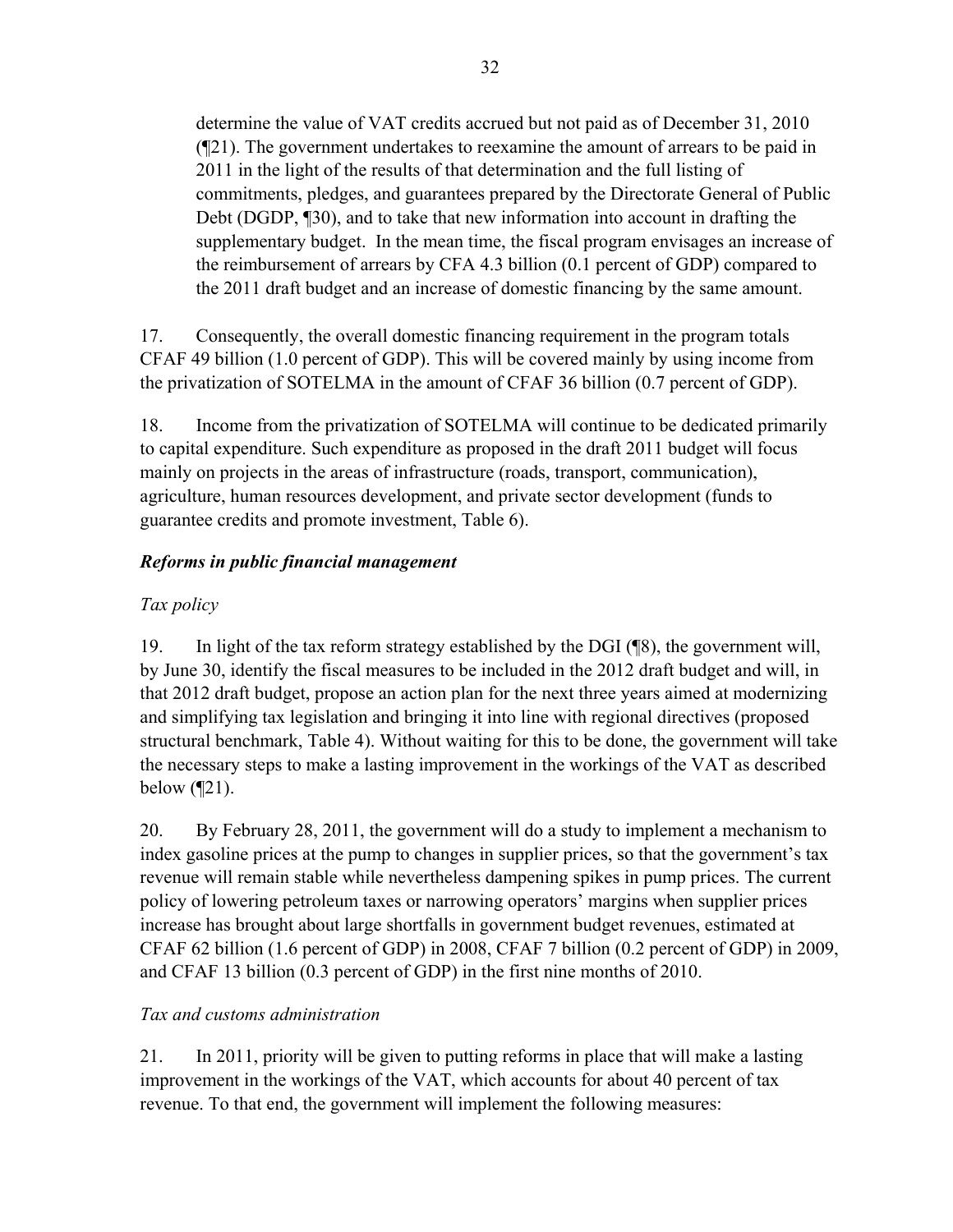- Starting January 1, 2011, all VAT revenue collected by DGD from gold mining companies on their imports and 10 percent of VAT collected by DGI will be deposited into a Treasury account with the BCEAO. The proceeds of this account will be used solely to refund VAT credits. Such a mechanism will make it possible to make regular refunds of VAT credits owed to gold mining companies on their imports CFAF, and to other operators, estimated at, respectively, CFAF 21 and 11 billion in 2011.
- By February 28, 2011, the DGI will determine the value of VAT credits accumulated as of December 31, 2010, remaining to be refunded by the government  $([16)<sup>1</sup>$  These results will be validated by all stakeholders and will be used to determine the timing and other modalities of reimbursement.
- As of June 30, 2011, the import tax regime enjoyed by two mining companies (which provides for a reduced 6 percent rate without entitlement to a refund of VAT credit) and the VAT exemption enjoyed by the subcontractors of mining companies will end. This means that all gold mining companies and their subcontractors will be subject to the standard VAT regime at the sole rate of 18 percent after that.
- As of June, 30, 2011, the application threshold will be raised from CFAF 30 million to CFAF 50 million to simplify the collection of VAT.
- As of September 30, 2011, the system of withholding of VAT at source will end for all government administrations and companies with the exception of the Treasury. The Treasury will stop withholding of VAT at source by end-June 2012.
- Not later than by the time the 2012 draft budget is presented to Parliament, the government will propose amendments to tax legislation to bring Malian legislation on VAT into line with the WAEMU directive on VAT.

22. The DGI and DGD will pursue their efforts to improve tax and customs administration, with technical assistance from the IMF. The DGI will continue to pay special attention to the functioning of the new Medium-Size Business Directorate (DME), which will take steps to follow up systematically on taxpayers that do not abide by their filing obligations. Similarly, the DGD will introduce automated selectivity in customs inspections from the beginning of 2012 onward. To that end, the DGD will set up a technical Risk Management Section which will complete all the necessary preparatory tasks in 2011. Strengthening tax administration resources will also make it necessary to modernize the

1

<sup>1</sup> A detailed examination of the data in the DGI's information system (SIGTAS) seems to show an accumulation of CFAF 154 billion (3.3 percent of GDP) in VAT credits as of January 31, 2010. These data are subject to confirmation because they may include VAT credits already refunded, VAT payments not eligible for a refund, or coding errors.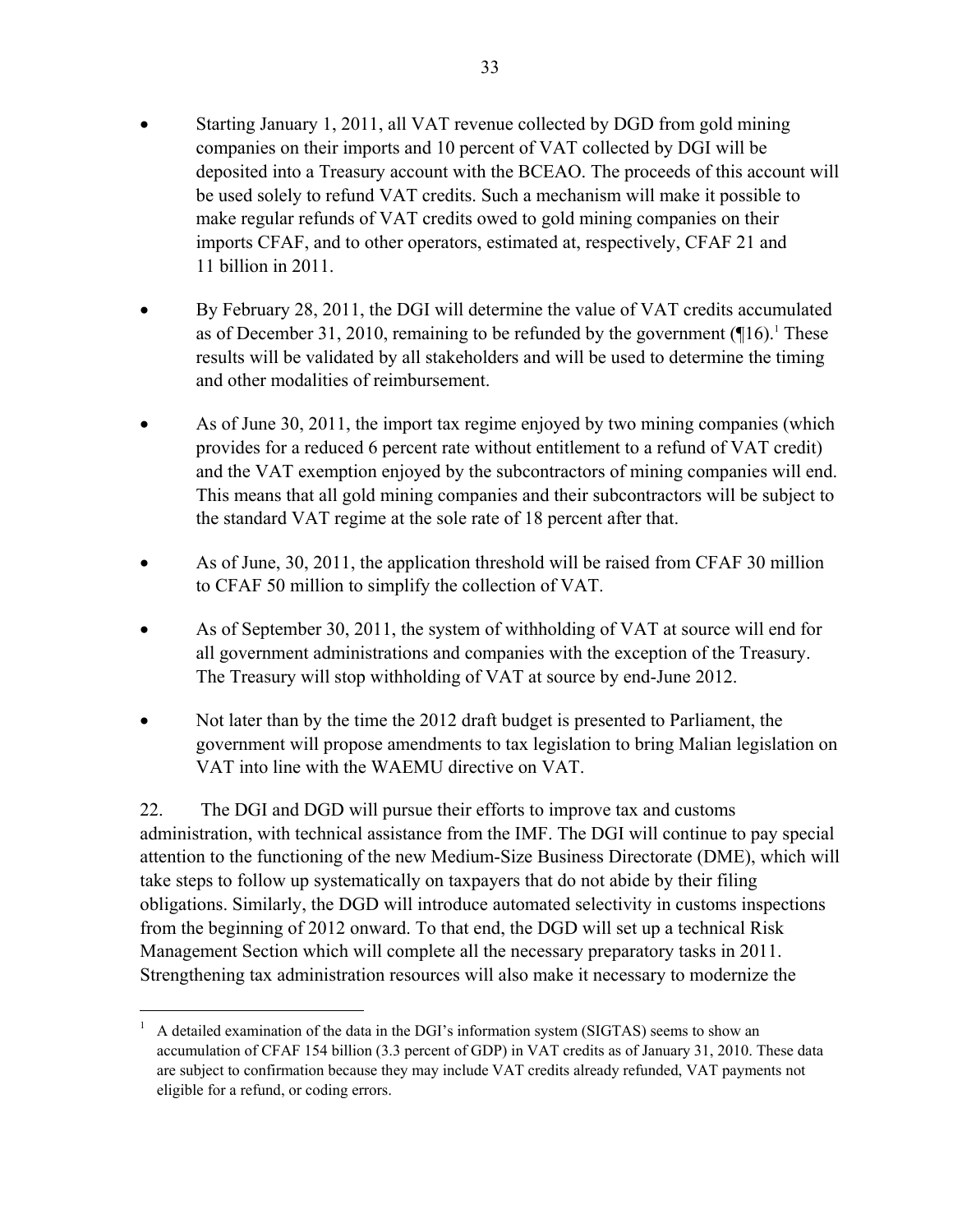National Directorate of Property Titles and the Land Registry (DNDC), established in 2002, and to build up its capacities.

23. The Treasury's new integrated accounting application and its interface with the DGD (ASYCUDA) and DGI (SIGTAS) applications will be put into service in the District of Bamako tax collection office (RGD) by November 30, 2011.

# *Management of public expenditure and transparency of public finance*

24. The preliminary results of the Public Expenditure and Financial Accountability (PEFA) assessment done in 2010 show the progress made in the public expenditure management system in Mali, particularly in regard to budget credibility and comprehensiveness and the preparation of budget legislation. Nevertheless, there are some persistent weaknesses regarding the monitoring of domestic arrears, accounting, and external auditing.

25. To build on the progress made thus far, the government adopted a new action plan in July 2010 to strengthen and modernize the management of public finance (PAGAM-GFP II), covering the period from 2011-15. The action plan is organized around four strategic objectives: sustainable optimization of revenues; budget preparation and execution consistent with international standards; accountability of stakeholders and increasing transparency of public finance; and further decentralization.

26. This action plan reflects the government's desire to play a leading role in implementing WAEMU directives in the area of public expenditure. The government is committed to incorporating WAEMU Directives 5 to 10 of 2009 in Malian laws and regulations in regard to transparency, budgets, public accounting, budget nomenclature, the government's chart of accounts, and the TOFE by October 31, 2011.

27. In the short term, the government also hopes to pursue its efforts in improving budget execution, managing cash flow and internal debt, and strengthening accounting, external auditing, and government finance statistics:

- *Changes in borrowing during the year will be reported in consolidated fashion in draft supplementary budgets or draft legislation to settle accounts.* All regulatory measures to alter borrowings during the course of the year (decrees concerning advances, transfers, payments, carry-overs, cancellations, etc.) will be provided as reference information attached to the first draft supplementary budget following the measure in question or, if there is no such supplementary budget, attached to the draft legislation concerned with the settlement of accounts (*loi de règlement*) for the corresponding fiscal year.
- *A key step will be made toward establishing a Single Treasury Account.* Beginning in January 2011, the Treasury will produce a full status report on the bank accounts of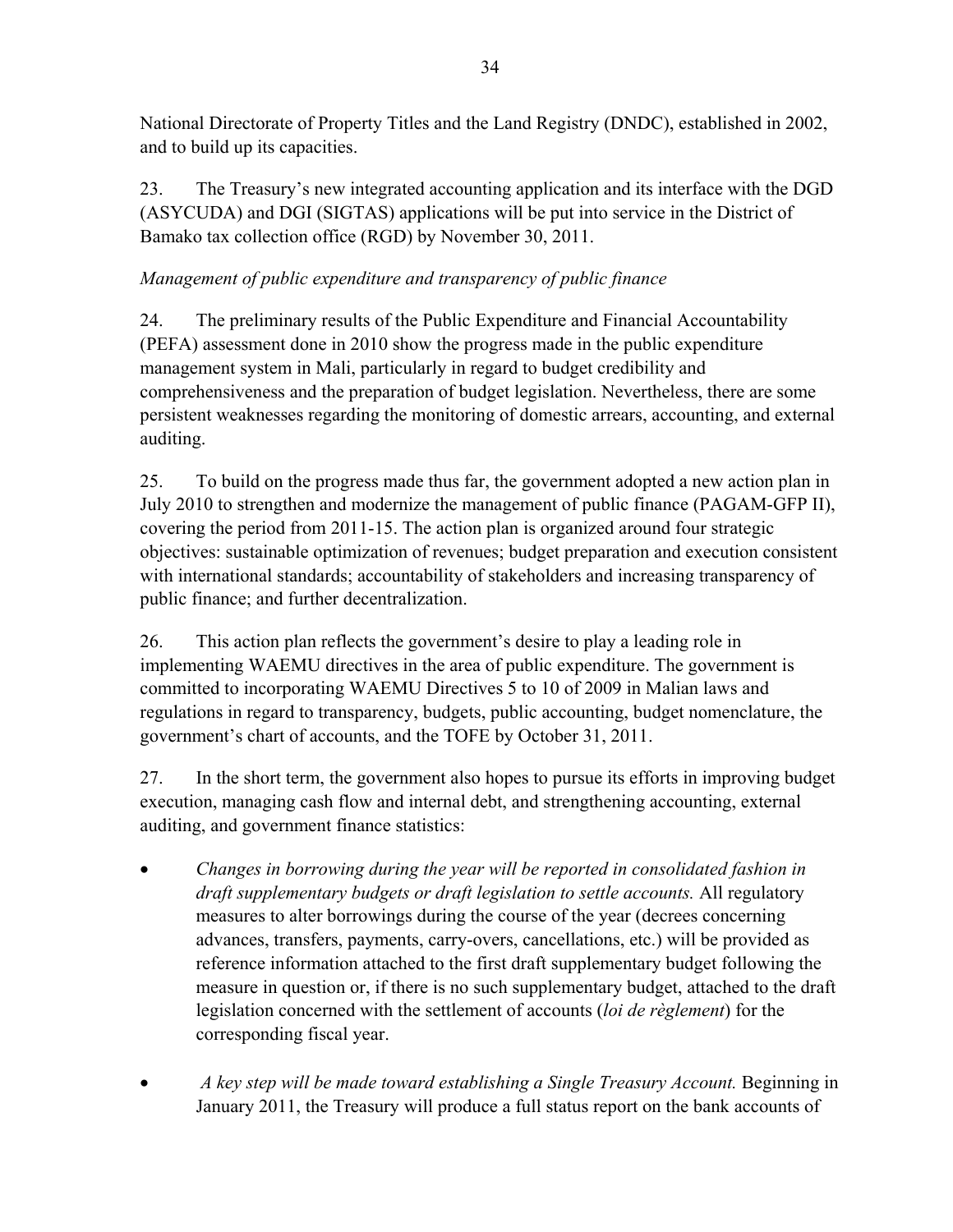government entities held with commercial banks and the BCEAO. It will be updated every month in the case of those entities covered by the TOFE and every three months for other entities. Some accounts that are held with commercial banks will be closed. An impact study on the transfer from commercial banks to the BCEAO of all accounts held by government entities situated in Bamako, Mopti, and Sikasso (except for project accounts whose establishment is explicitly provided for under agreements concluded with technical and financial partners) will be carried out by June 30, 2011 (proposed structural benchmark, Table 4). Accounts held with commercial banks by services within the Ministry of Economy and Finance in Bamako, Mopti, and Sikasso will be transferred to the BCEAO according to a timetable based on the results of that study.

- *The quality of accounts will be progressively strengthened.* Abnormal balances found on current accounts, third-party accounts, and financial accounts of the Central Treasury Accounting Bureau (ACCT), the PGT, and the RGD will be cleared by June 30, 2011.
- *The production and auditing of the government's annual accounts will be speeded up.* For the accounts prior to 1991, the government will implement strategy flowing from the results of a study to be completed by end-December 2010. The judgment of the accounts of 1992-2006 will be integrated in the yearly action plans of PAGAM-GFP II. The government adopted draft legislation validating the 2007-09 accounts and will adopt draft legislation validating the 2010 accounts before September 30, 2011.
- *Work will continue on improving government financial statistics*. As of May 31, 2011, changes will be made to the TOFE as described in the Technical Memorandum of Understanding (TMU, ¶22; proposed structural benchmark, Table 4).
- *Tracking of payment times will be strengthened.* The new PRED 5 expenditure management software will be used to ensure that payments are made within 90 days after payment orders have been issued. For this purpose, monthly reports will be produced.

# *Internal and external oversight*

28. Internal and external oversight mechanisms have shown a number of administrative weaknesses in the management of Mali's public finances. At the internal level, the Office of the Inspector General of Public Services has highlighted the fact that there are not enough procedures manuals and they are not being used. At the external level, the Office of the Auditor General has drawn attention to large sums outstanding to be recovered by the Treasury. To remedy these problems, the government is working swiftly to adopt a national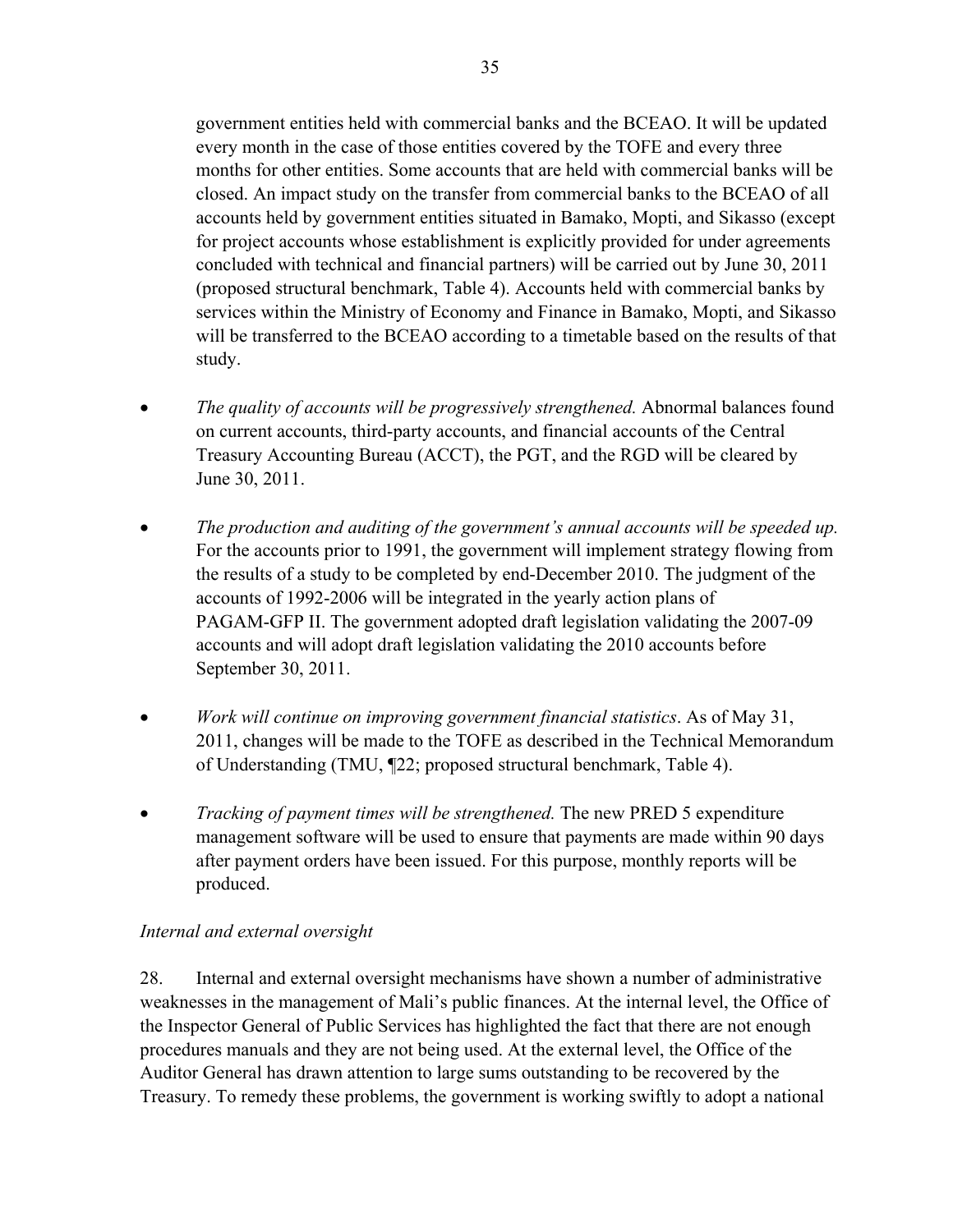internal oversight strategy for the period 2011-15, with the support of several technical and financial partners. Similarly, the government is determined to improve procedures for recovering outstanding sums, and has asked for technical assistance from the IMF in regard to the accounting of revenue (¶23) in the first quarter of 2011.

### *Debt management*

29. From the updated debt sustainability analysis prepared with IMF and World Bank staff, it is clear that Mali's risk of debt distress has shifted from low to moderate because its debt sustainability has become more vulnerable to external shocks. This increased vulnerability stems from the volatility of gold exports, which increased more than was expected in the previous analysis. The update also confirmed that Mali's debt sustainability depends on pursuing a prudent macroeconomic policy anchored on maintaining the deficit level, in terms of the basic budget balance, at close to 1 percent of GDP. The government therefore reiterates its commitment to cover its external financing requirement preferably by means of grants and concessional borrowings having a level of concessionality of at least 35 percent.

30. To strengthen domestic debt management, the Minister of Economy and Finance has just assigned the DGDP the task of producing a full list of all the agreements under which the government has contracted domestic debt or given a commitment to guarantee external debt, with deadlines and maturity dates, so that this information can be recorded in public debt data and budgets (proposed structural benchmark, Table 4). The DGDP has started working on this by contacting ministries and local banks. These efforts have already made it possible to identify callable guarantees in the amount of CFAF 19 billion (0.4 percent of GDP), for which the payment schedule is now being negotiated with creditors.

## **Policy for the development of the financial sector**

31. The government will continue to implement its development strategy for the financial sector adopted in 2008, taking into account the Financial Sector Assessment Program (FSAP) recommendations of the same year. The strategy has four main pillars:

- strengthening and developing the banking and capital markets sector;
- strengthening and developing nonbanking financial institutions;
- consolidating, strengthening, and developing the microfinance sector; and
- improving the legal and judicial framework.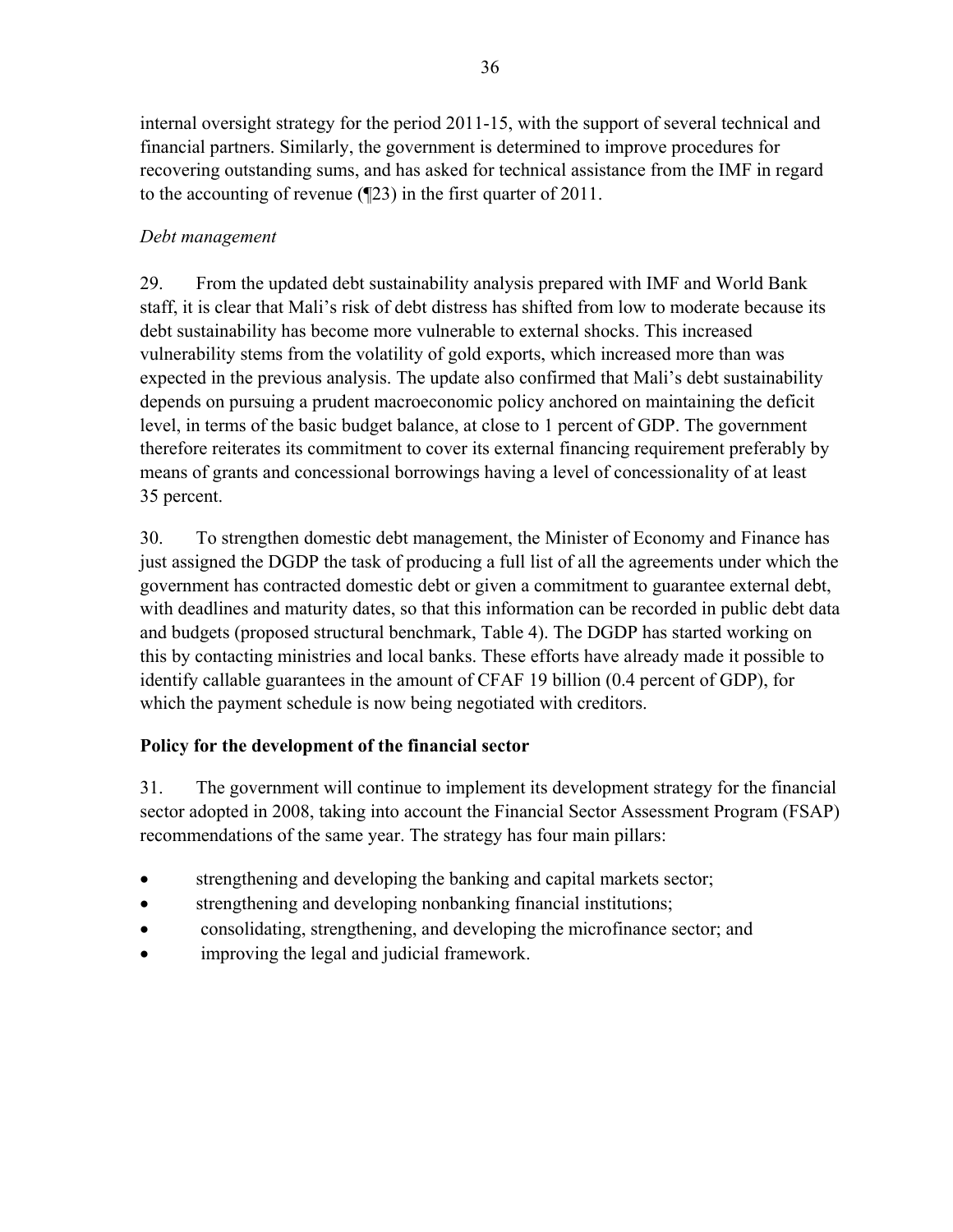- 32. In 2011, the government will place high priority on the following measures:
- *Restructuring the BHM:* implementing the restructuring plan adopted on December 30, 2009, calls for the government to withdraw its equity stake in the BHM by 2012. A tender is being prepared with the support of the World Bank to recruit a consultant to implement the privatization. Until then, the Ministry of Economy and Finance and the BCEAO are closely following the BHM's operations to ensure that the government resources made available to it for recapitalization (up to CFAF 11.4 billion in 2010) and the allocation to the BHM of funds from the national budget to finance social housing (up to CFAF 7 billion in 2011) will result in productive loans.
- *Raising the minimum capital requirements for banks and other financial institutions*: the increase in the minimum capital requirement under WAEMU regulations (CFAF 5 billion as of December 31, 2010, and CFAF 10 billion as of some future time to be determined) will be regularly monitored by the BCEAO.
- *Putting in place mechanisms to guarantee loans to small and medium-size enterprises (SMEs)*: a mechanism to provide partial guarantees in the amount of \$26 million (0.3 percent of GDP) has been set up with two banks, in collaboration with the International Finance Corporation (IFC). The government has set up a fund in the amount of CFAF 595 million (less than 0.1 percent of GDP) to provide partial guarantees during 2009-13 to facilitate access to bank financing for 200 SMEs. The government has also launched two studies to set up a guarantee fund and an investment fund for the private sector.
- *Setting up a corporation to manage the banks' real estate holdings*: the purpose of this entity will be to buy real estate assets received by banks as a result of the execution of guarantees so as to take them off the banks' books. In agreement with the World Bank, it has been decided to assign this role to the Property Transfer Agency (ACI), a State enterprise whose purpose is to clean up property holdings and sell them.
- *Developing microfinance*: microfinance will be promoted by adopting new regulations concerned with decentralized financial systems and implementing a national microfinance development plan, in collaboration with technical and financial partners.
- *Enabling the financial sector to mobilize remittances from migrants*: this effort will focus on a study and a workshop on initiatives and mechanisms relating to remittances from migrants.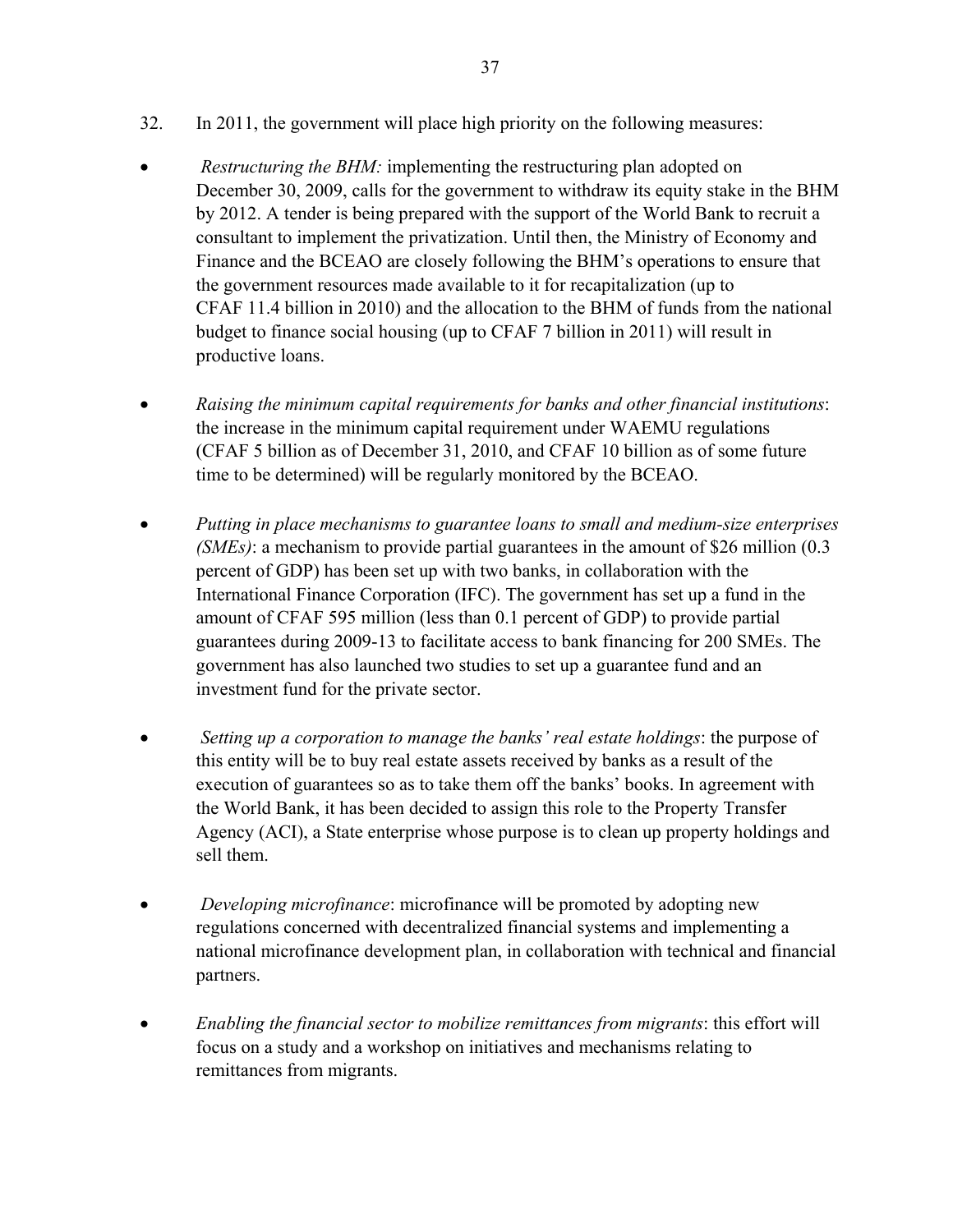#### **Reform of the cotton sector**

33. The government plans to complete the privatization of the CMDT in 2011. Six potential investors visited the sites of four CMDT subsidiaries from October 27 to November 5, 2010. Bids are to be submitted by December 20, 2010, and the selected bidders are to be announced in April 2011, so that they can take control of the subsidiaries in May 2011, before the start of the 2011-12 crop season. The government will watch this privatization operation closely to ensure that it takes place in optimal conditions, to assure the continued economic and financial viability of the cotton sector.

#### **Governance**

34. Moved by the desire to make the mining sector an engine of development and a means of combating poverty, Mali applied to join the Extractive Industries Transparency Initiative (EITI) in 2006. As part of that process, Mali produced an initial report on reconciling flows of payments by mining companies against government revenues for the 2006 fiscal year, on the basis of external auditors' findings. From the results contained in that report, the assessor named by the EITI Secretariat concluded that Mali had made significant progress but was not yet compliant. Drawing lessons from that first report, the government has started work on preparing a second report concerned with mining revenue in 2007 and 2008 with a view to joining the EITI by end-2012.

#### **III. PROGRAM MONITORING**

35. The 2011 program will be evaluated on the basis of performance criteria and indicative targets for end-June, continuous performance criteria (Table 3), and structural benchmarks (Table 4). These criteria are defined in the Technical Memorandum of Understanding (TMU), which also specifies the nature and frequency of the information to be supplied in order to assure the proper monitoring of the program.

36. Discussions for the sixth review of the program will focus on the implementation of structural reforms regarding public financial management, while those for the seventh review will focus on the preparation of the 2012 draft budget, taking into account the need to anchor the government's finances on an underlying basic deficit of close to 1 percent of GDP.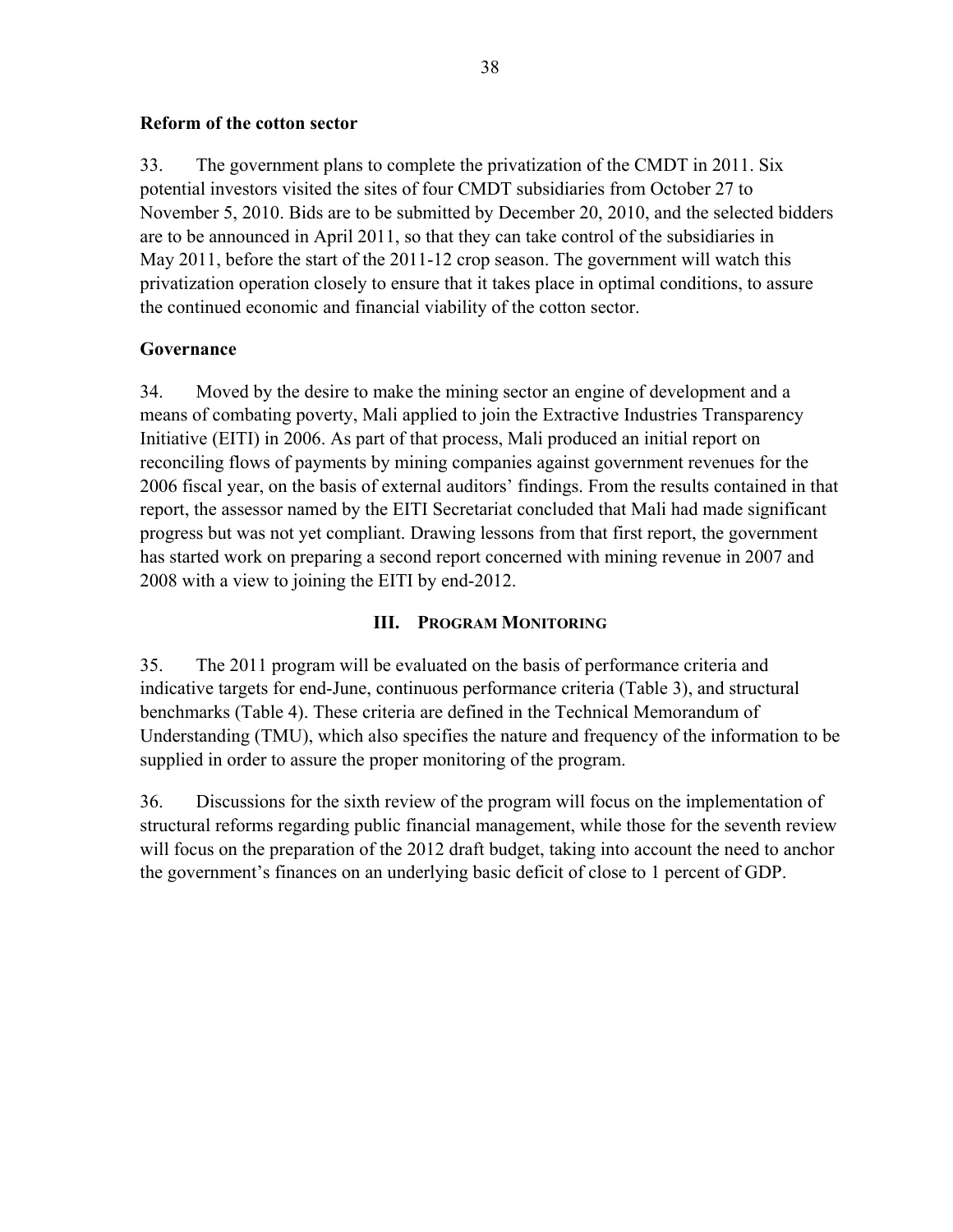#### **Table 1. Mali: Quantitative Performance Criteria and Indicative Targets for 2010 <sup>1</sup>**

|                                                                              |          | March    |          |               |          | June     |                    |               |         | Sep.     |          |               | Dec.     |
|------------------------------------------------------------------------------|----------|----------|----------|---------------|----------|----------|--------------------|---------------|---------|----------|----------|---------------|----------|
|                                                                              | Indic.   | Adjusted | Prel.    | <b>Status</b> | Perf.    | Adjusted | Prel.              | <b>Status</b> | Indic.  | Adjusted | Prel.    | <b>Status</b> | Perf.    |
|                                                                              | Targets  | Targets  |          |               | Criteria | Targets  |                    |               | Targets |          |          |               | Criteria |
|                                                                              |          |          |          |               |          |          | (in CFAF billions) |               |         |          |          |               |          |
| Quantitative performance criteria                                            |          |          |          |               |          |          |                    |               |         |          |          |               |          |
| Net domestic financing of the Government (ceiling) <sup>2</sup>              | 0.0      | 52.4     | 19.3     | Met           | 79.8     | 128.7    | $-32.8$            | Met           | 113.7   | 176.0    | $-1.4$   | Met           | 127.0    |
| Of which: Bank and market financing <sup>2</sup>                             | 0.0      | 52.4     | 46.9     | Met           | 99.3     | 148.2    | 62.7               | Met           | 128.7   | 191.0    | 56.7     | Met           | 138.6    |
| Cumulative increase in external payments arrears (ceiling) <sup>3</sup>      | 0.0      | $\cdots$ | 0.0      | Met           | 0.0      | $\cdots$ | 0.0                | Met           | 0.0     | $\cdots$ | 0.0      | Met           | 0.0      |
| New external borrowing at terms of one year or more contracted or            |          |          |          |               |          |          |                    |               |         |          |          |               |          |
| guaranteed by the government on nonconcessional terms (ceiling) <sup>3</sup> | 0.0      |          | 0.0      | Met           | 0.0      | $\cdots$ | 0.0                | Met           | 0.0     | $\cdots$ | 0.0      | Met           | 0.0      |
| New short-term external credits (less than one year) contracted or           |          |          |          |               |          |          |                    |               |         |          |          |               |          |
| guaranteed by the government on nonconcessional terms (ceiling) <sup>3</sup> | 0.0      | $\cdots$ | 0.0      | Met           | 0.0      | $\cdots$ | 0.0                | Met           | 0.0     | $\cdots$ | 0.0      | Met           | 0.0      |
| Net tax revenue (floor)                                                      | 130.0    | $\cdots$ | 154.8    | Met           | 304.7    | $\cdots$ | 343.0              | Met           | 490.9   | $\cdots$ | 503.0    | Met           | 677.1    |
| Indicative targets                                                           |          |          |          |               |          |          |                    |               |         |          |          |               |          |
| Basic fiscal balance (floor)                                                 | $-30.0$  | $\cdots$ | 23.3     | Met           | $-52.8$  | $\cdots$ | 80.8               | Met           | $-92.4$ | $\cdots$ | 55.4     | Met           | $-111.5$ |
| Basic fiscal balance, underlying (floor) <sup>4</sup>                        | 10.0     | $\cdots$ | 23.3     | Met           | $-38.8$  | $\cdots$ | 106.7              | Met           | $-48.4$ | $\cdots$ | 81.3     | Met           | $-51.7$  |
| Priority spending (floor)                                                    | $\cdots$ | $\cdots$ | $\cdots$ |               | 117.0    | $\cdots$ | 97.3               | Not met       | 175.0   | $\cdots$ | 150.0    | Not met       | 235.0    |
| Memorandum items:                                                            |          |          |          |               |          |          |                    |               |         |          |          |               |          |
| External budgetary assistance                                                | 20.0     | $\cdots$ | 15.5     |               | 68.3     | $\cdots$ | 50.9               | $\cdots$      | 96.4    | $\cdots$ | 90.6     |               | 144.1    |
| Pending bills reduction                                                      | $-2.0$   | $\cdots$ | $-54.4$  |               | $-43.7$  | $\cdots$ | $-83.6$            | $\cdots$      | $-48.7$ | $\cdots$ | $-108.2$ |               | $-49.1$  |
| VAT credits refunds                                                          | 0.0      | $\cdots$ | 0.0      |               | 0.0      | $\cdots$ | $-1.8$             | $\cdots$      | 0.0     | $\cdots$ | $-2.8$   |               | $-29.0$  |

Source: Malian authorities.

<sup>1</sup> Cumulative figures from the beginning of the year. Noncontinuous targets at end-March and end-September 2010 are indicative targets. See Technical Memorandum of Understanding (TMU) of June 28, 2010 for definitions.

<sup>2</sup> The targets for these performance criteria and indicative targets are subject to adjustment for external budgetary assistance, reduction of pending bills and payment of VAT credits. See TMU of June 28, 2010 for more de

 $3$  These performance criteria will be monitored on a continuous basis.

4 Excluding expenditure financed with revenue from the privatization of SOTELMA.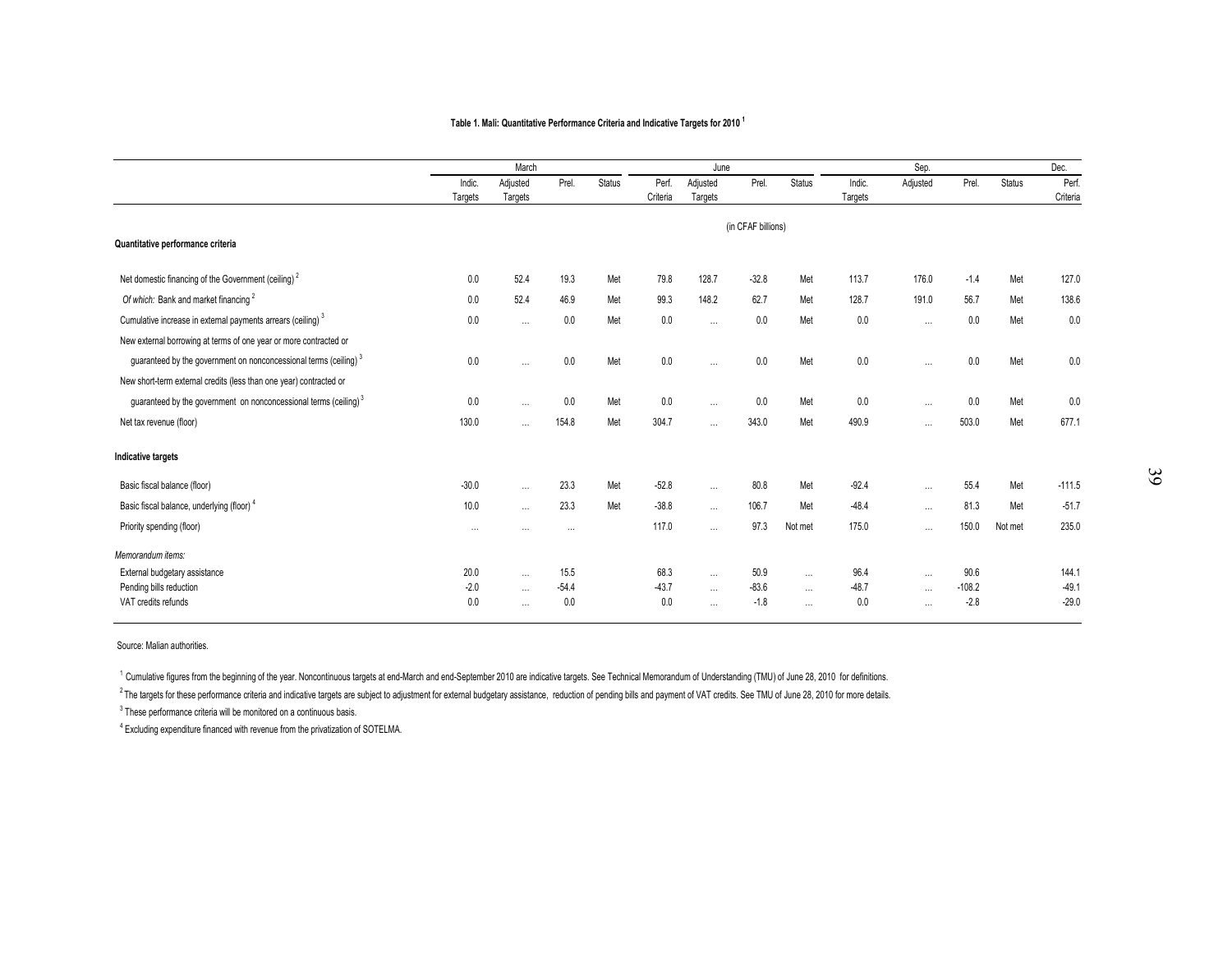| Measures                                                                                                                                                                                                                                    | Macroeconomic rationale                                                                                         | <b>Status</b>         |
|---------------------------------------------------------------------------------------------------------------------------------------------------------------------------------------------------------------------------------------------|-----------------------------------------------------------------------------------------------------------------|-----------------------|
| For end-June 2010 (in the context of the fifth program review)                                                                                                                                                                              |                                                                                                                 |                       |
| 1 Implement the new expenditure management software PRED 5.                                                                                                                                                                                 | To improve budgetary management.                                                                                | Met on<br>September 1 |
| 2 Introduce new reporting on the financial operations of the State<br>(the "TOFE" table) which conforms to best international<br>practices, including for the presentation of domestic financing.                                           | To strengthen government statistics and<br>reporting.                                                           | Work in<br>progress   |
| 3 Create an interministerial committee for treasury management<br>planning under the authority of the Minister of Economy and<br>Finance, with a permanent technical secretariat provided by<br>Treasury.                                   | To improve treasury management and its<br>coordination with budgetary management. 25                            | Met on October        |
| 4 Prepare a draft policy paper on the role of the State in the cotton<br>sector after the privatization of the CMDT.                                                                                                                        | To set the business environment in the<br>cotton sector in a post-privatization of the<br>state monopsony CMDT. | Met in August         |
| For end-December 2010 (in the context of the sixth program review)                                                                                                                                                                          |                                                                                                                 |                       |
| 1 Implement a system for the management and timely payment of<br>Value Added Tax (VAT) credits to eligible companies.                                                                                                                       | To prevent accumulation of VAT credit<br>arrears and ensure neutrality of VAT on<br>exports.                    |                       |
| 2 Produce an evaluation of restructuring of the Housing Bank of<br>Mali (BHM), including the use of State funds transferred to the<br>BHM in the first half of 2010 to relaunch its lending activities.                                     | To ensure that the BHM is effectively on a<br>recovery track.                                                   |                       |
| 3 Elaborate a program for the reform of the tax system, aiming at<br>a greater mobilization of revenue while ensuring greater<br>rationalization and modernization of the tax laws, including<br>through reconsideration of tax exemptions. | To simplify and make the tax system more<br>buoyant, while implementing regional<br>directives.                 |                       |
| 4 Implement the new public accounting software in the Treasury<br>with the necessary links to the budget application software to<br>ensure monitoring of spending from commitment to payment,<br>including the stock of pending bills.      | To ensure improved recording and<br>reporting of financial operations of the<br>State.                          |                       |

#### **Table 2. Mali: Structural Benchmarks for the Fifth and Sixth Reviews Under the ECF Program**

Source: Malian authorities.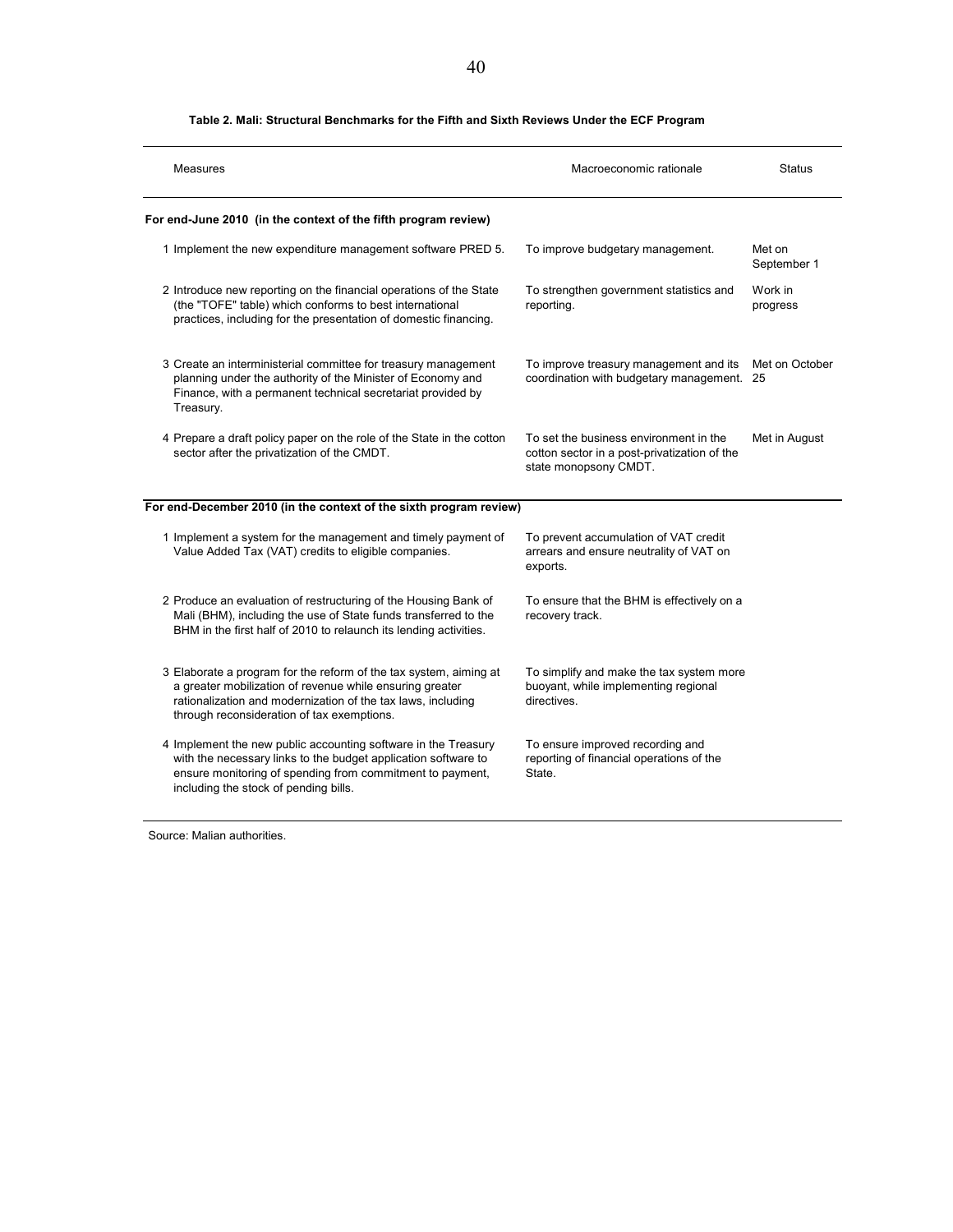|                                                                              | March   | June            | Sep.    | Dec.     |
|------------------------------------------------------------------------------|---------|-----------------|---------|----------|
|                                                                              | Indic.  | Perf.           | Indic.  | Proj.    |
|                                                                              | Targets | Criteria        | Targets |          |
|                                                                              |         | (CFAF billions) |         |          |
| Quantitative performance criteria                                            |         |                 |         |          |
| Government bank and market financing (ceiling) <sup>2</sup>                  | 118.4   | 189.8           | 179.2   | 66.5     |
| Cumulative increase in external payments arrears (ceiling) <sup>3</sup>      | 0.0     | 0.0             | 0.0     | 0.0      |
| New external borrowing at terms of one year or more contracted or            |         |                 |         |          |
| quaranteed by the government on nonconcessional terms (ceiling) <sup>3</sup> | 0.0     | 0.0             | 0.0     | 0.0      |
| New short-term external credits (less than one year) contracted or           |         |                 |         |          |
| guaranteed by the government on nonconcessional terms (ceiling) <sup>3</sup> | 0.0     | 0.0             | 0.0     | 0.0      |
| Gross tax revenue (floor)                                                    | 181.4   | 362.9           | 559.4   | 755.8    |
| Indicative targets                                                           |         |                 |         |          |
| Basic fiscal balance (floor)                                                 | $-26.0$ | $-62.7$         | $-79.9$ | $-100.4$ |
| Basic fiscal balance, underlying (floor) <sup>4</sup>                        | $-17.0$ | $-44.7$         | $-52.9$ | $-64.4$  |
| Priority spending (floor)                                                    | 50.8    | 112.8           | 188.3   | 271.4    |
| Memorandum items:                                                            |         |                 |         |          |
| External budgetary assistance                                                | 73.9    | 74.5            | 94.1    | 121.1    |
| Pending bills reduction                                                      | $-80.0$ | $-80.0$         | $-80.0$ | 0.0      |
| Tax refunds                                                                  | $-7.7$  | $-15.4$         | $-24.0$ | $-32.6$  |
| Arrears payment                                                              | $-5.2$  | $-10.3$         | $-10.3$ | $-10.3$  |

**Table 3. Mali: Proposed Quantitative Performance Criteria and Indicative Targets, 2011 1**

Sources: Malian authorities; and IMF staff projections.

 $1$  Cumulative figures from the beginning of the year. Noncontinuous targets at end-March

and end-September 2010 are indicative targets. See Technical memorandum of understanding (TMU) for definitions.

 $2$  The targets for this performance criterion or indicative target are subject to adjustment for external budgetary

assistance, reduction of pending bills, tax refunds, and arrears payment. See TMU for more details.

 $3$  These performance criteria will be monitored on a continuous basis since the beginning of the year.

<sup>4</sup> Excluding expenditure financed with revenue from the privatization of SOTELMA.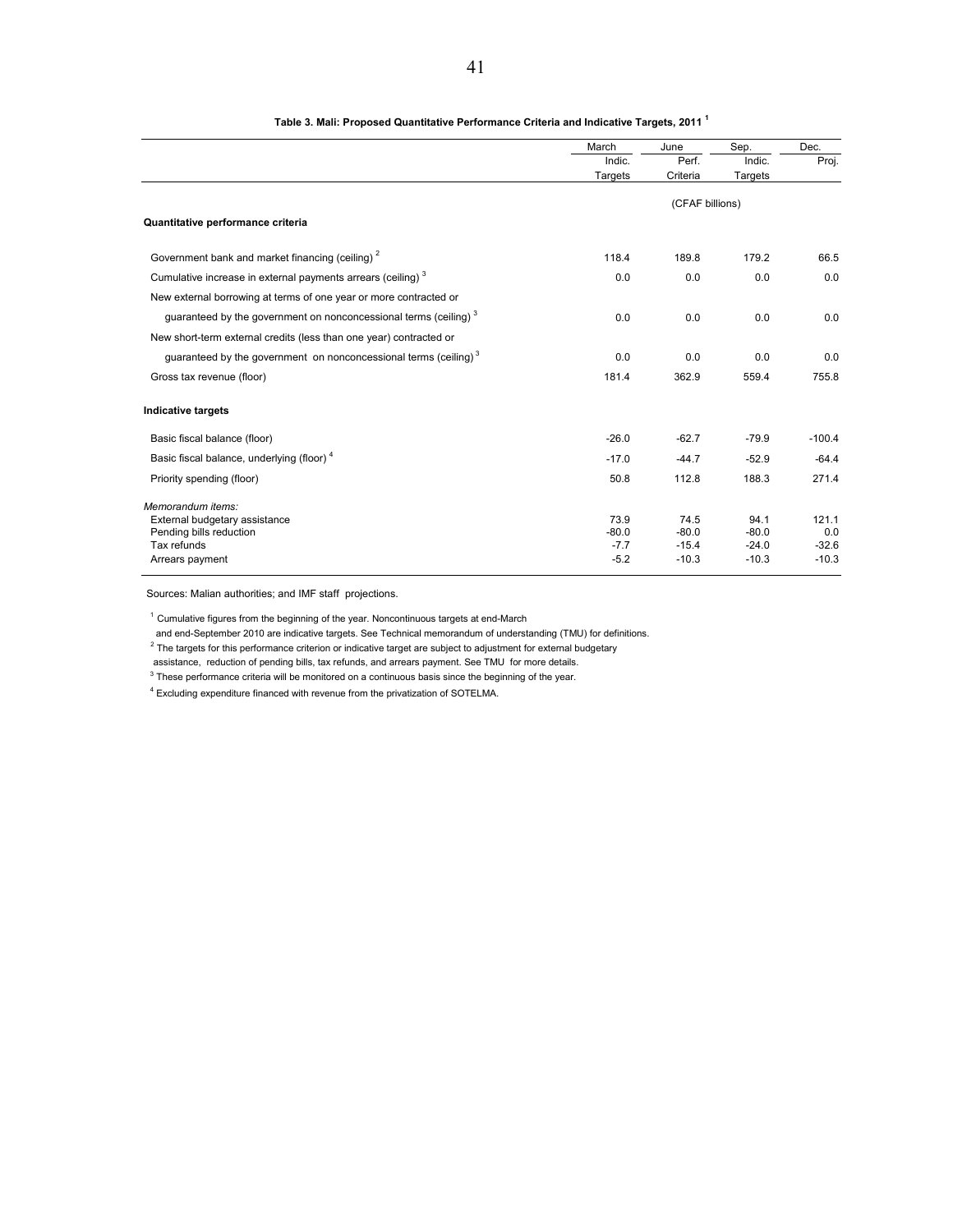| Measures                                                                                                                                                                                                                                                                                            | Macroeconomic rationale                                          | Timing     |
|-----------------------------------------------------------------------------------------------------------------------------------------------------------------------------------------------------------------------------------------------------------------------------------------------------|------------------------------------------------------------------|------------|
| In the context of the seventh program review                                                                                                                                                                                                                                                        |                                                                  |            |
| Prepare a data base of: (i) all the domestic debt contracts<br>signed by the governement including the stock of the debt at<br>end-2010, and the quarterly interest payments and amortization<br>due; and (ii) the debts guaranteed by the government.                                              | Strengthen domestic debt management.                             | 28-Feb     |
| Present the Central Government Consolidated Financial<br>Operation (TOFE) at end-March 2011 according to the<br>presentation decribed in paragraph 22 of the Technical<br>Memorandum of Understanding (TMU).                                                                                        | Strenghten fiscal transparency.                                  | $31-Mav$   |
| Do a study to analyze the impact of transferring all outstanding<br>balances of accounts held by line ministries in commercial<br>banks, except of accounts established by contracts with donors<br>in the context of externally-financed projects, to the Treasury<br>Single Account at the BCEAO. | Strengthen cash management.                                      | $30 - Jun$ |
| Introduce in the draft 2012 budget law a reform of the tax<br>system, aiming at a greater mobilization of revenue while<br>ensuring greater rationalization and modernization of the tax<br>laws, including through a reduction of tax exemptions.                                                  | Strenghten revenue mobilization and the<br>business environment. | 30-Sep     |

#### **Table 4. Mali: Proposed Structural Benchmarks for the ECF Program, 2011**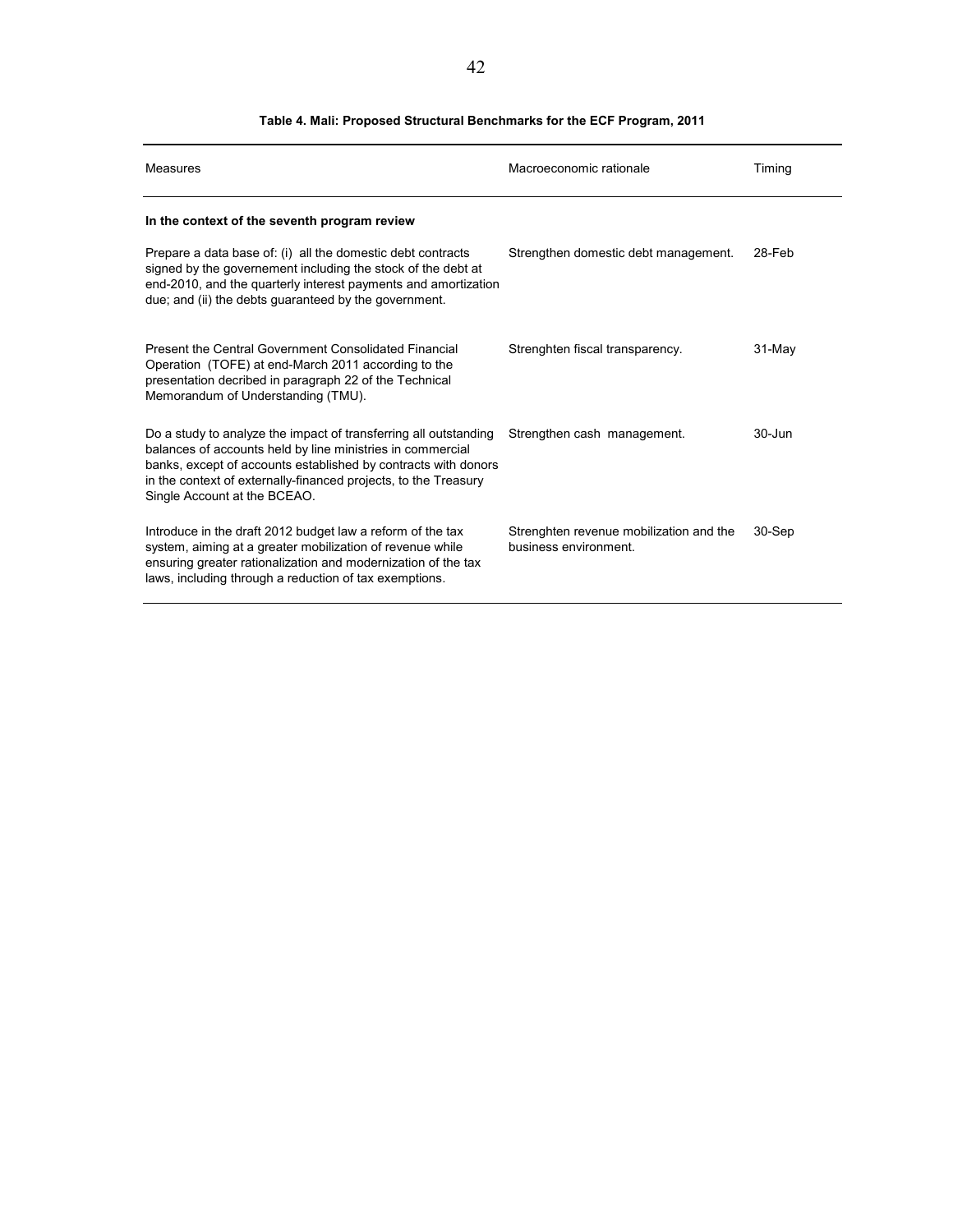|                                                            | March<br>Prog. | June<br>Prog.      | Sept<br>Prog.  | Dec<br>Prog.   |
|------------------------------------------------------------|----------------|--------------------|----------------|----------------|
|                                                            |                | (in CFAF billions) |                |                |
|                                                            | 244.4          | 465.2              | 753.4          | 1,062.6        |
| Revenue and grants<br>Total revenue                        | 199.1          | 398.3              | 611.6          | 824.8          |
| <b>Budgetary revenue</b>                                   | 181.3          | 362.5              | 557.9          | 753.3          |
| Tax revenue                                                | 173.7          | 347.5              | 535.4          | 723.2          |
| Direct taxes                                               | 51.1           | 102.3              | 153.4          | 204.5          |
| Indirect taxes<br><b>VAT</b>                               | 122.6<br>69.0  | 245.2<br>138.0     | 382.0<br>215.6 | 518.7<br>293.1 |
| Excises on petroleum products                              | 5.4            | 10.8               | 17.3           | 23.9           |
| Import duties                                              | 24.0           | 48.0               | 77.3           | 106.6          |
| Other indirect taxes                                       | 31.9           | 63.9               | 95.8           | 127.7          |
| Tax refund                                                 | $-7.7$         | $-15.4$            | $-24.0$        | $-32.6$        |
| Nontax revenue<br>Special funds and annexed budgets        | 7.5<br>17.9    | 15.1<br>35.8       | 22.6<br>53.6   | 30.1<br>71.5   |
| Grants                                                     | 45.3           | 66.9               | 141.8          | 237.8          |
| Projects                                                   | 38.7           | 77.3               | 116.0          | 154.6          |
| <b>Budgetary support</b>                                   | 45.8           | 46.4               | 66.0           | 83.2           |
| Of which: general                                          | 17.2           | 17.8               | 34.4           | 47.1           |
| Of which: sectoral                                         | 28.6           | 28.6               | 31.6           | 36.1           |
| Total expenditure and net lending (payment order basis)    | 331.4          | 649.5              | 960.7          | 1,279.4        |
| <b>Budgetary expenditure</b>                               | 311.5          | 609.8              | 901.1          | 1.199.9        |
| Current expenditure                                        | 160.3<br>63.7  | 335.9<br>127.4     | 501.5<br>198.6 | 673.2<br>269.8 |
| Wages and salaries<br>Goods and services                   | 53.3           | 113.1              | 164.5          | 224.8          |
| Transfers and subsidies                                    | 37.4           | 83.4               | 121.0          | 153.5          |
| Interest                                                   | 5.9            | 12.1               | 17.5           | 25.1           |
| Of which: domestic                                         | 2.5            | 2.5                | 4.4            | 8.0            |
| Other current expenditure                                  | 151.2          | 273.9              | 399.5          | 526.7          |
| Capital expenditure                                        | 151.2          | 273.9              | 399.5          | 526.7          |
| <b>Externally financed</b>                                 | 104.6          | 180.6              | 259.6          | 340.1          |
| Domestically financed<br>Special funds and annexed budgets | 46.6<br>17.9   | 93.3<br>35.8       | 139.9<br>53.6  | 186.6<br>71.5  |
| Net lending                                                | 2.0            | 4.0                | 6.0            | 8.0            |
| Overall fiscal balance (excl. grants)                      | $-132.2$       | $-251.3$           | $-349.1$       | $-454.5$       |
| Overall fiscal balance (incl. grants)                      | $-87.0$        | $-184.4$           | $-207.3$       | $-216.7$       |
| Variation of arrears                                       | $-5.2$         | $-10.3$            | $-10.3$        | $-10.3$        |
| Adjustment to cash basis                                   | $-80.0$        | $-80.0$            | $-80.0$        | 0.0            |
| Overall balance (cash basis, incl. grants)                 | $-172.1$       | $-274.7$           | $-297.6$       | $-227.0$       |
| Financing                                                  | 172.1          | 274.7              | 297.6          | 227.0          |
| External financing (net)                                   | 62.5           | 97.6               | 131.9          | 177.9          |
| Loans                                                      | 65.5           | 102.8              | 140.2          | 187.3          |
| Project loans                                              | 37.4           | 74.7               | 112.1          | 149.4          |
| <b>Budgetary loans</b>                                     | 28.1           | 28.1               | 28.1           | 37.9           |
| Amortization                                               | $-4.6$         | $-13.1$            | $-17.9$        | $-23.4$        |
| Debt relief                                                | 1.6            | 7.9                | 9.6            | 14.0           |
| Domestic financing (net)                                   | 109.7          | 177.1              | 165.7          | 49.1           |
| Banking system<br>Net credit to the government             | 98.6<br>98.6   | 161.1<br>161.1     | 154.0<br>154.0 | 80.4<br>80.4   |
| IMF (net)                                                  | 1.4            | 1.2                | 1.1            | 2.7            |
| Central bank credit (net)                                  | $-0.6$         | $-1.3$             | $-1.9$         | $-2.6$         |
| Other                                                      | 97.8           | 161.1              | 154.8          | 80.3           |
| Privatization receipts                                     | 0.0            | 0.0                | 3.3            | 3.3            |
| Other financing                                            | 11.1<br>0.0    | 16.0               | 8.4<br>0.0     | $-34.6$        |
| Financing gap<br>Memorandum items                          |                | 0.0                |                | 0.0            |
| Basic fiscal balance <sup>1</sup>                          | $-26.0$        | $-62.7$            | $-79.9$        | $-100.4$       |
| Underlying basic fiscal balance <sup>2</sup>               | $-17.0$        | $-44.7$            | $-52.9$        | $-64.4$        |
| External budgetary assistance                              | 73.9           | 74.5               | 94.1           | 121.1          |
| Government bank and market financing                       | 118.4          | 189.8              | 179.2          | 66.5           |

 **Table 5. Mali: Central Government Consolidated Financial Operations, 2011**

Sources: Ministry of Finance; and IMF staff projections.<br><sup>2</sup> Total revenue excluding grants and privatization receipts, less total expenditure plus net lending,<br>excluding capital expenditure financed by foreign donors and

<sup>3</sup> Basic fiscal balance excluding spending financed by privatization revenueof the telecom company SOTELMA.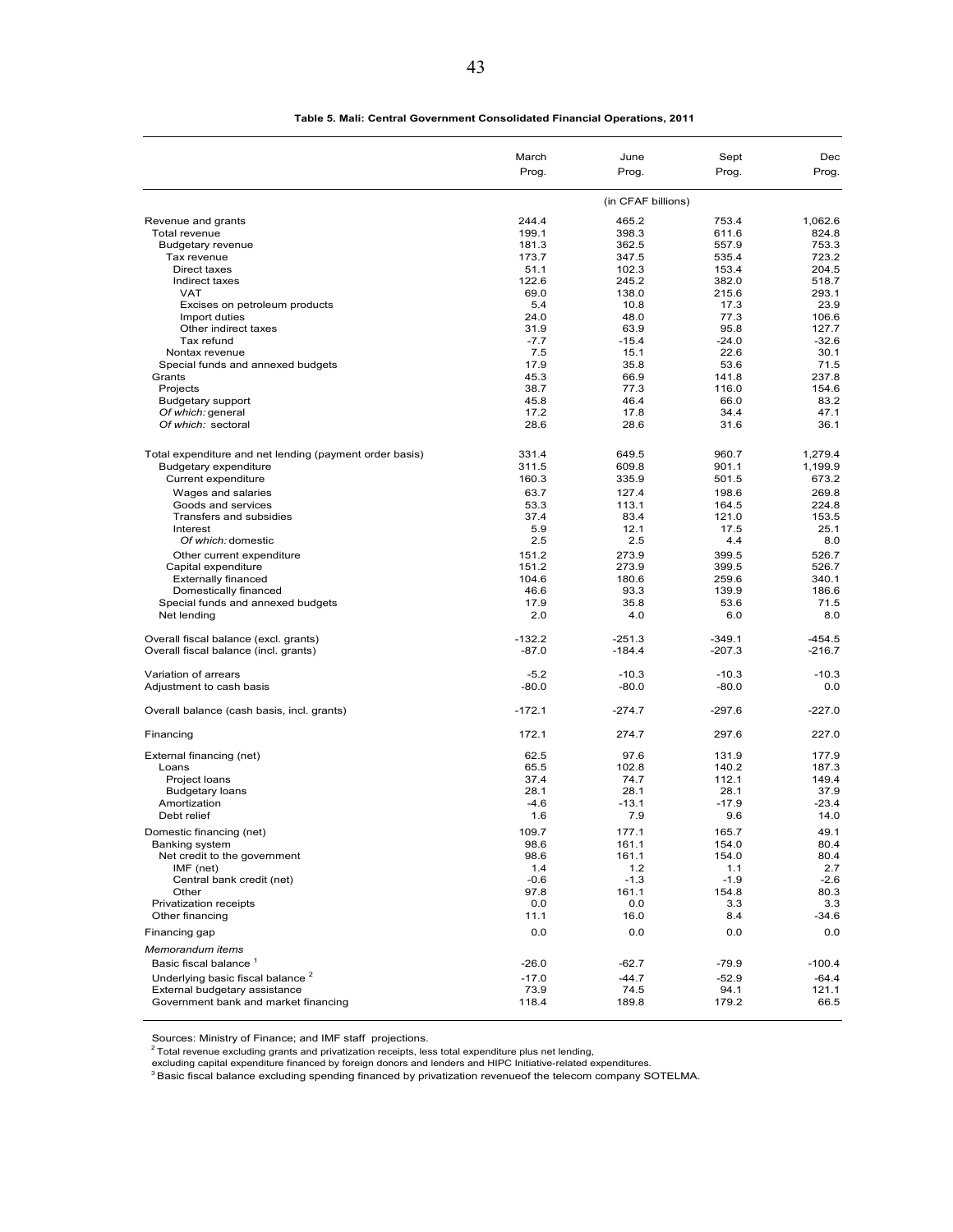|                                                                                                                                           | 2009           | 2010            | 2011              | 2012                     | Total           |
|-------------------------------------------------------------------------------------------------------------------------------------------|----------------|-----------------|-------------------|--------------------------|-----------------|
|                                                                                                                                           |                |                 | (in CFA millions) |                          |                 |
| Arrears payment                                                                                                                           | 9,500          | 23.000          | 0                 | 9,500                    | 42,000          |
| Non Banks                                                                                                                                 | 0              | 21,000          | $\pmb{0}$         | 3,000                    | 24,000          |
| <b>Banks</b>                                                                                                                              | 9,500          | 2,000           | 0                 | 6,500                    | 18,000          |
| Human resource development                                                                                                                | 1,000          | 11,253          | 5,255             | $\overline{0}$           | 17,508          |
| Youth, education, jobs                                                                                                                    | 0              | 9,300           | 5,255             | 0                        | 14,555          |
| Higher education                                                                                                                          | 0              | 3,900           | 3,755             | 0                        | 7,655           |
| Construction of university facilities in Bamako and Ségou                                                                                 | 0              | 3,188           | 3,755             | 0                        | 6,943           |
| Research competitiveness fund                                                                                                             | 0              | 500             | 0                 | 0                        | 500             |
| University of Bamako interconnection<br>Secondary education, professional training, youth, and jobs                                       | 0<br>0         | 212<br>5,400    | 0<br>1,500        | 0<br>0                   | 212<br>6,900    |
| Construction and equipment, technical high schools and IFPs (1)                                                                           | 0              | 4,400           | 1,000             | 0                        | 5,400           |
| Building financial capacities of the Youth Employment Agency (APEJ)                                                                       | 0              | 1,000           | 500               | 0                        | 1,500           |
| Health and social development                                                                                                             | 1,000          | 1,953           | 0                 | 0                        | 2,953           |
| Supplemental funding for construction of Mopti Hospital                                                                                   | 0              | 1,000           | $\mathbf 0$       | 0                        | 1,000           |
| Supplemental funding for construction of Sikasso Hospital                                                                                 | 1,000          | 0               | 0                 | 0                        | 1,000           |
| Computer equipment, manadatory health insurance                                                                                           | 0              | 953             | $\Omega$          | 0                        | 953             |
| Infrastructure and equipment                                                                                                              | $\mathsf 0$    | 7,747           | 11,263            | 0                        | 19,010          |
| Roads and bridges                                                                                                                         | 0              | 3,375           | 3,875             | 0                        | 7,250           |
| Kayes: Paving of 6 km of Bafoulabé-Mahina road                                                                                            | 0<br>0         | 1,000           | 0<br>0            | 0<br>0                   | 1,000           |
| Koulikoro: Paving of 5 km of roads<br>Kidal: Paving of 5 km of roads                                                                      | 0              | 1,000<br>375    | 875               | 0                        | 1,000<br>1,250  |
| Bamako: Construction of Yirimadio hospital access road                                                                                    | 0              | 1,000           | 0                 | 0                        | 1,000           |
| Sikasso: Brodge ovet the Baoulé between Manankoro-Tienfinzo                                                                               | 0              | 0               | 3,000             | 0                        | 3,000           |
| Communication and transportation                                                                                                          | 0              | 4,372           | 7,388             | 0                        | 11.760          |
| 1 outdoor broadcasting van, 12 cameras                                                                                                    | 0              | 1,950           | 0                 | 0                        | 1,950           |
| 1 production van with four cameras                                                                                                        | 0              | 700             | 0                 | 0                        | 700             |
| 1 audio production and broadcasting van                                                                                                   | 0              | 45              | 105               | 0                        | 150             |
| 1 Fly and vehicle accessories                                                                                                             | 0              | 108             | 252               | 0                        | 360             |
| 1 terrestrial broadcasting station                                                                                                        | 0              | 669             | 931               | 0                        | 1,600           |
| Acquisition of second national television (ORTM) channel                                                                                  | 0              | 0               | 4,000             | 0                        | 4,000           |
| Acquisition of 2 flatboats for the Malian Navigation Company (COMANAV)                                                                    | 0              | 900             | 2,100             | 0                        | 3,000           |
| Agricultural development<br>Municipal works                                                                                               | 0<br>0         | 13,675<br>3,330 | 225<br>225        | 0<br>0                   | 13,900<br>3,555 |
| Maintenance upgrade outreach infrastructures Niger Office                                                                                 | 0              | 4,100           | 0                 | 0                        | 4,100           |
| Contribution to National Agricultural Development Fund                                                                                    | 0              | 5,000           | 0                 | 0                        | 5,000           |
| Support for development/assistance measures                                                                                               |                | 445             | 0                 |                          | 445             |
| PRODEVALAIT (2)                                                                                                                           | 0              | 800             | 0                 | 0                        | 800             |
| Improving living conditions                                                                                                               | $\overline{0}$ | 18,206          | 5,708             | $\overline{0}$           | 23,914          |
| Contribution to the National Fund for Local Government Investment                                                                         | 0              | 6,000           | 4,000             | 0                        | 10,000          |
| Rehabilitation of military barracks                                                                                                       | 0              | 3,292           | 1,708             | 0                        | 5,000           |
| Social-interest housing program                                                                                                           | 0              | 6,500           | 0                 | 0                        | 6,500           |
| Development of Diafrana Ko                                                                                                                | 0              | 1,614           | 0                 | 0                        | 1,614           |
| Construction of the fiftieth anniversary monument                                                                                         | 0              | 800             | 0                 | 0                        | 800             |
| Financial support for development of small and medium-size enterprises and industries<br>Establishment of a private sector guarantee fund | 0<br>0         | 0<br>0          | 6,000<br>3,000    | 0<br>0                   | 6,000<br>3,000  |
| Establishment of a national investment fund                                                                                               | 0              | 0               | 3,000             | 0                        | 3,000           |
| Economic reform and improved governance                                                                                                   | $\overline{0}$ | 6,900           | 0                 | 0                        | 6,900           |
|                                                                                                                                           |                |                 |                   |                          |                 |
| Restructuring of the government-controlled mortgage bank (Banque de l'Habitat de Mali, BHM)                                               |                |                 |                   |                          |                 |
|                                                                                                                                           | 0              | 5,000           | 0                 | 0                        | 5,000           |
| Support for the national civil-registration census (recensement administratif à vocation d'état                                           |                |                 |                   |                          |                 |
| civil, RAVEC)                                                                                                                             |                |                 |                   |                          |                 |
|                                                                                                                                           | 0              | 1,900           | 0                 | 0                        | 1,900           |
| Miscellaneous projects<br>Public investments in partnership with donors and lenders                                                       | 0              | 0<br>0          | 7,579<br>0        | $\overline{0}$<br>28,577 | 7,579<br>28,577 |
| Establishment of the technology hub                                                                                                       | 0<br>0         | 0               | $\cdots$          | .                        | $\cdots$        |
| Connection of secondary cities to the national road network, over 100 Km                                                                  | 0              | 0               | .                 | .                        | .               |
| Construction of a second bridge in Kayes                                                                                                  | 0              | 0               | $\cdots$          | .                        | .               |
| Improvement and development of the Lake Faquibine System                                                                                  | 0              | 0               | $\cdots$          | .                        | .               |
| Improvement of the Bamako Sénou industrial park                                                                                           | 0              | 0               | .                 | .                        | $\cdots$        |
| Implementation of modern land register for the cities of Bamako and Kati                                                                  | 0              | 0               | $\cdots$          | .                        | $\cdots$        |
|                                                                                                                                           |                |                 |                   |                          |                 |
| Strengthening logistical capacities of the armed forces and regional governments                                                          | 0              | 0               | $\cdots$          | $\cdots$                 | $\cdots$        |
| Restructuring plan                                                                                                                        | 15,000         | 0               | 0                 | 0                        | 15,000          |
| Total                                                                                                                                     | 25,500         | 80,781          | 36,030            | 38,077                   | 180,388         |
|                                                                                                                                           |                |                 |                   |                          |                 |

#### **Table 6: Use of Revenue from the Sale of 51 percent of the Telecom Company SOTELMA**

1/ IFP: Professional training institutions

2/ Project to Develop and Promote Dairy Production in Mali.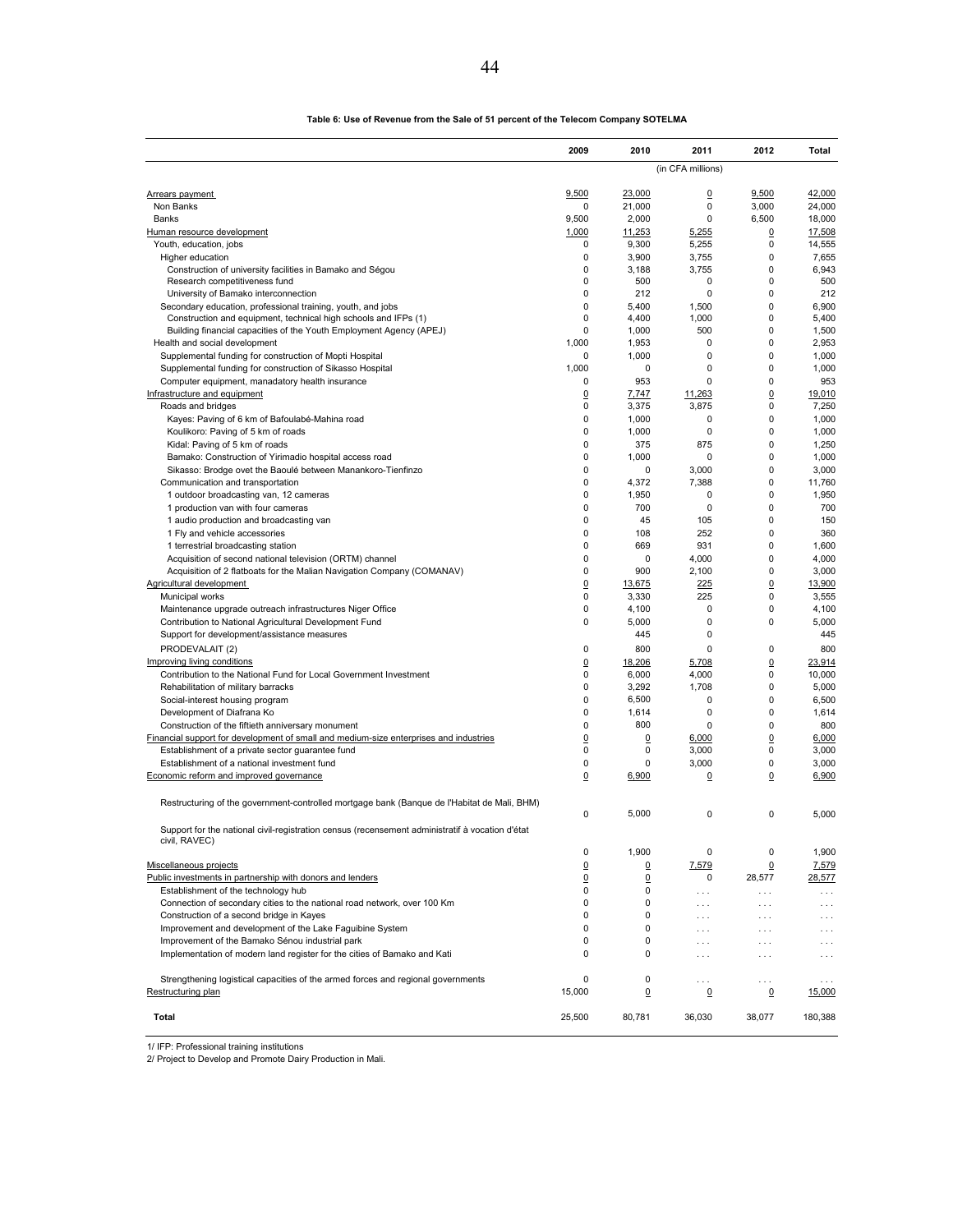#### **ATTACHMENT II. TECHNICAL MEMORANDUM OF UNDERSTANDING**

1. This memorandum of understanding defines the quantitative performance criteria and indicative targets for the program supported by the Extended Credit Facility (ECF) in 2011. It also specifies the frequency and deadlines for reporting data to the staff of the International Monetary Fund (IMF) for program-monitoring purposes.

### **I. DEFINITIONS**

2. Unless otherwise indicated, the government is defined as the central government of the Republic of Mali and does not include local governments, the central bank, or any other public entity with autonomous legal personality that is not included in the Central Government Consolidated Financial Operations Table (TOFE).

3. For the purposes of this memorandum of understanding, the terms "debt" and "concessional loans" are defined as follows:

- (a) The definition of debt is set out in Executive Board Decision No. 6230-(79/140), Point 9, as revised on August 31, 2009 (Decision No. 14416-(09/91).
- (b) A loan is considered concessional if, on the initial contract signing date, the ratio of the present value of the loan, calculated on the basis of the reference interest rates, to the nominal value of the loan is less than 65 percent (i.e., a grant element exceeding 35 percent). The rates used in this assessment are the commercial interest reference rates (CIRR) for borrowing currencies established by the Organization for Economic Cooperation and Development (OECD). For debts with a maturity of more than 15 years, the ten-year average reference interest rate published by the OECD is used to calculate the grant element. For shorter maturities, the six-month market reference rate is used. The same margins used by the OECD for differing repayment periods are added to the 10-year and 6-month average rates (0.75 percent for repayment periods of less than 15 years, 1 percent for 15 to 19 years, 1.15 percent for 20 to 29 years, and 1.25 percent for 30 years or more).

### **II. PERFORMANCE CRITERIA AND INDICATIVE TARGETS**

4. Except as noted, the following financial targets will constitute performance criteria for end-June 2011 and indicative targets for end-March and end-September 2011.

## **A. Ceiling on Net Domestic Financing of the Government by Banks and the Financial Market**

5. **Net domestic financing of the government by banks and the financial market** is defined as the sum of (i) the net government position as defined below, and (ii) financing of the government through the issuance (net of redemptions) of securities to legal entities or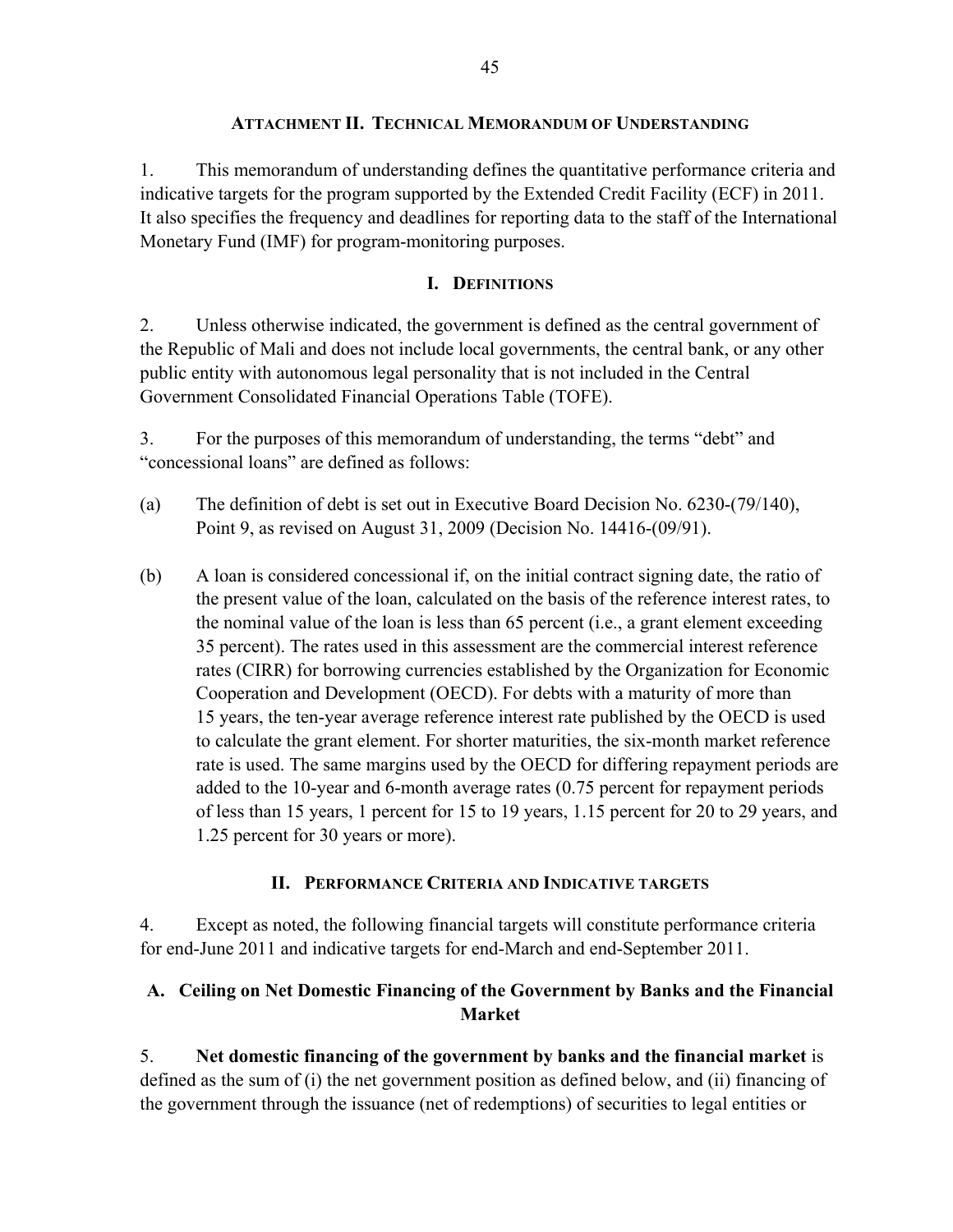individuals outside the banking system or to nonresident banks domiciled in the West African Economic and Monetary Union (WAEMU).

6. The net government position is defined as the balance between government claims and debts vis-à-vis the central bank and commercial banks. The scope of the net government position is that used by the Central Bank for West African States (BCEAO) and is consistent with the IMF's general practice in this area. It implies a broader definition of the government than that specified in paragraph 2 and includes local governments and certain government administrative agencies and projects. Government claims include the CFAF cash balance, postal checking accounts, secured liabilities, and all deposits of government agencies with the BCEAO and commercial banks, with the exception of government industrial and commercial agencies (EPIC) and public enterprises, which are excluded from the calculation. Government debts to the banking system include all debts to these same financial institutions. Deposits of the Cotton Stabilization Fund and government securities held outside the Malian banking system are not included in the calculation of the net government position. The net government position vis-à-vis the State is calculated by the BCEAO.

### **Adjustment factors**

7. The ceiling on net domestic financing of the government by banks and the financial market will be adjusted downward if **external budget support** exceeds program projections (Memorandum of Economic and Financial Policies (MEFP), Table 3). Budget support is defined as grants, loans, and debt relief operations (excluding project loans and grants, IMF resources, and debt relief under the HIPC Initiative, but including general and sectoral budget support). The adjustment factor will be applied at the rate of 0 percent for amounts up to CFAF 25 billion; and 100 percent for amounts in excess of CFAF 25 billion. The ceiling on net domestic financing of the government by banks and the financial market will be adjusted upward if external budget support falls short of program projections. The adjustment factor will be applied at the rate of 100 percent up to a threshold of CFAF 25 billion and at the rate of 0 percent for larger amounts.

8. The ceiling on net domestic financing of the government by banks and the financial market in 2010 will be adjusted upward (downward) if the **net reduction in pending bills**  exceeds (is less than) the programmed amounts (MEFP, Table 3). Pending bills are defined as payment orders not paid by the DNCT in the context of budget execution or on miscellaneous correspondent and depositor accounts, regardless of their age.

9. Finally, the ceiling on net domestic financing of the government by banks and the financial market in 2010 will be adjusted upward (downward) for the **payment of VAT credits, other tax refunds, and arrears from previous fiscal years** exceeding (under) the programmed amounts (MEFP, Table 3).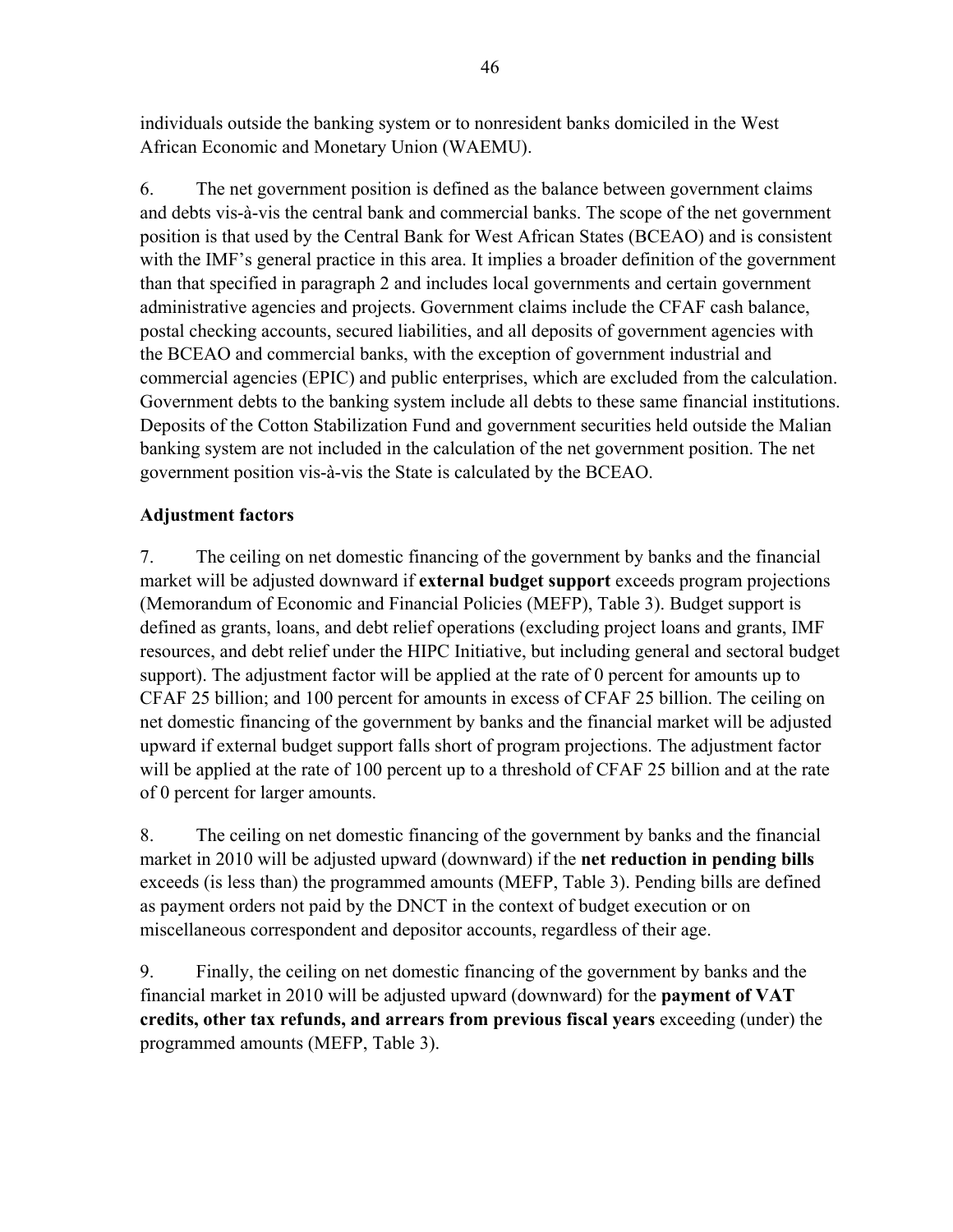### **B. Non-accumulation of External Public Payments Arrears**

10. The stock of external payments arrears is defined as the sum of payments due but not paid on external liabilities of the government and the external debt owed or guaranteed by the government. The definition of external debt provided in paragraph 3(a) applies here.

11. During the program, the government undertakes not to accumulate external payments arrears (except with regard to debt being renegotiated or rescheduled). The performance criterion on the non-accumulation of external payments arrears will be applied on a continuous basis throughout the program period.

## **C. Ceiling on Non-concessional External Debt with a Maturity of One Year or More Contracted or Guaranteed by the Government and/or Public Enterprises**

12. This performance criterion applies not only to debt as defined in Executive Board Decision No. 6230-(79/140), Point 9, as revised on August 31, 2009 (Decision No. 14416- (09/91), but also to commitments contracted or guaranteed and for which no value has been received.

13. For the purposes of this performance criterion, the concept of government includes the government as defined in paragraph 2, government administrative agencies (EPA), government scientific and technical agencies, public professional entities, government industrial and commercial agencies (EPIC), public enterprises, and local governments.

14. A ceiling of zero is set for non-concessional borrowing. This performance criterion is monitored on a continuous basis.

15. The government undertakes not to contract or guarantee any external debt having a maturity of one year or more and a grant element of less than 35 percent as defined in paragraph 3 (b). However, this performance criterion does not apply to: (i) financing granted by the IMF; (ii) debt rescheduling transactions existing on the date of approval of the program by the IMF Executive Board; and (iii) CFAF debt contracted or guaranteed by the government with residents of the WAEMU, including CFAF debt originally contracted or guaranteed by the government with WAEMU residents and subsequently acquired by nonresidents.

## **D. Ceiling on Short-Term External Debt Newly Contracted or Guaranteed by the Government and/or Public Enterprises**

16. The definition in paragraphs 2 and 3 also applies to this performance criterion. Shortterm external debt is debt with a contractual term of less than one year. Import-related credit, CMDT foreign borrowing secured with the proceeds of cotton exports, and debt-relief operations are excluded from this performance criterion. Treasury bills and bonds issued in CFAF on the WAEMU regional market are also excluded from this performance criterion.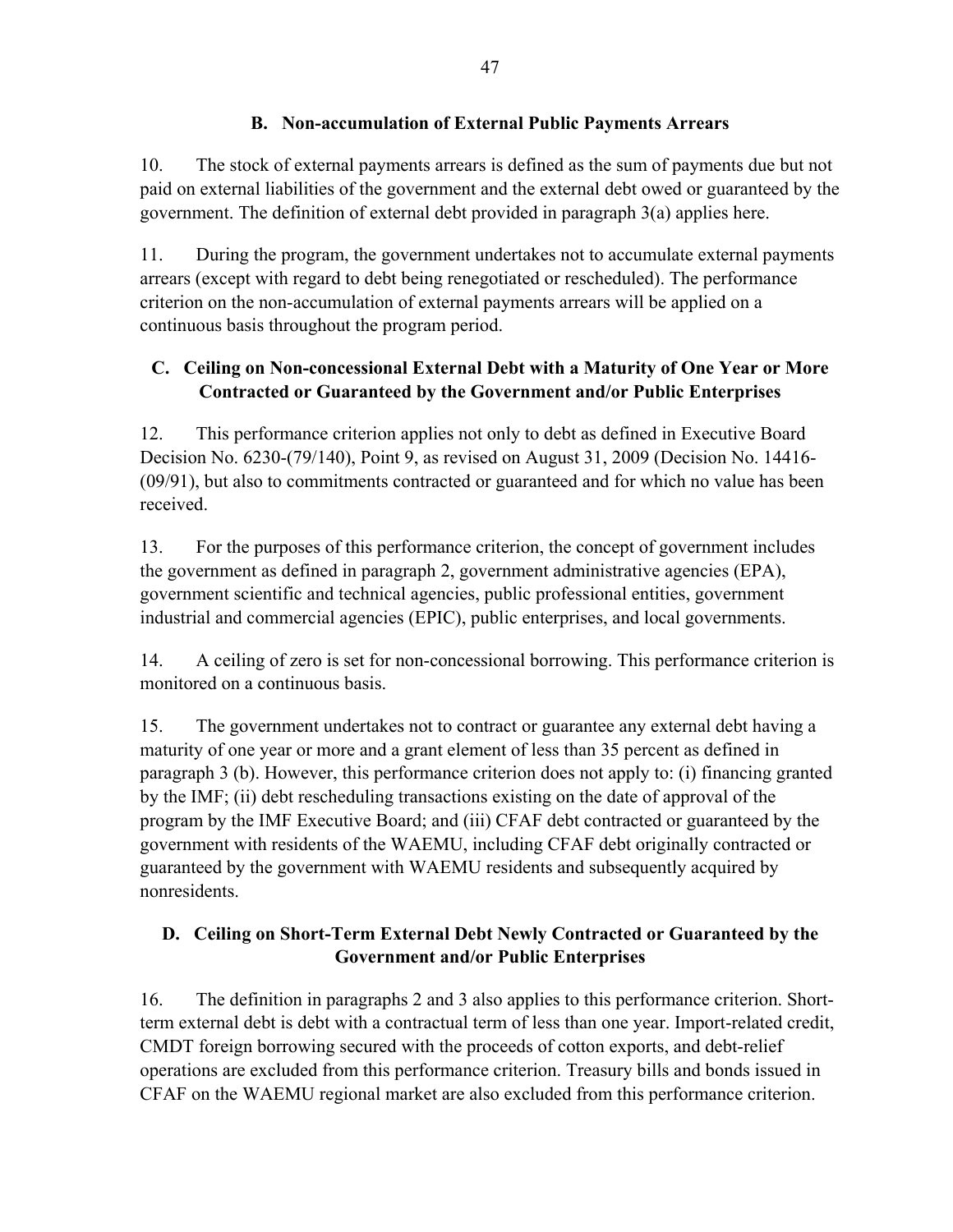During the program, the government and public enterprises will not contract or guarantee short-term non-concessional external debt. This performance criterion is monitored on a continuous basis.

### **E. Floor on Gross Tax Revenue**

17. Gross tax revenue of the government is defined as the revenue appearing in the TOFE and includes all tax revenue in the national budget, before deduction of tax refunds generated in 2011, particularly VAT credits accumulated in 2011.

### **F. Floor on the Basic Fiscal Balance**

18. The basic fiscal balance is defined as the difference between total net revenue, excluding grants and privatization receipts, and total expenditure cleared for payment plus net lending, excluding capital expenditure financed by foreign creditors or donors and HIPC expenditure.

### **G. Floor on the Basic Fiscal Balance Excluding Expenditure Financed with SOTELMA Privatization Receipts**

19. The basic fiscal balance expenditure financed with SOTELMA privatization receipts is defined in accordance with the basic fiscal balance defined in paragraph 18, less expenditure financed with SOTELMA privatization receipts drawn from the special account at the BCEAO.

### **H. Floor on Priority Poverty-Reducing Expenditure**

20. Priority poverty-reducing expenditure is defined as the sum of the expenditure of the Ministry of Elementary Education, the Ministry of Secondary and Higher Education and Scientific Research, the Ministry of Health, and the Ministry of Social Development. It excludes capital expenditure financed by external technical and financial partners in the form of projects.

#### **III. STRUCTURAL MEASURES**

21. Information on the introduction of measures constituting structural benchmarks will be sent to IMF staff no later than two weeks after the date set for their implementation.

### 22. As of May 31, 2011, **changes** will be made **to the Central Government**

**Consolidated Financial Operations Table (TOFE)** as described below. Revenues and expenditures recorded in suspense accounts will be recorded above the line as revenues or expenditures without being broken down. As part of the adjustment to cash basis, a distinction will be made between transactions under previous fiscal years and transactions under the current fiscal year, as well as, in the latter case, a distinction between the "float" (less than three months) and types of arrears (more than three months) with respect to budget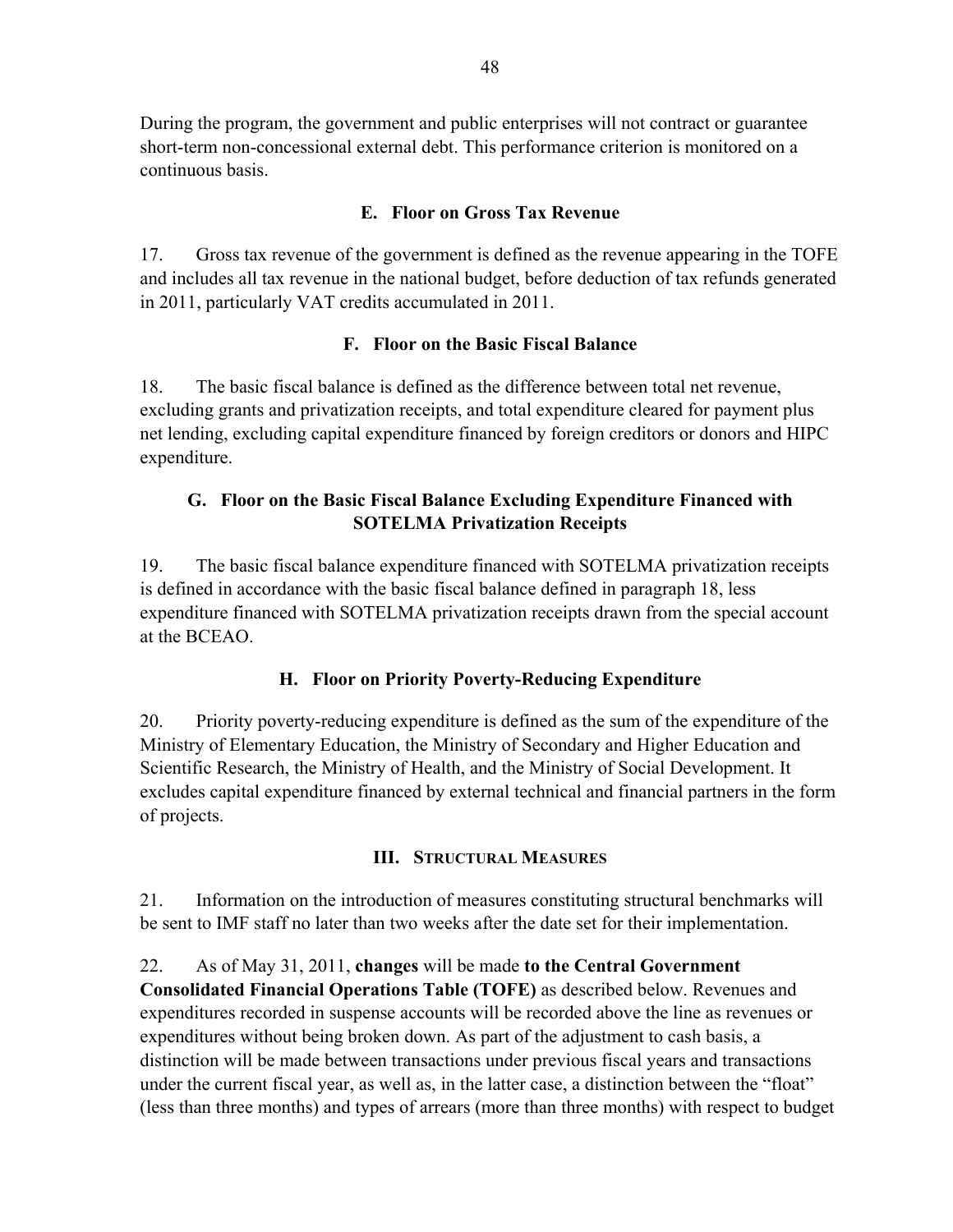expenditures (including VAT credits and calls upon guarantees and pledges). Within the entry "net domestic financing," a distinction will be made between bank financing, privatization income, and other financing sources. Bank financing includes changes in the net government position vis-à-vis the central bank, the IMF, and resident commercial banks. In showing operations with commercial banks, a distinction will be made between the Treasury, the National Social Insurance Administration (INPS), and other government entities. Within Treasury transactions, deposits and withdrawals on the SOTELMA privatization income account will be specifically identified. Other financing will consist mainly of checks that have not been cashed, advance tax installments received in the current year for the following year, the regularization of advance tax installments received the previous year for the current year, operations with nonresident WAEMU creditors, and changes in deposits from Treasury correspondents.

#### **IV. ADDITIONAL INFORMATION FOR PROGRAM MONITORING**

23. To facilitate program monitoring, the government will provide IMF staff with the information indicated in the following summary table.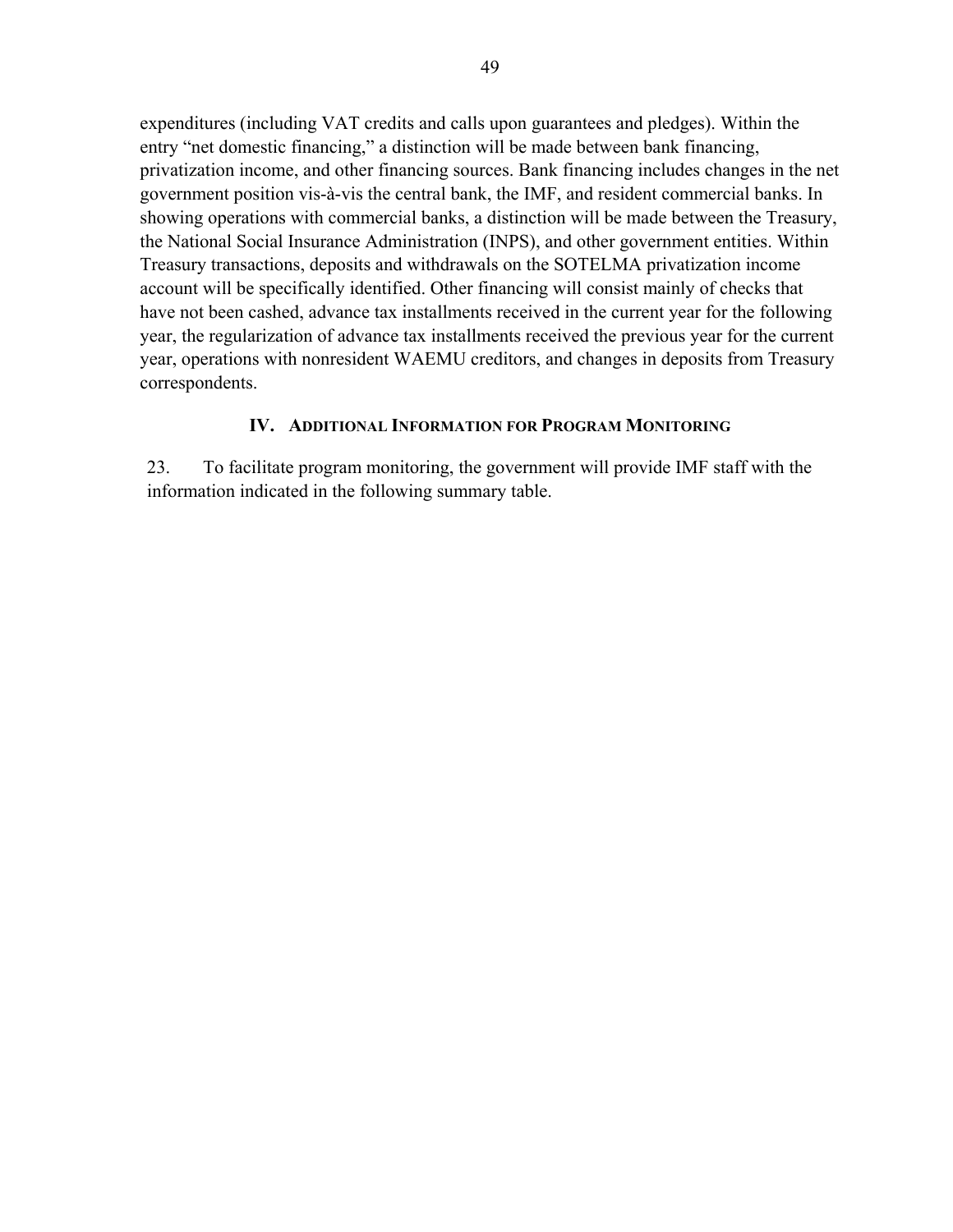| <b>Type of</b><br>data | <b>Tables</b>                                                                                                                                               | Frequency | <b>Reporting deadline</b>                                                    |
|------------------------|-------------------------------------------------------------------------------------------------------------------------------------------------------------|-----------|------------------------------------------------------------------------------|
| Real sector            | National accounts                                                                                                                                           | Annual    | End of year $+9$ months                                                      |
|                        | Revisions of the national accounts                                                                                                                          | Variable  | 8 weeks following the<br>revision                                            |
|                        | Disaggregated consumer price indexes                                                                                                                        | Monthly   | End of month $+2$ weeks                                                      |
| Government<br>finances | Net government position (including the<br>position of other government agencies'<br>accounts with the banking system) and<br>breakdown of nonbank financing | Monthly   | End of month $+3$ weeks<br>(provisional); end of<br>month $+6$ weeks (final) |
|                        | Balance of the account recording<br>SOTELMA privatization receipts on<br>deposit with the BCEAO                                                             | Monthly   | End of month $+3$ weeks                                                      |
|                        | <b>Aggregate Treasury balance</b>                                                                                                                           | Monthly   | End of month $+6$ weeks                                                      |
|                        | Central government TOFE and<br>consolidated TOFE                                                                                                            | Monthly   | End of month $+3$ weeks<br>(provisional); end of<br>month $+6$ weeks (final) |
|                        | Budget execution through the expenditure<br>chain, as recorded in the automated system                                                                      | Monthly   | End of month $+2$ weeks                                                      |
|                        | Breakdown of the revenue and expenditure Monthly<br>recorded in the TOFE                                                                                    |           | End of month $+6$ weeks                                                      |
|                        | Separate report on HIPC-financed<br>expenditure                                                                                                             | Monthly   | End of month $+6$ weeks                                                      |
|                        | Execution of the capital budget                                                                                                                             | Quarterly | End of quarter $+8$<br>weeks                                                 |
|                        | Tax revenue as recorded in the TOFE<br>Showing tax refunds (including VAT<br>credits)                                                                       | Monthly   | End of month $+6$ weeks                                                      |
|                        | Wage bill as recorded in the TOFE                                                                                                                           | Monthly   | End of month $+6$ weeks                                                      |
|                        | Basic fiscal balance as recorded in the<br><b>TOFE</b>                                                                                                      | Monthly   | End of month $+6$ weeks                                                      |
|                        | Customs exemptions                                                                                                                                          | Monthly   | End of month $+4$ weeks                                                      |
|                        | Order setting the prices of petroleum<br>products, tax revenue from petroleum<br>products, and total exemptions granted                                     | Monthly   | End of month                                                                 |

# **Summary of Reporting Requirements**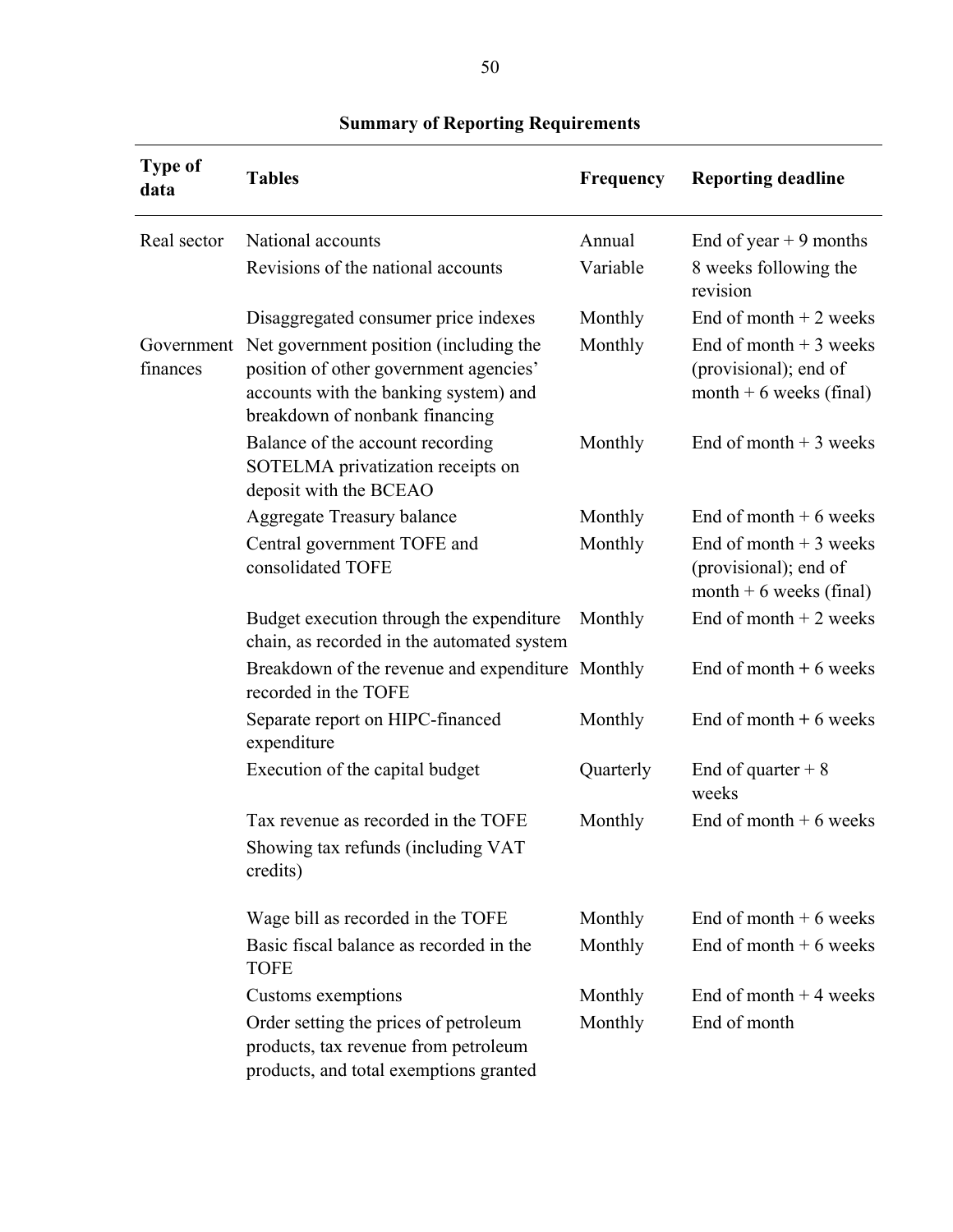| <b>Type of</b><br>data               | <b>Tables</b>                                                                                                     | Frequency | <b>Reporting deadline</b>                                                    |
|--------------------------------------|-------------------------------------------------------------------------------------------------------------------|-----------|------------------------------------------------------------------------------|
|                                      | Imports of petroleum products by type and Monthly<br>point of entry                                               |           | End of month $+2$ weeks                                                      |
|                                      | <b>CMDT</b> cash transactions                                                                                     | Monthly   | End of month $+4$ weeks                                                      |
|                                      | Expenditure cleared for payment but not<br>paid 90 days after issuance of the payment<br>order                    | Monthly   | End of month $+1$ week                                                       |
| Monetary<br>and<br>financial<br>data | Summary accounts of the BCEAO,<br>summary accounts of banks, accounts of<br>monetary institutions                 | Monthly   | End of month $+4$ weeks<br>(provisional); end of<br>month $+8$ weeks (final) |
|                                      | Foreign assets and liabilities and<br>breakdown of other items net of the<br><b>BCEAO</b> and of commercial banks | Monthly   | End of month $+8$ weeks                                                      |
|                                      | Lending and deposit interest rates,<br>BCEAO policy rate, BCEAO reserve<br>requirements                           | Monthly   | End of month $+4$ weeks                                                      |
|                                      | Bank prudential ratios                                                                                            | Monthly   | End of month $+6$ weeks                                                      |
| Balance of<br>payments               | Balance of payments                                                                                               | Annual    | End of year $+12$<br>months                                                  |
|                                      | Revisions of the balance of payments                                                                              | Variable  | 8 weeks following each<br>revision                                           |
| External<br>debt                     | Breakdown of all new external borrowing                                                                           | Monthly   | End of month $+4$ weeks                                                      |
|                                      | Debt service, indicating amortization,<br>interest expenses, and relief obtained<br>under the HIPC Initiative     | Monthly   | End of month $+4$ weeks                                                      |
| <b>CSCRP</b>                         | Priority poverty-reducing expenditure as<br>defined in $\P$ 20.                                                   | Quarterly | End of quarter $+4$<br>weeks                                                 |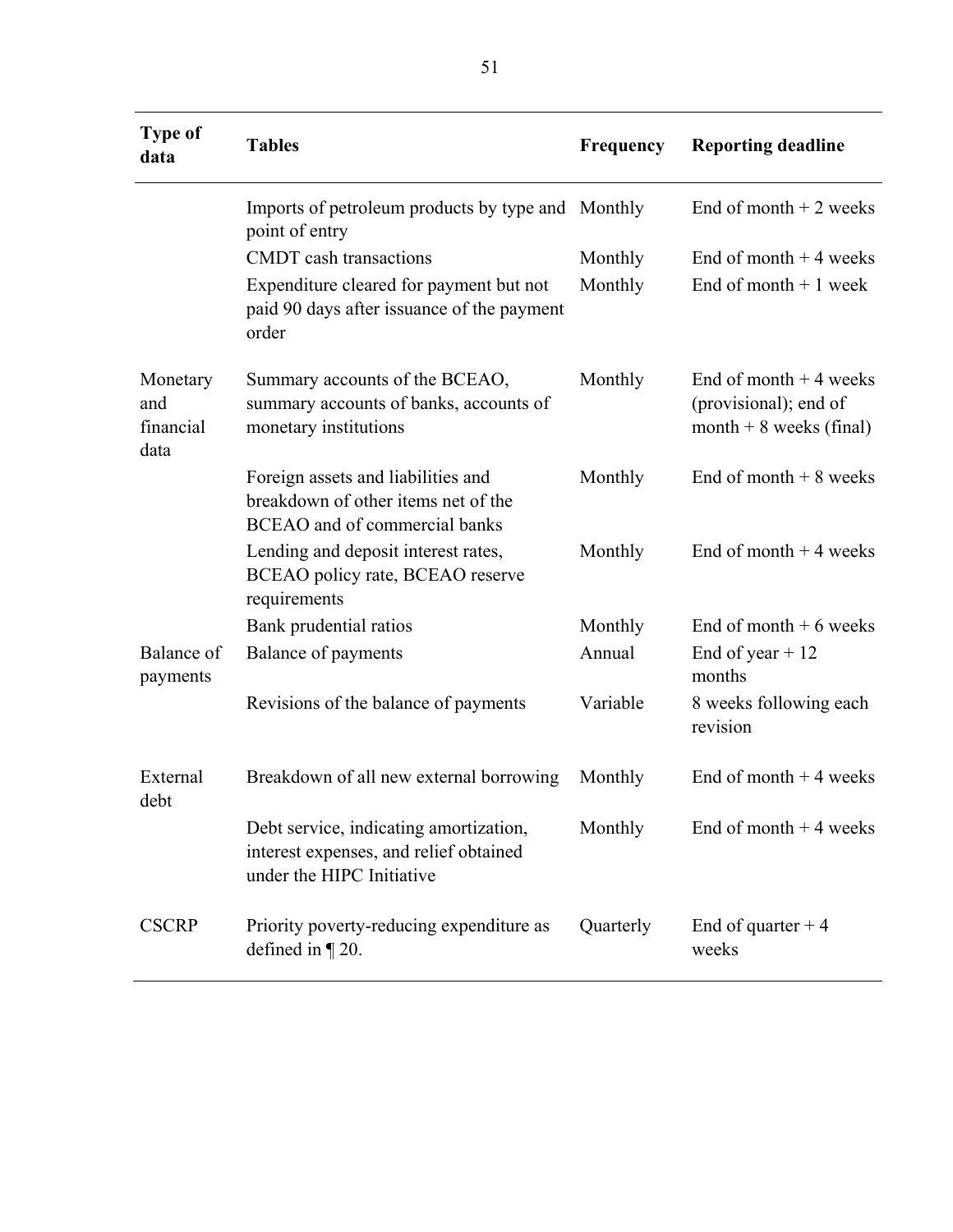### INTERNATIONAL DEVELOPMENT ASSOCIATION AND INTERNATIONAL MONETARY FUND

#### MALI

### **Joint IDA/IMF Debt Sustainability Analysis Under the Debt Sustainability Framework for Low-Income Countries**

Prepared by the staffs of the World Bank and the International Monetary Fund

Approved by Roger Nord and Thomas Dorsey and Jan Walliser and Carlos Braga (World Bank)

January 3, 2011

*The updated DSA indicates that the risk of debt distress shifts from low to moderate because of increased vulnerabilities owing to higher volatility of gold exports than anticipated in the 2009 DSA. With the expected decline in gold exports in the medium term and the uncertain prospects for export diversification, Mali's debt sustainability needs to remain under close scrutiny and to continue to be supported by prudent financial policies.* 

#### **I. BACKGROUND**

#### **A. Recent Developments in Public External Debt**

1. **As a result of the enhanced Highly Indebted Poor Countries (HIPC) Initiative and the Multilateral Debt Relief Initiative (MDRI), Mali's stock of external debt has declined significantly**. Mali's stock of public and publicly guaranteed external debt declined from 103 percent of GDP in 2000 to 19 percent in 2006 owing to enhanced HIPC debt relief in 2002 and MDRI debt relief in 2006 (Text Table 1). At end-2009, it had increased to 21 percent of GDP owing mainly to new loans by the International Development Association (IDA), the African Development Bank (ADB), the Islamic Development Bank (IsDB) and the IMF (mainly through an allocation of SDR 74 million). All of Mali's external debt is public and the bulk is owed to multilateral creditors, mainly IDA, AfDB and IsDB.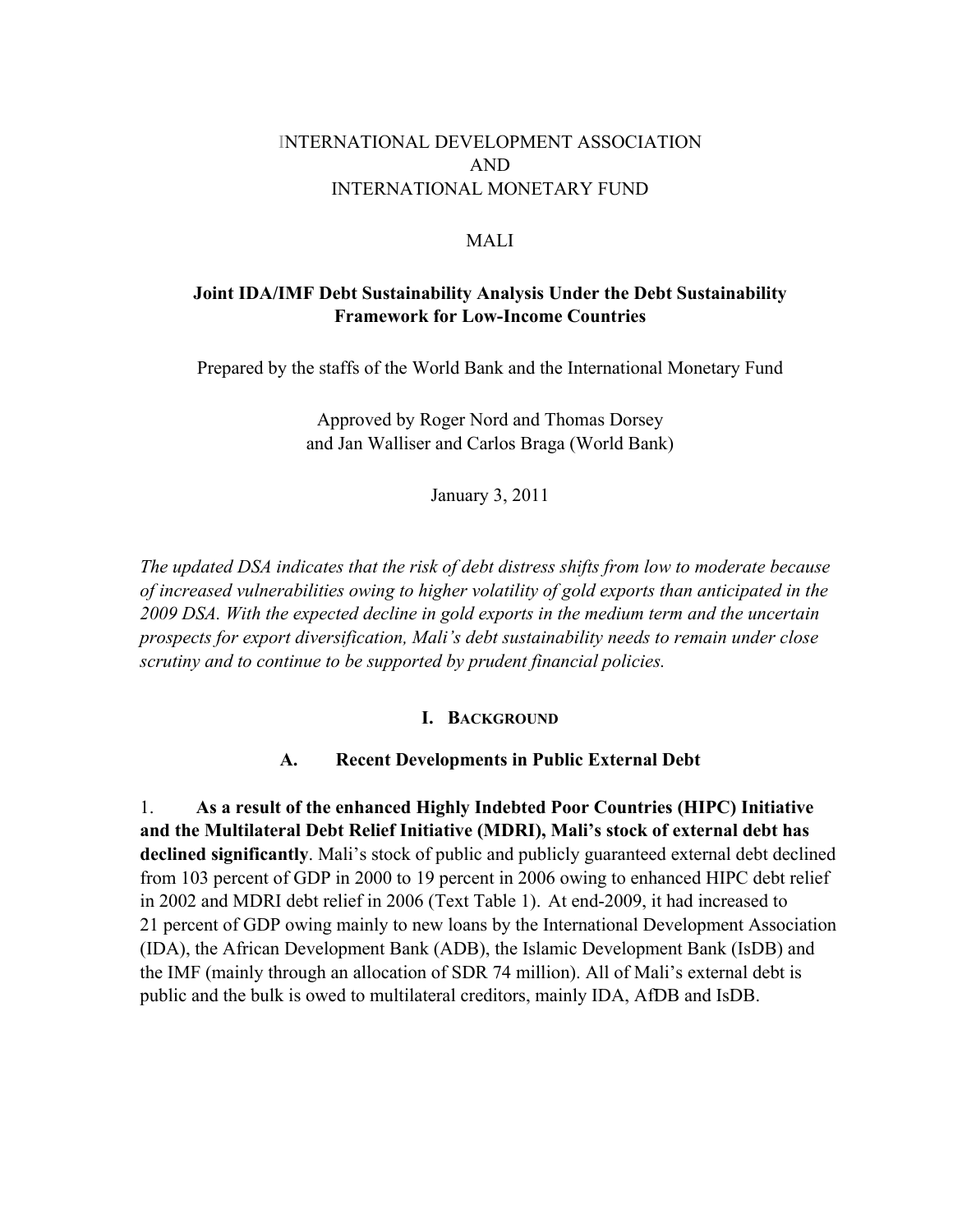| Text Table 1: Mali: External Debt Stock at Year-End, 2000-2009<br>(in billions of CFAF) |        |        |        |        |        |        |       |       |       |       |  |  |  |
|-----------------------------------------------------------------------------------------|--------|--------|--------|--------|--------|--------|-------|-------|-------|-------|--|--|--|
|                                                                                         | 2000   | 2001   | 2002   | 2003   | 2004   | 2005   | 2006  | 2007  | 2008  | 2009  |  |  |  |
| Total                                                                                   | 1939.7 | 1968.6 | 1156.1 | 1165.0 | 1180.1 | 1468.9 | 604.1 | 663.4 | 746.0 | 907.6 |  |  |  |
| (percent of GDP)                                                                        | 102.6  | 89.0   | 52.0   | 47.5   | 44.8   | 50.8   | 18.9  | 19.4  | 19.1  | 21.2  |  |  |  |
| Multilateral                                                                            | 1439.5 | 1508.6 | 827.3  | 741.5  | 878.3  | 1198.8 | 357.3 | 470.1 | 593.5 | 740.1 |  |  |  |
| <b>IMF</b>                                                                              | 105.9  | 110.1  | 100.1  | 94.5   | 78.8   | 65.7   | 4.1   | 6.1   | 18.5  | 67.6  |  |  |  |
| World Bank/IDA                                                                          | 327.6  | 343.3  | 106.0  | 176.5  | 268.3  | 383.5  | 83.8  | 216.3 | 262.5 | 313.2 |  |  |  |
| African Development Bank                                                                | 394.6  | 330.4  | 116.9  | 239.2  | 289.4  | 379.7  | 121.4 | 133.7 | 117.6 | 138.7 |  |  |  |
| <b>Islamic Development Bank</b>                                                         | 50.5   | 45.3   | 40.6   | 36.4   | 54.7   | 63.9   | 31.4  | 57.3  | 73.8  | 93.4  |  |  |  |
| Others                                                                                  | 520.8  | 679.5  | 463.6  | 154.9  | 187.0  | 290.6  | 64.0  | 131.6 | 123.9 | 127.2 |  |  |  |
| Bilateral                                                                               | 500.2  | 460.0  | 328.8  | 423.5  | 301.9  | 270.0  | 246.8 | 193.3 | 149.7 | 164.6 |  |  |  |
| Paris Club official debt                                                                | 142.3  | 127.5  | 30.6   | 7.6    | 16.9   | 17.7   | 13.0  | 15.6  | 4.4   | 4.4   |  |  |  |
| Non-Paris Club official debt                                                            | 357.9  | 332.4  | 298.2  | 415.8  | 285.0  | 252.3  | 233.8 | 177.7 | 145.3 | 160.2 |  |  |  |
| <b>Other Creditors</b><br>Source: Malian authorities, staff estimates.                  | 7.3    | 7.4    | 4.3    | 4.4    | 4.4    | 5.5    | 2.3   | 2.5   | 2.8   | 2.9   |  |  |  |

#### **B. Recent Developments in Public Domestic Debt**

2. **Mali's domestic public debt is small** (3 percent of GDP in 2009, Text Table 2). It has increased since 2007 owing to the issuance of treasury bills and bonds on the regional market of the West African Economic and Monetary Union (WAEMU), and commercial bank loans to reimburse accumulated VAT credits to mining companies.

| Text Table 2: Mali: Public Domestic Debt Stock at Year-End, 2000-2009<br>(in billions of CFAF)   |                    |                     |                     |                     |                    |                     |                     |                     |                      |                       |  |  |
|--------------------------------------------------------------------------------------------------|--------------------|---------------------|---------------------|---------------------|--------------------|---------------------|---------------------|---------------------|----------------------|-----------------------|--|--|
|                                                                                                  | 2000               | 2001                | 2002                | 2003                | 2004               | 2005                | 2006                | 2007                | 2008                 | 2009                  |  |  |
| Total<br>(percent of GDP)                                                                        | 44.1<br>2.3        | 58.5<br>2.6         | 48.7<br>2.2         | 37.5<br>1.5         | 36.0<br>1.4        | 61.6<br>2.1         | 45.4<br>1.4         | 80.2<br>2.3         | 99.0<br>2.5          | 127.6<br>3.0          |  |  |
| Debt to the Central Bank                                                                         | 26.2               | 25.8                | 25.1                | 23.1                | 20.3               | 17.9                | 15.3                | 13.1                | 10.7                 | 7.7                   |  |  |
| <b>Central Bank Statutory Advances</b><br>Other debt to the Central Bank                         | 23.2<br>3.0        | 23.2<br>2.6         | 23.2<br>1.9         | 21.7<br>1.4         | 19.7<br>0.7        | 17.5<br>0.4         | 15.3<br>0.0         | 13.1<br>0.0         | 10.7<br>0.0          | 7.7<br>0.0            |  |  |
| Debt to the banking sector<br>Government securities<br>Non-negotiable debt to the banking sector | 17.8<br>9.5<br>8.3 | 32.7<br>9.5<br>23.2 | 23.6<br>9.5<br>14.1 | 67.3<br>9.5<br>57.8 | 15.7<br>9.5<br>6.2 | 43.6<br>9.5<br>34.1 | 30.0<br>9.5<br>20.5 | 67.1<br>0.0<br>67.1 | 88.3<br>53.3<br>35.0 | 119.9<br>86.3<br>33.6 |  |  |
| Source: Malian authorities.                                                                      |                    |                     |                     |                     |                    |                     |                     |                     |                      |                       |  |  |

#### **C. Debt Burden Thresholds Under the Debt Sustainability Framework**

3. **Mali is a medium policy performer for the purpose of debt burden thresholds under the Debt Sustainability Framework (DSF)**. Mali's rating on the World Bank's Country Policy and Institutional Assessment (CPIA) averaged 3.68 (on a scale of 1 to 6) during 2007–09. The corresponding debt burden thresholds are shown in Text Table 3.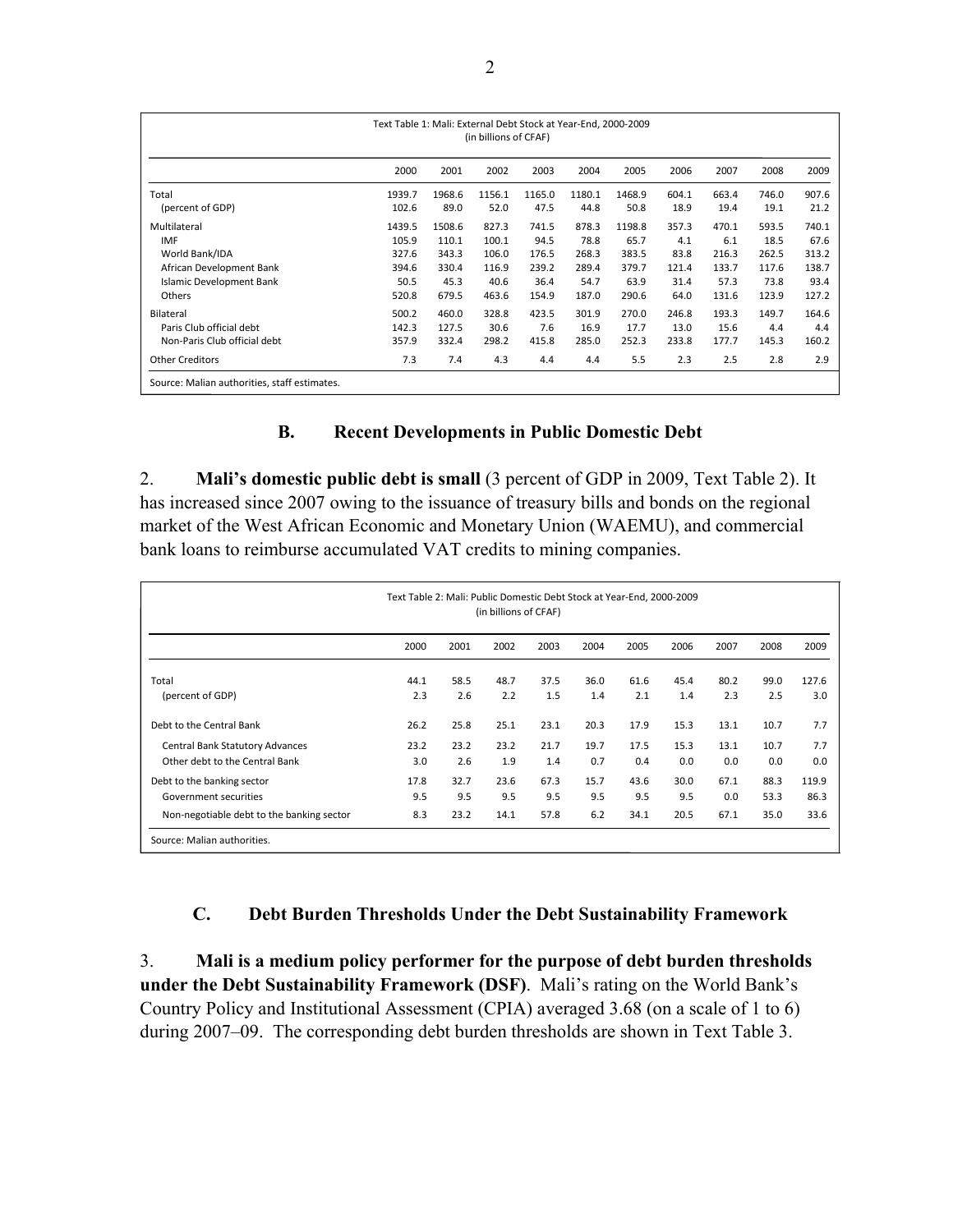| Text Table 3. External Public Debt Burden Thresholds for<br>"Medium Policy Performers" under the Debt Sustainability Framework |     |  |  |  |  |  |
|--------------------------------------------------------------------------------------------------------------------------------|-----|--|--|--|--|--|
| Present value of external debt in percent of:                                                                                  |     |  |  |  |  |  |
| GDP                                                                                                                            | 40  |  |  |  |  |  |
| Exports                                                                                                                        | 150 |  |  |  |  |  |
| Revenue                                                                                                                        | 250 |  |  |  |  |  |
| External debt service in percent of:                                                                                           |     |  |  |  |  |  |
| Exports                                                                                                                        | -20 |  |  |  |  |  |
| Revenue                                                                                                                        | 30  |  |  |  |  |  |

#### **II. BASELINE SCENARIO UNDERLYING THE DEBT SUSTAINABILITY ANALYSIS**

4. **The central feature of Mali's medium- and long-term macroeconomic outlook is the steady decline of annual gold production expected to be picked up only in part by other exports**. The baseline scenario assumes a slight increase of trend growth as agriculture more than offsets the trend decline of gold production (Box 1). Inflation is expected to remain moderate on account of the continuation of the implementation of prudent fiscal

#### **Box 1. Mali: Macroeconomic Assumptions Under the Baseline Scenario, 2010–30**

- **Real GDP** growth is projected to average 5.2 percent per year, slightly above the trend observed during the last 10 years (4.8 percent). Gold output is expected to decline by about 2 percent annually starting in 2013. Higher agricultural production is expected to outweigh this decline over time owing to cotton and other agricultural sector reforms. With population growth currently over 3.5 percent, the baseline scenario thus assumes limited per capita income growth (and therefore no decline in the grant element of lending).
- **Consumer price inflation** is projected to remain below the WAEMU convergence criterion of 3 percent.
- **The basic fiscal deficit** (domestic revenue (i.e. excluding grants) minus domestically financed expenditure) is expected to hover around 1 percent of GDP, and to be fully financed by external budgetary assistance. In 2009-12, the basic fiscal deficit departs slightly form that trend as a temporary fiscal stimulus is implemented with the proceeds of the privatization of the state telecom company SOTELMA. Including foreign-financed capital expenditure, the overall fiscal deficit (excluding grants) is projected to remain around 7 percent of GDP and to be financed by grants for 60 percent and loans for the balance. Public sector external debt is expected to carry an effective interest rate of less than 1 percent, slightly less than the historic average of 1.3 percent. No new domestic medium or long-term borrowing is assumed other than the rollover of treasury bills and bonds.
- **The current account deficit** is projected to stay close to 8 percent of GDP over 2010–30. Gold exports volumes are expected to decline steadily over time and the share of gold in total exports should fall from 74 percent in 2010 to about 30 percent in 2030. This decline is projected to be compensated by a gradual increase of other exports (including food, cotton, and other minerals) and a reduction of imports.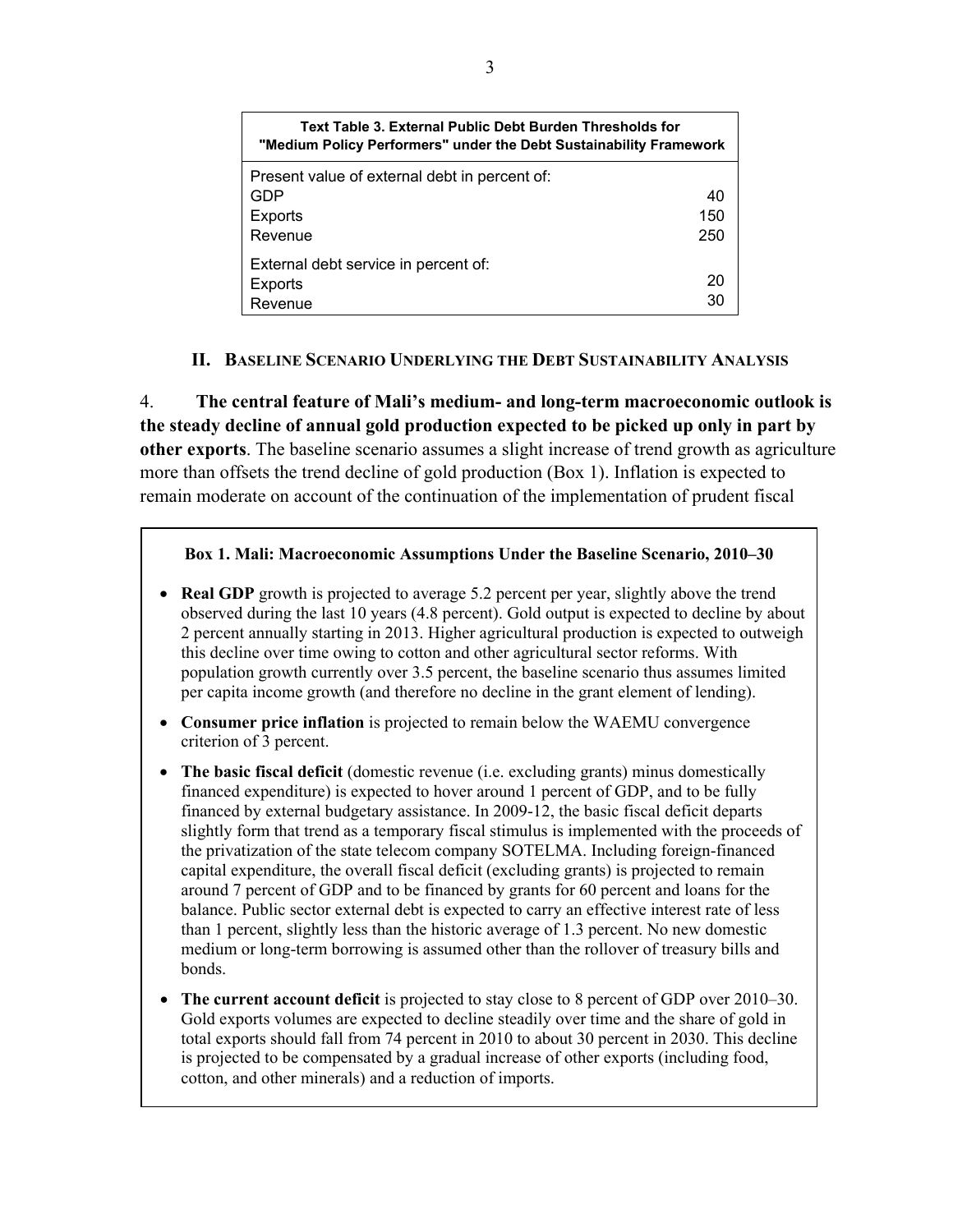policies with limited recourse to domestic financing. The current account deficit is expected to remain stable, as the decline in gold exports is compensated by an increase of other exports including food and other minerals and a decrease in imports.

#### **III. DEBT SUSTAINABILITY ANALYSIS**

### **A. External Debt**

5. **Under baseline assumptions, all external debt and debt-service ratios remain below the policy-dependent thresholds throughout the projection period** (Figure 1). The present value (PV) of external debt is expected to climb from 16 percent of GDP in 2010 to 19 percent in 2030 (Figure 1b, Table 1a). As production from existing gold mines declines and other exports' growth only partly compensates for that decline, the PV of the external debt-to-exports ratio is projected to increase from 62 percent in 2010 to 113 percent in 2030, well below the threshold of 150 percent (Figure 1c, Table 1a). With projected increase in tax revenue collection by about 2.6 percent of GDP during the projection period, the PV of the external debt-to-revenue ratio is projected to hover around 90 percent of GDP, which is significantly below the threshold of 250 percent (Figure 1d, Table 1a).

6. **Mali's external debt sustainability is most sensitive to an export shock or a hardening of financial terms**. Under a bound test that reduces exports *growth* temporarily in 2011-12 with the effect of reducing exports *levels* permanently by 30 percent, the PV of the debt-to-exports ratio would exceed the threshold in the year 2017 and remain high until the end of the projection period (Figure 1c; Table 1b, Scenario B2). Under a hardening of financial terms, the PV of debt-to-exports ratio would also breach the threshold significantly in the second half of the projection period and for a protracted period of time (Table 1b, Scenario A2).

### **B. Public Debt**

7. **The inclusion of domestic debt does not alter the assessment of Mali's debt sustainability**. Given the small size of Mali's domestic debt and the continuation of limited recourse to domestic financing embedded in the base line scenario, the public debt sustainability analysis closely mirrors the external debt sustainability analysis (Figure 2 and Table 2a). The PV of debt-to-GDP ratio increases from 19 percent in 2010 to 20 percent in 2030.

8. **Mali's total public debt sustainability is most sensitive to a growth shock.** In particular, reducing trend growth by about  $\frac{3}{4}$  of one percent would increase the PV of debt to GDP to 39 percent in 2030 (Figure 2; Table 2b, Scenario A3).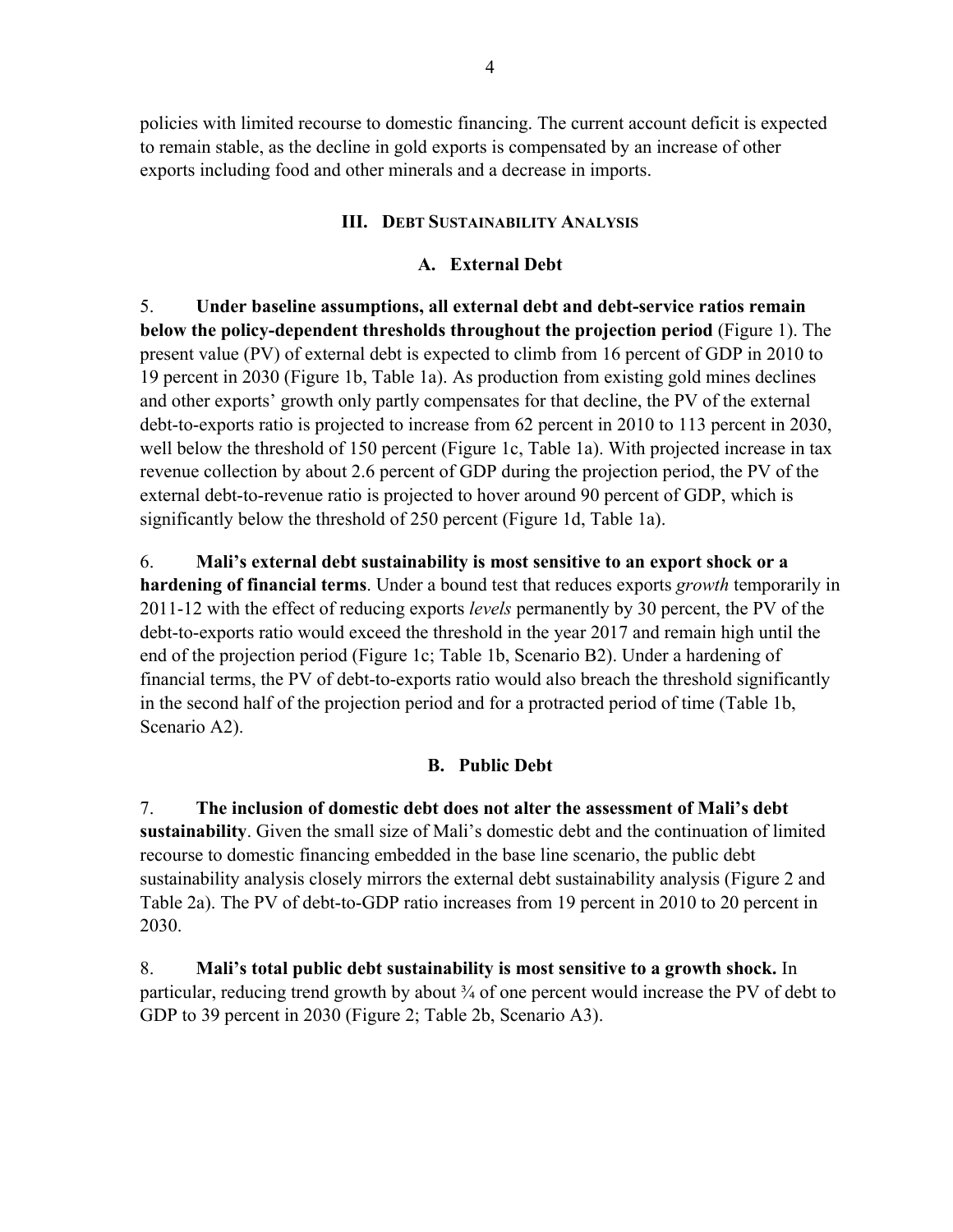#### **C. Comparison with Previous Debt Sustainability Analysis**

9. **Mali's debt vulnerabilities have increased compared to the 2009 DSA, as the volatility of gold exports has amplified**. The present DSA begins with a higher initial external debt (up by about 2 percent of GDP in 2009, Text Table 1) than the previous DSA completed in December 2009 on the basis of end-2008 data.**<sup>1</sup>** This increase stems mostly from multilateral creditors (IDA, IMF, African Development Bank, Islamic Development Bank). The baseline scenario remains broadly in line with the previous DSA. As in last year's DSA, none of the debt indicators breach the external public debt burden thresholds throughout the projection period under the baseline scenario. But in contrast to the previous DSA, the PV of debt-to-exports ratio now permanently crosses the sustainability threshold under the export shock (¶6) owing to increased volatility of gold exports. This difference illustrates the sensitivity of Mali's external debt sustainability to gold sector developments and the diversification of exports.

#### **D. The Authorities' Views**

10. **The authorities broadly concurred with the results of the DSA analysis but expressed more optimism about the medium-term export outlook**. They acknowledged that the debt vulnerabilities have increased somewhat compared to the last DSA owing to the increased volatility of gold exports. But they expressed more optimism about the medium-term exports outlook owing to efforts underway to sustain gold production beyond the next five to seven years, and projects at various stages of development for mining diversification (cement, phosphate, uranium, bauxite, manganese, copper, nickel, …). They also underscored that the revival of the cotton industry could improve exports too.

#### **IV. DEBT DISTRESS CLASSIFICATION AND CONCLUSIONS**

11. **The updated DSA indicates that the risk of debt distress has shifted from low to moderate because exports volatility has increased compared to the 2009 DSA**. As in last year's DSA, none of the debt burden thresholds are breached over the 20-year projection period under the baseline scenario. But, contrary to last year's DSA, debt sustainability has become sensitive to an export shock as the volatility of gold exports has increased. Given the expected decline in gold exports in the medium term and the uncertain prospects for export diversification, Mali's debt sustainability needs to remain under close scrutiny, and the government should continue to limit its recourse to external financing to grants and concessional loans.

<u>.</u>

<sup>&</sup>lt;sup>1</sup> IMF Country Report No.10/64, Mali - Third Review Under the Three-Year Arrangement Under the Extended Credit Facility - Staff Report; Joint IMF/IDA Debt Sustainability Analysis.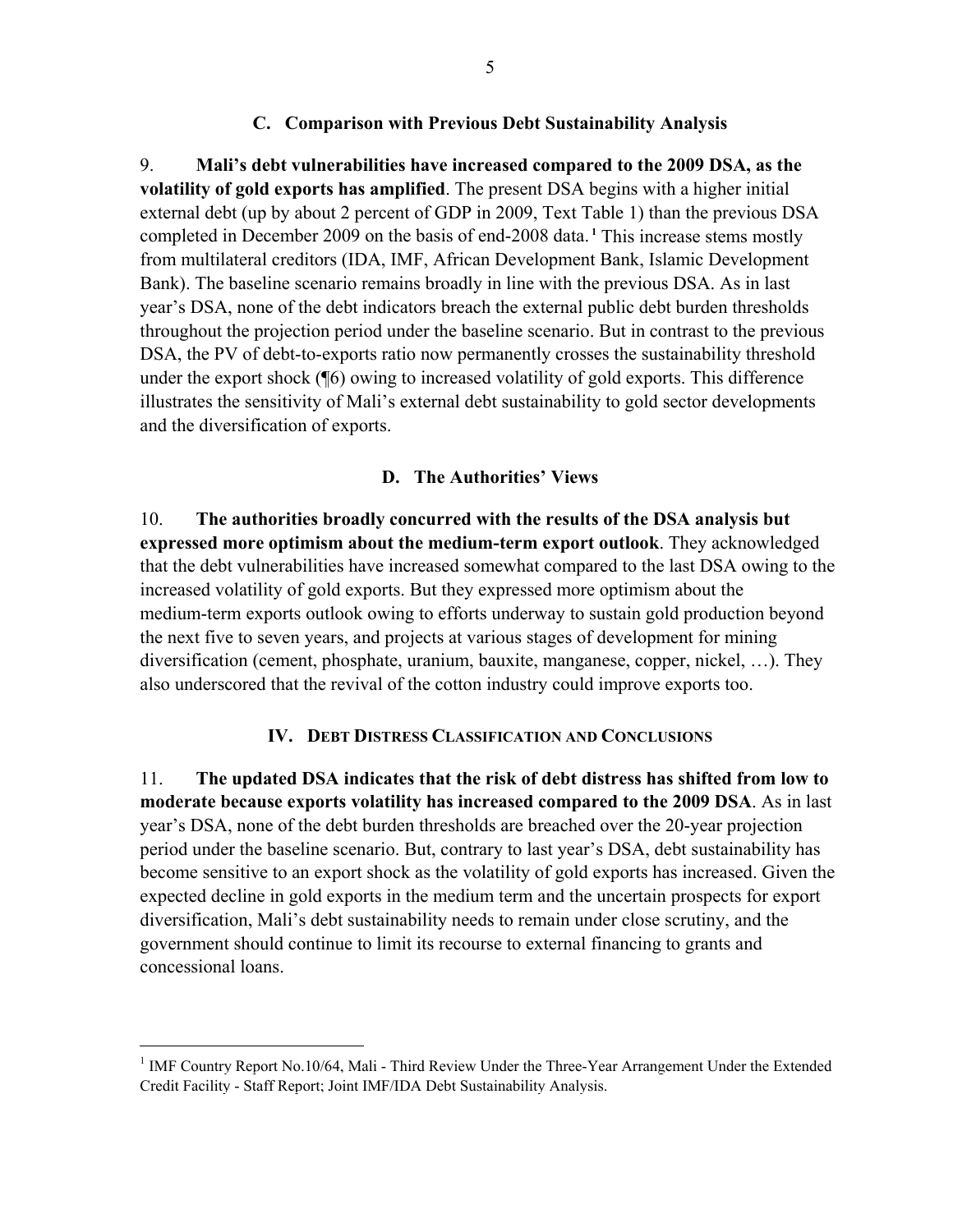

Figure 1. Mali: Indicators of Public and Publicly Guaranteed External Debt under Alternatives Scenarios, 2010-2030 1/

Sources: Country authorities; and staff estimates and projections.

1/ The most extreme stress test is the test that yields the highest ratio in 2020. In figure b. it corresponds to a One-time depreciation shock; in c. to a Exports shock; in d. to a One-time depreciation shock; in e. to a Exports shock and in figure f. to a Terms shock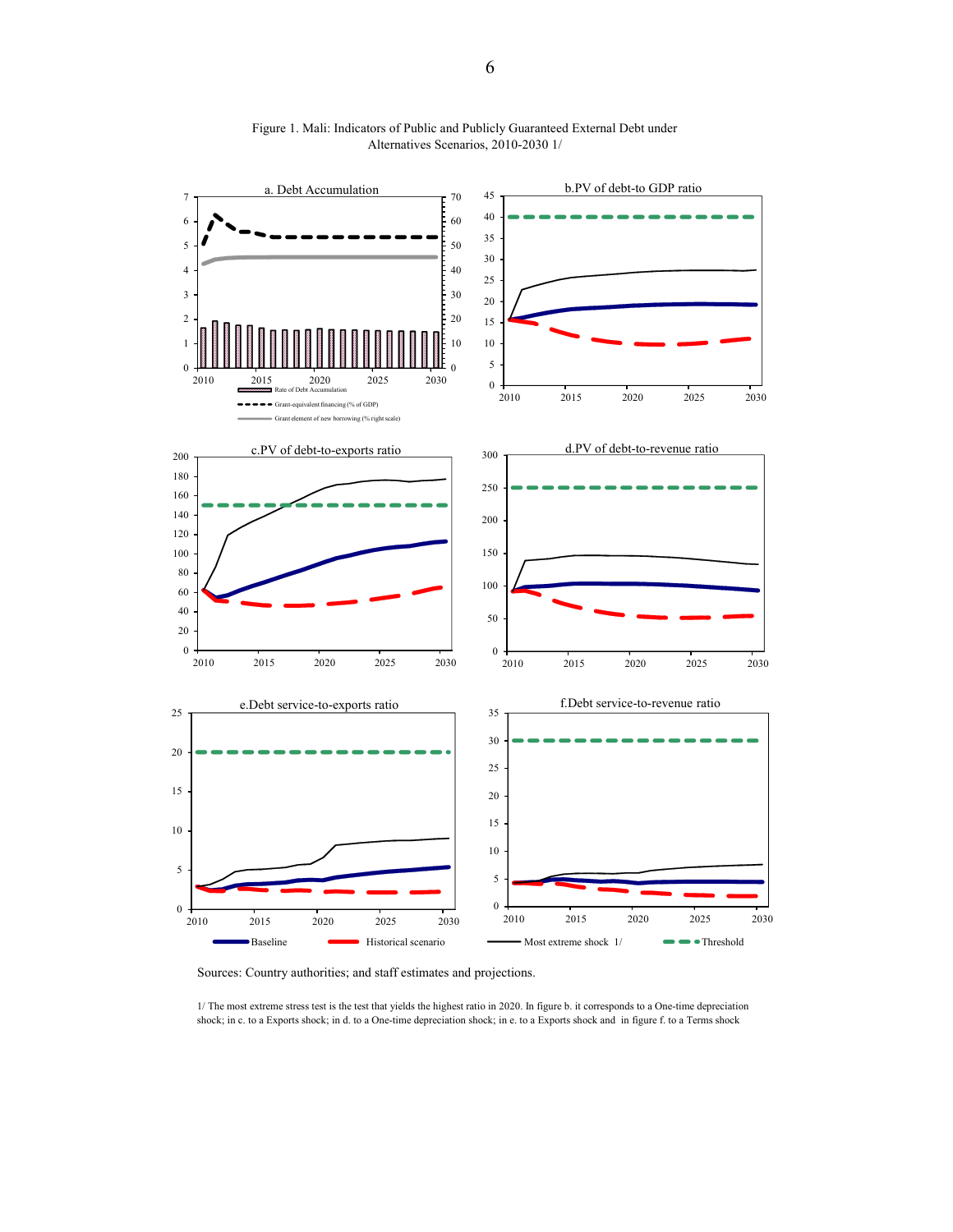

Figure 2.Mali: Indicators of Public Debt Under Alternative Scenarios, 2010-2030 1/

Sources: Country authorities; and staff estimates and projections.

1/ The most extreme stress test is the test that yields the highest ratio in 2020.

2/ Revenues are defined inclusive of grants.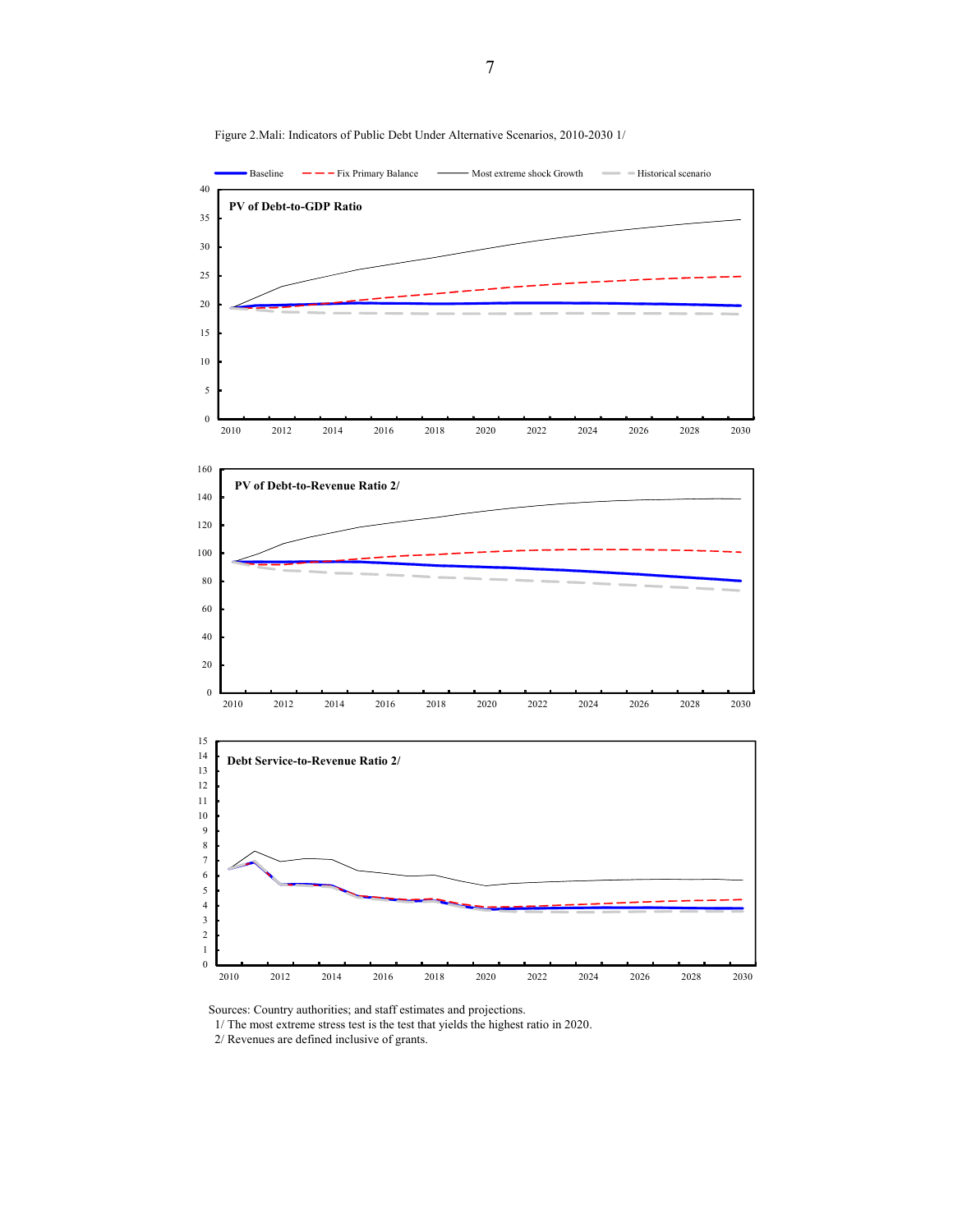|                                                                                                                       |                          | Actual               |                      | Historical | Standard  | <b>Projections</b> |              |              |              |              |              |                      |               |               |                      |
|-----------------------------------------------------------------------------------------------------------------------|--------------------------|----------------------|----------------------|------------|-----------|--------------------|--------------|--------------|--------------|--------------|--------------|----------------------|---------------|---------------|----------------------|
|                                                                                                                       | 2007                     | 2008                 | 2009                 | Average 6/ | Deviation | 2010               | 2011         | 2012         | 2013         | 2014         | 2015         | 2010-2015<br>Average | 2029          | 2030          | 2016-2030<br>Average |
| External debt (nominal) 1/                                                                                            | 19.4                     | 19.1                 | 21.2                 |            |           | 25.2               | 26.1         | 27.2         | 28.2         | 29.2         | 29.8         |                      | 31.0          | 30.8          |                      |
| o/w public and publicly guaranteed (PPG)                                                                              | 19.4                     | 19.1                 | 21.2                 |            |           | 25.2               | 26.1         | 27.2         | 28.2         | 29.2         | 29.8         |                      | 31.0          | 30.8          |                      |
| Change in external debt                                                                                               | 0.5                      | $-0.3$               | 2.1                  |            |           | 4.1                | 0.9          | 1.1          | 1.0          | 0.9          | 0.6          |                      | $-0.1$        | $-0.1$        |                      |
| Identified net debt-creating flows                                                                                    | $-1.3$                   | 4.3                  | $-1.1$               |            |           | 3.2                | 0.9          | 1.4          | 2.4          | 2.4          | 2.0          |                      | 0.1           | 0.0           |                      |
| Non-interest current account deficit                                                                                  | 3.4                      | 9.6                  | 3.8                  | 4.3        | 3.2       | 5.7                | 4.0          | 4.4          | 5.3          | 5.3          | 5.0          |                      | 3.3           | 3.3           | 3.9                  |
| Deficit in balance of goods and services                                                                              | 9.0                      | 14.3                 | 8.0                  |            |           | 9.0                | 7.0          | 6.9          | 6.8          | 7.0          | 6.9          |                      | 7.9           | 7.9           |                      |
| <b>Exports</b>                                                                                                        | 26.6                     | 28.7                 | 26.6                 |            |           | 25.1               | 29.5         | 29.2         | 27.8         | 26.7         | 25.8         |                      | 17.2          | 17.0          |                      |
| Imports                                                                                                               | 35.6                     | 43.0                 | 34.6                 |            |           | 34.1               | 36.5         | 36.1         | 34.6         | 33.7         | 32.6         |                      | 25.1          | 25.0          |                      |
| Net current transfers (negative $=$ inflow)                                                                           | $-5.5$                   | $-5.2$               | $-4.6$               | $-4.7$     | 0.5       | $-4.3$             | $-3.8$       | $-3.7$       | $-3.6$       | $-3.5$       | $-3.4$       |                      | $-2.2$        | $-2.1$        | $-2.6$               |
| o/w official                                                                                                          | $-1.8$                   | $-1.2$               | $-1.3$               |            |           | $-1.2$             | $-1.0$       | $-1.0$       | $-1.0$       | $-1.0$       | $-1.0$       |                      | $-1.0$        | $-1.0$        |                      |
| Other current account flows (negative $=$ net inflow)                                                                 | $-0.1$                   | 0.5                  | 0.4                  |            |           | 1.0                | 0.9          | 1.1          | 2.1          | 1.8          | 1.4          |                      | $-2.4$        | $-2.6$        |                      |
| Net FDI (negative $=$ inflow)                                                                                         | $-2.3$                   | $-2.1$               | $-4.8$               | $-2.6$     | 1.0       | $-1.9$             | $-1.9$       | $-1.9$       | $-1.9$       | $-1.9$       | $-1.9$       |                      | $-1.9$        | $-1.9$        | $-1.9$               |
| Endogenous debt dynamics 2/                                                                                           | $-2.4$                   | $-3.3$               | $-0.1$               |            |           | $-0.7$             | $-1.2$       | $-1.0$       | $-1.0$       | $-1.0$       | $-1.1$       |                      | $-1.3$        | $-1.3$        |                      |
| Contribution from nominal interest rate                                                                               | 0.3                      | 0.3                  | 0.3                  |            |           | 0.2                | 0.3          | 0.3          | 0.3          | 0.3          | 0.3          |                      | 0.2           | 0.2           |                      |
| Contribution from real GDP growth                                                                                     | $-0.7$                   | $-0.8$               | $-0.8$               |            |           | $-0.9$             | $-1.4$       | $-1.3$       | $-1.2$       | $-1.3$       | $-1.4$       |                      | $-1.5$        | $-1.6$        |                      |
| Contribution from price and exchange rate changes                                                                     | $-2.0$                   | $-2.8$               | 0.4                  |            |           | $\ddotsc$          | $\ldots$     | $\ldots$     | $\ldots$     | $\cdots$     | $\ldots$     |                      | $\cdots$      | $\cdots$      |                      |
| <b>Residual (3-4) 3/</b>                                                                                              | 1.8                      | $-4.6$               | 3.2                  |            |           | 0.9                | $-0.1$       | $-0.3$       | $-1.4$       | $-1.5$       | $-1.4$       |                      | $-0.1$        | $-0.1$        |                      |
| o/w exceptional financing                                                                                             | $-0.3$                   | $-0.3$               | $-0.3$               |            |           | $-0.3$             | $-0.3$       | 0.0          | 0.0          | 0.0          | 0.0          |                      | 0.0           | 0.0           |                      |
|                                                                                                                       |                          |                      |                      |            |           |                    |              |              |              |              |              |                      |               |               |                      |
| PV of external debt 4/                                                                                                | $\ddotsc$                | $\ddotsc$            | 13.3                 |            |           | 15.6               | 16.1         | 16.7         | 17.3         | 17.8         | 18.1         |                      | 19.2          | 19.2          |                      |
| In percent of exports                                                                                                 |                          |                      | 50.3                 |            |           | 62.3<br>15.6       | 54.4<br>16.1 | 57.1         | 62.0<br>17.3 | 66.4<br>17.8 | 70.3         |                      | 111.6<br>19.2 | 112.6<br>19.2 |                      |
| PV of PPG external debt                                                                                               |                          |                      | 13.3<br>50.3         |            |           | 62.3               | 54.4         | 16.7<br>57.1 | 62.0         | 66.4         | 18.1<br>70.3 |                      | 111.6         | 112.6         |                      |
| In percent of exports                                                                                                 |                          | $\cdots$             | 77.9                 |            |           |                    | 98.1         |              | 100.0        | 102.0        | 103.3        |                      |               | 92.9          |                      |
| In percent of government revenues<br>Debt service-to-exports ratio (in percent)                                       | 6.5                      | <br>3.5              | 2.5                  |            |           | 91.7<br>2.9        | 2.4          | 99.1<br>2.5  | 3.0          | 3.2          | 3.2          |                      | 94.4<br>5.3   | 5.4           |                      |
| PPG debt service-to-exports ratio (in percent)                                                                        | 6.5                      | 3.5                  | 2.5                  |            |           | 2.9                | 2.4          | 2.5          | 3.0          | 3.2          | 3.2          |                      | 5.3           | 5.4           |                      |
| PPG debt service-to-revenue ratio (in percent)                                                                        | 10.4                     | 6.4                  | 3.8                  |            |           | 4.3                | 4.4          | 4.4          | 4.8          | 4.9          | 4.7          |                      | 4.4           | 4.4           |                      |
| Total gross financing need (Billions of U.S. dollars)                                                                 | 0.2                      | 0.8                  | 0.0                  |            |           | 0.4                | 0.3          | 0.3          | 0.5          | 0.5          | 0.5          |                      | 0.8           | 0.9           |                      |
| Non-interest current account deficit that stabilizes debt ratio                                                       | 2.9                      | 9.9                  | 1.7                  |            |           | 1.7                | 3.1          | 3.3          | 4.3          | 4.4          | 4.4          |                      | 3.3           | 3.4           |                      |
|                                                                                                                       |                          |                      |                      |            |           |                    |              |              |              |              |              |                      |               |               |                      |
| Key macroeconomic assumptions                                                                                         |                          |                      |                      |            |           |                    |              |              |              |              |              |                      |               |               |                      |
| Real GDP growth (in percent)                                                                                          | 4.3                      | 5.0                  | 4.5                  | 4.8        | 3.8       | 4.5                | 6.0          | 5.4          | 4.8          | 4.9          | 5.0          | 5.1                  | 5.4           | 5.4           | 5.2                  |
| GDP deflator in US dollar terms (change in percent)                                                                   | 12.0                     | 16.9                 | $-2.0$               | 7.1        | 9.3       | $-2.7$             | 1.7          | 1.9          | 1.9          | 1.9          | 2.0          | 1.1                  | 2.4           | 1.4           | 2.3                  |
| Effective interest rate (percent) 5/                                                                                  | 1.9                      | 1.9                  | 1.7                  | 1.3        | 0.5       | 1.2                | 1.1          | 1.0          | 1.0          | 1.0          | 0.9          | 1.0                  | 0.8           | 0.8           | 0.9                  |
| Growth of exports of G&S (US dollar terms, in percent)                                                                | 3.5                      | 32.3                 | $-5.1$               | 14.2       | 15.9      | $-4.0$             | 27.0         | 6.4          | 1.7          | 2.7          | 3.2          | 6.1                  | 6.0           | 5.7           | 4.7                  |
| Growth of imports of G&S (US dollar terms, in percent)                                                                | 18.3                     | 48.4                 | $-17.6$              | 14.0       | 20.0      | 0.2                | 15.3         | 6.4          | 2.3          | 4.3          | 3.5          | 5.3                  | 6.7           | 6.3           | 5.7                  |
| Grant element of new public sector borrowing (in percent)                                                             | $\overline{\phantom{a}}$ | $\cdots$             | $\cdots$             | $\cdots$   | $\cdots$  | 42.6               | 44.4         | 45.0         | 45.2         | 45.3         | 45.3         | 44.6                 | 45.3          | 45.3          | 45.3                 |
| Government revenues (excluding grants, in percent of GDP)                                                             | 16.6                     | 15.5                 | 17.1                 |            |           | 17.0               | 16.4         | 16.8<br>0.9  | 17.2<br>0.9  | 17.4         | 17.5         |                      | 20.4<br>2.6   | 20.6          | 19.1                 |
| Aid flows (in Billions of US dollars) 7/                                                                              | 0.6<br>0.3               | 0.5<br>0.3           | 0.8<br>0.4           |            |           | 0.6<br>0.3         | 0.8<br>0.5   | 0.5          | 0.5          | 0.9<br>0.5   | 1.0<br>0.5   |                      | 1.5           | 2.8<br>1.6    |                      |
| o/w Grants<br>o/w Concessional loans                                                                                  | 0.2                      | 0.2                  | 0.4                  |            |           | 0.3                | 0.4          | 0.4          | 0.4          | 0.4          | 0.4          |                      | 1.2           | 1.2           |                      |
|                                                                                                                       |                          |                      |                      |            |           | 5.1                | 6.3          | 5.9          | 5.6          | 5.6          | 5.5          |                      | 5.4           | 5.4           | 5.4                  |
| Grant-equivalent financing (in percent of GDP) 8/<br>Grant-equivalent financing (in percent of external financing) 8/ | $\cdots$<br>$\cdots$     | $\cdots$<br>$\cdots$ | $\cdots$<br>$\cdots$ |            |           | 71.8               | 76.5         | 76.0         | 75.2         | 75.3         | 76.3         |                      | 77.4          | 77.4          | 77.4                 |
| Memorandum items:                                                                                                     |                          |                      |                      |            |           |                    |              |              |              |              |              |                      |               |               |                      |
| Nominal GDP (Billions of US dollars)                                                                                  | 7.2                      | 8.8                  | 9.0                  |            |           | 9.1                | 9.8          | 10.6         | 11.3         | 12.1         | 12.9         |                      | 36.3          | 38.8          |                      |
| Nominal dollar GDP growth                                                                                             | 16.8                     | 22.7                 | 2.4                  |            |           | 1.6                | 7.8          | 7.4          | 6.8          | 6.9          | 7.0          | 6.3                  | 7.9           | 6.9           | 7.6                  |
| PV of PPG external debt (in Billions of US dollars)                                                                   |                          |                      | 1.3                  |            |           | 1.4                | 1.6          | 1.8          | 1.9          | 2.1          | 2.3          |                      | 7.0           | 7.5           |                      |
| (PVt-PVt-1)/GDPt-1 (in percent)                                                                                       |                          |                      |                      |            |           | 1.6                | 1.9          | 1.8          | 1.7          | 1.7          | 1.6          | 1.7                  | 1.5           | 1.5           | 1.5                  |
| Gross workers' remittances (Billions of US dollars)                                                                   | 0.1                      | 0.1                  | 0.1                  |            |           | 0.1                | 0.1          | 0.1          | 0.1          | 0.1          | 0.1          |                      | 0.3           | 0.3           |                      |
| PV of PPG external debt (in percent of GDP + remittances)                                                             | $\sim$                   | $\sim$               | 13.2                 |            |           | 15.5               | 15.9         | 16.5         | 17.1         | 17.6         | 18.0         |                      | 19.1          | 19.0          |                      |
| PV of PPG external debt (in percent of exports + remittances)                                                         |                          | Ω,                   | 48.5                 |            |           | 60.1               | 52.8         | 55.4         | 60.0         | 64.3         | 68.0         |                      | 106.1         | 107.0         |                      |
| Debt service of PPG external debt (in percent of exports + remittances)                                               |                          |                      | 2.4                  |            |           | 2.8                | 2.4          | 2.5          | 2.9          | 3.1          | 3.1          |                      | 5.0           | 5.1           |                      |
|                                                                                                                       |                          |                      |                      |            |           |                    |              |              |              |              |              |                      |               |               |                      |

#### Table 1a.: External Debt Sustainability Framework, Baseline Scenario, 2007-2030 1/ (In percent of GDP, unless otherwise indicated)

Sources: Country authorities; and staff estimates and projections.

1/ Includes central government gross debt.

2/ Derived as [r - g - ρ(1+g)]/(1+g+ρ+gρ) times previous period debt ratio, with r = nominal interest rate; g = real GDP growth rate, and ρ = growth rate of GDP deflator in U.S. dollar terms.

3/ Includes exceptional financing (i.e., changes in arrears and debt relief); changes in gross foreign assets; and valuation adjustments. For projections also includes contribution from price and exchange rate changes.

4/ Assumes that PV of private sector debt is equivalent to its face value.

5/ Current-year interest payments divided by previous period debt stock.

6/ Historical averages and standard deviations are generally derived over the past 10 years, subject to data availability.

7/ Defined as grants, concessional loans, and debt relief.

8/ Grant-equivalent financing includes grants provided directly to the government and through new borrowing (difference between the face value and the PV of new debt).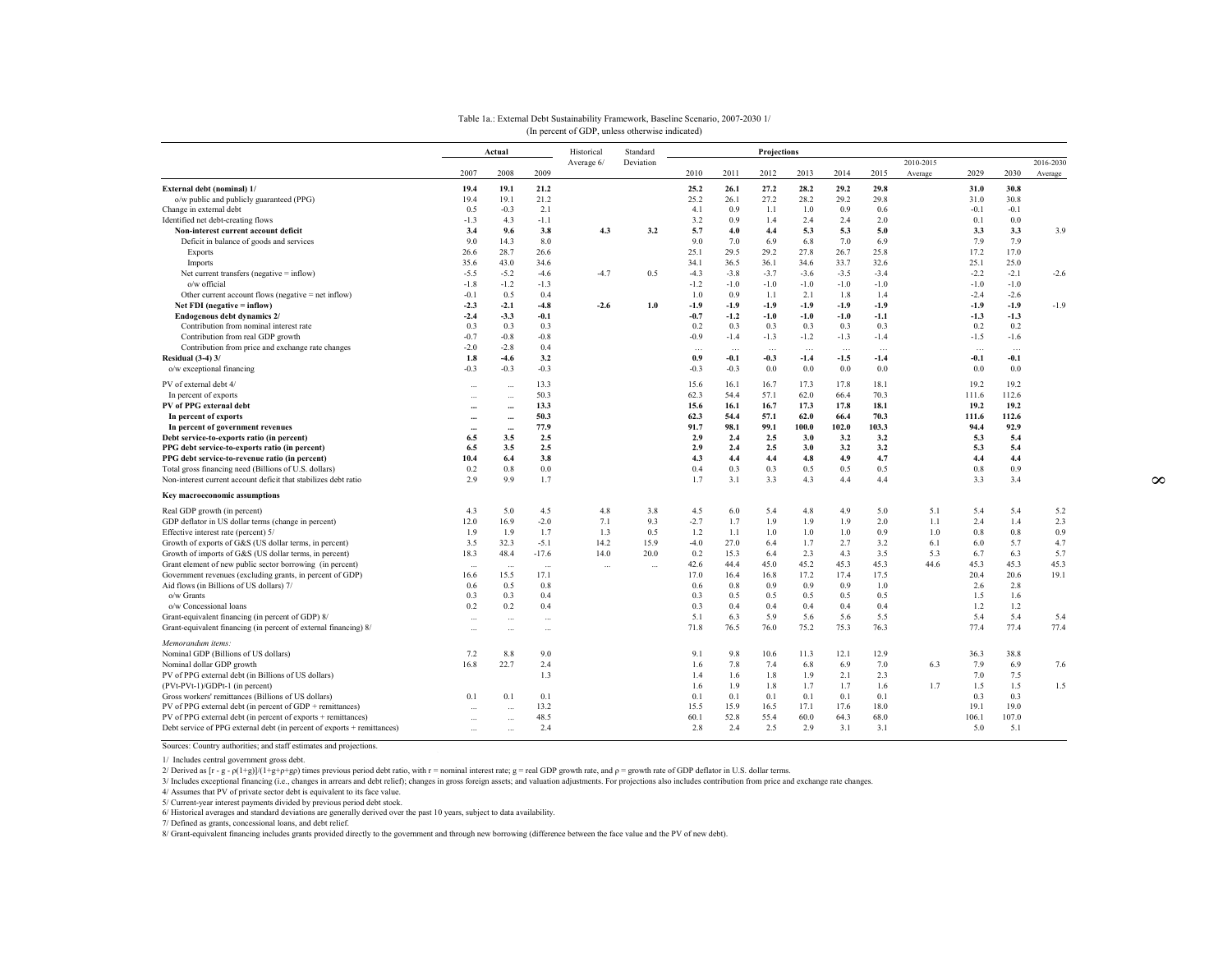#### Table 1b.Mali: Sensitivity Analysis for Key Indicators of Public and Publicly Guaranteed External Debt, 2010-2030 (In percent)

|                                                                                                                                       | Projections |           |           |           |           |           |           |           |
|---------------------------------------------------------------------------------------------------------------------------------------|-------------|-----------|-----------|-----------|-----------|-----------|-----------|-----------|
|                                                                                                                                       | 2010        | 2011      | 2012      | 2013      | 2014      | 2015      | 2020      | 2030      |
| PV of debt-to GDP ratio                                                                                                               |             |           |           |           |           |           |           |           |
| <b>Baseline</b>                                                                                                                       | 16          | 16        | 17        | 17        | 18        | 18        | 19        | 19        |
| A. Alternative Scenarios                                                                                                              |             |           |           |           |           |           |           |           |
| A1. Key variables at their historical averages in 2010-2030 1/                                                                        | 16          | 15        | 15        | 14        | 13        | 12        | 10        | 11        |
| A2. New public sector loans on less favorable terms in 2010-2030 2/                                                                   | 16          | 17        | 19        | 20        | 22        | 23        | 27        | 31        |
| <b>B. Bound Tests</b>                                                                                                                 |             |           |           |           |           |           |           |           |
| B1. Real GDP growth at historical average minus one standard deviation in 2011-2012                                                   | 16          | 17        | 18        | 19        | 19        | 20        | 21        | 21        |
| B2. Export value growth at historical average minus one standard deviation in 2011-2012 3/                                            | 16          | 20        | 25        | 25        | 25        | 26        | 25        | 22        |
| B3. US dollar GDP deflator at historical average minus one standard deviation in 2011-2012                                            | 16          | 17        | 18        | 19        | 19        | 20        | 20        | 21        |
| B4. Net non-debt creating flows at historical average minus one standard deviation in 2011-2012 4/                                    | 16          | 16        | 16        | 17        | 17        | 18        | 19        | 19        |
| B5. Combination of B1-B4 using one-half standard deviation shocks                                                                     | 16          | 19        | 22        | 22        | 23        | 23        | 23        | 21        |
| B6. One-time 30 percent nominal depreciation relative to the baseline in 2011 5/                                                      | 16          | 23        | 24        | 24        | 25        | 26        | 27        | 27        |
| PV of debt-to-exports ratio                                                                                                           |             |           |           |           |           |           |           |           |
| <b>Baseline</b>                                                                                                                       | 62          | 54        | 57        | 62        | 66        | $70\,$    | 91        | 113       |
| A. Alternative Scenarios                                                                                                              |             |           |           |           |           |           |           |           |
|                                                                                                                                       |             |           |           |           |           |           |           |           |
| A1. Key variables at their historical averages in 2010-2030 1/<br>A2. New public sector loans on less favorable terms in 2010-2030 2/ | 62<br>62    | 51<br>58  | 50<br>64  | 49<br>73  | 48<br>81  | 47<br>88  | 48<br>129 | 66<br>185 |
| <b>B. Bound Tests</b>                                                                                                                 |             |           |           |           |           |           |           |           |
| B1. Real GDP growth at historical average minus one standard deviation in 2011-2012                                                   | 62          | 54        | 57        | 62        | 66        | 70        | 91        | 113       |
| B2. Export value growth at historical average minus one standard deviation in 2011-2012 3/                                            | 62          | 86        | 119       | 127       | 133       | 139       | 168       | 177       |
| B3. US dollar GDP deflator at historical average minus one standard deviation in 2011-2012                                            | 62          | 54        | 57        | 62        | 66        | 70        | 91        | 113       |
| B4. Net non-debt creating flows at historical average minus one standard deviation in 2011-2012 4/                                    | 62          | 54        | 56        | 61        | 65        | 69        | 90        | 113       |
| B5. Combination of B1-B4 using one-half standard deviation shocks                                                                     | 62          | 74        | 86        | 92        | 98        | 102       | 127       | 144       |
| B6. One-time 30 percent nominal depreciation relative to the baseline in 2011 5/                                                      | 62          | 54        | 57        | 62        | 66        | 70        | 91        | 113       |
| PV of debt-to-revenue ratio                                                                                                           |             |           |           |           |           |           |           |           |
| <b>Baseline</b>                                                                                                                       | 92          | 98        | 99        | 100       | 102       | 103       | 103       | 93        |
|                                                                                                                                       |             |           |           |           |           |           |           |           |
| A. Alternative Scenarios                                                                                                              |             |           |           |           |           |           |           |           |
| A1. Key variables at their historical averages in 2010-2030 1/<br>A2. New public sector loans on less favorable terms in 2010-2030 2/ | 92<br>92    | 93<br>104 | 88<br>111 | 80<br>117 | 73<br>124 | 68<br>130 | 54<br>145 | 54<br>152 |
| <b>B. Bound Tests</b>                                                                                                                 |             |           |           |           |           |           |           |           |
|                                                                                                                                       |             |           |           |           |           |           |           |           |
| B1. Real GDP growth at historical average minus one standard deviation in 2011-2012                                                   | 92          | 103       | 108       | 109       | 111       | 113       | 113       | 103       |
| B2. Export value growth at historical average minus one standard deviation in 2011-2012 3/                                            | 92          | 121       | 148       | 146       | 146       | 146       | 136       | 105       |
| B3. US dollar GDP deflator at historical average minus one standard deviation in 2011-2012                                            | 92          | 102       | 107       | 108       | 110       | 112       | 111       | 101       |
| B4. Net non-debt creating flows at historical average minus one standard deviation in 2011-2012 4/                                    | 92          | 97        | 97        | 98        | 100       | 102       | 102       | 93        |
| B5. Combination of B1-B4 using one-half standard deviation shocks                                                                     | 92          | 114       | 130       | 130       | 131       | 131       | 125       | 104       |
| B6. One-time 30 percent nominal depreciation relative to the baseline in 2011 5/                                                      | 92          | 139       | 140       | 142       | 144       | 146       | 146       | 133       |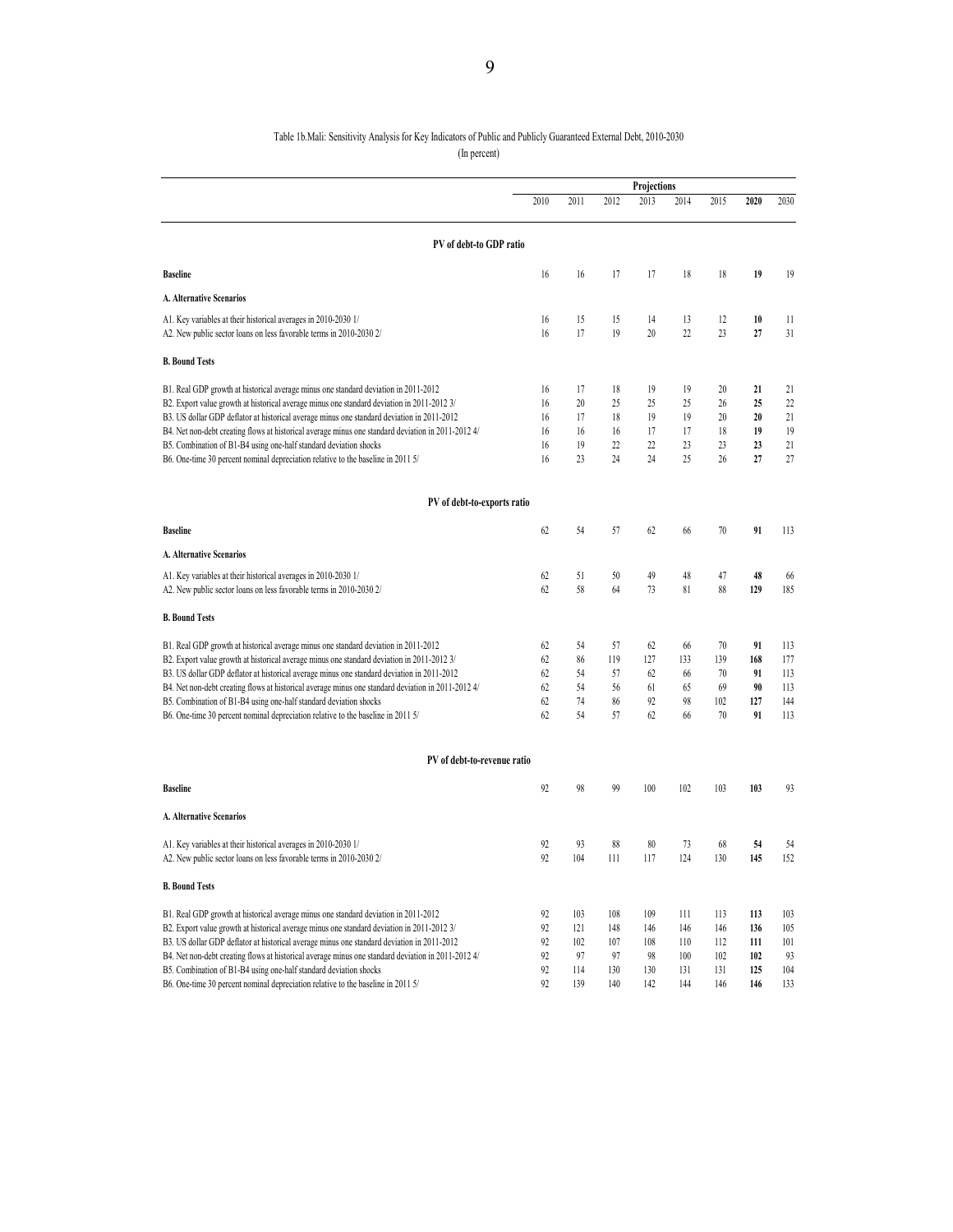#### Table 1b.Mali: Sensitivity Analysis for Key Indicators of Public and Publicly Guaranteed External Debt, 2010-2030 (continued)

(In percent)

**Debt service-to-exports ratio**

| <b>Baseline</b>                                                                                                                                                                                                                                                                                                                                                                                                                                                                                                                                | 3                                                  | $\overline{c}$                                                                              | 3                                                              | 3                                                    | 3                                                                          | 3                                                    |                                                                                | 5                                                                                  |
|------------------------------------------------------------------------------------------------------------------------------------------------------------------------------------------------------------------------------------------------------------------------------------------------------------------------------------------------------------------------------------------------------------------------------------------------------------------------------------------------------------------------------------------------|----------------------------------------------------|---------------------------------------------------------------------------------------------|----------------------------------------------------------------|------------------------------------------------------|----------------------------------------------------------------------------|------------------------------------------------------|--------------------------------------------------------------------------------|------------------------------------------------------------------------------------|
| A. Alternative Scenarios                                                                                                                                                                                                                                                                                                                                                                                                                                                                                                                       |                                                    |                                                                                             |                                                                |                                                      |                                                                            |                                                      |                                                                                |                                                                                    |
| A1. Key variables at their historical averages in 2010-2030 1/<br>A2. New public sector loans on less favorable terms in 2010-2030 2/                                                                                                                                                                                                                                                                                                                                                                                                          | 3<br>$\overline{3}$                                | 2<br>$\overline{2}$                                                                         | 2<br>$\mathfrak{z}$                                            | 3<br>$\overline{3}$                                  | 3<br>$\overline{4}$                                                        | 2<br>$\overline{4}$                                  | 2<br>5                                                                         | 2<br>$\mathfrak{g}$                                                                |
| <b>B. Bound Tests</b>                                                                                                                                                                                                                                                                                                                                                                                                                                                                                                                          |                                                    |                                                                                             |                                                                |                                                      |                                                                            |                                                      |                                                                                |                                                                                    |
| B1. Real GDP growth at historical average minus one standard deviation in 2011-2012<br>B2. Export value growth at historical average minus one standard deviation in 2011-2012 3/<br>B3. US dollar GDP deflator at historical average minus one standard deviation in 2011-2012<br>B4. Net non-debt creating flows at historical average minus one standard deviation in 2011-2012 4/<br>B5. Combination of B1-B4 using one-half standard deviation shocks<br>B6. One-time 30 percent nominal depreciation relative to the baseline in 2011 5/ | 3<br>3<br>3<br>$\mathbf{3}$<br>3<br>$\overline{3}$ | 2<br>$\mathfrak{z}$<br>$\overline{2}$<br>$\overline{2}$<br>$\mathfrak{z}$<br>$\overline{2}$ | 3<br>$\overline{4}$<br>3<br>3<br>3<br>$\overline{3}$           | 3<br>5<br>3<br>3<br>$\overline{4}$<br>$\overline{3}$ | 3<br>5<br>$\mathfrak{z}$<br>$\overline{3}$<br>$\sqrt{4}$<br>$\overline{3}$ | 3<br>5<br>3<br>3<br>$\overline{4}$<br>$\overline{3}$ | 4<br>$\overline{7}$<br>$\overline{4}$<br>$\overline{4}$<br>5<br>$\overline{4}$ | 5<br>$\boldsymbol{\vartheta}$<br>$\sqrt{5}$<br>$\sqrt{2}$<br>$\boldsymbol{7}$<br>5 |
| Debt service-to-revenue ratio                                                                                                                                                                                                                                                                                                                                                                                                                                                                                                                  |                                                    |                                                                                             |                                                                |                                                      |                                                                            |                                                      |                                                                                |                                                                                    |
| <b>Baseline</b>                                                                                                                                                                                                                                                                                                                                                                                                                                                                                                                                | 4                                                  | $\overline{4}$                                                                              | 4                                                              | 5                                                    | 5                                                                          | 5                                                    | 4                                                                              |                                                                                    |
| A. Alternative Scenarios                                                                                                                                                                                                                                                                                                                                                                                                                                                                                                                       |                                                    |                                                                                             |                                                                |                                                      |                                                                            |                                                      |                                                                                |                                                                                    |
| A1. Key variables at their historical averages in 2010-2030 1/<br>A2. New public sector loans on less favorable terms in 2010-2030 2/                                                                                                                                                                                                                                                                                                                                                                                                          | 4<br>$\overline{4}$                                | 4<br>$\overline{4}$                                                                         | 4<br>$\overline{5}$                                            | 4<br>5                                               | 4<br>6                                                                     | 4<br>6                                               | 2<br>$\boldsymbol{6}$                                                          | $\,$                                                                               |
| <b>B. Bound Tests</b>                                                                                                                                                                                                                                                                                                                                                                                                                                                                                                                          |                                                    |                                                                                             |                                                                |                                                      |                                                                            |                                                      |                                                                                |                                                                                    |
| B1. Real GDP growth at historical average minus one standard deviation in 2011-2012<br>B2. Export value growth at historical average minus one standard deviation in 2011-2012 3/<br>B3. US dollar GDP deflator at historical average minus one standard deviation in 2011-2012<br>B4. Net non-debt creating flows at historical average minus one standard deviation in 2011-2012 4/<br>B5. Combination of B1-B4 using one-half standard deviation shocks<br>B6. One-time 30 percent nominal depreciation relative to the baseline in 2011 5/ | 4<br>4<br>4<br>4<br>4<br>4                         | 5<br>$\overline{4}$<br>5<br>$\overline{4}$<br>4<br>6                                        | 5<br>5<br>5<br>$\overline{4}$<br>$\overline{\phantom{0}}$<br>6 | 5<br>6<br>5<br>5<br>5<br>$\overline{7}$              | 5<br>6<br>5<br>5<br>5<br>$\overline{7}$                                    | 5<br>5<br>5<br>5<br>5<br>$\overline{7}$              | 5<br>5<br>5<br>$\overline{4}$<br>5<br>6                                        | 5<br>$\sqrt{5}$<br>$\sqrt{5}$<br>$\overline{4}$<br>5<br>6                          |
| Memorandum item:<br>Grant element assumed on residual financing (i.e., financing required above baseline) 6/                                                                                                                                                                                                                                                                                                                                                                                                                                   | 44                                                 | 44                                                                                          | 44                                                             | 44                                                   | 44                                                                         | 44                                                   | 44                                                                             | 44                                                                                 |

Sources: Country authorities; and staff estimates and projections.

1/ Variables include real GDP growth, growth of GDP deflator (in U.S. dollar terms), non-interest current account in percent of GDP, and non-debt creating flows.

2/ Assumes that the interest rate on new borrowing is by 2 percentage points higher than in the baseline., while grace and maturity periods are the same as in the baseline.

3/ Exports values are assumed to remain permanently at the lower level, but the current account as a share of GDP is assumed to return to its baseline level after the shock

(implicitly assuming an offsetting adjustment in import levels).

4/ Includes official and private transfers and FDI.

5/ Depreciation is defined as percentage decline in dollar/local currency rate, such that it never exceeds 100 percent.

6/ Applies to all stress scenarios except for A2 (less favorable financing) in which the terms on all new financing are as specified in footnote 2.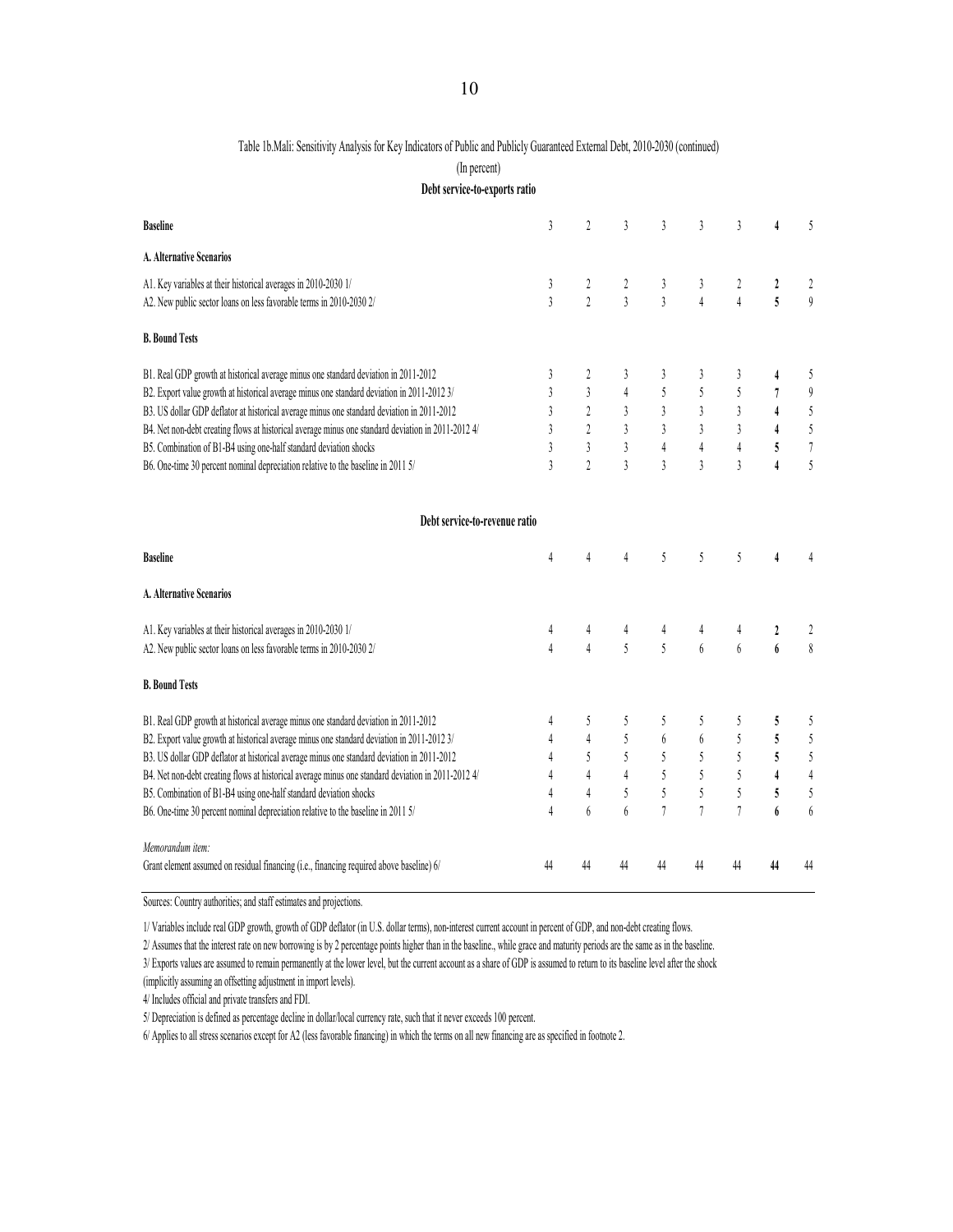|                                                                               | Actual          |                             |              | Estimate |           |               | Projections   |               |               |               |               |         |               |              |         |
|-------------------------------------------------------------------------------|-----------------|-----------------------------|--------------|----------|-----------|---------------|---------------|---------------|---------------|---------------|---------------|---------|---------------|--------------|---------|
|                                                                               |                 | Standard<br>Average 5/      |              |          |           |               |               |               |               |               | 2010-15       |         |               | 2016-30      |         |
|                                                                               | 2007            | 2008                        | 2009         |          | Deviation | 2010          | 2011          | 2012          | 2013          | 2014          | 2015          | Average | 2020          | 2030         | Average |
| Public sector debt 1/                                                         | 21.7            | 21.6                        | 24.2         |          |           | 28.9          | 29.8          | 30.4          | 31.0          | 31.5          | 31.9          |         | 32.0          | 31.4         |         |
| o/w foreign-currency denominated                                              | 19.4            | 19.1                        | 21.2         |          |           | 25.2          | 26.1          | 27.2          | 28.2          | 29.2          | 29.8          |         | 30.8          | 30.8         |         |
| Change in public sector debt                                                  | 1.4             | $-0.1$                      | 2.6          |          |           | 4.7           | 0.9           | 0.6           | 0.6           | 0.5           | 0.4           |         | 0.1           | $-0.2$       |         |
| Identified debt-creating flows                                                | $-0.8$          | $-1.9$                      | $-3.2$       |          |           | 4.1           | 1.5           | 1.5           | 1.1           | 1.0           | 0.8           |         | 0.5           | 0.3          |         |
| Primary deficit                                                               | 2.8             | 1.9                         | 3.9          | 2.2      | 1.1       | 3.1           | 3.9           | 3.2           | 2.7           | 2.7           | 2.5           | 3.0     | 2.4           | 2.3          | 2.4     |
| Revenue and grants                                                            | 21.3            | 19.0                        | 21.7         |          |           | 20.6          | 21.1          | 21.2          | 21.3          | 21.5          | 21.6          |         | 22.4          | 24.7         |         |
| of which: grants                                                              | 4.8             | 3.4                         | 4.6          |          |           | 3.6           | 4.7           | 4.4           | 4.1           | 4.1           | 4.1           |         | 4.1           | 4.1          |         |
| Primary (noninterest) expenditure                                             | 24.1            | 20.8                        | 25.6         |          |           | 23.8          | 25.0          | 24.4          | 24.0          | 24.2          | 24.1          |         | 24.8          | 27.0         |         |
| Automatic debt dynamics                                                       | $-2.6$          | $-1.1$                      | $-2.5$       |          |           | 1.2           | $-2.1$        | $-1.7$        | $-1.6$        | $-1.7$        | $-1.7$        |         | $-1.9$        | $-2.1$       |         |
| Contribution from interest rate/growth differential                           | $-1.0$          | $-1.2$                      | $-0.9$       |          |           | $-1.0$        | $-1.7$        | $-1.6$        | $-1.6$        | $-1.7$        | $-1.7$        |         | $-1.8$        | $-1.9$       |         |
| of which: contribution from average real interest rate                        | $-0.1$          | $-0.2$                      | 0.0          |          |           | 0.0           | 0.0           | $-0.1$        | $-0.2$        | $-0.2$        | $-0.3$        |         | $-0.3$        | $-0.3$       |         |
| of which: contribution from real GDP growth                                   | $-0.8$          | $-1.0$                      | $-0.9$       |          |           | $-1.0$        | $-1.6$        | $-1.5$        | $-1.4$        | $-1.4$        | $-1.5$        |         | $-1.5$        | $-1.6$       |         |
| Contribution from real exchange rate depreciation                             | $-1.6$          | 0.1                         | $-1.6$       |          |           | 2.2           | $-0.4$        | 0.0           | 0.0           | 0.0           | 0.0           |         | $\cdots$      | $\cdots$     |         |
| Other identified debt-creating flows                                          | $-1.0$          | $-2.7$                      | $-4.6$       |          |           | $-0.3$        | $-0.3$        | 0.0           | 0.0           | 0.0           | 0.0           |         | 0.0           | 0.0          |         |
| Privatization receipts (negative)                                             | 0.0             | $-1.0$                      | $-4.3$       |          |           | 0.0           | $-0.1$        | 0.0           | 0.0           | 0.0           | 0.0           |         | 0.0           | 0.0          |         |
| Recognition of implicit or contingent liabilities                             | 0.0             | 0.0                         | 0.0          |          |           | 0.0           | 0.0           | 0.0           | 0.0           | 0.0           | 0.0           |         | 0.0           | 0.0          |         |
| Debt relief (HIPC and other)                                                  | $-1.0$          | $-1.7$                      | $-0.3$       |          |           | $-0.3$        | $-0.2$        | 0.0           | 0.0           | 0.0           | 0.0           |         | 0.0           | 0.0          |         |
| Other (specify, e.g. bank recapitalization)                                   | 0.0             | 0.0                         | 0.0          |          |           | 0.0           | 0.0           | 0.0           | 0.0           | 0.0           | 0.0           |         | 0.0           | 0.0          |         |
| Residual, including asset changes                                             | 2.2             | 1.8                         | 5.8          |          |           | 0.6           | $-0.7$        | $-0.9$        | $-0.4$        | $-0.5$        | $-0.4$        |         | $-0.4$        | $-0.4$       |         |
| <b>Other Sustainability Indicators</b>                                        |                 |                             |              |          |           |               |               |               |               |               |               |         |               |              |         |
| PV of public sector debt                                                      | 2.3             | 2.5                         | 16.4         |          |           | 19.3          | 19.8          | 19.8          | 20.0          | 20.1          | 20.2          |         | 20.2          | 19.7         |         |
| o/w foreign-currency denominated                                              | 0.0             | 0.0                         | 13.3         |          |           | 15.6          | 16.1          | 16.7          | 17.3          | 17.8          | 18.1          |         | 19.0          | 19.2         |         |
| o/w external                                                                  | $\sim$          | $\cdots$                    | 13.3         |          |           | 15.6          | 16.1          | 16.7          | 17.3          | 17.8          | 18.1          |         | 19.0          | 19.2         |         |
| PV of contingent liabilities (not included in public sector debt)             | $\sim$          | $\cdots$                    | $\cdots$     |          |           | $\cdots$      | $\cdots$      | $\cdots$      | $\cdots$      | $\cdots$      | $\ldots$      |         | $\cdots$      | $\ddotsc$    |         |
| Gross financing need 2/                                                       | 4.6             | 2.9                         | 4.6          |          |           | 5.2           | 6.7           | 6.4           | 5.8           | 5.7           | 5.2           |         | 4.4           | 3.9          |         |
| PV of public sector debt-to-revenue and grants ratio (in percent)             | 11.0<br>14.1    | 13.4<br>16.3                | 75.4<br>95.5 |          |           | 93.6          | 93.6<br>120.6 | 93.5<br>117.8 | 93.8<br>115.9 | 93.7<br>115.5 | 93.7<br>115.3 |         | 89.8<br>109.7 | 80.0<br>95.7 |         |
| PV of public sector debt-to-revenue ratio (in percent)<br>$o/w$ external $3/$ |                 |                             | 77.9         |          |           | 113.3<br>91.7 | 98.1          | 99.1          | 100.0         | 102.0         | 103.3         |         | 103.1         | 92.9         |         |
| Debt service-to-revenue and grants ratio (in percent) 4/                      | $\cdots$<br>8.5 | $\sim$ $\sim$ $\sim$<br>5.5 | 3.4          |          |           | 6.4           | 6.9           | 5.4           | 5.4           | 5.3           | 4.6           |         | 3.7           | 3.8          |         |
| Debt service-to-revenue ratio (in percent) 4/                                 | 10.9            | 6.7                         | 4.3          |          |           | 7.8           | 8.9           | 6.8           | 6.7           | 6.5           | 5.7           |         | 4.5           | 4.5          |         |
| Primary deficit that stabilizes the debt-to-GDP ratio                         | 1.3             | 20                          | 1.3          |          |           | $-1.6$        | 3.0           | 2.6           | 2.0           | 22            | 2.2           |         | 2.3           | 2.5          |         |

Real GDP growth (in percent) 6.4 5.2 5.0 4.3 5.0 4.5 4.8 4.8 4.5 6.0 5.4 4.8 4.9 5.0 5.1 5.0 5.4 5.2 Average nominal interest rate on forex debt (in percent) 1.9 1.9 1.7 1.3 0.5 1.2 1.1 1.0 1.0 1.0 0.9 1.0 0.9 0.8 0.9 Average nominal interest rate on domestic debt (in percent) 6.0 2.0 3.3 4.4 2.2 6.3 4.6 3.8 3.8 3.7 3.5 4.3 3.5 3.6 3.5 Average real interest rate (in percent)  $-0.6$   $-0.9$  0.1  $-1.1$  0.7 0.0  $-0.2$   $-0.5$   $-0.7$   $-0.8$   $-0.8$   $-0.5$   $-1.0$   $-1.0$   $-1.0$ Average real interest rate on foreign-currency debt (in percent)  $-2.7$   $-2.1$   $-1.5$   $-2.3$  0.6  $-1.5$   $-1.4$   $-1.7$   $-1.9$   $-1.9$   $-1.9$   $-1.9$   $-1.9$   $-1.9$   $-1.9$ Average real interest rate on domestic debt (in percent) 3.4 -6.3 -0.2 0.0 0.0 2.6 0.9 1.3 1.4 1.2 1.1 1.4 1.1 1.1 1.1 Real exchange rate depreciation (in percent, + indicates depreciation)<br>
Real exchange rate depreciation (in percent, + indicates depreciation)<br>
2.6 8.8 3.6 4.0 3.4 3.6 3.6 2.5 2.4 2.4 2.4 2.8 2.3 2.5 2.4

Growth of real primary spending (deflated by GDP deflator, in percent) 0.0 -0.1 0.3 0.1 0.1 0.0 0.1 0.0 0.0 0.1 0.0 0.0 0.1 0.1 0.1 Grant element of new external borrowing (in percent) ... ... ... … … 42.6 44.4 45.0 45.2 45.3 45.3 44.6 45.3 45.3 ...

#### Table 2a.Mali: Public Sector Debt Sustainability Framework, Baseline Scenario, 2007-2030 (In percent of GDP, unless otherwise indicated)

Sources: Country authorities; and staff estimates and projections.

1/ Includes central government gross debt.

**Key macroeconomic and fiscal assumptions**

2/ Gross financing need is defined as the primary deficit plus debt service plus the stock of short-term debt at the end of the last period.

Inflation rate (GDP deflator, in percent) 2.6 8.8 3.6 4.0 3.4 3.6

3/ Revenues excluding grants.

4/ Debt service is defined as the sum of interest and amortization of medium and long-term debt.

5/ Historical averages and standard deviations are generally derived over the past 10 years, subject to data availability.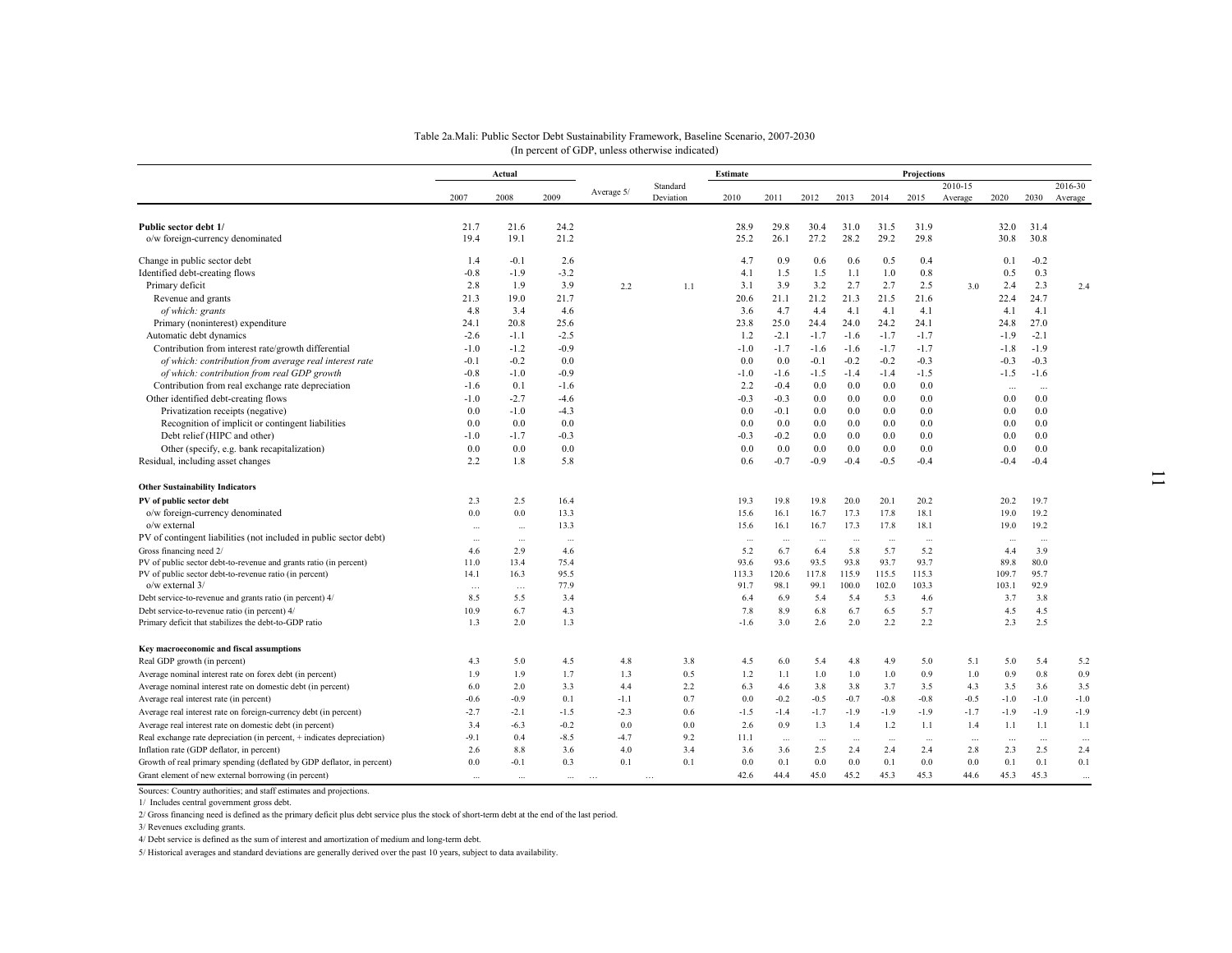#### Table 2b.Mali: Sensitivity Analysis for Key Indicators of Public Debt 2010-2030

|                                                                                                                          |          |                  |            | Projections    |                |            |                |                  |
|--------------------------------------------------------------------------------------------------------------------------|----------|------------------|------------|----------------|----------------|------------|----------------|------------------|
|                                                                                                                          | 2010     | 2011             | 2012       | 2013           | 2014           | 2015       | 2020           | 2030             |
| PV of Debt-to-GDP Ratio                                                                                                  |          |                  |            |                |                |            |                |                  |
| <b>Baseline</b>                                                                                                          | 19       | 20               | 20         | 20             | 20             | 20         | 20             | 20               |
| A. Alternative scenarios                                                                                                 |          |                  |            |                |                |            |                |                  |
| A1. Real GDP growth and primary balance are at historical averages                                                       | 19       | 19               | 19         | 19             | 18             | 18         | 18             | 18               |
| A2. Primary balance is unchanged from 2010                                                                               | 19       | 19               | 19         | 20             | 20             | 21         | 23             | 25               |
| A3. Permanently lower GDP growth 1/                                                                                      | 19       | 20               | 20         | 21             | 21             | 22         | 26             | 38               |
| <b>B.</b> Bound tests                                                                                                    |          |                  |            |                |                |            |                |                  |
| B1. Real GDP growth is at historical average minus one standard deviations in 2011-2012                                  | 19       | 21               | 23         | 24             | 25             | 26         | 30             | 35               |
| B2. Primary balance is at historical average minus one standard deviations in 2011-2012                                  | 19       | 19               | 20         | 20             | 20             | 20         | 20             | 20               |
| B3. Combination of B1-B2 using one half standard deviation shocks                                                        | 19       | 20               | 20         | 21             | 21             | 22         | 24             | 28               |
| B4. One-time 30 percent real depreciation in 2011                                                                        | 19       | 26               | 25         | 24             | 23             | 23         | 20             | 17               |
| B5. 10 percent of GDP increase in other debt-creating flows in 2011                                                      | 19       | 25               | 25         | 25             | 25             | 25         | 24             | 22               |
| PV of Debt-to-Revenue Ratio 2/                                                                                           |          |                  |            |                |                |            |                |                  |
| <b>Baseline</b>                                                                                                          | 94       | 94               | 94         | 94             | 94             | 94         | 90             | 80               |
| A. Alternative scenarios                                                                                                 |          |                  |            |                |                |            |                |                  |
| A1. Real GDP growth and primary balance are at historical averages                                                       | 94       | 90               | 88         | 87             | 86             | 85         | 81             | 73               |
| A2. Primary balance is unchanged from 2010                                                                               | 94       | 92               | 92         | 93             | 94             | 96         | 101            | 101              |
| A3. Permanently lower GDP growth 1/                                                                                      | 94       | 95               | 96         | 98             | 100            | 102        | 114            | 151              |
| <b>B.</b> Bound tests                                                                                                    |          |                  |            |                |                |            |                |                  |
| B1. Real GDP growth is at historical average minus one standard deviations in 2011-2012                                  | 94       | 99               | 107        | 111            | 115            | 118        | 130            | 139              |
| B2. Primary balance is at historical average minus one standard deviations in 2011-2012                                  | 94       | 92               | 92         | 92             | 92             | 92         | 89             | 79               |
| B3. Combination of B1-B2 using one half standard deviation shocks                                                        | 94       | 92               | 93         | 96             | 98             | 101        | 107            | 111              |
| B4. One-time 30 percent real depreciation in 2011<br>B5. 10 percent of GDP increase in other debt-creating flows in 2011 | 94<br>94 | 121<br>120       | 116<br>119 | 113<br>118     | 109<br>117     | 106<br>116 | 90<br>107      | 69<br>88         |
|                                                                                                                          |          |                  |            |                |                |            |                |                  |
| Debt Service-to-Revenue Ratio 2/                                                                                         |          |                  |            |                |                |            |                |                  |
| <b>Baseline</b>                                                                                                          | 6        | 7                | 5          | 5              | 5              | 5          | 4              | 4                |
| A. Alternative scenarios                                                                                                 |          |                  |            |                |                |            |                |                  |
| A1. Real GDP growth and primary balance are at historical averages                                                       | 6        | 7                | 5          | 5              | 5              | 5          | 4              | 4                |
| A2. Primary balance is unchanged from 2010                                                                               | 6        | $\boldsymbol{7}$ | 5          | 5              | 5              | 5          | $\overline{4}$ | $\overline{4}$   |
| A3. Permanently lower GDP growth 1/                                                                                      | 6        | $\overline{7}$   | 5          | 6              | 5              | 5          | $\overline{4}$ | 6                |
| <b>B.</b> Bound tests                                                                                                    |          |                  |            |                |                |            |                |                  |
| B1. Real GDP growth is at historical average minus one standard deviations in 2011-2012                                  | 6        | 7                | 6          | 6              | 6              | 5          | 4              | 6                |
| B2. Primary balance is at historical average minus one standard deviations in 2011-2012                                  | 6        | $\overline{7}$   | 5          | 5              | 5              | 5          | 4              | $\overline{4}$   |
| B3. Combination of B1-B2 using one half standard deviation shocks                                                        | 6        | $\tau$           | 6          | 6              | 5              | 5          | 4              | 5                |
| B4. One-time 30 percent real depreciation in 2011                                                                        | 6        | 8                | 7          | $\overline{7}$ | $\overline{7}$ | 6          | 5              | $\boldsymbol{6}$ |
| B5. 10 percent of GDP increase in other debt-creating flows in 2011                                                      | 6        | 7                | 6          | 6              | 6              | 5          | $\overline{4}$ | $\overline{4}$   |
|                                                                                                                          |          |                  |            |                |                |            |                |                  |

Sources: Country authorities; and staff estimates and projections.

1/ Assumes that real GDP growth is at baseline minus one standard deviation divided by the square root of

the length of the projection period.

2/ Revenues are defined inclusive of grants.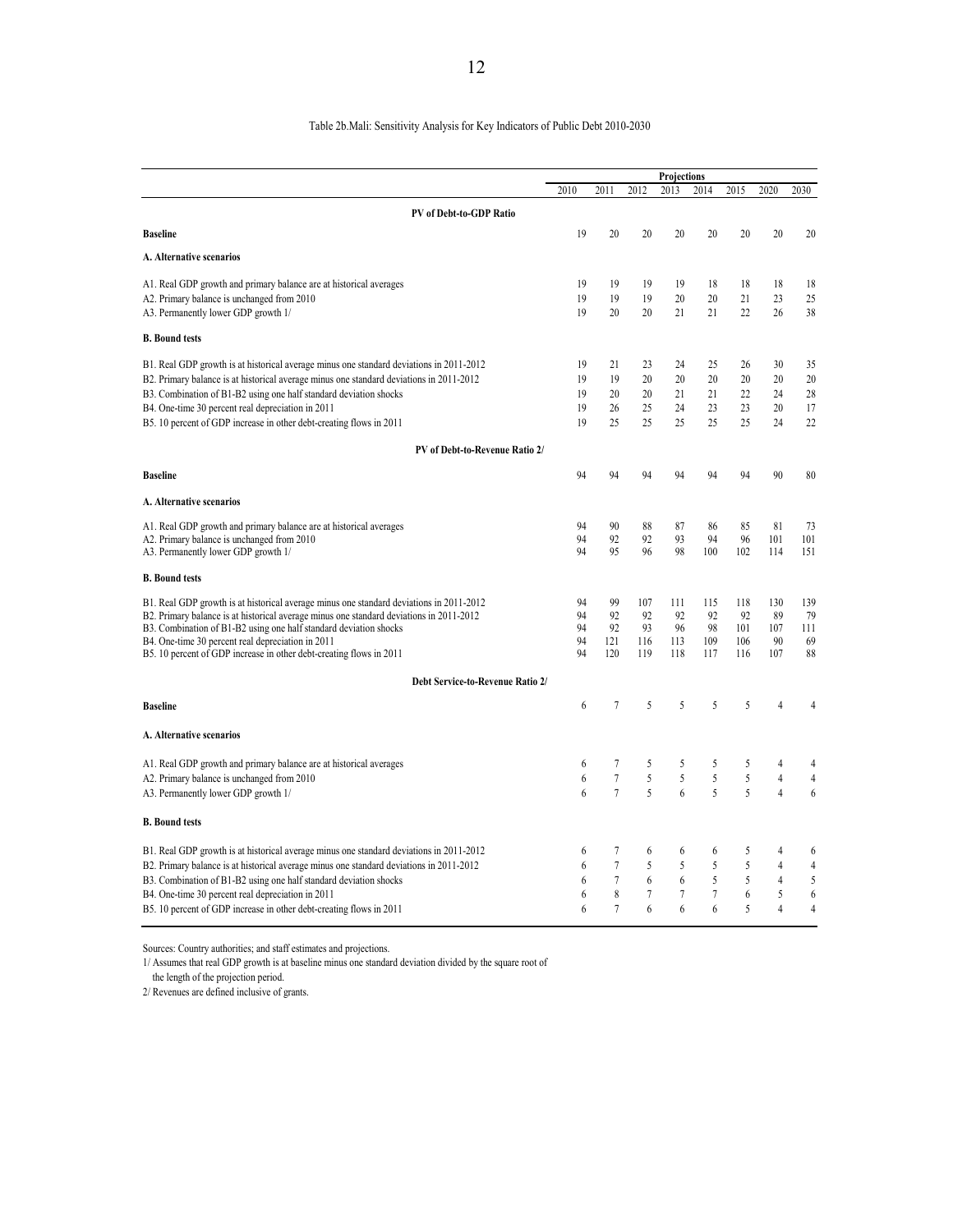#### INTERNATIONAL MONETARY FUND

#### MALI

### **Fifth Review Under the Three-Year Arrangement Under the Extended Credit Facility and Request for Extension of the Arrangement and Rephasing of Disbursement— Informational Annex**

Prepared by the African Department (In collaboration with other departments)

Approved by Roger Nord and Thomas Dorsey

January 3, 2011

- **Relations with the Fund.** Describes financial and technical assistance from the Fund and provides information on the safeguards assessment and exchange rate system.
- **Joint Management Action Plan (JMAP).** Describes the priorities and main activities of the World Bank Group and areas of cooperation with the IMF in their work with Malian authorities.
- **Statistical Issues.** Assesses the quality of economic statistics. Data provision for surveillance purposes is adequate overall, but weaknesses in a broad range of economic statistics are hampering the analyses of economic developments.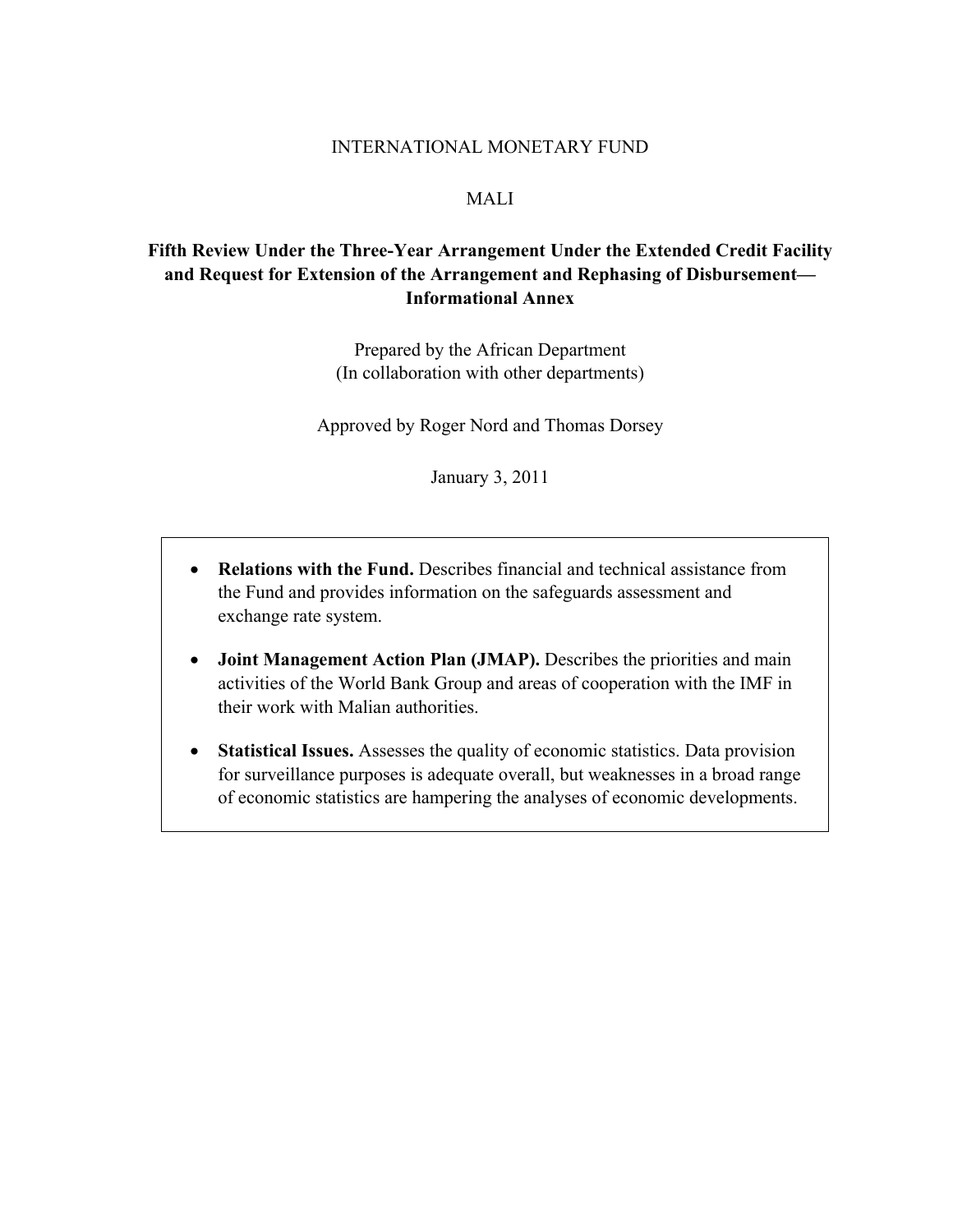## Contents

# Page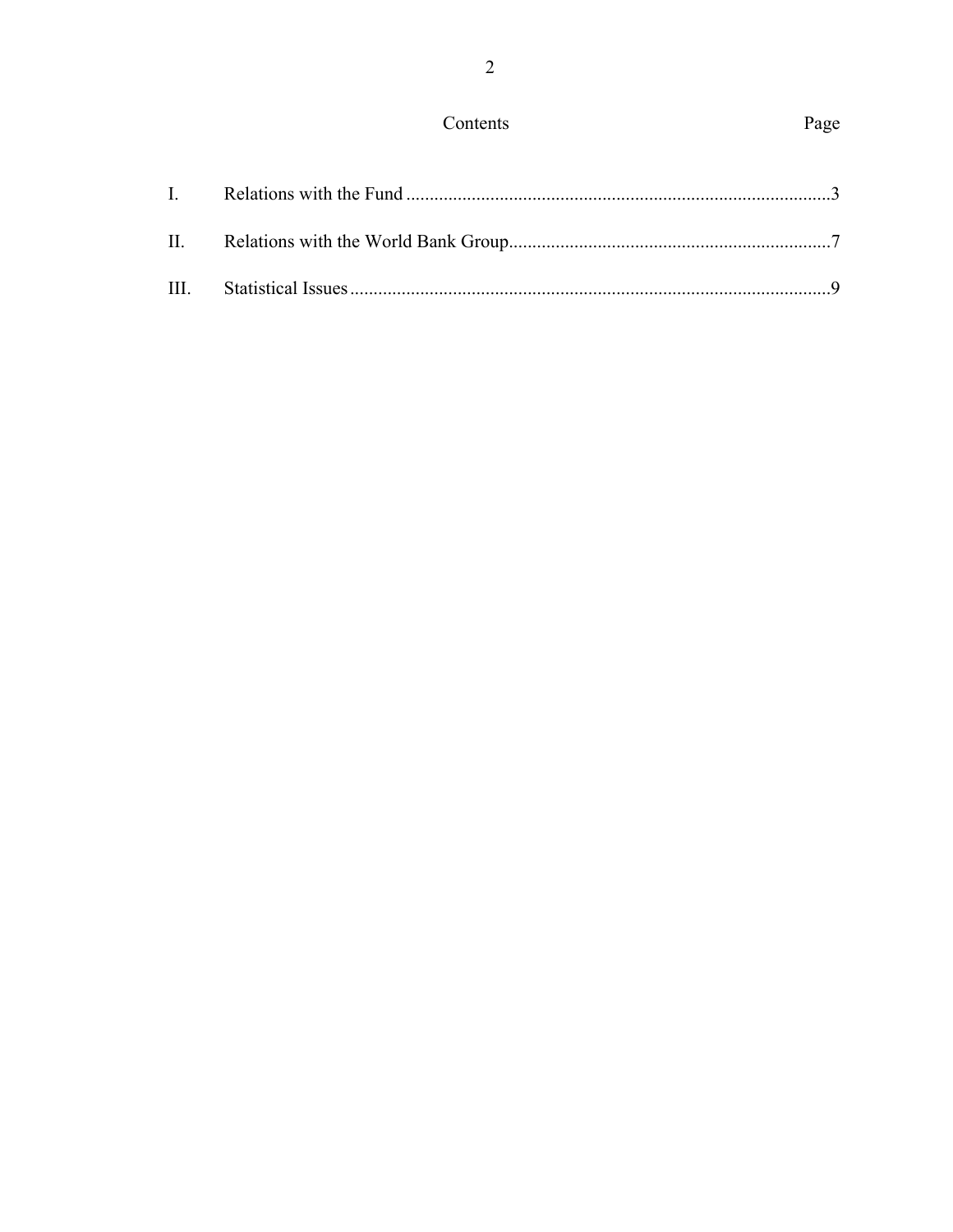### **I. MALI: RELATIONS WITH THE FUND**

(As of November 30, 2010)

| I.  | <b>Membership Status: Joined September 27, 1963</b> |                     | Article VIII |
|-----|-----------------------------------------------------|---------------------|--------------|
| II. | <b>General Resources Account</b>                    | <b>SDR Millions</b> | %Quota       |
|     | Quota                                               | 93.30               | 100.00       |
|     | Fund holdings of currency                           | 83.32               | 89.30        |
|     | Reserve position                                    | 9.99                | 10.71        |
| Ш.  | <b>SDR</b> Department                               | <b>SDR Millions</b> | %Allocation  |
|     | Net cumulative allocation                           | 89.36               | 100.00       |
|     | Holdings                                            | 73.44               | 82.18        |
| IV. | <b>Outstanding Purchases and Loans</b>              | <b>SDR Millions</b> | %Quota       |
|     | <b>ECF</b> arrangements                             | 31.86               | 34.14        |

### **V. Latest Financial Arrangements**

|                  | Approval     | Expiration   | <b>Amount Approved</b> | <b>Amount Drawn</b> |
|------------------|--------------|--------------|------------------------|---------------------|
| <u>Type</u>      | Date         | Date         | (SDR Millions)         | (SDR Millions)      |
| ECF <sup>1</sup> | May 28, 2008 | May 27, 2011 | 27.99                  | 23.99               |
| ECF <sup>1</sup> | Jun 23, 2004 | Nov 30, 2007 | 9.33                   | 9.33                |
| ECF <sup>1</sup> | Aug 06, 1999 | Aug 05, 2003 | 51.32                  | 51.32               |

 $1/$  Formerly PRGF.

# **VI. Projected Payments to Fund 2/**

(SDR million; based on existing use of resources and present holdings of SDRs):

|                  |      |      | Forthcoming |      |      |
|------------------|------|------|-------------|------|------|
|                  | 2010 | 2011 | 2012        | 2013 | 2014 |
| Principal        |      | 0.53 | 1.20        | 2.90 | 5.20 |
| Charges/interest | 0.01 | 0.06 | 0.14        | 0.13 | 0.12 |
| Total            | 0.01 | 0.59 | 33          | 3.03 | 5.32 |

 $2^{7}$  When a member has overdue financial obligations outstanding for more than three months, the amount of such arrears will be shown in this section.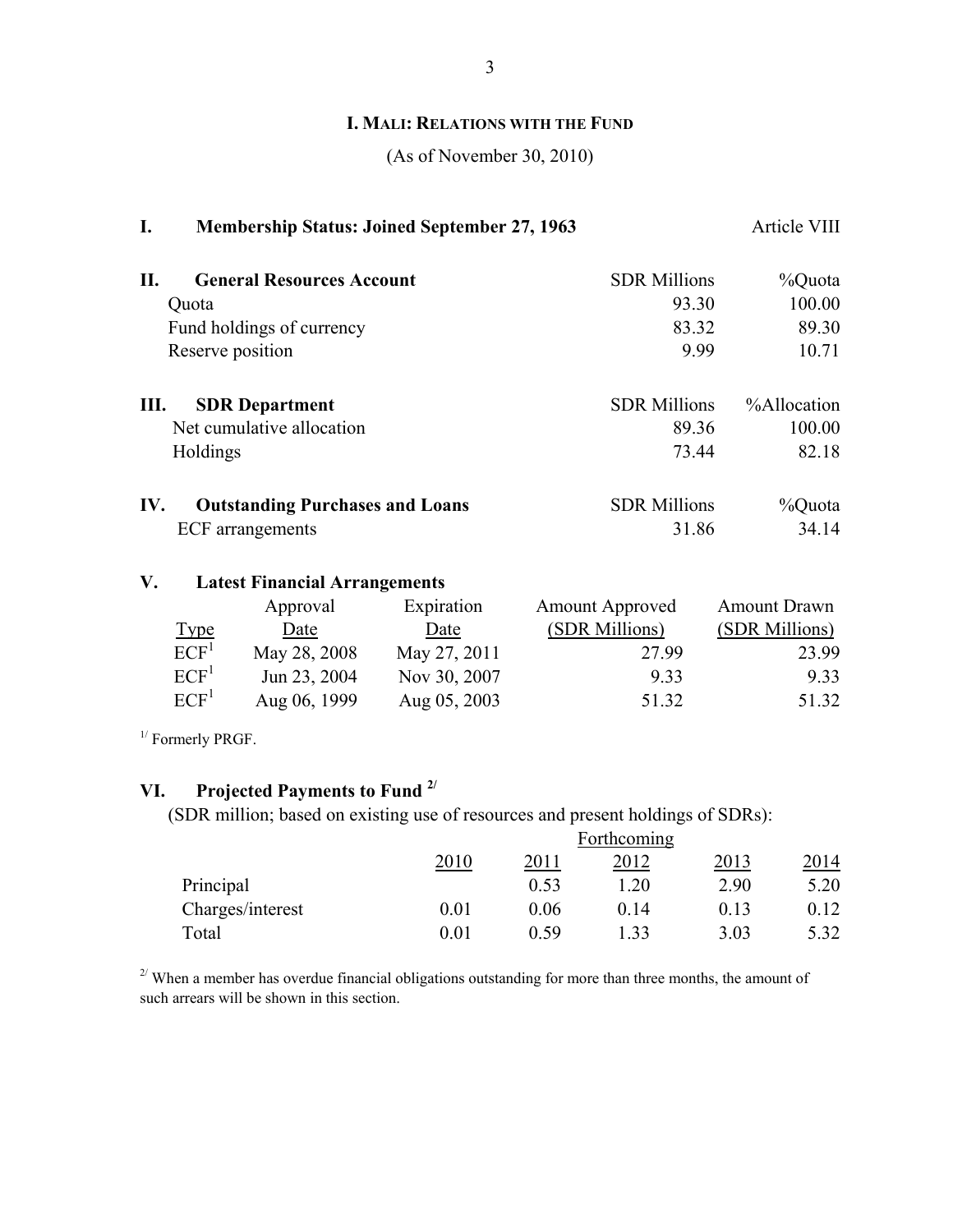|                                                         | Original  | Enhanced  |       |
|---------------------------------------------------------|-----------|-----------|-------|
| I. Commitment of HIPC assistance                        | Framework | Framework |       |
| Decision point date                                     | Sep 1998  | Sep 2000  |       |
| Assistance committed                                    |           |           |       |
| by all creditors $(US\$ millions) <sup>1</sup>          | 121.00    | 417.00    |       |
| <i>Of which:</i> IMF assistance (US\$ millions)         | 14.00     | 45.21     |       |
| (SDR equivalent in millions)                            | 10.80     | 34.74     |       |
| Completion point date                                   | Sep 2000  | Mar 2003  |       |
|                                                         | Original  | Enhanced  |       |
|                                                         | Framework | Framework | Total |
| II. Disbursement of IMF assistance (SDR Million)        |           |           |       |
| Assistance disbursed to the member                      | 10.80     | 34.74     | 45.54 |
| interim assistance                                      |           | 9.08      | 9.08  |
| Completion point balance                                | 10.80     | 25.66     | 36.46 |
| Additional disbursement of interest income <sup>2</sup> |           | 3.73      | 3.73  |
| Total disbursements                                     | 10.80     | 38.47     | 49.27 |
|                                                         |           |           |       |

#### **VII. Implementation of HIPC Initiative**

<sup>1</sup> Assistance committed under the original framework is expressed in net present value (NPV) terms at the completion point, and assistance committed under the enhanced framework is expressed in NPV terms at the decision point. Hence these two amounts cannot be added.

<sup>2</sup> Under the enhanced framework, an additional disbursement is made at the completion point corresponding to interest income earned on the amount committed at the decision point but not disbursed during the interim period.

#### **VIII. Implementation of Multilateral Debt Relief Initiative (MDRI)**

| I. MDRI-eligible debt $(SDR$ million) <sup>1</sup> | 75 07 |
|----------------------------------------------------|-------|
| Financed by: MDRI Trust                            | 62.44 |
| Remaining HIPC resources                           | 12.63 |

II. Debt Relief by Facility (SDR million)

|                |     | Eligible Debt  |       |  |
|----------------|-----|----------------|-------|--|
| Delivery Date: |     | GRA PRGF Total |       |  |
| January 2006   | N/A | 75.07          | 75.07 |  |

 $1$ <sup>1</sup> The MDRI provides 100 percent debt relief to eligible member countries that qualify for the assistance. Grant assistance from the MDRI Trust and MDRI Trust and HIPC resources provide debt relief to cover the full stock of debt owed to the Fund as of end-2004 that remains outstanding at the time the member qualifies for such debt relief.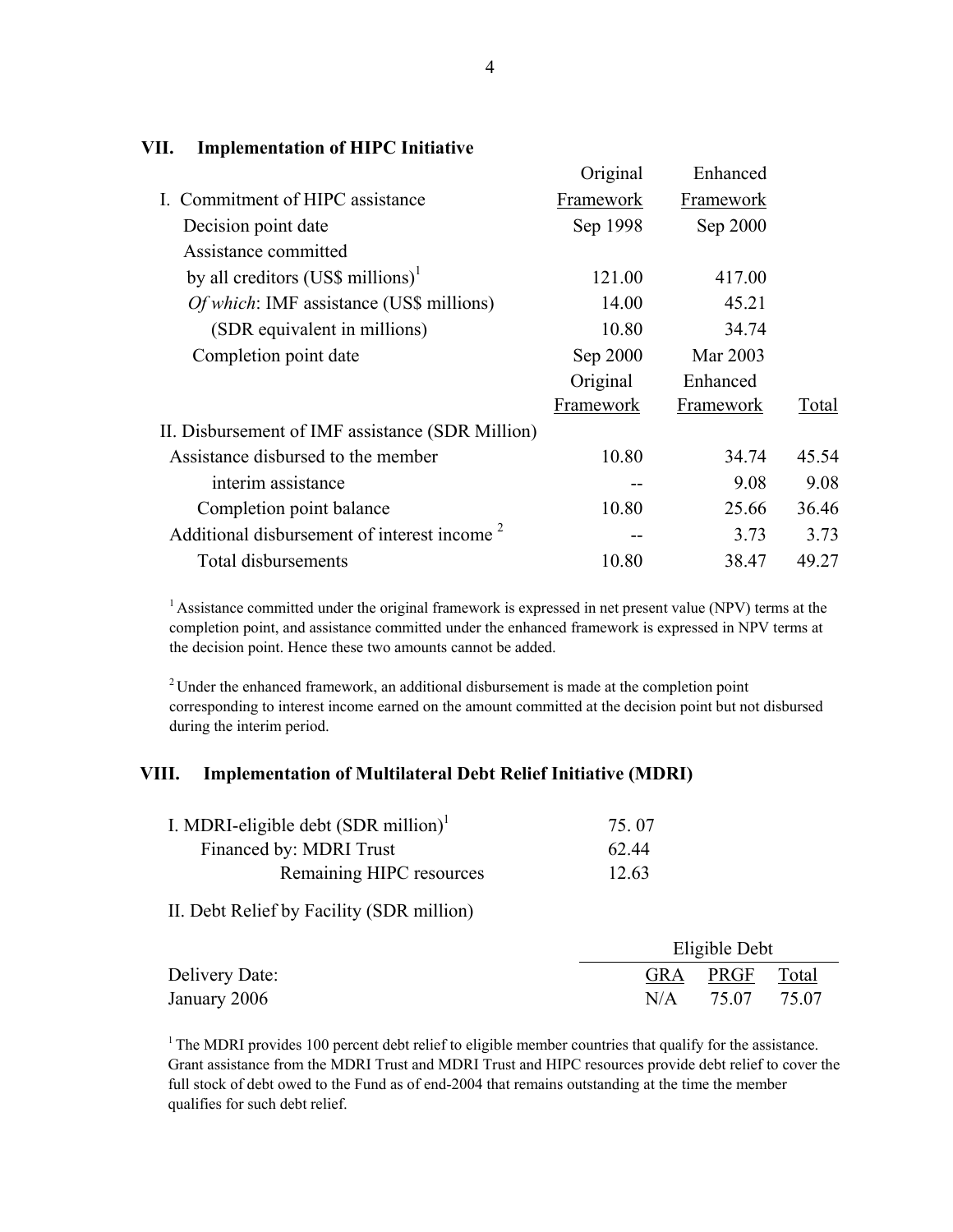### **IX. Safeguards Assessments**

The Central Bank of West African States (BCEAO) is a common central bank of the countries of the West African Economic and Monetary Union (WAMU). The most recent safeguards assessment of the BCEAO was completed on March 1, 2010. The 2010 update assessment found that the BCEAO continues to have controls in place at the operational level. The overall governance framework needed nonetheless to be strengthened by the addition of an audit committee to ensure that the Board of Directors exercises appropriate oversight over the control structure, including the audit mechanisms and financial statements. The Institutional Reform of the WAEMU and the BCEAO completed after the approval of the safeguards report stipulated creation of the Audit Committee. Efforts to implement fully the International Financial Reporting Standards reporting framework should also be pursued.

## **X. Exchange Rate Arrangement**

Mali is a member of the WAEMU. The exchange system, common to all members of the union, has no restrictions on the making of payments and transfers for current international transactions. The union's common currency, the CFA franc, was pegged to the French franc at the rate of CFAF  $50 = F 1$  from 1948 until early 1994. Effective January 12, 1994, the CFA franc was devalued, and the new parity set at CFAF  $100 = F$  1. Effective January 1, 1999, the CFA franc was pegged to the Euro at a rate of CFAF 655.96 = EUR 1.

As of June 1, 1996, Mali and other members of WAEMU accepted the obligations of Article VIII, Sections 2, 3, and 4 of the Fund's Articles of Agreement.

Sharing a common trade policy with other members of WAEMU, Mali has shifted key trade policy-making to the sub-regional level. The common external tariff (CET) was adopted in January 2000. Mali complies with the union's tariff rate structure and has effectively dismantled internal tariffs. WAEMU tariff reform has reduced the simple average custom duty from 22.1 percent in 1997 to 14.6 percent in 2003 (latest available): the maximum rate is 20 percent. Imports to Mali are not subject to quantitative restrictions.

Mali's exports to the European Union generally enjoy non-reciprocal preferential treatment in the form of exemption from import duties under the Everything but Arms initiative. Malian goods enjoy nonreciprocal preferential access to the markets of developed countries other than the European Union under the Generalized System of Preferences. Mali is also eligible to benefits from the United States' African Growth and Opportunity Act. At the WAEMU level, officially Mali experiences no regulatory impediments to its exports.

## **XI. Article IV Consultations**

Mali's Article IV consultation cycle is governed by the provisions of the July 2002 decision on consultation cycles. The Executive Board completed the 2010 Article IV consultation (EBS/10/132) on July 16, 2010. The next Article IV consultation is expected to be completed by July 2012.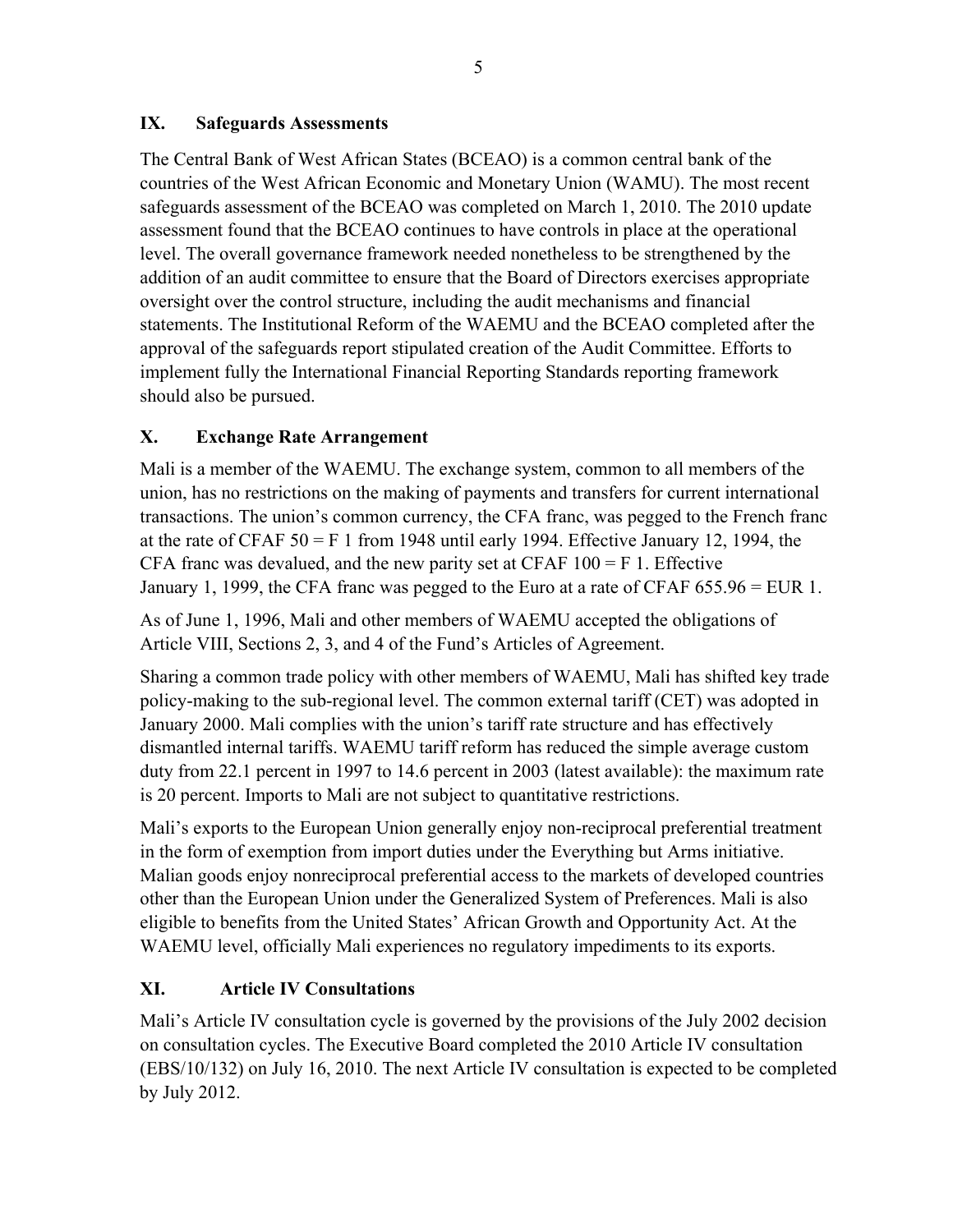| Department     | Type of<br><b>Assistance</b>      | Time of<br><b>Delivery</b> | <b>Purpose</b>                                                                 |
|----------------|-----------------------------------|----------------------------|--------------------------------------------------------------------------------|
| <b>AFRITAC</b> | Expert                            | Sept 2010                  | Tax Administration                                                             |
| FAD            | <b>Staff</b>                      | Sept 2010                  | Tax Policy                                                                     |
| <b>AFRITAC</b> | Banking<br>Supervision<br>Advisor | June 2010                  | Restructuring of a government owned bank                                       |
| <b>AFRITAC</b> | Expert                            | May 2010                   | Program budgeting                                                              |
| <b>AFRITAC</b> | Expert                            | May 2010                   | Customs administration                                                         |
| <b>AFRITAC</b> | Expert                            | April 2010                 | Land registry administration                                                   |
| <b>MCM</b>     | Staff                             | April 2010                 | Public Debt Management                                                         |
| FAD            | Expert                            | April 2010                 | Tax Administration                                                             |
| FAD            | Expert                            | March 2010                 | Expenditure administration                                                     |
| <b>AFRITAC</b> | <b>STA Advisor</b>                | Feb. 2010                  | Compile the financing data of the TOFE                                         |
| <b>AFRITAC</b> | <b>STA Advisor</b>                | August 2009                | Workshop on the use of GFSM 2001 methodology to<br>compile GFS data            |
| FAD            | Expert                            | June 2009                  | Tax Administration                                                             |
| FAD            | Expert                            | Nov. 2008                  | Help establish medium-size taxpayer unit                                       |
| <b>AFRITAC</b> | <b>STA Advisor</b>                | Oct. 2008                  | Workshop on the current TOFE                                                   |
| FAD            | Expert                            | Oct. 2008                  | Assist Treasury computerization                                                |
| <b>AFRITAC</b> | Expert                            | Sept. 2008                 | Prepare the source data for the 2006 national accounts                         |
| <b>STA</b>     | Staff                             | <b>July 2008</b>           | Advance GFS 2001 implementation                                                |
| <b>AFRITAC</b> | Expert                            | June 2008                  | Strengthen microfinance supervision in Mali                                    |
| <b>AFRITAC</b> | Expert                            | <b>June 2008</b>           | Strengthen real sector statistics in Mali                                      |
| FAD<br>FAD     | <b>Staff</b><br>Expert            | April 2008<br>March 2008   | Strengthening of public accounts<br>Establishment of medium-size taxpayer unit |
| FAD            | Staff                             | Feb. 2008                  | Customs administration                                                         |

## **XII. Technical Assistance**

## **XIII. Resident Representative**

Mr. Alain Feler has been the Fund Resident Representative in Bamako since November 2008.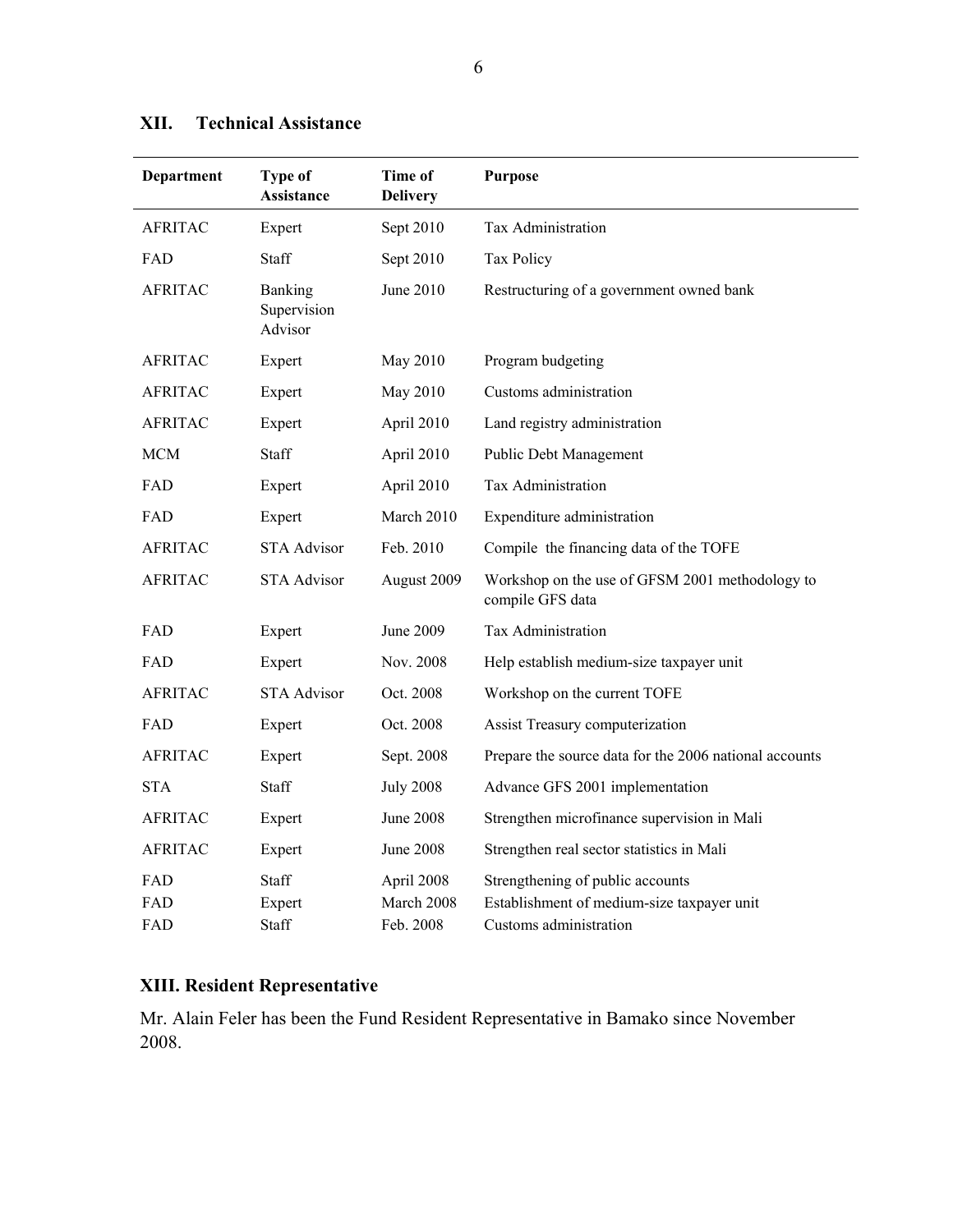#### **II. RELATIONS WITH THE BANK**

### **The JMAP Bank–Fund Matrix**

| <b>Title</b>                                              | <b>Products</b>                                                                                                    | <b>Provisional Timing of Missions</b>                                                                                                                          | Provisional<br><b>Delivery Dates</b> |  |
|-----------------------------------------------------------|--------------------------------------------------------------------------------------------------------------------|----------------------------------------------------------------------------------------------------------------------------------------------------------------|--------------------------------------|--|
| <b>Mutual Information on Relevant Work Programs</b><br>A. |                                                                                                                    |                                                                                                                                                                |                                      |  |
| <b>Bank Work</b><br>Program                               | <b>Poverty Reduction Strategy</b><br>Credit (PRSC) 5                                                               | Identification: September 2010<br>Pre-appraisal: December 2010<br>Appraisal and negotiations:<br>January, 2011                                                 | March 2011                           |  |
|                                                           | Governance and Budget<br><b>Decentralization Technical</b><br>Assistance                                           | Preparation: September 2010<br>Pre-appraisal: December 2010<br>Appraisal and negotiations: January<br>2011                                                     | March 2011                           |  |
|                                                           | Poverty and Gender Notes<br><b>Economic Sector Work</b>                                                            | Data cleaning and tabulations:<br>December 2010<br>Workshop to discuss preliminary<br>poverty profile: February 2011                                           | December 2011                        |  |
|                                                           | PEFA Update                                                                                                        | Launch workshop: July 2010<br>Workshop to discuss preliminary<br>PEFA results: September 2010<br>Workshop to discuss draft PEFA<br>Update report: October 2010 | February 2011                        |  |
|                                                           | <b>Growth Notes</b>                                                                                                |                                                                                                                                                                | December, 2010                       |  |
| <b>Fund Work</b><br>Program                               | <b>Sixth ECF Review</b>                                                                                            | March 2011                                                                                                                                                     | June 2011                            |  |
|                                                           | Seventh ECF Review/possible<br>discussion of a new<br>arrangement                                                  | September 2011                                                                                                                                                 | December 2011                        |  |
|                                                           | <b>Treasury Advisor</b>                                                                                            | January 2011                                                                                                                                                   | April 2011                           |  |
| <b>B.</b><br><b>Requests for Work Program Inputs</b>      |                                                                                                                    |                                                                                                                                                                |                                      |  |
| <b>Fund request to</b><br>the Bank                        | Comments on the composition<br>of the 2012 Budget and<br>linkages between budget<br>allocations and the G-PRSP     | September 2011                                                                                                                                                 | September 2011                       |  |
| <b>Bank request to</b><br>the Fund                        | Information on recent<br>macroeconomic developments,<br>macroeconomic projections<br>and analysis for 2011 and the | November 2010<br>March 2011                                                                                                                                    | January 2011<br>June 2011            |  |
|                                                           | medium term                                                                                                        | September 2011                                                                                                                                                 | December 2011                        |  |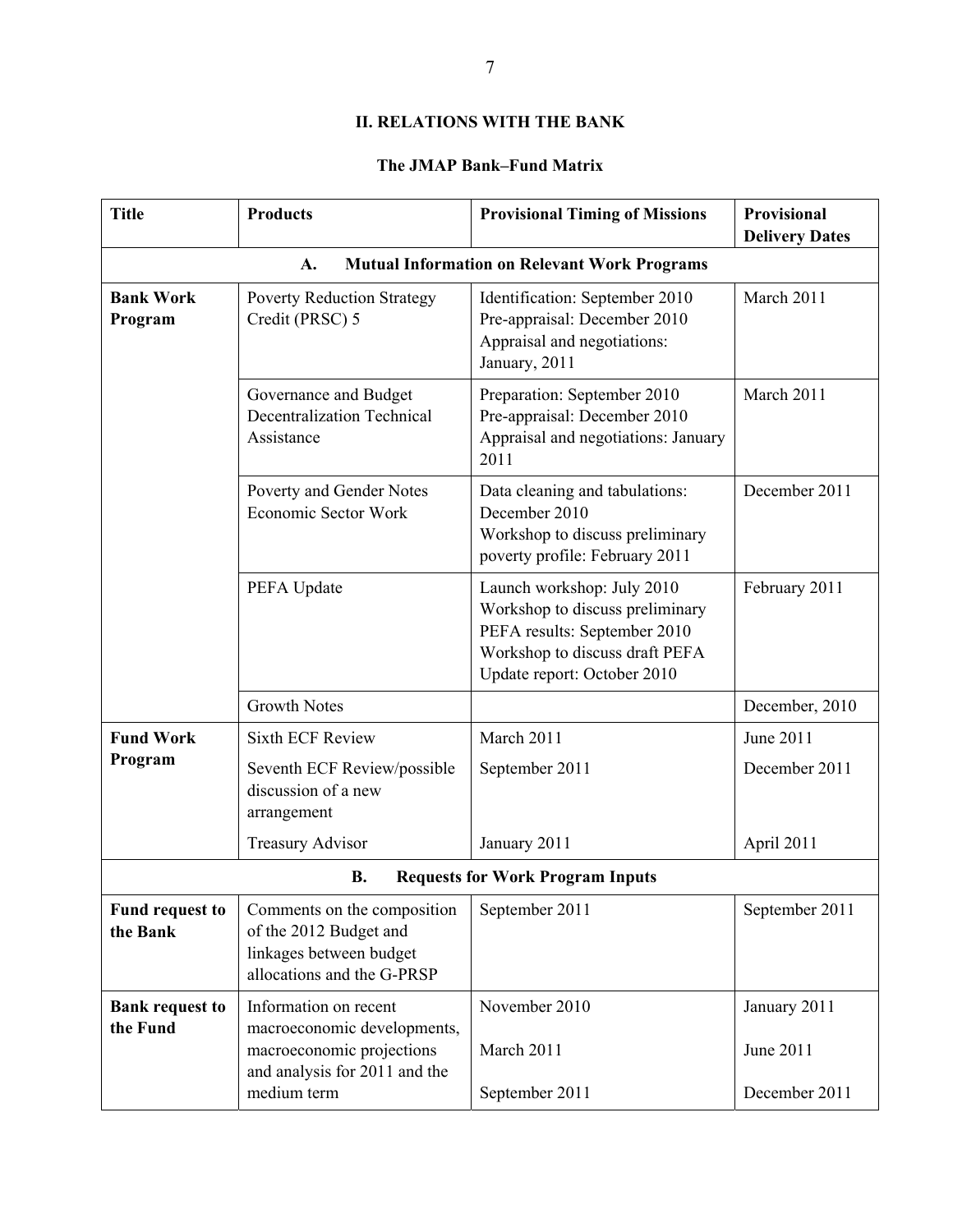| <b>Title</b>                                         | <b>Products</b>                                             | <b>Provisional Timing of Missions</b> | <b>Provisional</b><br><b>Delivery Dates</b> |  |
|------------------------------------------------------|-------------------------------------------------------------|---------------------------------------|---------------------------------------------|--|
| <b>Agreement on Joint Products</b><br>$\mathbf{C}$ . |                                                             |                                       |                                             |  |
| <b>Joint Work</b><br>Program                         | Joint Bank-Fund Debt<br><b>Sustainability Analysis</b>      | September 2010<br>November 2010       | January 2011                                |  |
|                                                      | Joint Bank-Fund advice on G-<br><b>PRSP Progress Report</b> | June 2010                             |                                             |  |
|                                                      | Joint Bank-Fund Staff<br>Advisory Note on G-PRSP III        | September 2011                        | December 2011                               |  |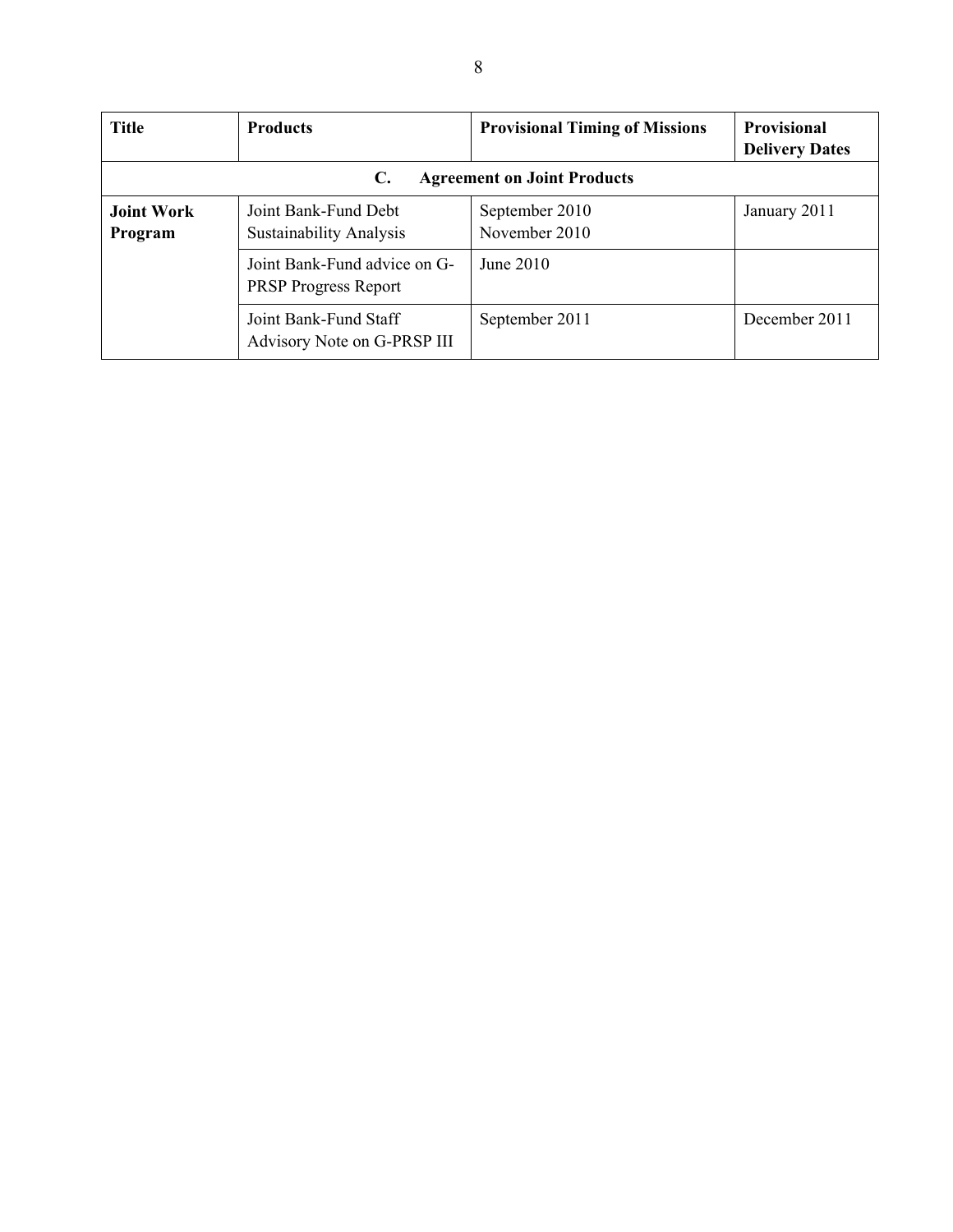#### **III. MALI-STATISTICAL ISSUES APPENDIX (As of November 30, 2010)**

#### **A. Assessment of Data Adequacy for Surveillance**

**General:** Data provision has some shortcomings, but is broadly adequate for surveillance. The metadata has been posted on the Dissemination Standards Bulletin Board (DSBB) since June 2003. Fiscal Transparency ROSC mission was conducted in July 2001 (July 17-31, 2001). The country report was published in February 2002 (IMF Country Report No. 02/23).

**National Accounts:** The economic accounts of Mali are prepared by the National Institute of Statistics (*INSTAT*), in accordance with the *System of National Accounts 1968 (SNA68)* and adapted to certain characteristics specific to Mali. They are compiled on an annual basis. There are, however, weaknesses in the accuracy, coverage, and timeliness of national accounts data. The main reason has been the inadequacy of source data, along with insufficient funding and technical staffing of the DNSI. The work on implementing the *System of National Account*s 1993 (1993 SNA) is ongoing, with the support of the West African Economic and Monetary Union (WAEMU) Commission and AFRITAC West. At this time, the new base year, 2006, has been completed, and 2007 is near completion. It is expected that a new national accounts series spanning 1997-2007 will be available by early 2011.

**Price statistics:** In concert with other WAEMU member countries, the INSTAT has been compiling and publishing a harmonized consumer price index (CPI) for Bamako on a monthly basis since early 1998. The CPI was rebased in 2008, with a new basket of products and revised weights.

**Government finance statistics:** As part of the process of economic integration among the member countries of the WAEMU, the country has made significant progress in bringing its fiscal data in line with the common framework that has been developed with technical assistance from the Fund (the harmonized table of government financial operations – TOFE). However, further efforts are needed to improve the timeliness of the TOFE, and the consistency of some of its source data. Work is progressing with the assistance of STA and AFRITAC West to develop compiling tools, implement the regional statistics guideline adopted in June 2009, and train the Malian officials on the GFS methodology. Fiscal data are disseminated on the Bank of Central African States (BCEAO), and the National Institute of Statistic (INSTAT) and the WAEMU's website. In February 2010, AFRITAC West staff visited Mali to assist the authorities in the compilation of the financing data of the TOFE. Particular attention was given to the consistency between financing data and the Revenue and Expenditure data. Public debt statistics are prepared and monitored by separate agencies: external debt by the National Public Debt Directorate (NPDD) and domestic debt by the National Directorate of the Treasury and Government Accounting. The NPDD uses CS-DRMS accounting software. Debt data and projections are of generally good quality, although there is scope for improving presentation as well as the coverage of debt relief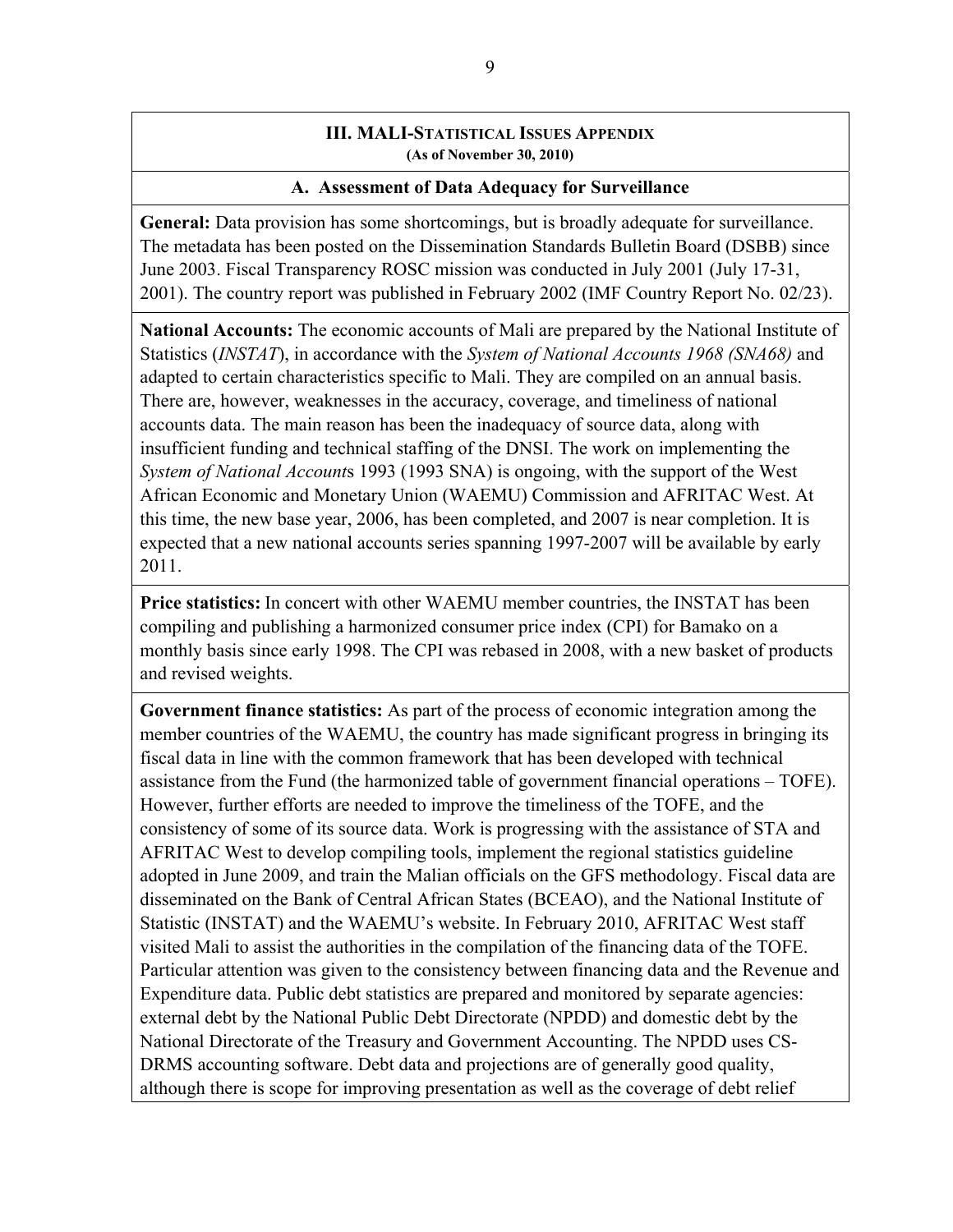(multilateral and bilateral). A procedure for regularly updating exchange rate projections is needed as well as a fully mastering of the software.

**Monetary statistics:** Monetary and financial statistics, compiled and disseminated by the BCEAO, are broadly adequate and their institutional coverage is comprehensive. Accuracy is somewhat hampered by the use of outdated sorting coefficients to estimate cross border amounts of banknotes among BCEAO countries, which in turn, are used to estimate currency in circulation and to adjust the net foreign assets of each member country.

**Balance of payments:** The BCEAO is responsible for compiling Mali's balance of payments statistics. Under the provisions governing financial relations with the rest of the world, the central bank is authorized to request any individual or legal entity to provide any information necessary for compiling the balance of payments. For validation, compiled data must be approved by Mali's Balance of Payments Committee, chaired by the minister responsible for finance. On Mali's behalf, the BCEAO serves as the secretariat of the Balance of Payments Committee. The central bank currently bases its data collection on surveys of economic agents. It is testing a method of compiling data from settlements by banks, financial institutions, and the Office National des Postes (postal service) with the rest of the world.

Concepts and definitions used to compile the balance of payments statistics are in broad conformity with the guidelines presented in the fourth fifth edition of the *Balance of Payments Manual* (*BPM5).* The adoption of BPM6 methodology is not required before 2013/2014.

Although in GDDS website metadata last update was June 2003 for both BOP and International Investment Position (IIP), the authorities confirmed the BOPSY country notes in 2010. These notes are published in BOPSY (part 3 of the Methodologies, Compilation Practices, and Data Sources).

Data on international investment position is published in IFS and BOPSY up to 2008. Annual statistics on balance of payments are reported to STA on a regular basis, but with some delay.

| <b>B.</b> Data Standards and Quality                                                                                                                                                                                                                                                                                                                                            |                            |  |  |  |  |
|---------------------------------------------------------------------------------------------------------------------------------------------------------------------------------------------------------------------------------------------------------------------------------------------------------------------------------------------------------------------------------|----------------------------|--|--|--|--|
| Participant in the General Data Dissemination<br>System (GDDS) since September 2001.<br>Metadata need to be updated.                                                                                                                                                                                                                                                            | No Data ROSC is available. |  |  |  |  |
| C. Reporting to STA                                                                                                                                                                                                                                                                                                                                                             |                            |  |  |  |  |
| Exchange rates, Fund position, International liquidity, Monetary Authorities, Deposit Money<br>Banks, Monetary Survey, Interest rates, Prices (CPI), International Transactions & Positions,<br>Balance of Payments, IIP, Government Finance, National Accounts, and Population are<br>currently reported to the STA for publication in the International Financial Statistics. |                            |  |  |  |  |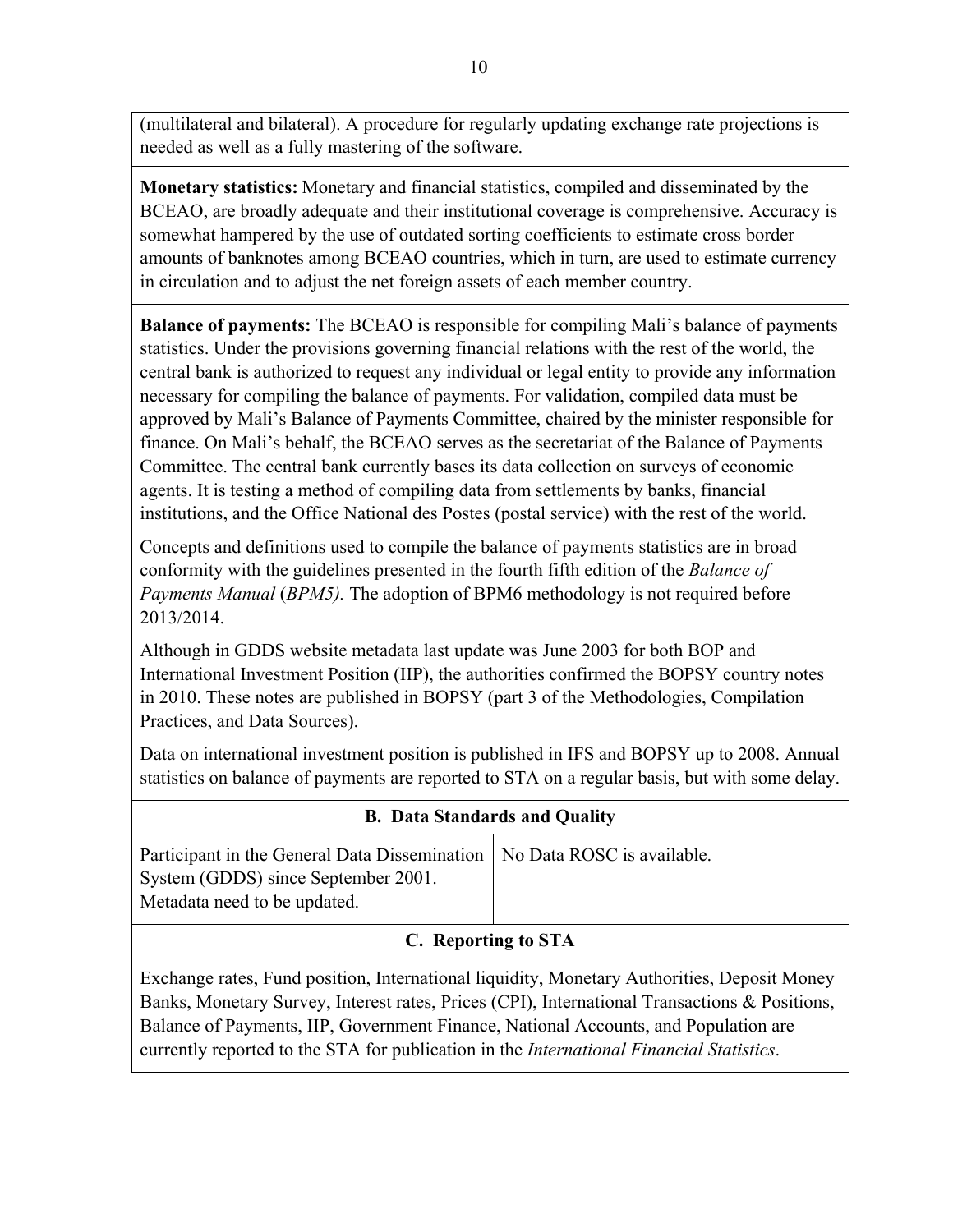#### **Common Indicators Required for Surveillance**

(As of December 16, 2010)

|                                                                                                                    | Date of latest<br>observation | Date<br>received | Frequency<br>of data <sup>7</sup> | Frequency<br>of<br>reporting <sup>7</sup> | Frequency<br>of<br>publication <sup>7</sup> |
|--------------------------------------------------------------------------------------------------------------------|-------------------------------|------------------|-----------------------------------|-------------------------------------------|---------------------------------------------|
| <b>Exchange Rates</b>                                                                                              | Current                       | Current          | D                                 | M                                         | M                                           |
| <b>International Reserve Assets</b><br>and Reserve Liabilities of the<br>Monetary Authorities <sup>1</sup>         | Mar. 2010                     | Mar. 2010        | M                                 | M                                         | M                                           |
| Reserve/Base Money                                                                                                 | Sep. 2010                     | Dec. 2010        | M                                 | M                                         | M                                           |
| <b>Broad Money</b>                                                                                                 | Sep. 2010                     | Dec. 2010        | M                                 | M                                         | M                                           |
| <b>Central Bank Balance Sheet</b>                                                                                  | Sep. 2010                     | Dec. 2010        | M                                 | M                                         | M                                           |
| Consolidated Balance Sheet of<br>the Banking System                                                                | Sep. 2010                     | Dec. 2010        | M                                 | M                                         | M                                           |
| Interest Rates <sup>2</sup>                                                                                        | Current                       | Current          | I                                 | W                                         | M                                           |
| <b>Consumer Price Index</b>                                                                                        | Sep. 2010                     | Nov. 2010        | M                                 | M                                         | M                                           |
| Revenue, Expenditure,<br>Balance and Composition of<br>Financing <sup>3</sup> – General<br>Government <sup>4</sup> | N/A                           | N/A              |                                   |                                           |                                             |
| Revenue, Expenditure,<br>Balance and Composition of<br>Financing <sup>3</sup> – Central<br>Government              | Q2 2010                       | Nov. 2010        | M                                 | Q                                         | A                                           |
| <b>Stocks of Central Government</b><br>and Central Government-<br>Guaranteed Debt <sup>5</sup>                     | 2009                          | Feb. 2010        | M                                 | J                                         | A                                           |
| <b>External Current Account</b><br><b>Balance</b>                                                                  | 2009                          | Mar. 2010        | $\mathbf{A}$                      | $\mathbf{A}$                              | $\mathbf{A}$                                |
| Exports and Imports of Goods<br>and Services                                                                       | 2009                          | Mar. 2010        | $\mathbf{A}$                      | $\mathbf{A}$                              | $\mathbf{A}$                                |
| GDP/GNP                                                                                                            | 2009                          | Mar. 2010        | $\mathbf{A}$                      | $\mathbf{A}$                              | Semi-A                                      |
| <b>Gross External Debt</b>                                                                                         | 2009                          | Mar. 2010        | $\mathbf{A}$                      | $\mathbf{A}$                              | $\bf{A}$                                    |
| <b>International Investment</b><br>Position <sup>6</sup>                                                           | 2008                          | Apr. 2009        | $\mathbf{A}$                      | $\mathbf{A}$                              | $\bf{A}$                                    |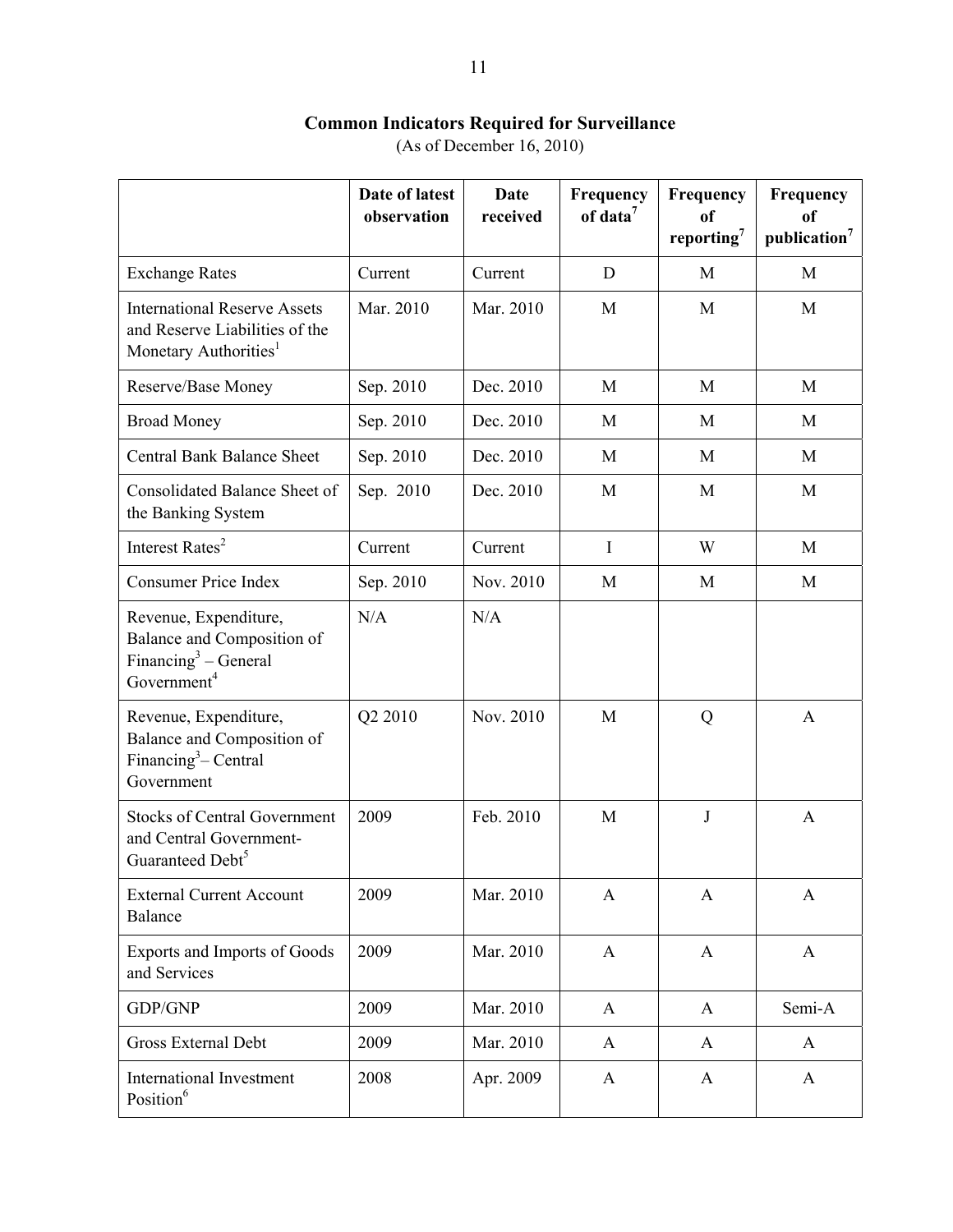$<sup>1</sup>$  Any reserve assets that are pledged of otherwise encumbered should be specified separately. Also, data should</sup> comprise short-term liabilities linked to a foreign currency but settled by other means as well as the notional values of financial derivatives to pay and to receive foreign currency, including those linked to a foreign currency but settled by other means.

 $2$  Both market-based and officially-determined, including discount rates, money market rates, rates on treasury bills, notes and bonds.

<sup>3</sup> Foreign, domestic bank, and domestic nonbank financing.

<sup>4</sup> The general government consists of the central government (budgetary funds, extra budgetary funds, and social security funds) and state and local governments.

<sup>5</sup> Including currency and maturity composition.

6 Includes external gross financial asset and liability position vis-à-vis nonresidents.

 $^7$  Daily (D); weekly (W); monthly (M); quarterly (Q); annually (A); irregular (I); and not available (NA).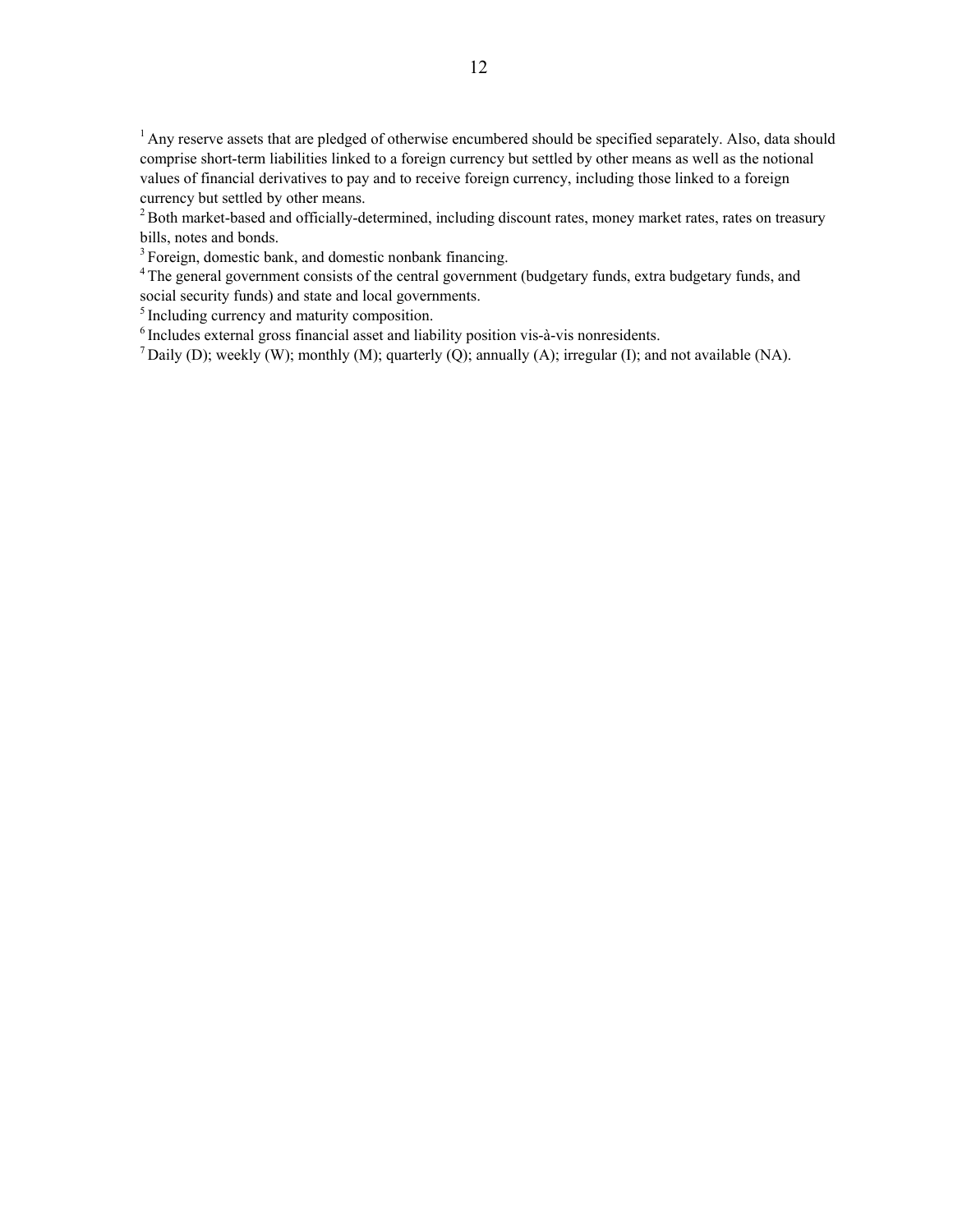# **Statement by the IMF Staff Representative on Mali January 20, 2011**

1. This statement provides information that has become available since the issuance of staff report on January 4, 2011. The new information does not alter the thrust of the staff appraisal.

2. Parliament adopted the 2011 budget. The final budget is very close to the draft budget on which the program is anchored: approved spending is slightly higher than in the draft budget (by CFA 13 billion or 0.2 percent of GDP) owing to capital expenditure financed with grants.

3. Three of the four measures subject to end-December 2010 structural benchmarks have been implemented (Memorandum of Economic and Financial Policies [MEFP], Table 2). The authorities have produced an evaluation of the Housing Bank of Mali (BHM) restructuring. They have elaborated a program for the reform of the tax system, aiming at a greater mobilization of revenue while ensuring greater rationalization and modernization of the tax laws, including through reconsideration of tax exemptions. They have implemented a new public accounting software in the Treasury with the necessary links to the budget application software to ensure monitoring of spending from commitment to payment, including the stock of pending bills. However, they have not yet completed the implementation of a system for the management and timely payment of Value Added Tax (VAT) credits to eligible companies, as the opening of a treasury account at the BCEAO to set aside revenue for VAT refunds is still pending (MEFP, ¶21). The authorities have committed to open this account by the end of the month.

4. Average consumer price inflation registered 1.2 percent in 2010, in line with the staff projection.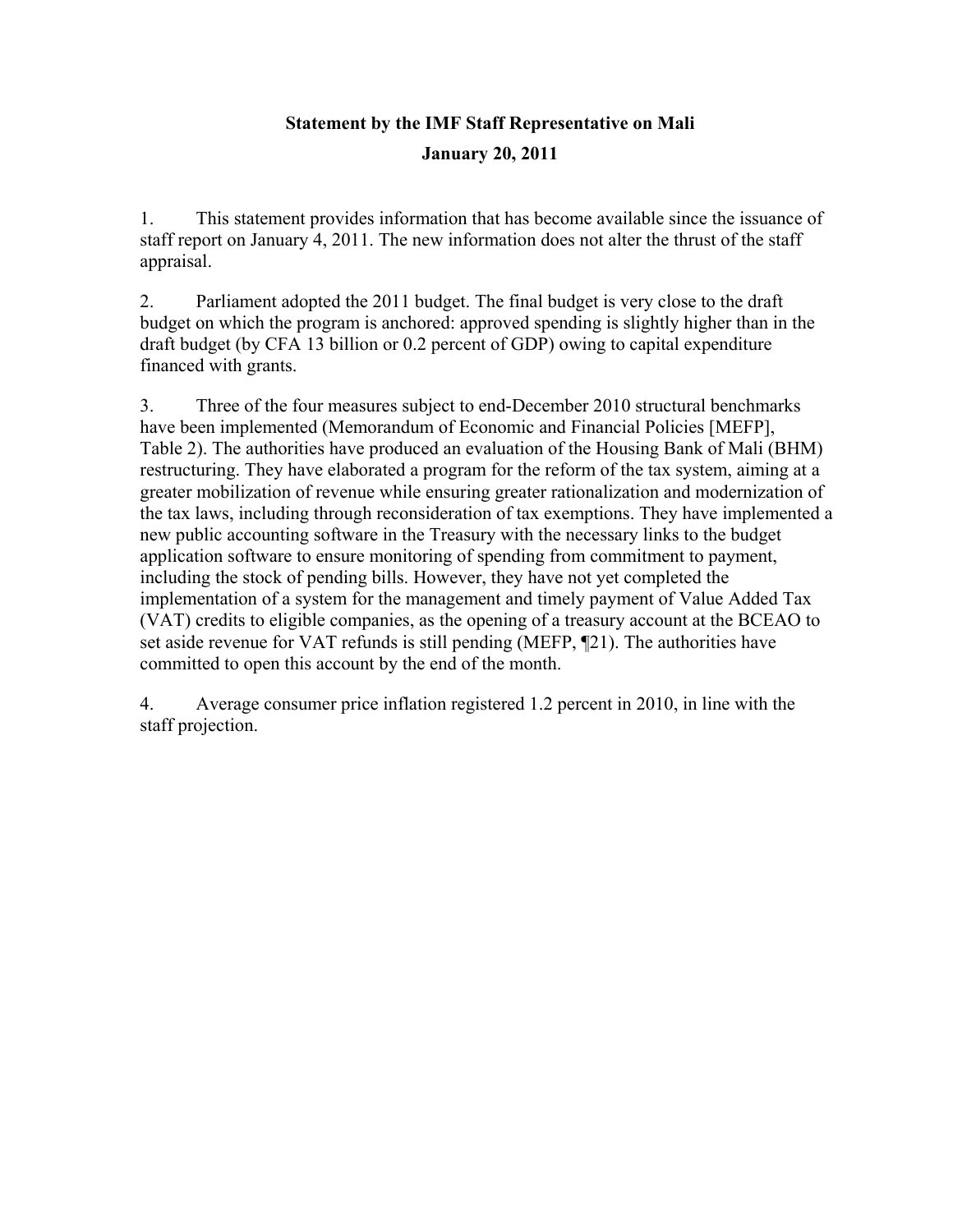# **Statement by Kossi Assimaidou, Executive Director for Mali January 21, 2011**

1. My Malian authorities are thankful to Management and staff for the productive policy dialogue they continue to maintain with them. They are appreciative of Fund's valuable contribution to the design and implementation of their policy and reform agenda in the context of the program supported by the Extended Credit Facility (ECF), surveillance, and technical assistance.

## **Recent Economic Developments and Program Performance**

2. Recent economic developments in Mali were broadly positive in 2010. Preliminary estimates indicate that real GDP growth is projected to be in the neighborhood of its 2009 level of 4.5 percent. Inflation is expected to be contained below 2 percent in line with the related regional convergence criterion. However, the current account deficit is estimated to have widened last year because of weaker export performance in the gold sector.

3. Mali continues to perform satisfactorily under its ECF-supported program, reflecting the authorities' commitment to the program objectives, including raising growth potential, reducing poverty, and improving external viability. For the remaining months of program implementation, they are determined to make further inroads in these areas, notably by pressing ahead with the economic and financial policy measures reported in their MEFP.

4. Program performance on the quantitative front continues to be satisfactory, with all end-June performance criteria and all end-June and end-September 2010 indicative targets having been met, except for the floors set for priority spending. The latter targets were missed as a result of the measures taken by the authorities to under-execute public spending following an anticipated shortfall in corporate income tax prepayments. In this connection, it is noteworthy that the 2011 budget reflects the need to ensure adequate financing of priority spending and emphasizes some of the key priority areas identified in the Growth and Poverty Reduction Strategy Paper (G-PRSP II), including education, health, food security and rural development. Program performance on the fiscal front was in line with program targets during the first nine months of 2010. Tax revenue collection was stronger than expected while public spending was under control. These achievements were partly reflective of the authorities' efforts to maintain prudent fiscal management notably by containing the basic fiscal balance.

5. On the structural front, all but one measures set as structural benchmarks for the current review were implemented, translating into better budgetary and treasury management and further progress toward reform of the cotton sector. The missed structural benchmark is related to the reporting of government fiscal operations, and in this area progress is being made, notably with Fund technical assistance.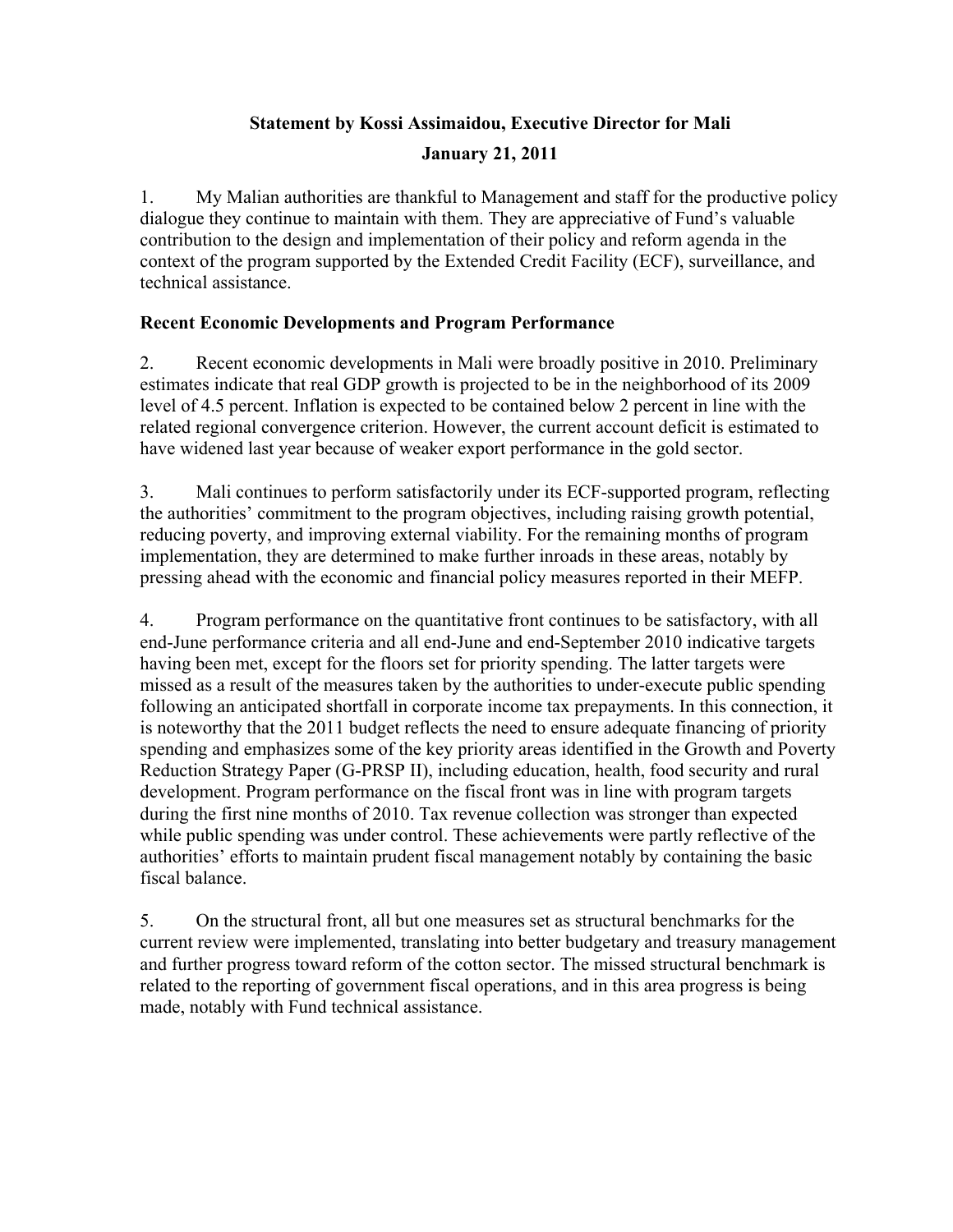### **Policy and Reform Agenda for 2011**

6. In 2011, the authorities are determined to pursue implementation of prudent economic and financial policies. On the fiscal front, policy and reform measures will continue to be geared notably towards further strengthening expenditure and budget management and containing the basic fiscal deficit.

7. Materializing the authorities' determination to further improve public financial management, a new action plan has been validated that aims to optimize revenues, align budget preparation and execution with best practices, improve transparency and accountability, and further decentralization. Going forward, they will continue to work closely with the staff, standing ready to take necessary action to ensure continuous compliance with program conditions set in this area.

8. A high premium continues to be put on reforms aimed at further improving tax administration. In this connection, fiscal reforms will notably be geared towards further enhancing revenue performance, notably through streamlining and modernization of tax legislation. At the same time, ongoing efforts to further strengthen tax and customs administration will be pursued, materializing into steps to combat tax evasion and implement enhanced techniques for customs inspections.

9. In view of Mali's vulnerability to external shocks, debt management will continue to rank high on the authorities' agenda. In this regard, efforts are underway to compile a database on all agreements that give rise to government domestic debt and external debt guarantees. The agenda set for strengthening debt management also includes the implementation of a system for managing and ensuring timely payments of value-added tax (VAT) credits due to eligible companies. Furthermore, efforts to contain the budgetary float will be pursued. With regard to external debt, preference will continue to be given to external borrowing that is consistent with program requirements.

10. Over the next few months, the authorities intend to submit to the Parliament a supplementary budget that will define ways of maintaining the targeted underlying basic fiscal balance of 1.3 percent of GDP in the face of higher-than-programmed reimbursement of VAT credits in 2011. In order to ensure timely reimbursement of VAT credits owed to gold mining companies, the authorities have decided, effective January 1, 2011, to deposit in a Treasury account at the BCEAO VAT revenues collected on these companies' imports and part of other such revenues. The subsequent use of these resources is intended to be only for the purposes of repaying VAT credits. At the same time, necessary steps will be taken to clear VAT credit arrears previously accumulated. From the second half of 2011, no VAT exemptions are expected to be granted to any actors operating in the gold mining sector and they will be imposed the standard VAT.

11. In order to improve cash management, the authorities plan to take necessary steps toward the establishment of a single Treasury account. To that resolve, they plan to finalize in coming months an analysis of the impact of transferring outstanding balances of most accounts held by government entities in commercial banks to the single Treasury account at the central bank.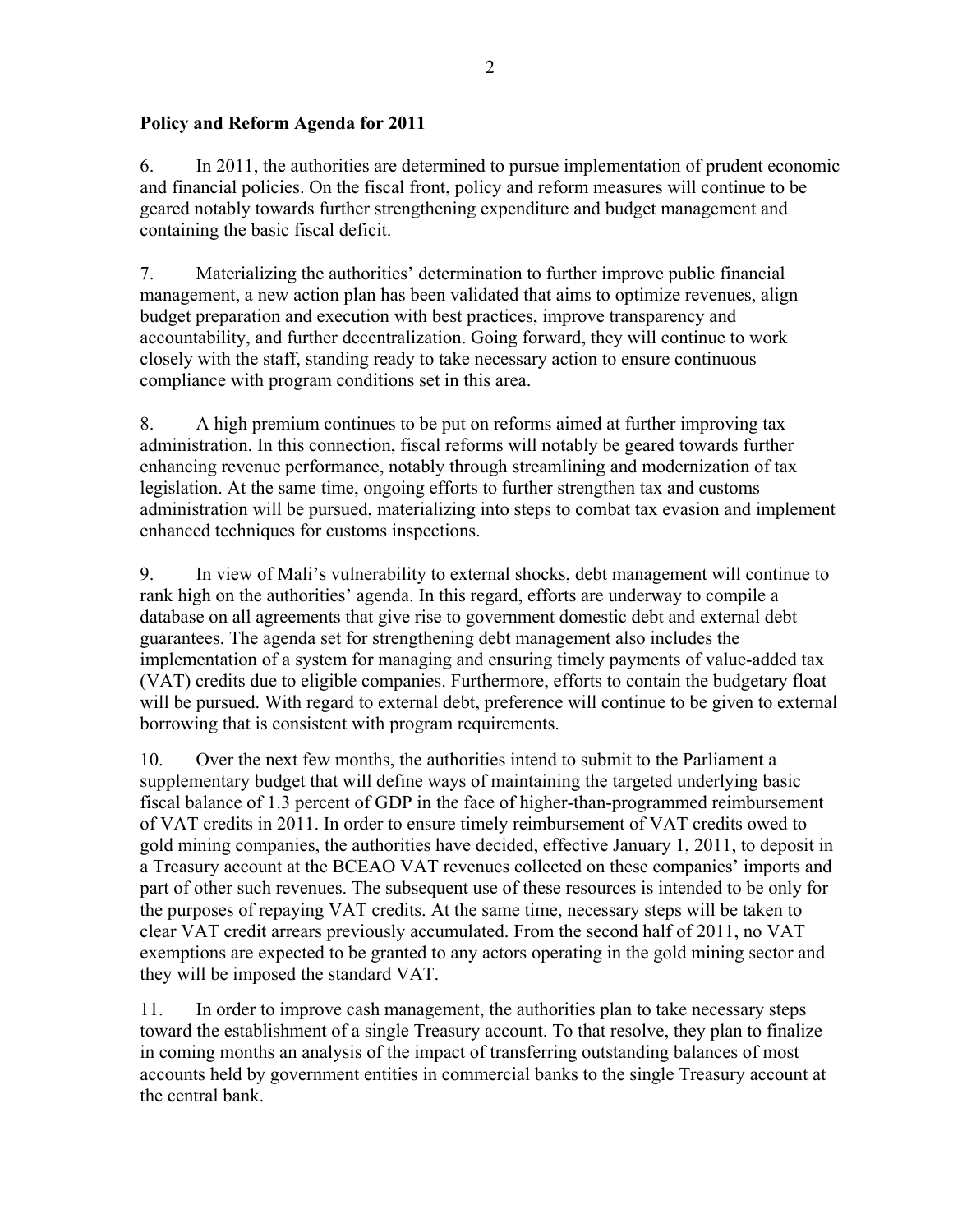12. As part of their financial sector reform agenda, the authorities will pursue implementation of their financial sector development strategy with a view to promoting the stability and development of the sector. In this respect, they plan to press ahead with a number of measures aimed at strengthening minimum capital requirements for banks and other financial institutions, promoting microfinance while strengthening its supervisory framework, improving credit access for small and medium enterprises, and enhancing the financial sector's ability to mobilize remittances from migrants. An evaluation of the restructuring of the housing bank, *Banque de l'Habitat du Mali* (BHM) will also be conducted. Going forward, steps will continue to be taken to ensure that the recapitalization of the bank achieves its intended objectives, including an increase in productive loans.

13. With regard to cotton sector reform, the authorities are taking necessary steps to complete the privatization of the cotton ginning company, CMDT. Privatization of the company is expected to be completed later this year so that the investor to be selected among those shortlisted to provide bids will be able to take over the company prior to the beginning of next cotton crop season.

## **Relationship with the Fund: Way Forward**

14. I would like to convey to Directors that my authorities would welcome an extension of the current arrangement until end-December 2011. Such an extension would give them sufficient time to take stock of Mali's program relationship with the Fund over the past several years, as part of the ex-post assessment (EPA) of Fund-supported programs implemented in the country over the past seven years. The recommendations to be made by this EPA will inform their subsequent decision about the way forward.

### **Conclusion**

15. In light of Mali's good program performance, I would appreciate Directors' support for the completion of the fifth review under the ECF and the authorities' request for extension of the arrangement and rephasing of disbursement.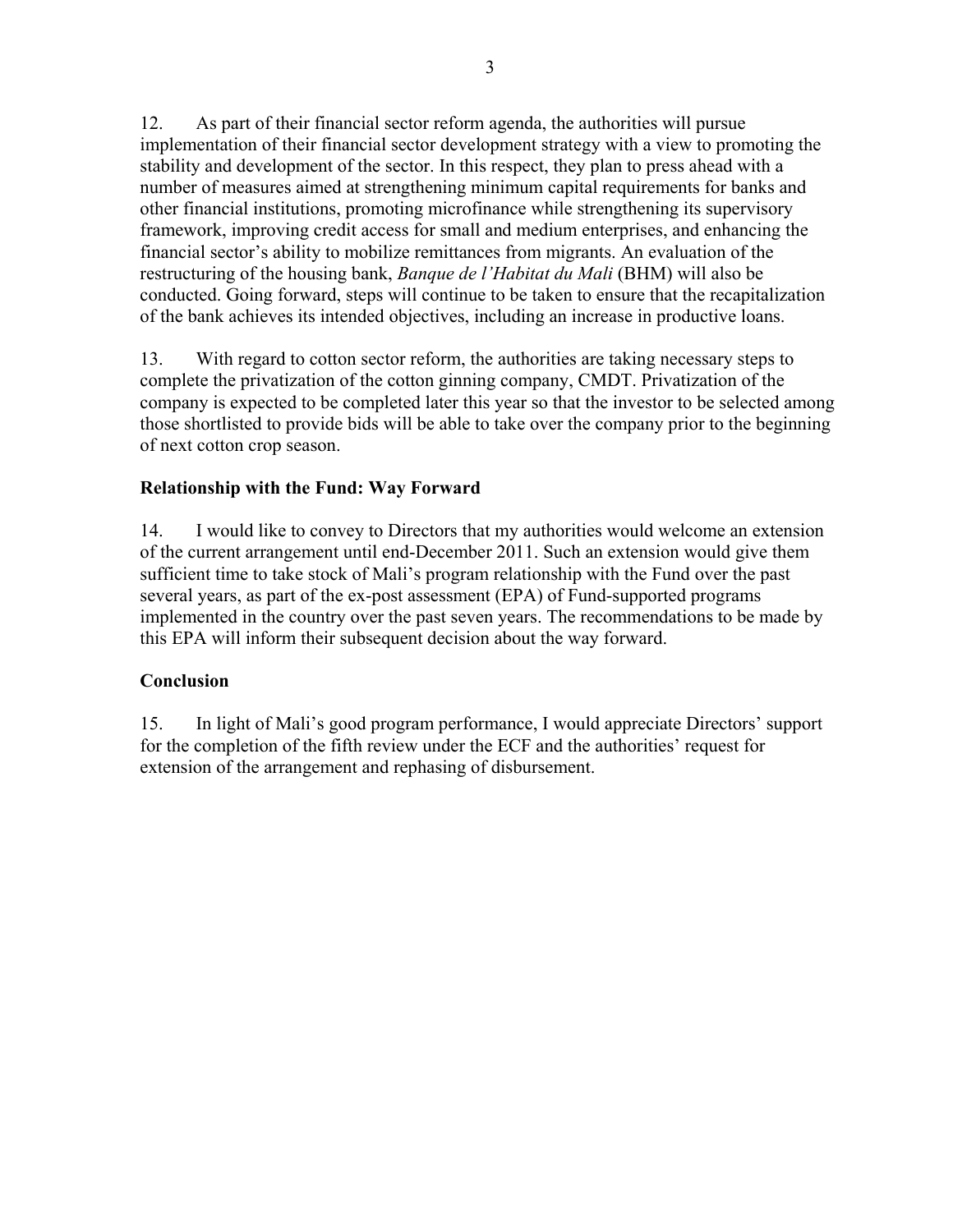

Press Release No. 11/20 FOR IMMEDIATE RELEASE January 26, 2011

International Monetary Fund Washington, D.C. 20431 USA

## **IMF Executive Board Completes Fifth Review Under ECF Arrangement for Mali and Approves US\$3.12 Million Disbursement**

The Executive Board of the International Monetary Fund (IMF) today completed the fifth review of Mali's economic performance under a program supported by the Extended Credit Facility (ECF). The Board's decision enables the immediate disbursement of an amount equivalent to SDR 2 million (about US\$3.12 million), bringing total disbursements under the ECF for Mali to an amount equivalent to SDR 25.99 million (about US\$40.52 million). The Executive Board also approved an extension of the arrangement from May 27, 2011 to December 31, 2011, and a rephasing of the last disbursement into two equal tranches.

The arrangement under the Extended Credit Facility (ECF) was approved on May 28, 2008, in the amount equivalent to SDR 27.99 million (See Press Release No. 08/126).

At the conclusion of the Executive Board's discussion on Mali, Mr. Naoyuki Shinohara, Deputy Managing Director and Acting Chair, stated:

"Macroeconomic developments in Mali have been favorable, helped by the able fiscal stewardship of the authorities. Growth is expected to remain at 4.5 percent in 2010 and inflation is low. Performance under the ECF-supported program continues to be good, reflecting the authorities' commitment to the program objectives. The 2011 economic outlook is positive, with a projected strengthening of economic activity. Continued prudent macroeconomic policies and a prompt implementation of structural reforms will be necessary to reduce vulnerabilities, diversify the economy, further raise economic growth, and reduce poverty.

"Fiscal policy continues to be cautious and more emphasis is given to directing adequate resources to social spending. The 2011 budget is well aligned with the authorities' growth and poverty reduction strategy and their program's macroeconomic objectives. However, the need for VAT credit refunds has been underestimated. Additional resources will be required to meet the deficit target and the authorities have committed to adopt a supplementary budget with measures to increase revenue or cut expenditure.